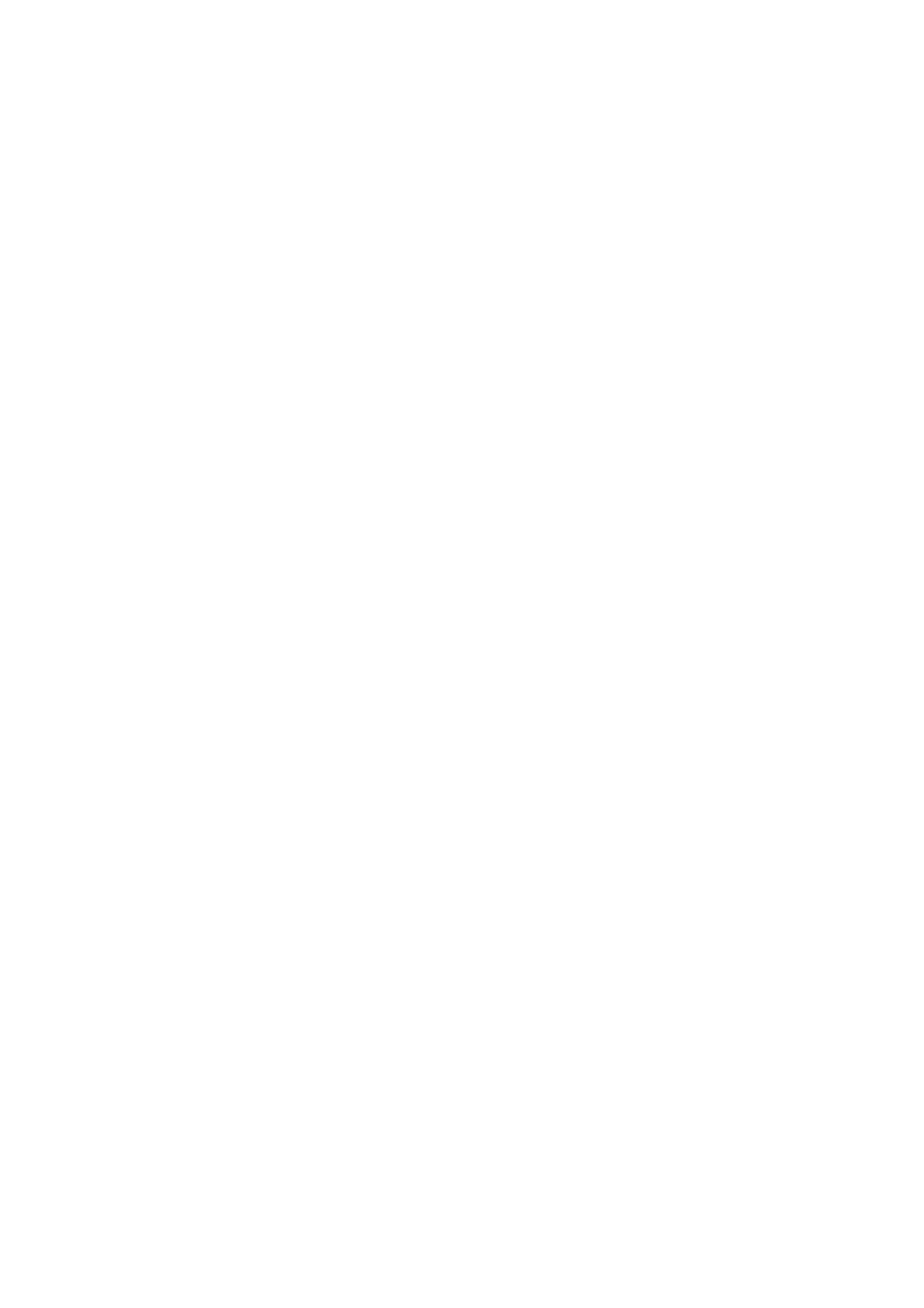**Report to the Azerbaijani Government on the visit to Azerbaijan carried out by the European Committee for the Prevention of Torture and Inhuman or Degrading Treatment or Punishment (CPT)** 

**from 25 November to 6 December 2002**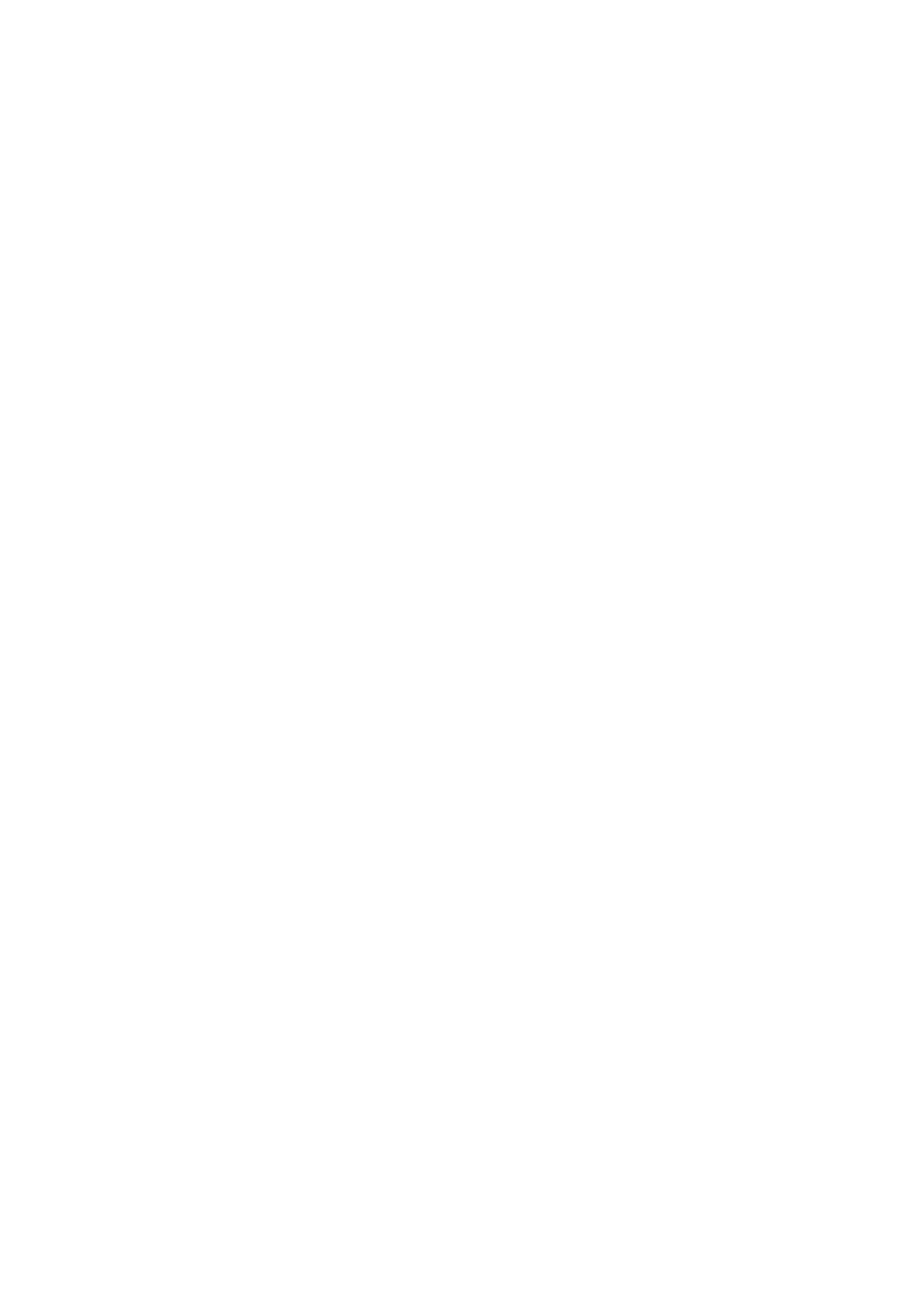# **CONTENTS**

| I.             |                                                                            |                                                                               |  |  |  |  |  |
|----------------|----------------------------------------------------------------------------|-------------------------------------------------------------------------------|--|--|--|--|--|
| A.             |                                                                            |                                                                               |  |  |  |  |  |
| <b>B.</b>      |                                                                            |                                                                               |  |  |  |  |  |
| $\mathbf{C}$ . | Consultations held by the delegation and co-operation encountered 11       |                                                                               |  |  |  |  |  |
|                |                                                                            |                                                                               |  |  |  |  |  |
| D.             |                                                                            |                                                                               |  |  |  |  |  |
| E.             | Immediate observations under Article 8, paragraph 5, of the Convention  13 |                                                                               |  |  |  |  |  |
| П.             | FACTS FOUND DURING THE VISIT AND ACTION PROPOSED 15                        |                                                                               |  |  |  |  |  |
| A.             | Establishments under the authority of the Ministry of Internal Affairs 15  |                                                                               |  |  |  |  |  |
|                | 1.                                                                         |                                                                               |  |  |  |  |  |
|                | 2.                                                                         |                                                                               |  |  |  |  |  |
|                | 3 <sub>1</sub>                                                             | Safeguards against the ill-treatment of persons deprived of their liberty  21 |  |  |  |  |  |
|                |                                                                            | a.                                                                            |  |  |  |  |  |
|                |                                                                            | $\mathbf b$ .                                                                 |  |  |  |  |  |
|                |                                                                            | C <sub>1</sub>                                                                |  |  |  |  |  |
|                |                                                                            | d.                                                                            |  |  |  |  |  |
|                |                                                                            | e.                                                                            |  |  |  |  |  |
|                |                                                                            | f.                                                                            |  |  |  |  |  |
|                |                                                                            | g.                                                                            |  |  |  |  |  |
|                |                                                                            | h.                                                                            |  |  |  |  |  |
|                | 4.                                                                         |                                                                               |  |  |  |  |  |
|                |                                                                            | a.                                                                            |  |  |  |  |  |
|                |                                                                            | $\mathbf b$ .                                                                 |  |  |  |  |  |
|                |                                                                            | C <sub>1</sub>                                                                |  |  |  |  |  |
|                |                                                                            | d.                                                                            |  |  |  |  |  |
| <b>B.</b>      | Establishments under the authority of the Ministry of National Security33  |                                                                               |  |  |  |  |  |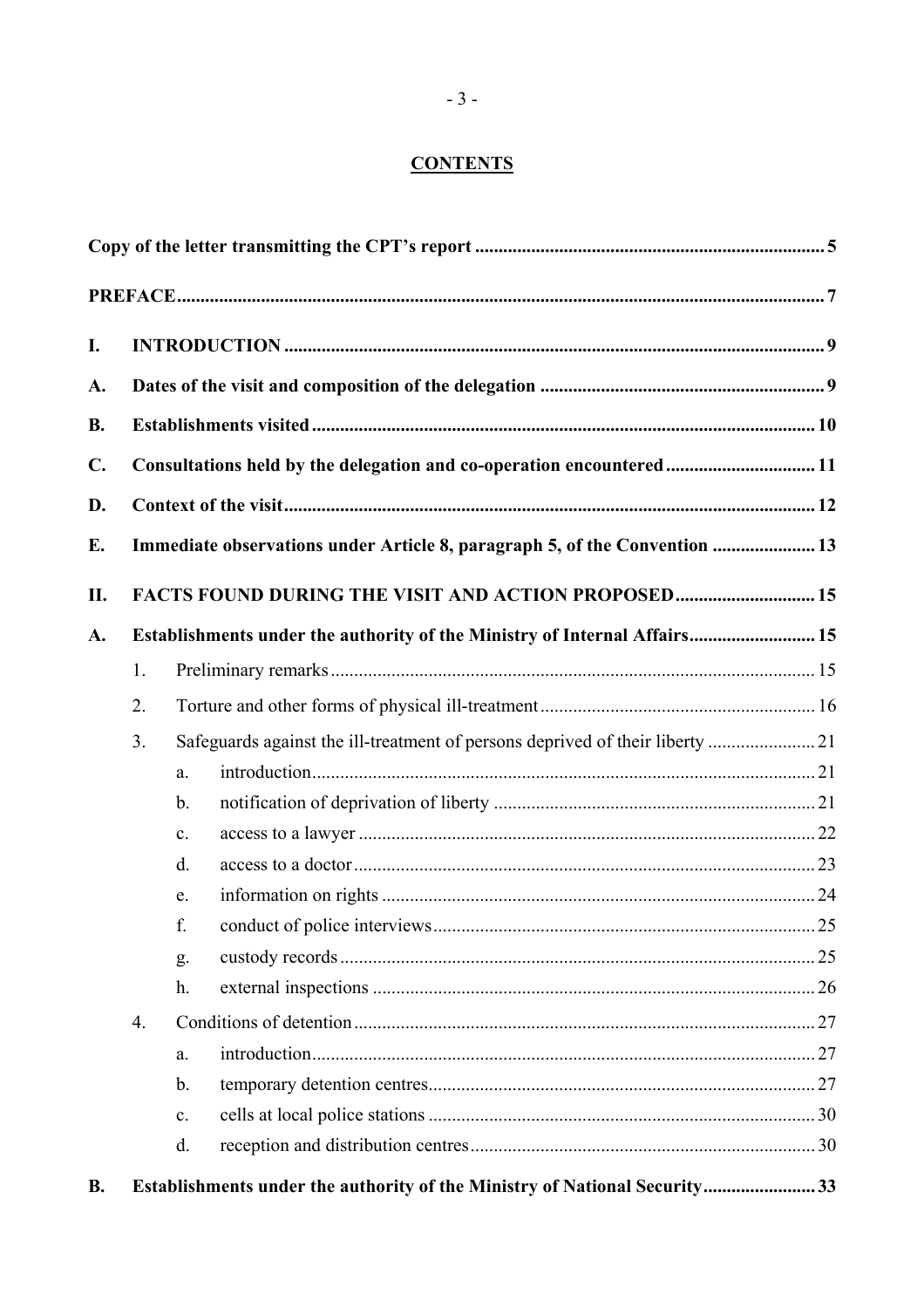| $\mathbf{C}$ .     |          |    |                                                                                                                                                                                                        |  |  |
|--------------------|----------|----|--------------------------------------------------------------------------------------------------------------------------------------------------------------------------------------------------------|--|--|
|                    | 1.<br>2. |    |                                                                                                                                                                                                        |  |  |
|                    |          |    |                                                                                                                                                                                                        |  |  |
|                    |          | a. |                                                                                                                                                                                                        |  |  |
|                    |          |    | i.                                                                                                                                                                                                     |  |  |
|                    |          |    | ii.                                                                                                                                                                                                    |  |  |
|                    |          | b. |                                                                                                                                                                                                        |  |  |
|                    | 4.       |    |                                                                                                                                                                                                        |  |  |
|                    |          | a. |                                                                                                                                                                                                        |  |  |
|                    |          | b. |                                                                                                                                                                                                        |  |  |
|                    |          |    | i.                                                                                                                                                                                                     |  |  |
|                    |          |    | ii.                                                                                                                                                                                                    |  |  |
|                    |          |    | iii.                                                                                                                                                                                                   |  |  |
|                    |          |    | iv.                                                                                                                                                                                                    |  |  |
|                    |          | c. | Specialised medical establishment No. 3 for prisoners suffering from                                                                                                                                   |  |  |
|                    |          | d. |                                                                                                                                                                                                        |  |  |
|                    | 5.       |    |                                                                                                                                                                                                        |  |  |
|                    |          | a. |                                                                                                                                                                                                        |  |  |
|                    |          | b. |                                                                                                                                                                                                        |  |  |
|                    |          | c. |                                                                                                                                                                                                        |  |  |
|                    |          | d. |                                                                                                                                                                                                        |  |  |
|                    |          | e. |                                                                                                                                                                                                        |  |  |
|                    |          | f. |                                                                                                                                                                                                        |  |  |
| D.                 |          |    |                                                                                                                                                                                                        |  |  |
| Е.                 |          |    |                                                                                                                                                                                                        |  |  |
|                    |          |    |                                                                                                                                                                                                        |  |  |
| F.                 |          |    |                                                                                                                                                                                                        |  |  |
| Ш.                 |          |    |                                                                                                                                                                                                        |  |  |
| <b>APPENDIX I:</b> |          |    | LIST OF THE CPT'S RECOMMENDATIONS, COMMENTS<br>APPENDIX II: LIST OF THE NATIONAL AUTHORITIES AND<br>NON-GOVERNMENTAL AND INTERNATIONAL ORGANISATONS<br>WITH WHICH THE DELEGATION HELD CONSULTATIONS 93 |  |  |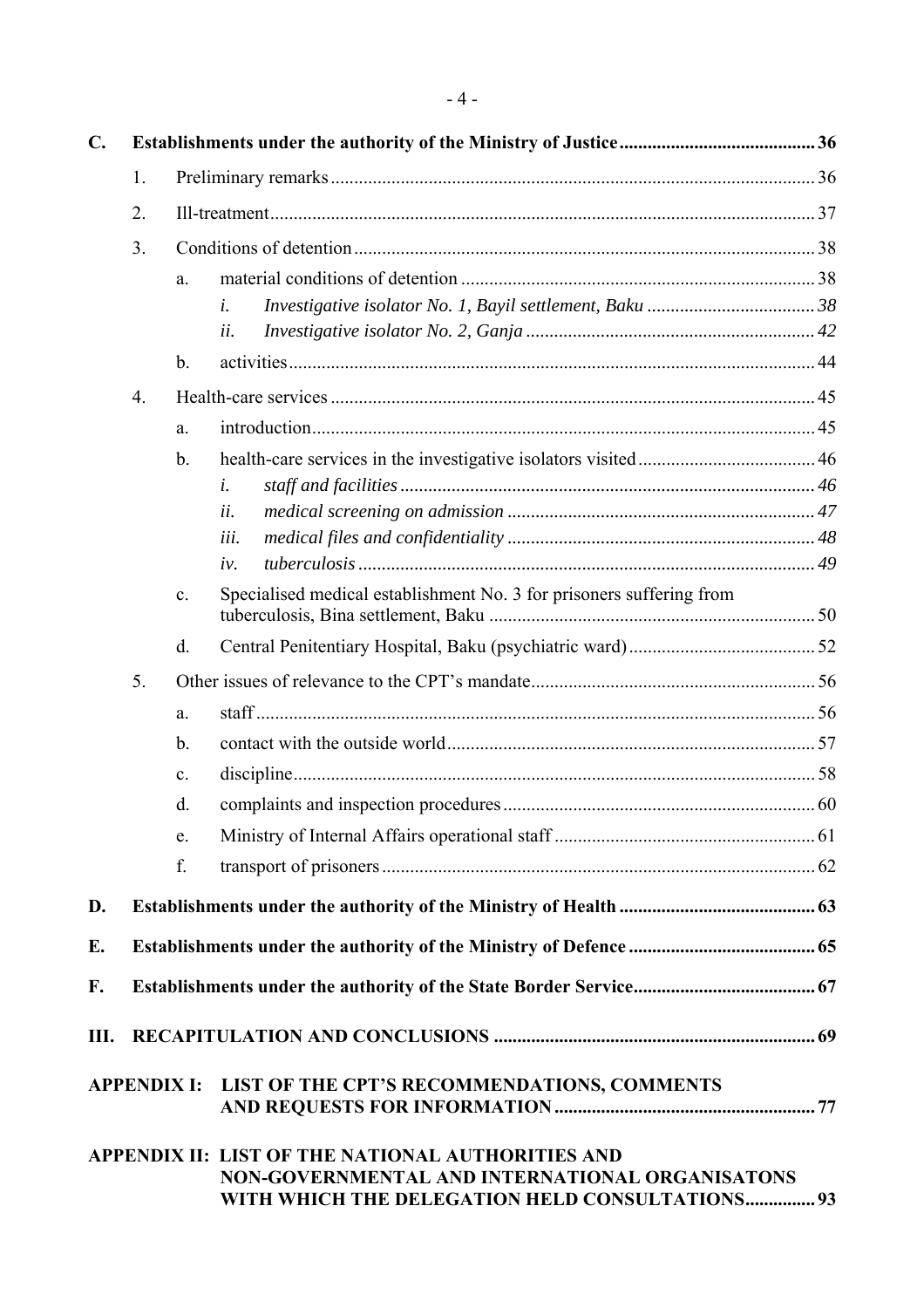#### Copy of the letter transmitting the CPT's report

Strasbourg, 25 July 2003

<span id="page-6-0"></span>Dear Ambassador,

 In pursuance of Article 10, paragraph 1, of the European Convention for the Prevention of Torture and Inhuman or Degrading Treatment or Punishment, I enclose herewith the report to the Government of Azerbaijan drawn up by the European Committee for the Prevention of Torture and Inhuman or Degrading Treatment or Punishment (CPT) after its visit to Azerbaijan from 25 November to 6 December 2002. The report was adopted by the CPT at its  $51<sup>st</sup>$  meeting, held from 1 to 4 July 2003.

 I would like to draw your attention in particular to paragraph 202 of the report, in which the CPT requests the Azerbaijani authorities to provide an interim and a follow-up response on the action taken upon its report. The Committee would be grateful if it were possible, in the event of the responses forwarded being in Azerbaijani, for them to be accompanied by an English or French translation. It would also be most helpful if the Azerbaijani authorities could provide a copy of the responses in a computer-readable form.

I am at your entire disposal if you have any questions concerning either the CPT's report or the future procedure.

Yours faithfully,

Silvia CASALE President of the European Committee for the prevention of torture and inhuman or degrading treatment or punishment

#### **Mr Agshin MEHDIYEV**

Ambassador Extraordinary and Plenipotentiary Permanent Representative of Azerbaijan to the Council of Europe 15, quai Rouget-de-Lisle 67000 Strasbourg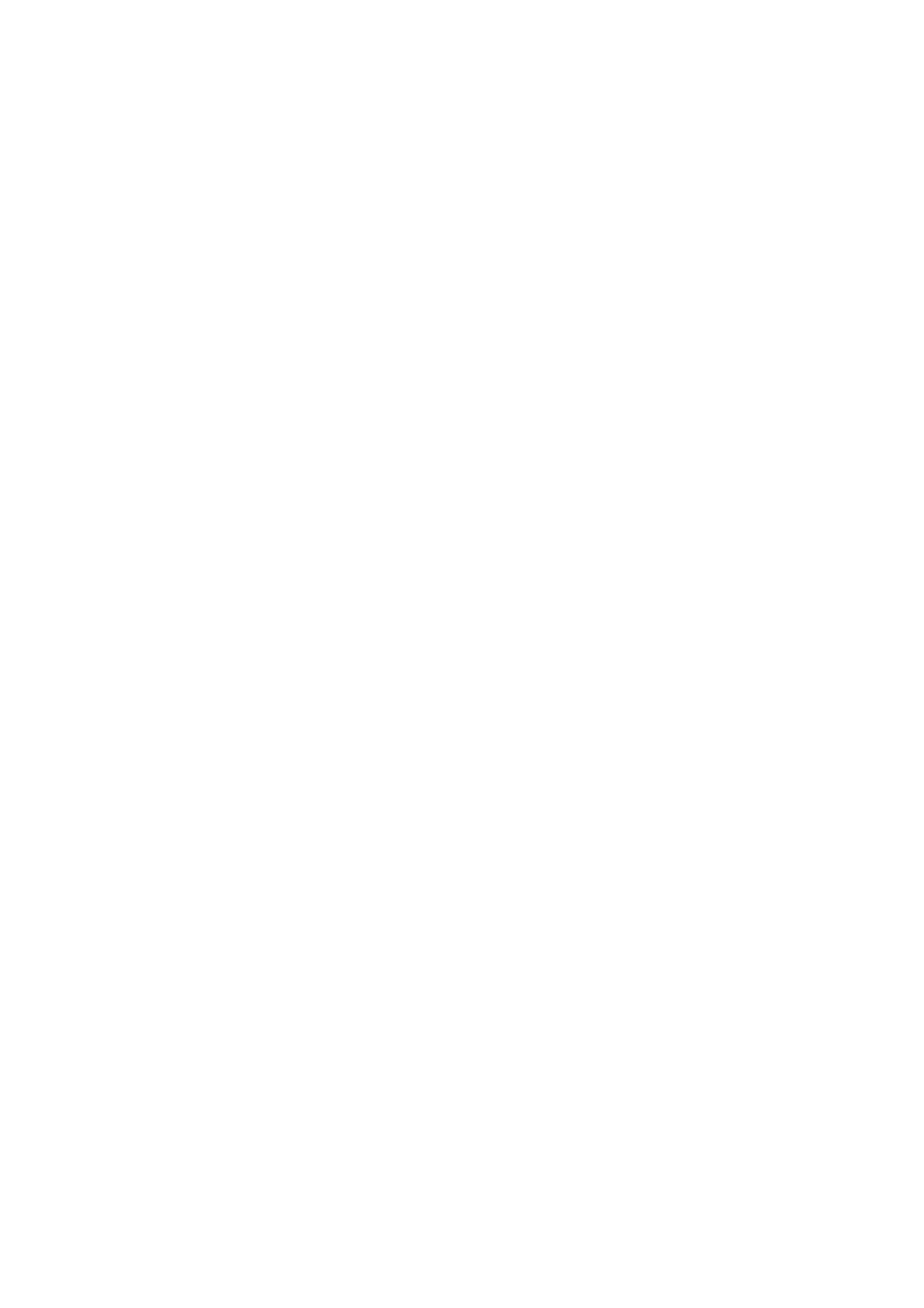#### **PREFACE**

<span id="page-8-0"></span> The European Committee for the prevention of torture and inhuman or degrading treatment or punishment has deemed it appropriate to begin the first of its reports to each State by setting out some of the Committee's salient features. This should prove particularly helpful in differentiating the basis and aims of the CPT from those of another Council of Europe supervisory body within the field of human rights, the European Court of Human Rights.

 Unlike the Court, the CPT is not a judicial body empowered to settle legal disputes concerning alleged violations of treaty obligations (i.e., to determine claims *ex post facto*).

 The CPT is first and foremost a mechanism designed to **prevent ill-treatment from occurring**, although it may also in special cases intervene after the event.

Consequently, whereas the Court's activities aim at "conflict solution" on the legal level, the CPT's activities aim at "conflict avoidance" on the practical level.

 This being so, the guiding maxim for the CPT when performing its obligations must be to Extend the widest possible protection against abuses, whether physical or mental" (quotation from the 1979 UN Code of conduct for law enforcement officials as well as from the 1988 Body of Principles for the Protection of All Persons Under Any Form of Detention or Imprisonment, both adopted by the General Assembly).

The CPT's activities are based on the concept of co-operation (Article 3 of the European Convention for the prevention of torture and inhuman or degrading treatment or punishment). The CPT's task is not to publicly criticise States, but rather to assist them in finding ways to strengthen the "cordon sanitaire" that separates acceptable and unacceptable treatment or behaviour. In fulfilling this task the CPT is guided by the following three principles:

- i) that the prohibition of ill-treatment of persons deprived of their liberty is absolute,
- ii) that ill-treatment is repugnant to the principles of civilised conduct, even if used in milder forms, and
- iii) that ill-treatment is not only harmful to the victim but also degrading for the official who inflicts or authorises it and ultimately prejudicial to the national authorities in general.

 The CPT first of all explores the prevailing factual situation in the countries it visits. In particular, it:

- i) examines the general conditions in establishments visited;
- ii) observes the attitude of law enforcement officials and other staff towards persons deprived of their liberty;
- iii) interviews persons deprived of their liberty in order to understand how they perceive (i) and (ii) and hear any specific grievances they may have;
- iv) examines the legal and administrative framework on which the deprivation of liberty is based.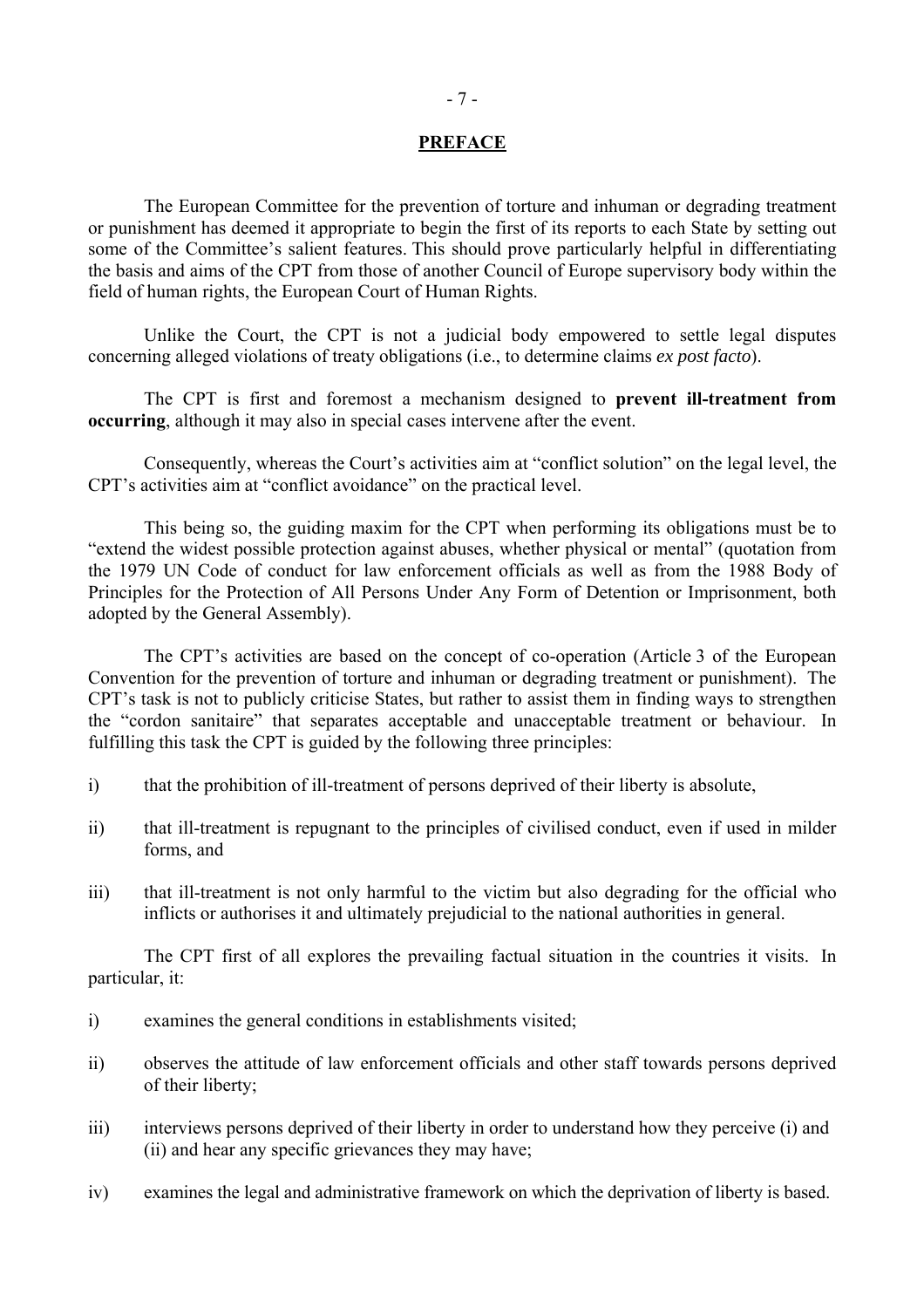Subsequently, the CPT reports to the State concerned, giving its assessment of all the information gathered and providing its observations. In this regard, it should be recalled that the CPT does not have the power to confront persons expressing opposing views or to take evidence under oath. If necessary, it recommends measures designed to prevent the possible occurrence of treatment that is contrary to what reasonably could be considered as acceptable standards for dealing with persons deprived of their liberty.

 In carrying out its functions, the CPT has the right to avail itself of legal standards contained in not only the European Convention on Human Rights but also in a number of other relevant human rights instruments (and the interpretation of them by the human rights organs concerned). At the same time, it is not bound by the case law of judicial or quasi-judicial bodies acting in the same field, but may use it as a point of departure or reference when assessing the treatment of persons deprived of their liberty in individual countries.

 To sum up, the principal differences between the CPT and the European Court of Human Rights are:

- i) the Court has as its primary goal to ascertain whether breaches of the European Convention on Human Rights have occurred. By contrast, the CPT's task is to prevent abuses, whether physical or mental, of persons deprived of their liberty from occurring; it has its eyes on the future rather than the past;
- ii) the Court has substantive treaty provisions to apply and interpret. The CPT is not bound by substantive treaty provisions, although it may refer to a number of treaties, other international instruments and the case law formulated thereunder;
- iii) given the nature of its functions, the Court consists of lawyers specialising in the field of human rights. The CPT consists not only of such lawyers but also of medical doctors, experts in penitentiary questions, criminologists, etc;
- iv) the Court only intervenes after having been petitioned through applications from individuals or States. The CPT intervenes *ex officio* through periodic or ad hoc visits;
- v) the activities of the Court culminate in a legally binding finding as to whether a State has breached its obligations under a treaty. The CPT's findings result in a report, and, if necessary, recommendations and other advice, on the basis of which a dialogue can develop; in the event of a State failing to comply with the CPT's recommendations, the Committee may issue a public statement on the matter.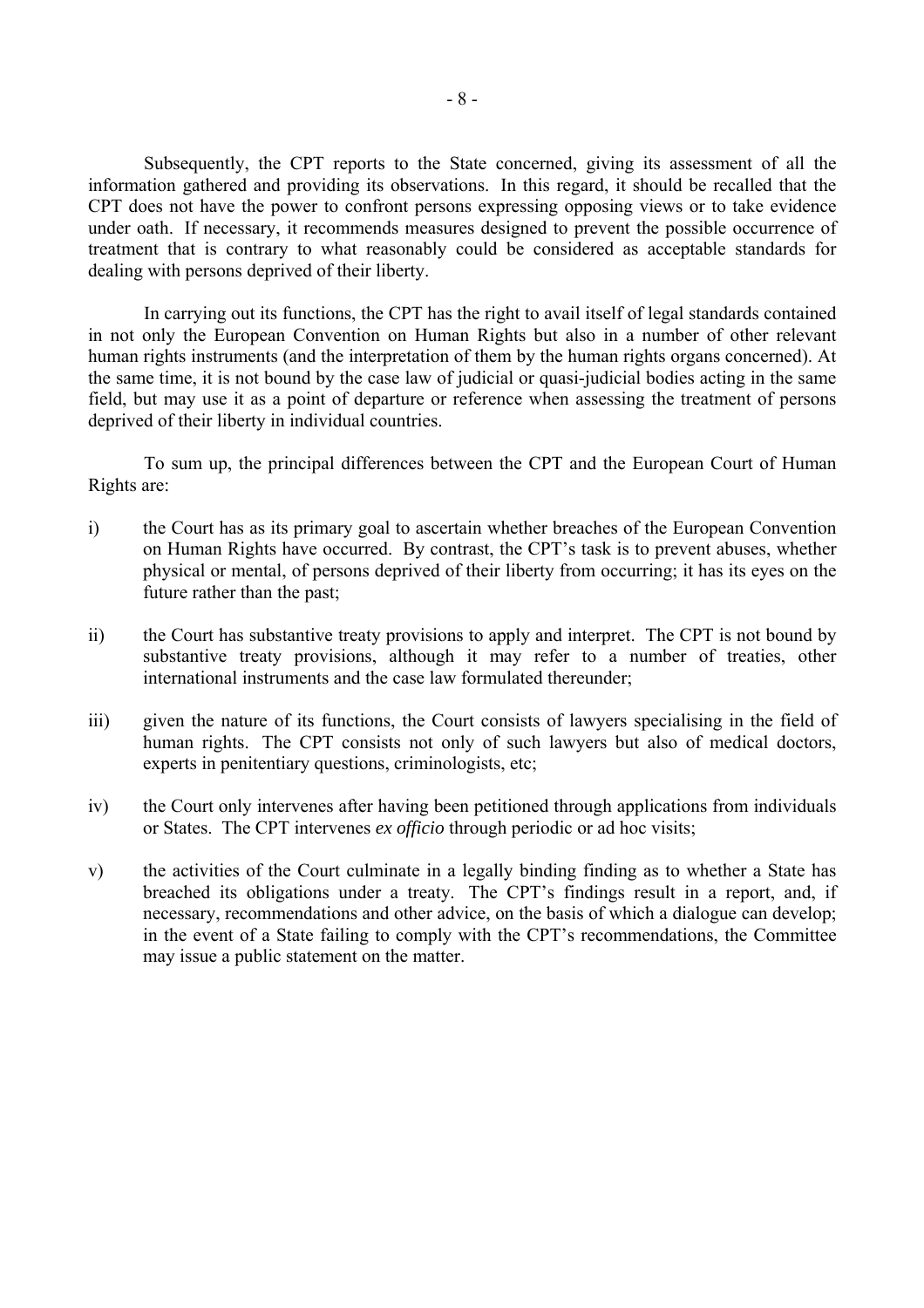# <span id="page-10-0"></span>**I. INTRODUCTION**

### **A. Dates of the visit and composition of the delegation**

1. In pursuance of Article 7 of the European Convention for the Prevention of Torture and Inhuman or Degrading Treatment or Punishment (hereinafter referred to as "the Convention"), a delegation of the CPT visited Azerbaijan from 25 November to 6 December 2002. The visit - the first to be carried out by the CPT to Azerbaijan - formed part of the Committee's programme of periodic visits for 2002.

2. The visit was carried out by the following members of the CPT:

- Volodymyr YEVINTOV, Head of the delegation
- Antoni ALEIX CAMP
- Nikola MATOVSKI
- Marc NEVE
- Jean-Pierre RESTELLINI

and supported by the following members of the CPT's Secretariat:

- Petya NESTOROVA
- Borys WÓDZ.

They were assisted by:

- Włodzimierz MARKIEWICZ (Lecturer at Poznan University, former Director General of the Polish Prison Administration), expert
- Catherine PAULET (Psychiatrist, Regional Medical and Psychological Service, Marseille, France), expert
- Chahla AGALAROVA (interpreter)
- Seymur BALAMMADOV (interpreter)
- Allahyar EYUBOV (interpreter)
- Nigar HUSSEYNOVA (interpreter)
- Svetlana YSSAZADE (interpreter).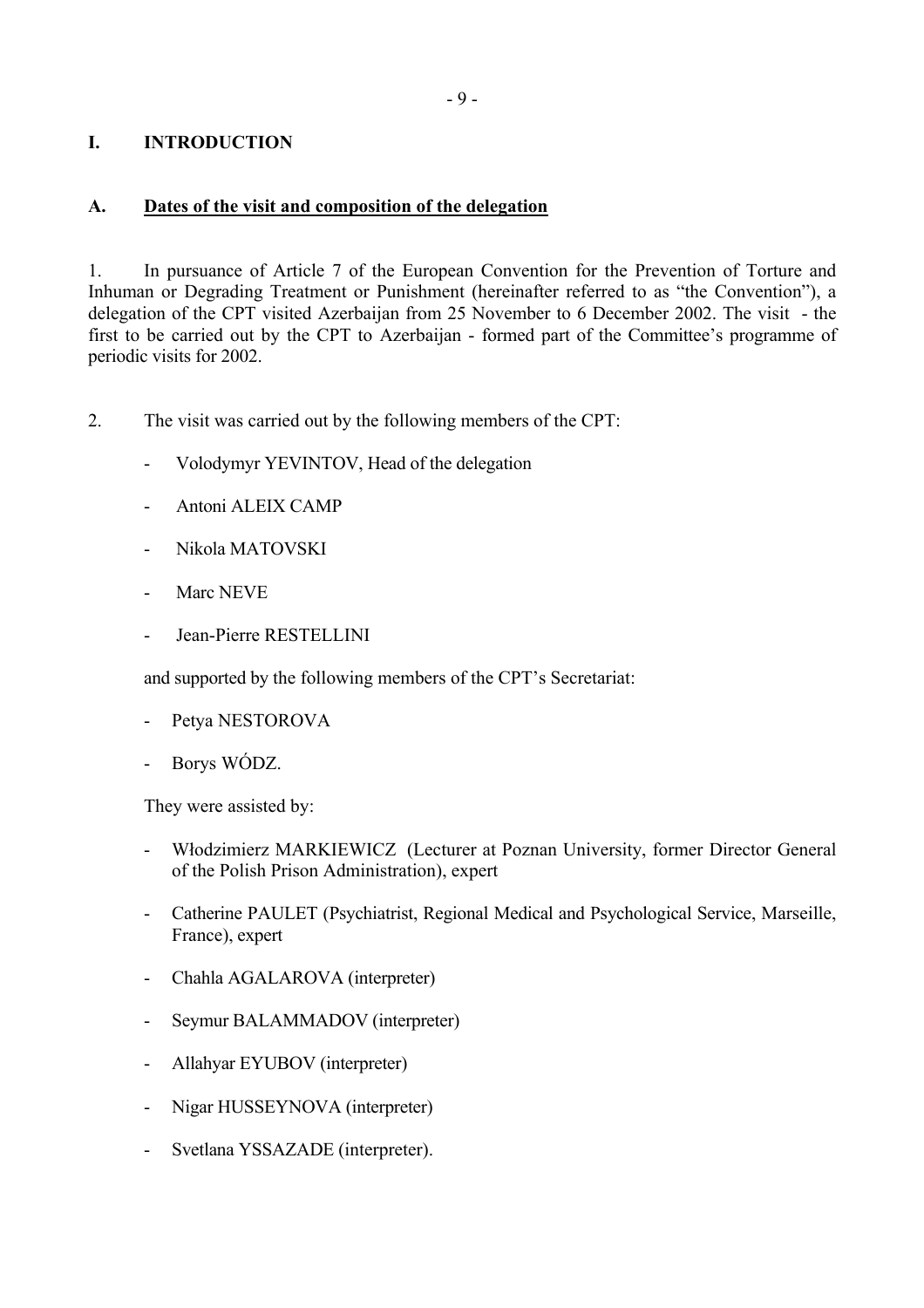# <span id="page-11-0"></span>**B. Establishments visited**

3. The delegation visited the following places of detention:

# Establishments under the authority of the Ministry of Internal Affairs

- Temporary detention centre No. 1 of the Police Directorate of the City of Baku
- Temporary detention centre No. 2 of the Police Directorate of the City of Baku
- Temporary detention centre of the Department for combating organised crime, Baku
- Special reception station of the Police Directorate of the City of Baku, Khatai District
- Reception and distribution centre of the Police Directorate of the City of Baku, Binagadi **District**
- Reception and distribution centre for minors of the Police Directorate of the City of Baku, Khatai District
- Police stations Nos. 5, 19, 21, 22 and 39, Baku
- Temporary detention centre of the Police Department of Ganja
- Police station of Nizami District, Ganja
- Temporary detention centre of the Police Division of Lenkoran
- Police station, Liman
- Temporary detention centre of the Police Division of Masalli

### Establishments under the authority of the Ministry of National Security

- Investigative isolator of the Ministry of National Security, Baku

#### Establishments under the authority of the Ministry of Justice

- Investigative isolator No. 1, Bayil settlement, Baku
- Investigative isolator No. 2, Ganja
- Central Penitentiary Hospital, Baku (psychiatric ward)
- Specialised medical establishment No. 3 for prisoners suffering from tuberculosis, Bina settlement, Baku (unit for prisoners with multi-resistant tuberculosis)

#### Establishments under the authority of the Ministry of Health

 - Centre for forensic psychiatric assessment, Psychiatric Hospital No. 1, Mashtaga settlement, Baku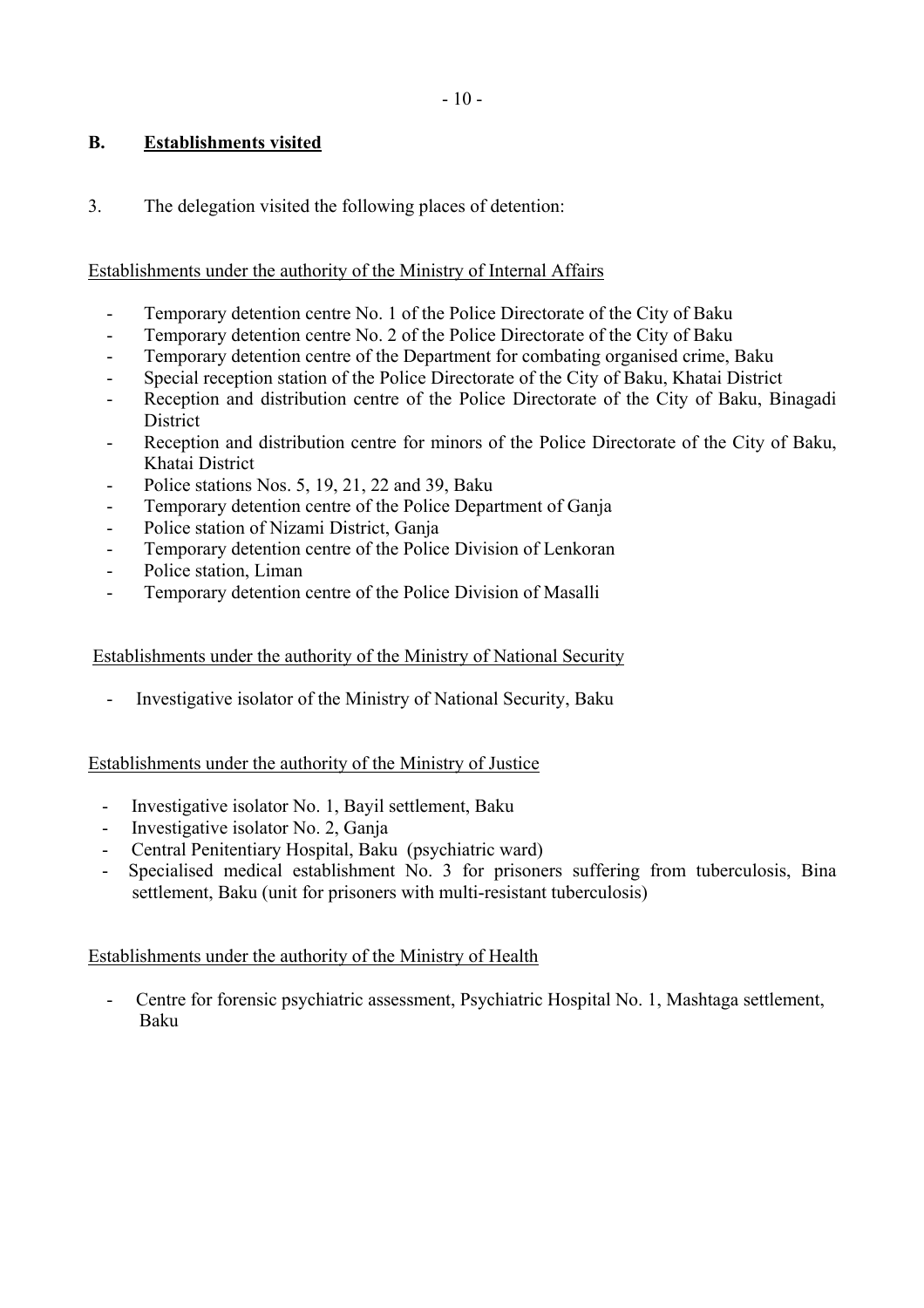# <span id="page-12-0"></span>Establishments under the authority of the Ministry of Defence

- Disciplinary unit ("hauptvacht") of Baku Garrison
- Disciplinary unit ("hauptvacht") of Ganja Garrison
- Disciplinary unit ("hauptvacht") of Lenkoran Garrison

### Establishments under the authority of the State Border Service

- Disciplinary unit ("hauptvacht") for Border Guard servicemen and temporary detention centre for persons who have violated the border regime, Goytepe, Jalilabad region
- Disciplinary unit ("hauptvacht") for Border Guard servicemen and temporary detention centre for persons who have violated the border regime, Lenkoran.

# **C. Consultations held by the delegation and co-operation encountered**

4. In addition to meeting local officials at the establishments visited, the delegation held talks with the competent national authorities and with representatives of several international and nongovernmental organisations active in areas of concern to the CPT. A list of the national authorities and organisations consulted during the visit is set out in Appendix II to this report.

5. The delegation's meetings with the national authorities - both at the start and the end of the visit - took place in a spirit of close co-operation. The CPT is grateful for the time devoted to its delegation by Fikrat MAMMADOV, Minister of Justice, Ali INSANOV, Minister of Health, Aidyn GASIMOV, Deputy Minister of Justice and Head of the Main Department of Enforcement of Court Decisions, Oruj ZALOV, Deputy Minister of Internal Affairs, Zakir QARALOV, Prosecutor General, and Elmira SULEYMANOVA, Human Rights Commissioner. The delegation also welcomed the possibility to meet senior officials of the Ministries of Defence, Health, Internal Affairs, Foreign Affairs, Justice and National Security, as well as the Prosecutor's Office and the State Border Service.

The delegation would like to put on record the efficient assistance provided to it before and during the visit by various contact persons designated by the Azerbaijani authorities, and in particular by Faig GURBANOV, Head of the Division for Human Rights at the Ministry of Justice.

6. The co-operation provided to the delegation by staff at the places of detention visited was of a very high standard. It was obvious that considerable work had gone into preparing the CPT's visit and spreading information about the Committee and its mandate to relevant staff throughout the country. This facilitated the delegation's work and, in particular, enabled it to have ready access to the places of deprivation of liberty visited, to move inside them without restriction and to speak in private with persons deprived of their liberty.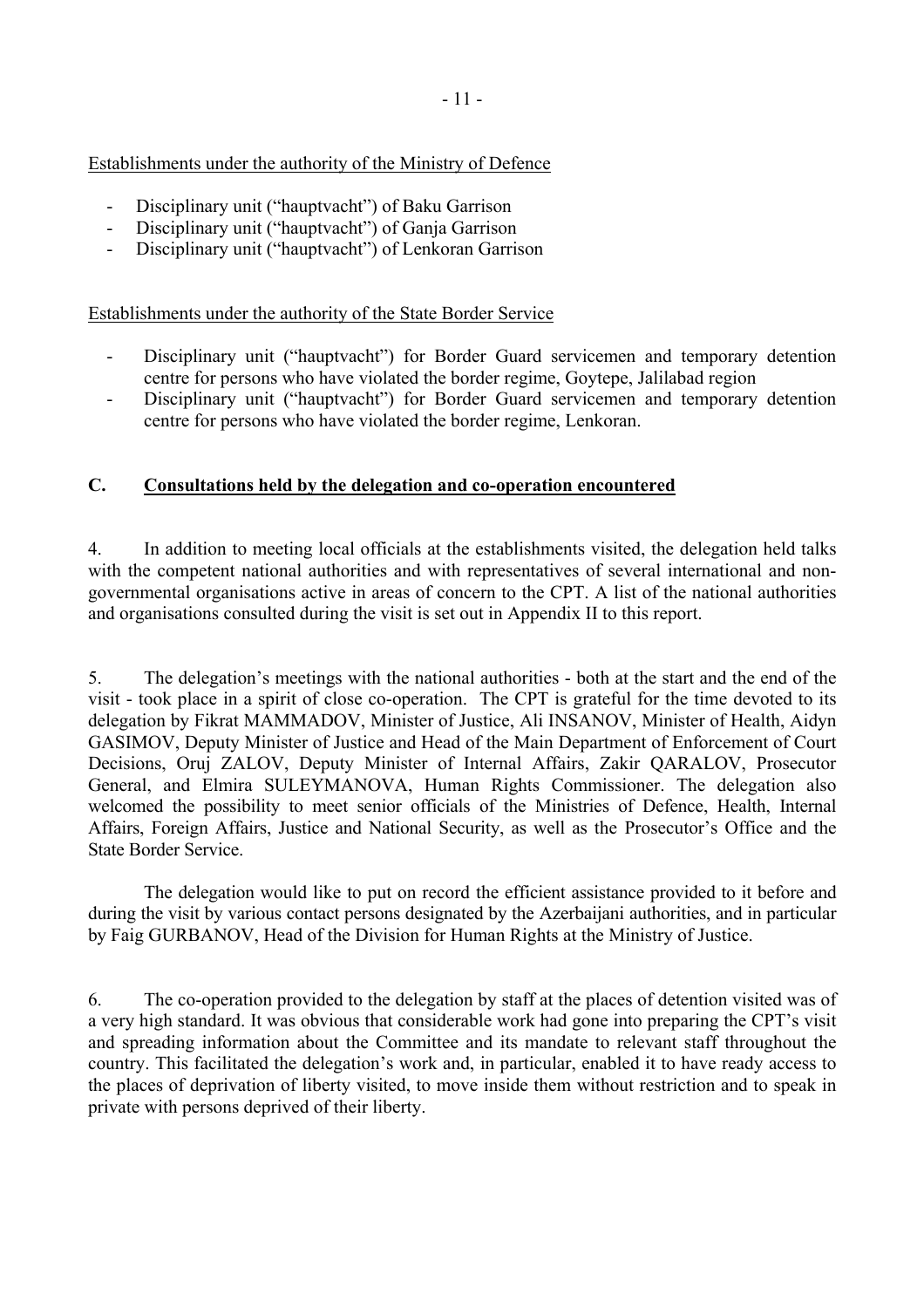# <span id="page-13-0"></span>**D. Context of the visit**

7. The Azerbaijani authorities stated openly to the CPT's delegation that their country continued to face serious economic and social problems, many of which were related to the Nagorno-Karabakh conflict. Despite various efforts made by the authorities, these problems had negative repercussions on areas covered by the Committee's mandate. This has been borne in mind by the CPT, especially when considering material conditions of detention and activities offered to persons deprived of their liberty. Nevertheless, the Committee wishes to stress that armed conflict and economic and social problems can never justify deliberate ill-treatment.

8. The CPT's first visit to Azerbaijan took place nearly two years after the country's accession to the Council of Europe; accession had been preceded by a period of far-reaching legislative and structural changes. In particular, the transfer of responsibility for the country's prison system from the Ministry of Internal Affairs to the Ministry of Justice was completed in October 1999. Several legal texts of direct relevance to issues falling within the CPT's mandate were adopted in 1999 and 2000: new Criminal Code and Code of Criminal Procedure, as well as new Laws on the Police and on the Prosecutor's Office. Further, the appointment in July 2002 of the first Human Rights Commissioner (Ombudsperson) is an important institutional development which has the potential of reinforcing mechanisms for the protection of human rights of persons deprived of their liberty.

9. During the visit, numerous allegations were received from detained persons to the effect that they had been asked to pay money to police officers in return for release from custody, or to prison/medical staff in order to benefit from services normally provided for by law or be granted certain privileges. Discussions with police, prison and medical staff highlighted the daily difficulties experienced by them due to low remuneration and the harsh material conditions in which they work.

 The CPT trusts that the Azerbaijani authorities will persevere in their efforts to combat corruption, through the adoption of specific legislation and the introduction of a global strategy based on prevention, education and the application of appropriate sanctions. **The Committee would like to be informed of steps taken to eradicate the problem of corruption in the criminal justice system and at places of deprivation of liberty (cf. also paragraphs 15 and 135).** 

10. In the light of the facts found during the visit, the CPT makes a number of recommendations in this report. Some of them will not have important financial implications and could be implemented without delay. However, the implementation of others may require considerable budgetary expenditure which is most probably beyond the current financial capacity of the Azerbaijani authorities. The Committee recognises that it will be difficult to transform rapidly the current situation. Nevertheless, it must be kept in mind that the decision to deprive someone of their liberty entails a correlative duty upon the State to provide decent conditions of detention.

 The CPT is aware that certain initiatives have already been undertaken by various States on a bilateral basis, as well as within the framework of international organisations, with a view to assisting Azerbaijan. The Committee trusts that these efforts will be continued and intensified, and hopes that those offering assistance will take due account of the recommendations and other remarks set out in this report.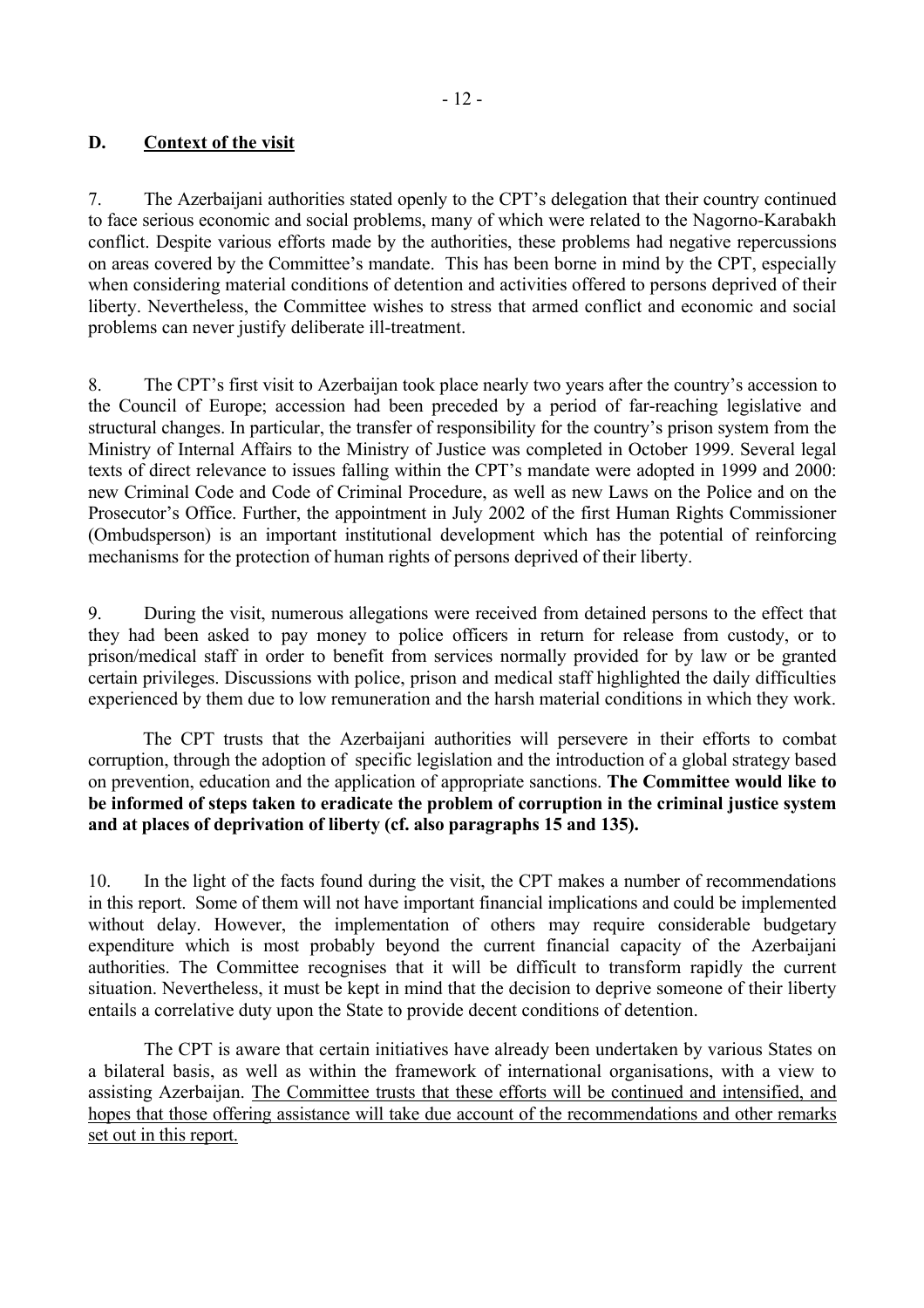### <span id="page-14-0"></span>**E. Immediate observations under Article 8, paragraph 5, of the Convention**

11. At the end of its visit, the CPT's delegation held talks with representatives of the various Ministries and agencies concerned, in order to acquaint them with the main facts found during the visit. On this occasion, the delegation made immediate observations, in pursuance of Article 8, paragraph 5, of the Convention, on three particularly urgent matters.

The first immediate observation concerned the *Temporary detention centre at Lenkoran*. Conditions of detention there amounted in the delegation's opinion to inhuman and degrading treatment: the cells were damp, cold, poorly lit, badly ventilated and rudimentarily equipped; the state of hygiene and maintenance was deplorable; the only food received by detainees was provided by their families. Some detainees had spent up to three weeks in such conditions. The delegation called upon the Azerbaijani authorities to take steps, without delay, to remedy these shortcomings.

The second immediate observation was made in respect of the disciplinary cells at *Investigative isolator No. 1 in Baku*. The cells in question were very small, rudimentarily equipped, deprived of access to natural light, and cold; they were unfit for holding persons for any length of time. The delegation therefore requested the Azerbaijani authorities to take the disciplinary cells at Investigative isolator No. 1 in Baku out of service, and to provide more suitable alternative facilities for the serving of disciplinary sanctions.

The third immediate observation concerned the *Unit for forensic psychiatric assessment at the Republican Psychiatric Hospital in Mashtaga*. At the time of the visit, persons undergoing assessment (which could last for a month or even longer) were being denied outdoor exercise. The delegation called upon the Azerbaijani authorities to take immediate steps to ensure that all persons undergoing forensic psychiatric assessment whose health condition permits are offered at least one hour of outdoor exercise on a daily basis.

12. The above-mentioned immediate observations were subsequently confirmed in a letter of 20 December 2002 from the President of the CPT. The Committee requested the Azerbaijani authorities to provide, within three months, a report on the action taken in response to those observations.

 The CPT also asked to receive confirmation, within three months, that the disciplinary punishment cell at Investigative isolator No. 2 in Ganja had been fitted with a windowpane, and that the remainder of the cells in the disciplinary unit (which were said to be unused at the time of the visit) had been withdrawn from service.

 Further, the delegation re-iterated its request to be provided as soon as possible with: i) a copy of Order No 428/2001 by the Minister of Internal Affairs concerning the holding of persons at temporary detention centres and their transfer; ii) precise information on the circumstances of the death of a detained person at the temporary detention centre in Lenkoran in October 2002.

13. By letters of 5 February and 2 April 2003, the Azerbaijani authorities informed the CPT of measures taken in response to the observations made at the end of the visit. Those measures will be considered later in the report. Nevertheless, the Committee would like to welcome already at this juncture the positive spirit in which the Azerbaijani authorities took note of and reacted to its delegation's observations. The speed and efficiency with which certain improvements were made  $$ even before the delegation had left the country – are particularly noteworthy (cf. paragraph 126).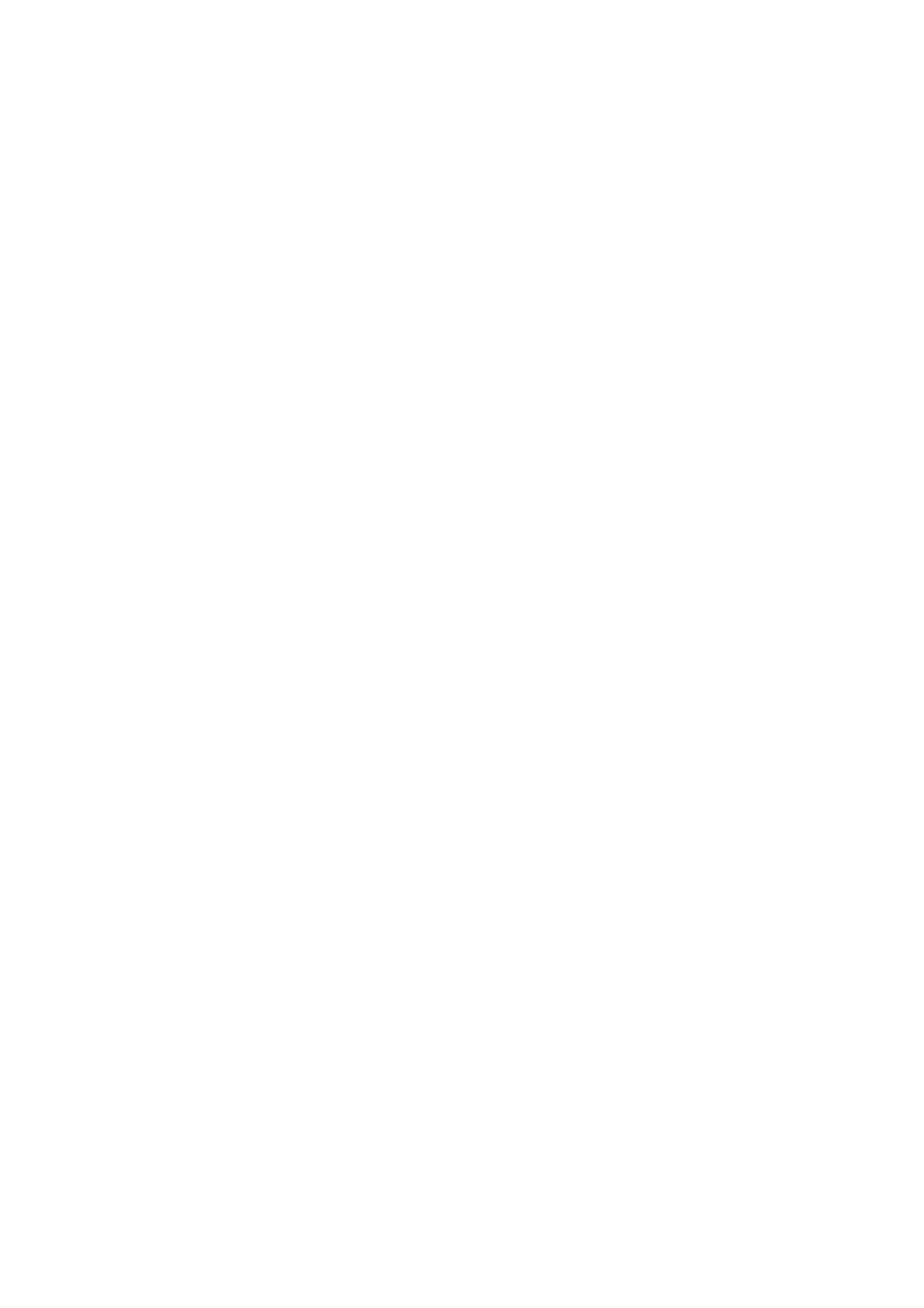### <span id="page-16-0"></span>**II. FACTS FOUND DURING THE VISIT AND ACTION PROPOSED**

#### **A. Establishments under the authority of the Ministry of Internal Affairs**

#### **1. Preliminary remarks**

14. The detention of persons suspected of criminal offences is governed by the Code of Criminal Procedure (CCP), in force since 1 September 2000.

 Pursuant to the CCP, a criminal suspect may be held by the police on their own authority for up to 48 hours. Within 24 hours of detention, a decree on the instigation of a criminal case must be issued and transmitted to the prosecutor. Within the following 24 hours, an inquiry officer or an investigator must decide whether or not to bring criminal charges. By the expiry of the 48-hour period, every person against whom charges have been brought should be presented to a judge who decides whether that person is to be remanded in custody, made subject to another preventive measure or released. Persons remanded in custody should be transferred to an investigative isolator under the Ministry of Justice or the Ministry of National Security within 24 hours of the judge's decision. Consequently, a criminal suspect may spend up to 72 hours in police custody.

15. Senior officials of the Ministry of Internal Affairs affirmed that there was no possibility in law to prolong the above-mentioned 72-hour limit. However, the delegation gathered ample evidence to the effect that criminal suspects in practice spent much longer periods in police establishments. The examination of police custody records as well as inmates' personal files at the investigative isolators visited brought to light recent stays of up to several weeks at police establishments (e.g. 36 days at the  $19<sup>th</sup>$  police station in Nasymir District in Baku; 28 days at the temporary detention centre No. 1 of the Police Directorate of the City of Baku; 23 days at the temporary detention centre of the Department for combating organised crime in Baku).

 The delegation received a variety of explanations for these prolonged stays. In some cases, a special authorisation had been issued by an investigator, a prosecutor or a senior official of the Ministry of Internal Affairs to hold the person concerned for further investigation. In others, the distance to the investigative isolator and the fact that transfers of detainees took place once every 10 days was invoked as a reason.

 The practices described above would appear to be at variance with the relevant provisions of the Code of Criminal Procedure, and they certainly entail a heightened risk of ill-treatment. It should also be noted in this context that some detainees interviewed by the delegation claimed that police officers had asked for money in order to drop the charges against them and arrange their release.

**The CPT recommends that the Azerbaijani authorities take urgent steps to ensure that the legal provisions on the duration of police custody are respected in practice and that persons remanded in custody are transferred promptly to investigative isolators. The Committee also recommends that the Azerbaijani authorities deliver to police staff the clear message that abusing their position to obtain money from detained persons will be the subject of severe sanctions.**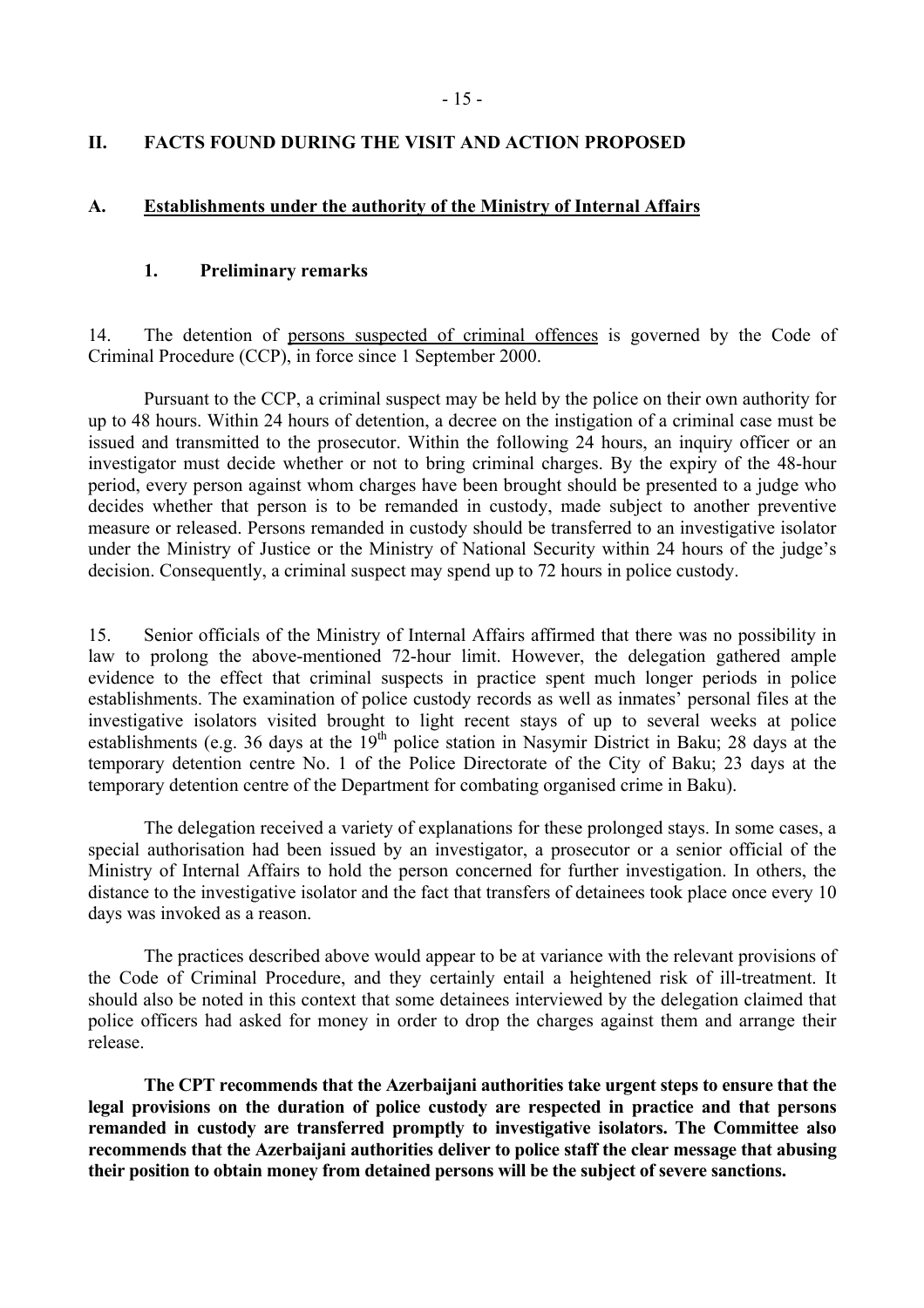<span id="page-17-0"></span>16. The delegation was informed that, in accordance with Order No. 428/2001 by the Minister of Internal Affairs, criminal suspects who are remanded in custody may be transferred back from an investigative isolator to a temporary detention centre when necessary for the purposes of the investigation or court proceedings. Such transfers should not last for more than 10 days at a time. However, evidence was found at the temporary detention centres visited that persons had spent up to a month there after being transferred from an investigative isolator.

## **The CPT would like to receive the comments of the Azerbaijani authorities on this matter.**

17. Pursuant to the Code of Administrative Offences, the police may keep for up to 3 hours persons suspected of administrative offences (e.g. violations of passport control regulations, lack of address registration, hooliganism, etc.). If found guilty, such persons may be placed under administrative arrest for up to 15 days, a period which is served in temporary detention centres run by the police.

It transpired that the 3-hour period was often used by the police to detain and question persons who in fact were suspected of criminal offences, before a protocol of detention had been drawn up (the 3 hours thus being added to the 48 hours available to the police to bring criminal charges). Further, the delegation heard allegations  $-$  and found evidence  $-$  that administrative arrest was exploited by the police in order to prolong the time available for questioning criminal suspects.

## **The CPT recommends that steps be taken to stamp out the above-mentioned practices.**

## **2. Torture and other forms of physical ill-treatment**

18. In the course of the visit, the delegation received numerous allegations of physical illtreatment of persons detained by the police. The majority of these allegations related to the time of questioning by police officers, with a view to extracting confessions or gathering other information. In some cases, ill-treatment was said to have been inflicted also at the time of apprehension.

On the other hand, hardly any allegations were received of ill-treatment by custodial staff working in temporary detention centres.

19. It is noteworthy that certain persons who stated that they were not ill-treated attributed the absence of ill-treatment in their cases to the fact that they had immediately confessed to the offences of which they were suspected. The CPT was also very concerned to note that a number of persons interviewed while in police custody were clearly reluctant to talk to its delegation or to be medically examined, apparently out of fear of the possible repercussions.

20. The types of ill-treatment alleged mainly concerned slaps, punches, kicks and blows struck with truncheons, gun butts and other hard objects. In some cases, the severity of the ill-treatment alleged – such as the infliction of electric shocks, blows struck on the soles of the feet, blows to the body while the person concerned was handcuffed in a suspended position  $-$  was such that it could be considered as amounting to torture.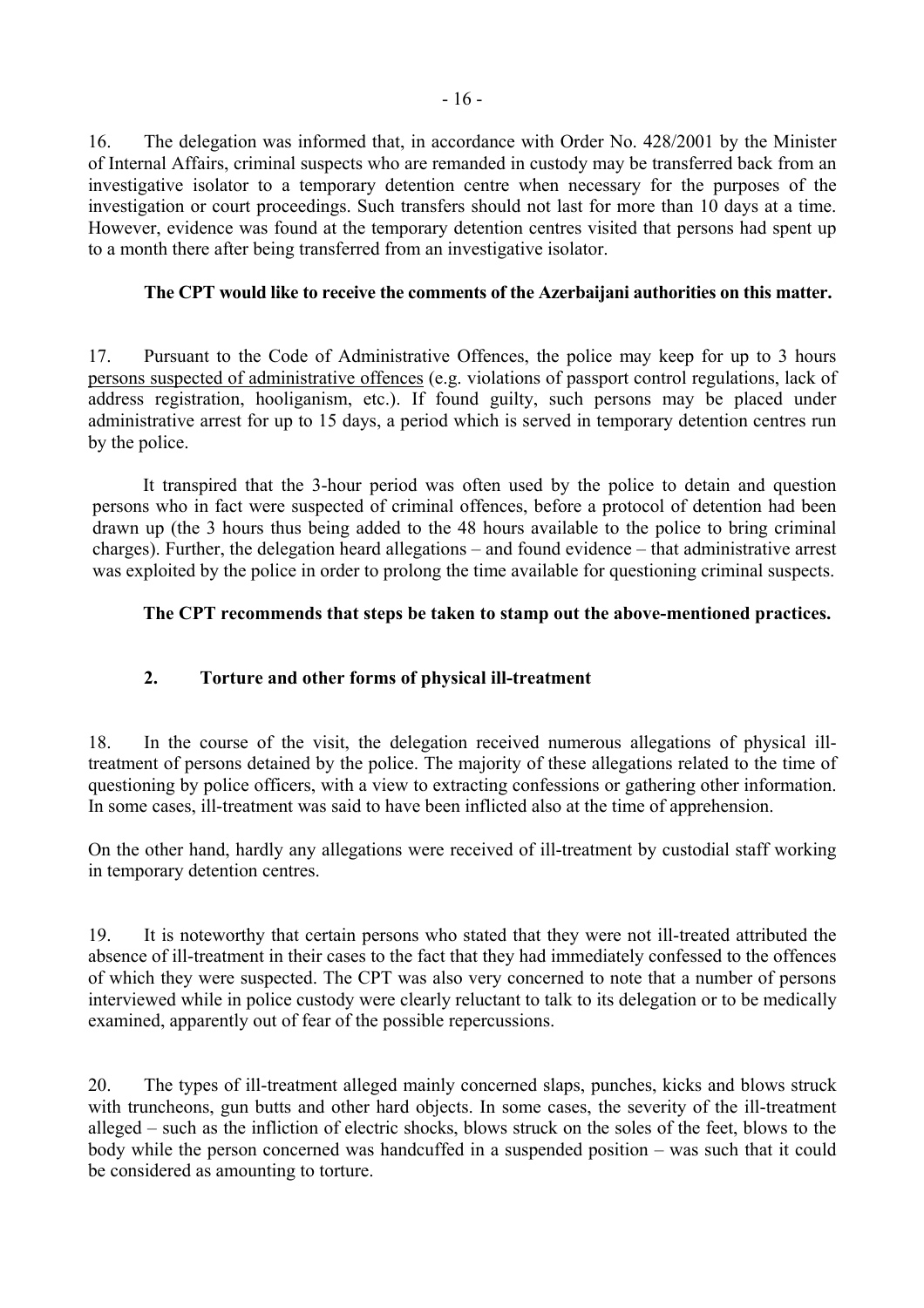Further, several persons gave accounts of different forms of humiliation and threats to use physical force (including sexual violence) against them or their relatives, in order to make them confess to a crime or provide information.

21. Certain of the persons who made allegations of ill-treatment were found on examination by medical members of the delegation to display physical marks or conditions consistent with their allegations. By way of illustration, reference might be made to the following cases:

- a person interviewed by the delegation at a temporary detention centre in Baku alleged that, following his apprehension two days previously, he had been taken to a local police station and hit in the face by police officers who wanted him to confess to an offence. When the person concerned asked to see a lawyer, a policeman apparently punched him in the face. The medical examination revealed: a haematoma under the right eye, violet in colour, measuring 3 cm by 2.5 cm; a swelling around the right eye; swelling of the nose; sharp pain on palpation of the bridge of the nose. Possible diagnosis: fractured nose;
- another person interviewed by the delegation at Investigative isolator No. 1 in Baku alleged that, two months previously, he had been detained at a local police station in Baku for four days and beaten repeatedly with truncheons, kicked and punched with fists all over the body. Further, the person concerned alleged that two policemen had sat on his feet and, using a pair of pincers, had extracted the nail of the big toe of his right foot. The medical examination of the person concerned revealed that the nail of the first toe of the right foot had indeed been removed. At the time of examination, there was a new nail growth of about 4 mm*.* The clinical examination suggests that the person concerned had suffered a traumatic removal of the nail of the first toe of the right foot approximately two months previously;
- a person interviewed by the delegation at Investigative isolator No. 2 in Ganja alleged having been held for twelve days at a local police station two and a half months previously. There the person concerned was apparently kicked, hit with fists, lashed with a belt on the body, and hit with a truncheon on the head through a book. The person concerned also alleged having received electric shocks after having being made to lie on a wet floor. Upon medical examination, the person concerned displayed: threadlike scars on the back, stretching from the armpit upwards and inwards at an angle of 45°, which were 3.5 cm long on the right side and 7.5 cm long on the left side. These injuries are consistent with the person's allegations of having been hit with a belt on the body.

 Further, it should be noted that in a number of cases, the delegation found medical evidence in the documentation kept at the investigative isolators visited which was consistent with allegations of police ill-treatment made by persons interviewed.

22. In the light of all the information at its disposal, the CPT is led to conclude that persons deprived of their liberty by the police in Azerbaijan run a significant risk of being ill-treated while in police custody (in particular when being interrogated), and that on occasion resort may be had to severe ill-treatment/torture.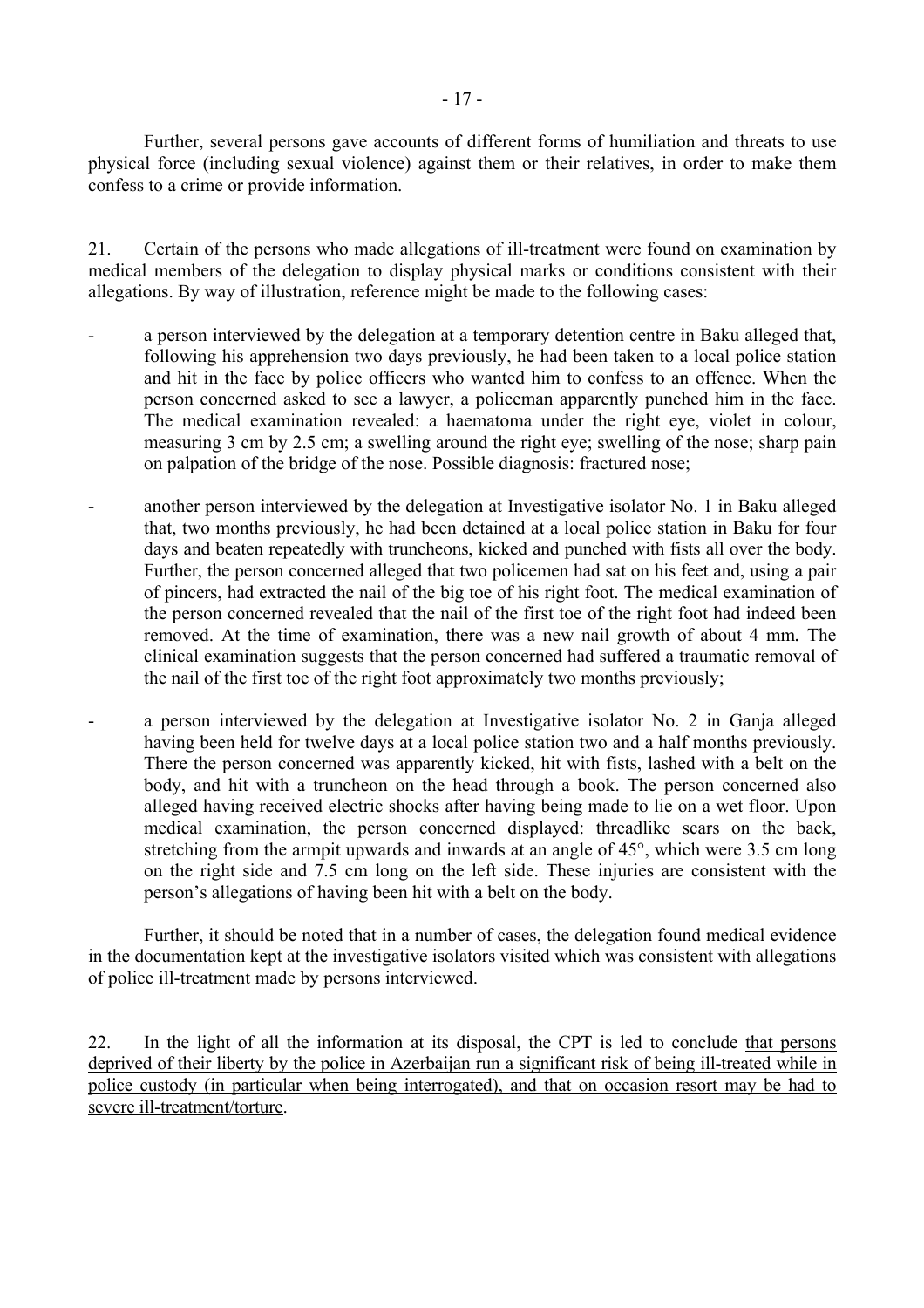23. Various steps have been taken by the Azerbaijani authorities in recent years to combat the problem of ill-treatment (e.g. the adoption of new legislation which prohibits such treatment, the introduction of the institution of the Human Rights Commissioner, etc.). Notwithstanding these efforts, senior officials met by the delegation confirmed that ill-treatment by the police continued to be a problem.

 The Deputy Minister of Internal Affairs himself acknowledged that the police unfortunately committed violations in the area of human rights, and that efforts were being made to eliminate illtreatment. These efforts included the setting up at the Ministry of a Department of Internal Investigation. The delegation was also provided with information concerning the number of criminal and disciplinary sanctions imposed on Internal Affairs staff in 2000, 2001 and the first nine months of 2002. The CPT is grateful for this information; however, it does not show the proportion of cases which relate to ill-treatment (as opposed to other forms of misconduct).

 In order for the CPT to obtain a full picture of the current situation**, the Committee would like the Azerbaijani authorities to supply information, in respect of 2002 and 2003, on:** 

- **the number of complaints of ill-treatment made against police officers and the number of criminal/disciplinary proceedings which were instituted as a result;**
- **an account of criminal/disciplinary sanctions imposed following such complaints.**

 **The CPT would like to receive detailed information on complaints procedures applied in cases involving allegations of ill-treatment by the police, including the safeguards incorporated to ensure their objectivity. The Committee would also like to receive similar information on the disciplinary procedures applied in such cases.** 

24. Later in this report, the CPT will recommend some strengthening of formal safeguards against the ill-treatment of persons detained by the police (cf. paragraphs 28 et seq.). However, it should be emphasised that legal and other technical safeguards - while important - will never be sufficient; the best possible guarantee against ill-treatment is for its use to be unequivocally rejected by police officers themselves. This implies strict selection criteria at the time of recruitment of such staff and the provision of adequate professional training. As regards the latter, the Azerbaijani authorities should seek to integrate human rights concepts into practical professional training for handling high-risk situations, such as the apprehension and interrogation of suspects. This will prove more effective than separate courses on human rights.

Training should be pursued at all levels of the police, and should be ongoing. It should seek, inter alia, to put across and develop two points: firstly, that all forms of ill-treatment are an affront to human dignity and, as such, are incompatible with the values enshrined in the Azerbaijani Constitution as well as in many international instruments ratified by and binding upon Azerbaijan; secondly, that resort to ill-treatment is a fundamentally-flawed method of obtaining reliable evidence for combating crime. More advanced interrogation and investigation techniques will lead to better results from a security standpoint.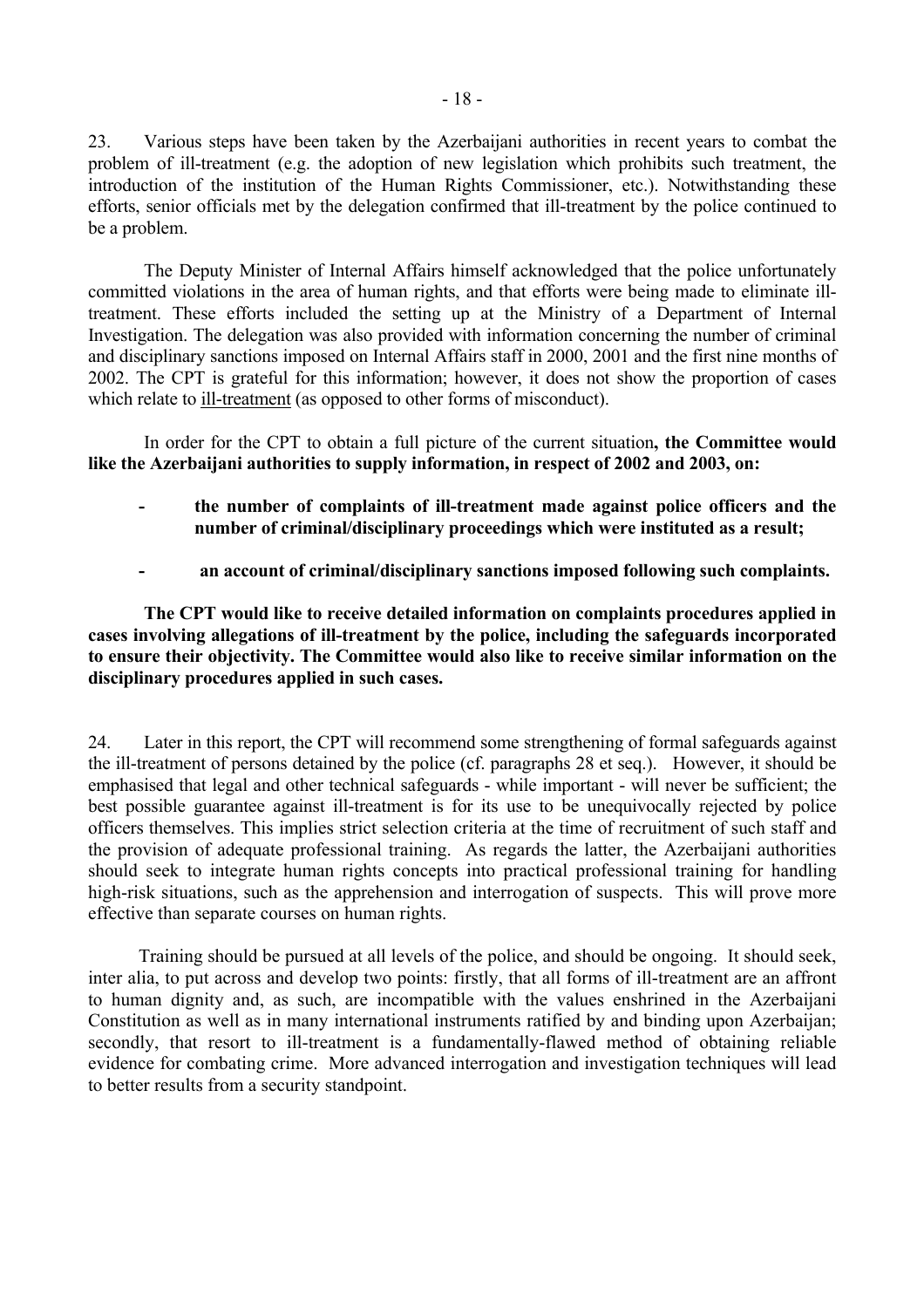Further, particular attention should be given to training in the art of handling, and more especially of speaking to, persons in police custody, i.e. interpersonal communication skills. The possession of such skills will often enable police officers to defuse situations which might otherwise become violent.

Consequently, **the CPT recommends:** 

- **that a very high priority be given to professional training for police officers of all ranks and categories, including training in modern investigation techniques. Experts not belonging to the police force should be involved in this training;**
- **that an aptitude for interpersonal communication be a major factor in the process of recruiting police officers and that, during their training, considerable emphasis be placed on acquiring and developing interpersonal communication skills.**

**The CPT also recommends that the relevant national authorities as well as senior police officers make it clear to police officers that the ill-treatment of persons in their custody is not acceptable and will be dealt with severely.**

25. Another effective means of preventing ill-treatment by police officers lies in the diligent examination by the judicial authorities of all complaints of such treatment brought before them and, where appropriate, the imposition of a suitable penalty. This will have a very strong dissuasive effect.

In this connection, the CPT greatly welcomes the fact that all persons in respect of whom the preventive measure of remand in custody is applied are physically brought before the judge who must order that measure. This provides a timely opportunity for a person who has been ill-treated to lodge a complaint. Further, even in the absence of an express complaint, the fact of having the person concerned brought before the judge enables the latter to take action in good time if there are other indications (e.g. visible injuries; a personís general appearance or demeanour) that illtreatment might have occurred.

**The CPT recommends that whenever criminal suspects brought before a judge at the end of police custody allege ill-treatment by the police, the judge record the allegations in writing, order immediately a forensic medical examination and take the necessary steps to ensure that the allegations are properly investigated. Such an approach should be followed whether or not the person concerned bears visible external injuries. Further, even in the absence of an express allegation of ill-treatment, the judge should request a forensic medical examination whenever there are other grounds to believe that a person brought before him could have been the victim of ill-treatment.**

 **It is also important that persons who are released from police custody without being brought before a judge have the right to directly request a medical examination/certificate from a doctor who has received recognised training in forensic medicine.**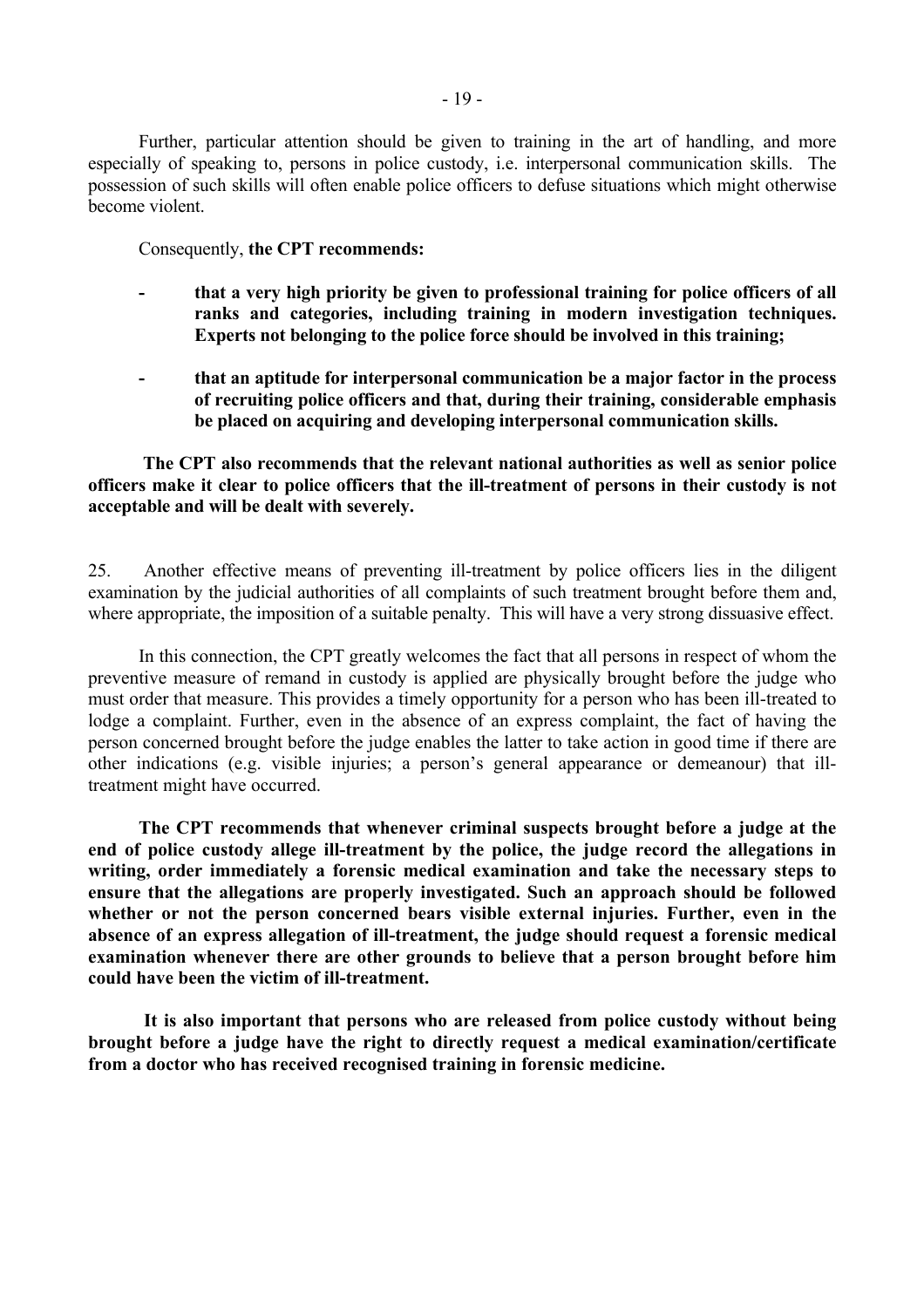26. A significant contribution to the prevention of ill-treatment by the police can also be made by prison health-care services, through the systematic recording of injuries borne by newly arrived prisoners and, when appropriate, the provision of information to the relevant authorities.

However, the observations made by the CPT's delegation suggest that the procedure as regards the recording of injuries observed upon arrival at the investigative isolators of the Ministries of Justice and National Security could be improved (cf. paragraphs 110 and 111 for a description of the procedure). Only brief entries concerning injuries observed upon arrival were being made, without any indication of statements made by the prisoner concerning the origin of the observed injury.

**The CPT recommends that the record drawn up by a prison doctor following a medical examination of a newly arrived prisoner contain: (i) a full account of statements made by the person concerned which are relevant to the medical examination (including his description of his state of health and any allegations of ill-treatment), (ii) a full account of objective medical**  findings based on a thorough examination, and (iii) the doctor's conclusions in the light of (i) **and (ii), indicating the degree of consistency between any allegations made and the objective medical findings. Whenever injuries are recorded which are consistent with allegations of illtreatment made, the record should be systematically brought to the attention of the relevant authority. Further, the results of every examination, including the above-mentioned statements**  and the doctor's conclusions, should be made available to the detained person and his lawyer.

**The CPT also wishes to stress that all medical examinations should be conducted out of**  the hearing and – unless the doctor concerned expressly requests otherwise in a particular case - out of the sight of law enforcement officials and other non-medical staff.

27. Reference should also be made to a procedure introduced by the Ministry of Internal Affairs, according to which persons admitted to temporary detention centres are screened for injuries by police officers. If any injuries are found, a protocol is drawn up and attached to the detained person's file. The delegation found examples of such protocols – which contained brief, general descriptions of injuries observed – in prisoners' files at the centralised records of the investigative isolators visited.

If the procedure introduced by the Ministry of Internal Affairs is to genuinely contribute to the prevention of ill-treatment, **steps must be taken to ensure that the examination of persons admitted to temporary detention centres is performed by qualified health-care personnel and in a systematic and thorough manner**. In this context, the recommendations made in paragraph 26 are to be read as applying *mutatis mutandis.*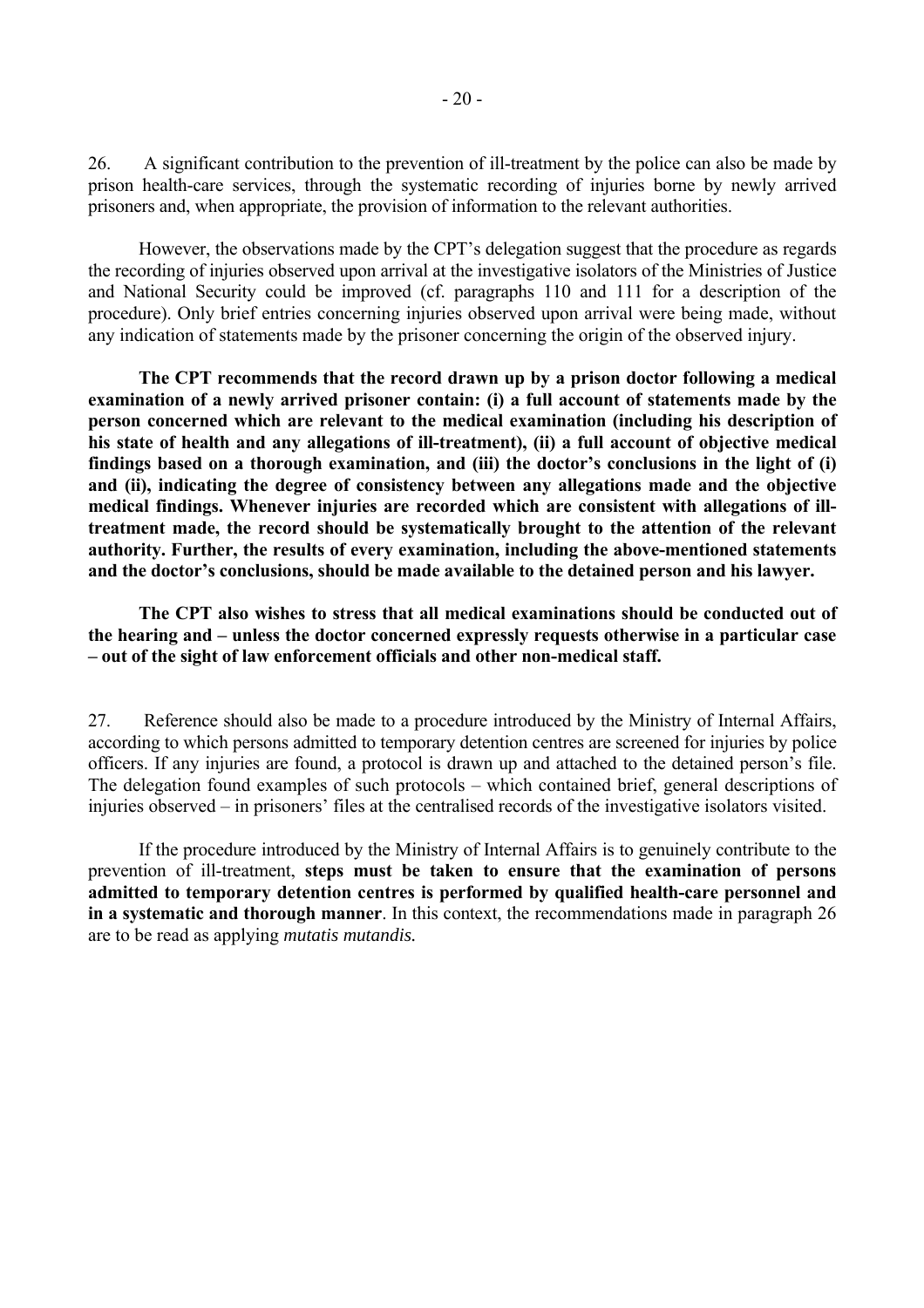# <span id="page-22-0"></span>**3. Safeguards against the ill-treatment of persons deprived of their liberty**

a. introduction

28. The CPT attaches particular importance to three rights for persons deprived of their liberty by the police:

- the right of those concerned to have the fact of their detention notified to a close relative or third party of their choice,
- the right of access to a lawyer,
- the right of access to a doctor.

 The CPT considers that these three rights are fundamental safeguards against the ill-treatment of persons deprived of their liberty, which should apply from the very outset of deprivation of liberty (i.e. from the moment when the persons concerned are obliged to remain with the police). These rights should be enjoyed not only by criminal suspects, but also by all other categories of persons deprived of their liberty (e.g. persons placed in administrative detention, persons detained under the Aliens' legislation, etc.).

29. Furthermore, persons detained by the police should be expressly informed, without delay and in a language they understand, of all their rights, including those referred to above.

b. notification of deprivation of liberty

30. Under section 90 (3) of the CCP, a person detained on suspicion of having committed a criminal offence has the right to notify by telephone or other means his relatives or other close persons of the fact of his detention.

 The majority of the persons interviewed by the delegation indicated that they had been able to inform their family of their situation shortly after having been taken into police custody. However, it appeared that this possibility tended to be offered when the protocol of detention was drawn up rather than at the very outset of detention. Further, certain persons (including juveniles) stated that they had not been expressly informed of their right to inform a relative of their situation, and that their relatives had been notified of the fact of their detention by the police only several days after it had taken place. Moreover, a few persons claimed that they had been denied the possibility to inform a relative of their detention until their arrival at an investigative isolator.

31. The CPT fully accepts that the exercise by a person in police custody of the right to have the fact of his custody notified to a relative or other third party may have to be made subject to certain exceptions designed to protect the legitimate interests of the investigation. However, any such exceptions should be clearly defined and applied for as short a time as possible.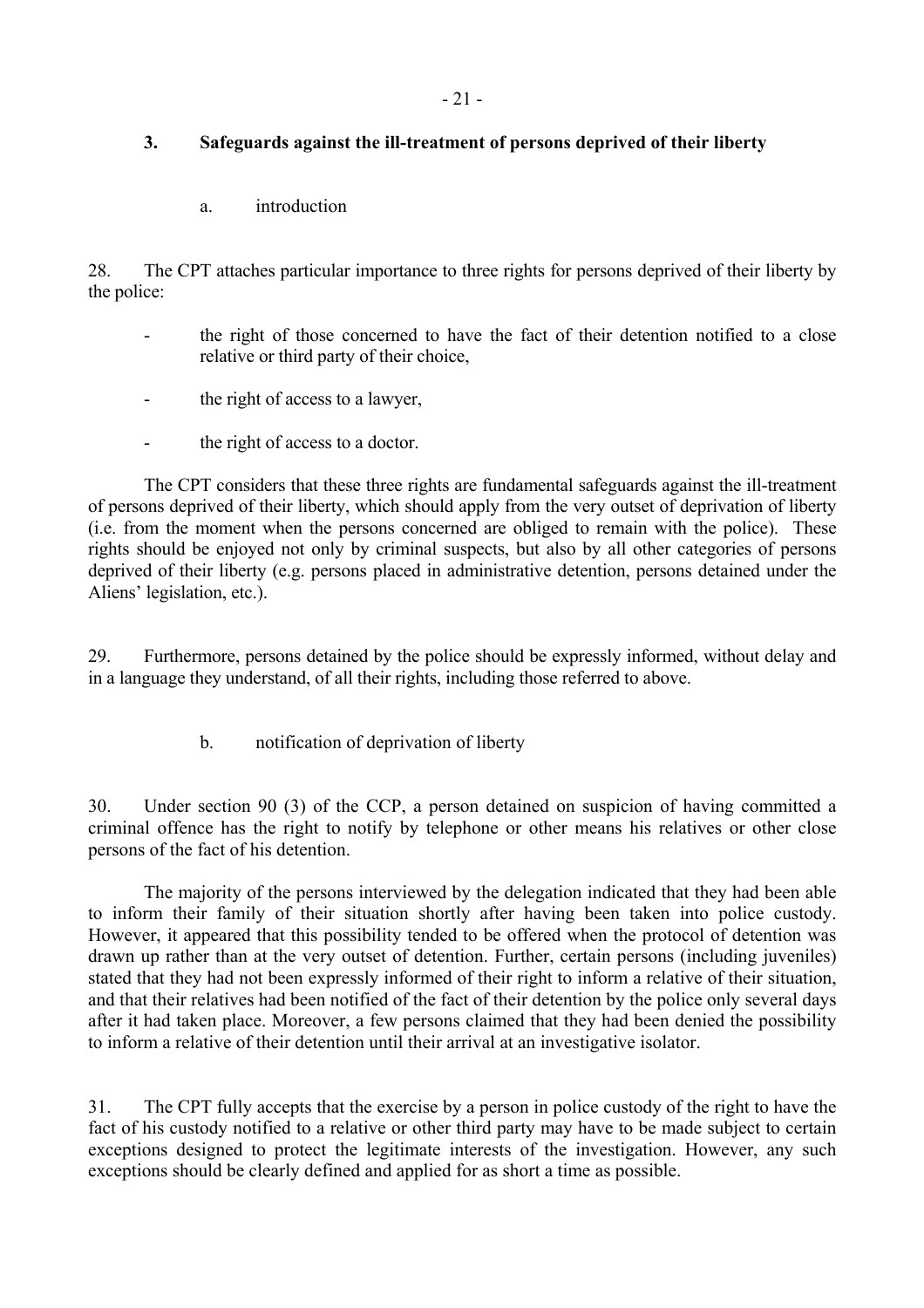<span id="page-23-0"></span> **The CPT therefore recommends that the Azerbaijani authorities take steps to ensure that:** 

- all persons deprived of their liberty by the police for whatever reason are **granted the right to inform a close relative or a third party of their choice of their situation, as from the very outset of their deprivation of liberty (i.e. from the moment when they are obliged to remain with the police and not only when their deprivation of liberty is formalised in a protocol of detention);**
- any possibility exceptionally to delay the exercise of the right to have the fact of **one's custody notified to a relative or a third party is clearly circumscribed in law, made subject to appropriate safeguards (e.g. any delay to be recorded in writing with the reasons therefor and to require the approval of a senior police officer unconnected with the case at hand or of a prosecutor) and applied for as short a time as possible;**
- **the exercise of the above-mentioned right is recorded in writing.** 
	- c. access to a lawyer

32. Access to a lawyer is guaranteed by the Azerbaijani Constitution (Article 61, sub-paragraph 3) as from "the moment of detention, remand in custody or being charged with a crime by the competent state bodies". The Code of Criminal Procedure contains more detailed provisions on the subject, concerning in particular the right to choose one's lawyer freely, discontinue his services or organise one's own defence; the right to confidential meetings and correspondence with the lawyer, without any limitations on their duration or frequency; and the right to benefit from free-of-charge legal assistance. There is also an obligation on the part of the inquiry officer (*tahqiqatçi*), investigator (*müstantiq*) or prosecutor to inform a suspect of his right to a lawyer and to ensure that this right is effectively exercised. $<sup>1</sup>$  $<sup>1</sup>$  $<sup>1</sup>$ </sup>

The delegation heard various interpretations of the existing legal provisions. Senior prosecutors met by the delegation were adamant that the right of access to a lawyer became effective as from the outset of detention, and applied also when a person was asked to attend a police establishment as a witness. However, police and investigating officers stated that persons deprived of their liberty had no right of access to a lawyer during the first 3 hours used for "identification".

<span id="page-23-1"></span>Many persons interviewed by the delegation indicated that they were expressly informed of their right of access to a lawyer only after charges had been brought against them, and that their requests to see a lawyer prior to that stage of the procedure had been made in vain. Other persons stated that police officers had put pressure on them to sign a declaration to the effect that they did not want to use the services of a lawyer.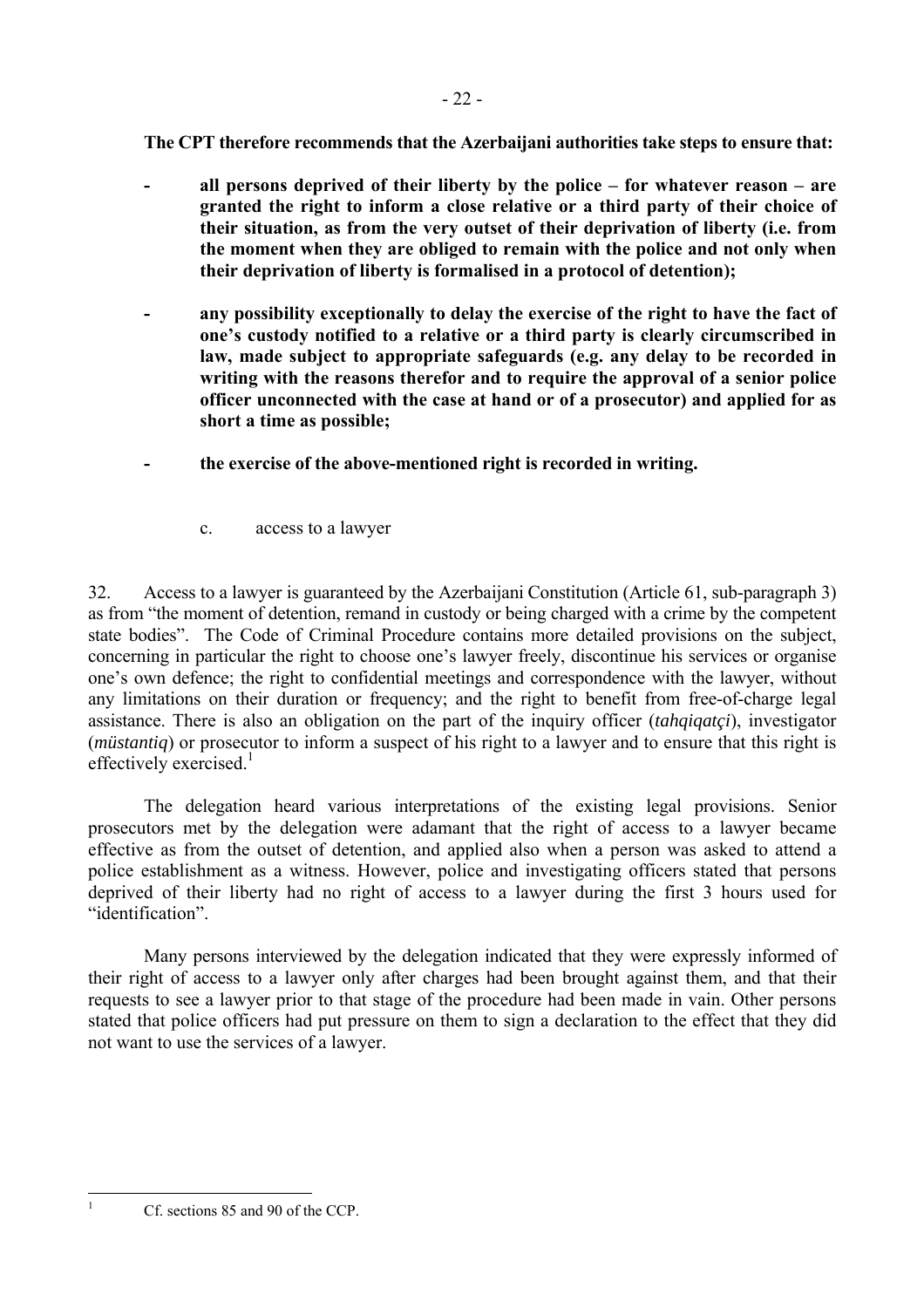<span id="page-24-0"></span>33. The CPT wishes to stress that, in its experience, it is during the period immediately following deprivation of liberty that the risk of intimidation and ill-treatment is greatest. This is amply borne out by the information gathered during the visit to Azerbaijan. Consequently, the possibility for persons to have effective access to a lawyer from the very outset of their custody by the police (i.e. from the moment they are obliged to remain with the police) is a fundamental safeguard against ill-treatment. The existence of this possibility will have a dissuasive effect on those minded to ill treat detained persons; moreover, a lawyer is well placed to take appropriate action if ill-treatment actually occurs.

 The person concerned should also be entitled to have a lawyer present during any questioning, whether this be before he is officially deemed a suspect or after, and whether it be conducted by bodies of the inquiry, investigating officers or prosecutors. Naturally, the fact that a detained person has stated that he wishes to have access to a lawyer should not prevent the police from beginning to question him on urgent matters before the lawyer arrives.

 In the light of these considerations, **the CPT recommends that the Azerbaijani authorities take steps to ensure that the right of access to a lawyer for persons in police custody applies as**  from the very outset of their deprivation of liberty (and not only when a person's deprivation of **liberty is formalised in a protocol of detention). The Committee also recommends that the exercise of this right be recorded in writing.**

34. Finally, if the right of access to a lawyer is to be fully effective in practice, there must be a system of legal assistance for detained persons. The delegation met a number of detained persons who had been assisted by ex officio lawyers, usually shortly before being seen by the judge responsible for deciding whether they should be remanded in custody. However, many persons indicated that they had declined the services of ex officio lawyers because the latter were not considered to be genuinely independent of the police and the prosecuting authorities.

 **The CPT would like to receive details on the system of legal aid for detained persons, in particular the procedure for appointment of ex officio lawyers, their remuneration, etc.** 

d. access to a doctor

35. As far as the CPT can ascertain, there is no specific legal provision guaranteeing access to a doctor for persons deprived of their liberty by the police in Azerbaijan. It is left very much to police staff in charge of a place of detention to determine whether the intervention of a doctor is necessary (cf. also paragraph 51). Police officers indicated that, in practice, they would not hesitate to summon a doctor if a detained person so requested or transfer the person concerned to a hospital in case of need; nevertheless, as matters stand, detained persons do not appear to enjoy a right to be examined by a doctor at their request.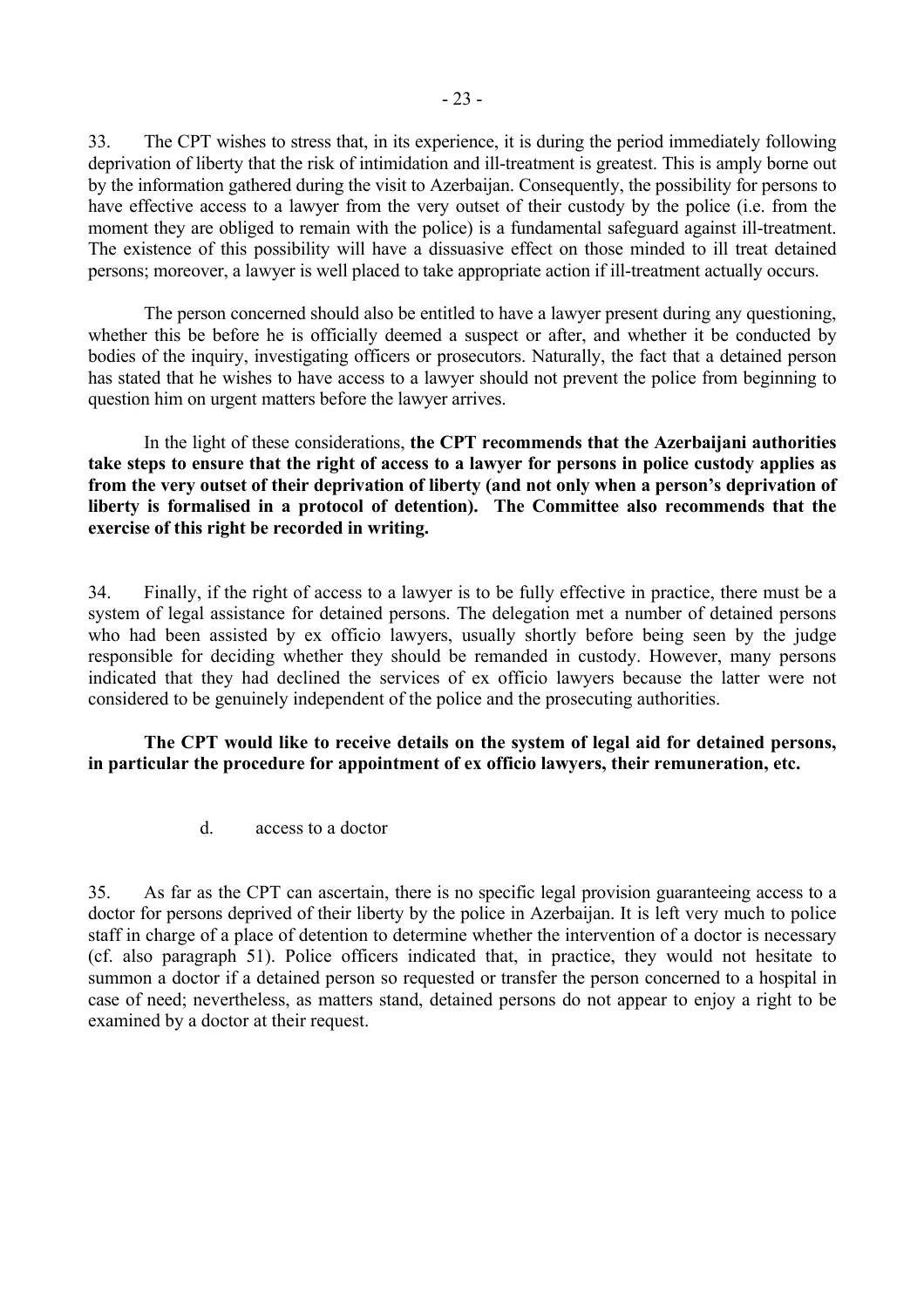<span id="page-25-0"></span>36. **The CPT recommends that persons deprived of their liberty by the police be expressly guaranteed the right to have access to a doctor from the very outset of their deprivation of liberty.** 

**The relevant provisions should make clear that:** 

- **a request by a detained person to see a doctor should always be granted; police officers should not seek to vet such requests;**
- **a person taken into police custody has the right to be examined, if he so wishes, by a doctor of his own choice, in addition to any medical examination carried out by a doctor called by the police (it being understood that an examination by**  a doctor of the detained person's own choice may be carried out at his own **expense);**
- **all medical examinations should be conducted out of the hearing and unless the doctor concerned expressly requests otherwise in a given case - out of the sight of police staff;**
- the results of every examination, as well as any relevant statements by the detained person and the doctor's conclusions, should be formally recorded by **the doctor and made available to the detainee and his lawyer;**
- **the confidentiality of medical data is to be strictly observed, without prejudice to the right of the person concerned to make reference to that medical data;**
- **the exercise of the above-mentioned right is to be recorded in writing.**
	- e. information on rights

37. Section 90 of the CCP stipulates that persons detained by the police have the right to receive information in writing about their rights. This explanation should be given by the police officer who has detained the person or the responsible inquiry officer (*tahqiqatçi*), investigator (*müstantiq*) or prosecutor.

 At some of the police establishments visited, the delegation noted the presence of a form setting out the rights of persons suspected of having committed criminal offences as well as their obligations, in accordance with section 90 (3) and (7) of the CCP. The form makes reference, inter alia, to the right to have a lawyer and meet with him in private, and the right to notify the family of the fact of detention.

 The CPT welcomes the introduction of such a form. Some detained persons met by the delegation said that they had been shown such a form; however, nobody had received a copy of it. Further, many detained persons stated that they had not received any information whatsoever about their rights during police custody. It should be noted that not all the police establishments visited had copies of the form.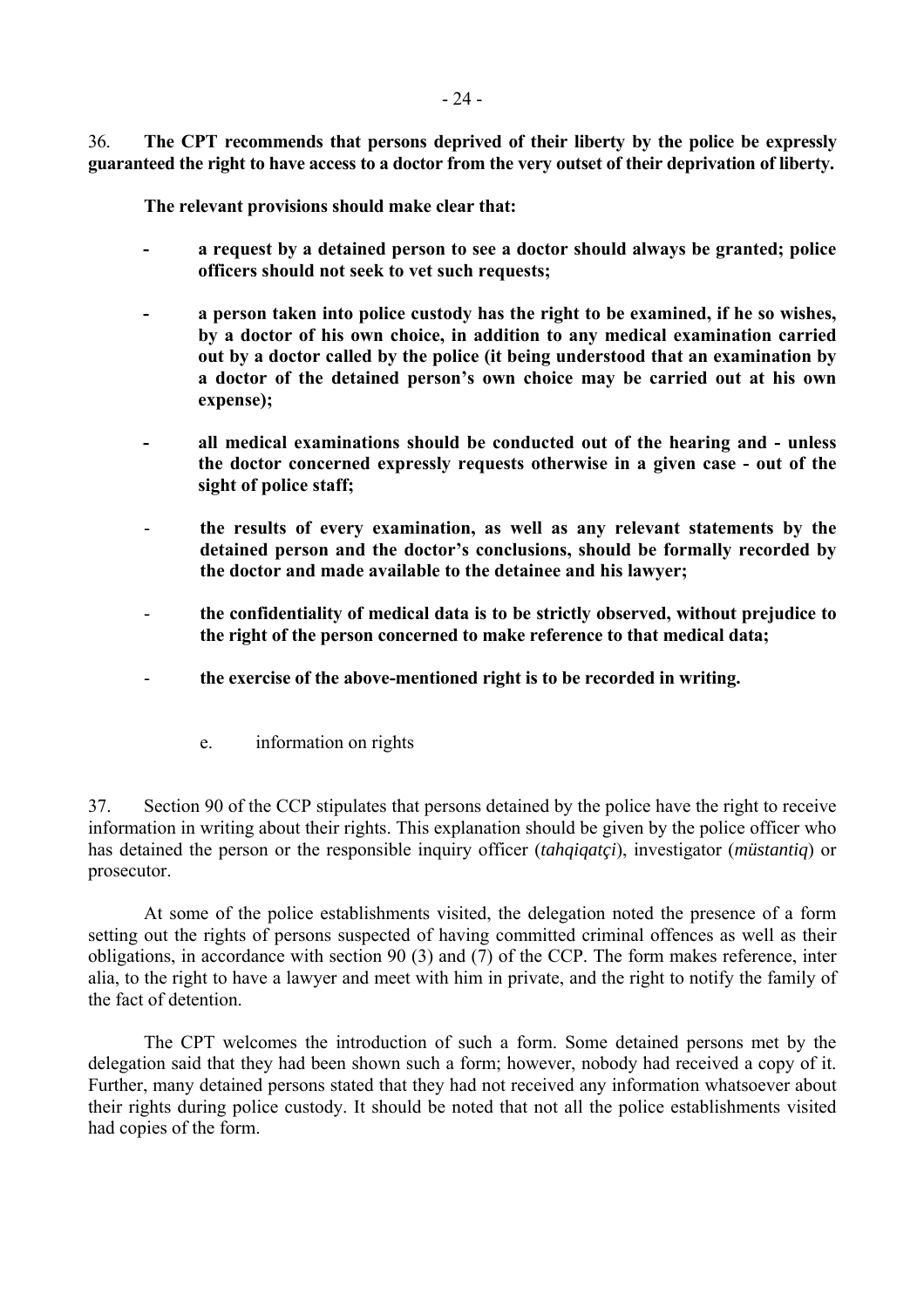<span id="page-26-0"></span>38. In order to ensure that persons in police custody are duly informed of all their rights, **the CPT recommends that the form setting out those rights be given systematically to all persons apprehended by the police at the very outset of their custody (and not only after the drawing up of a protocol of detention). The contents of this form should reflect, inter alia, the recommendations made in paragraphs 31, 33 and 36. The form should be available in an appropriate range of languages. Further, the persons concerned should be systematically asked to sign a statement attesting that they have been informed of their rights.** 

## f. conduct of police interviews

39. Article 46 (3) of the Azerbaijani Constitution stipulates that "nobody may be subjected to torture, ill-treatment or punishment humiliating the dignity of human beings". Further, according to section 5 (2) of the Law on the Police, it is inadmissible for police officers to force persons suspected of having committed a crime to give evidence or make a confession, or to threaten them or apply physical or psychological coercion to obtain evidence and/or a confession.

40. The art of questioning criminal suspects will, of course, always be based in large measure on experience. However, the CPT considers that formal guidelines should exist on a number of specific points; the existence of such guidelines will, inter alia, help to underpin the lessons taught during police training.

 Consequently, **the CPT recommends that the Azerbaijani authorities supplement existing provisions by drawing up a code of conduct for police interviews**. In addition to reiterating the total prohibition of ill-treatment, the code should deal, inter alia, with the following: the systematic informing of the detained person of the identity (name and/or number) of those present at the interview; the permissible length of an interview; rest periods between interviews and breaks during an interview; places in which interviews may take place; whether the person detained may be required to remain standing while being questioned; the questioning of persons who are under the influence of drugs, alcohol or medicine, or who are in a state of shock. It should also be stipulated that a systematic record be kept of the times at which interviews start and end, the persons present during each interview and any request made by the detained person during the interview. Further, the position of specially vulnerable persons (for example, the young, those who are mentally disabled or mentally ill) should be the subject of specific safeguards.

#### g. custody records

41. No legal safeguard against ill-treatment is more fundamental than the requirement that the fact of a person's deprivation of liberty be recorded without delay. However, the delegation's examination of police custody records revealed that the period spent in custody was poorly documented. A variety of registers were kept; nevertheless, the information relating to the time spent with the police was far from being complete. In particular, it was not uncommon for the dates and times of arrival and release/transfer from police custody to be omitted.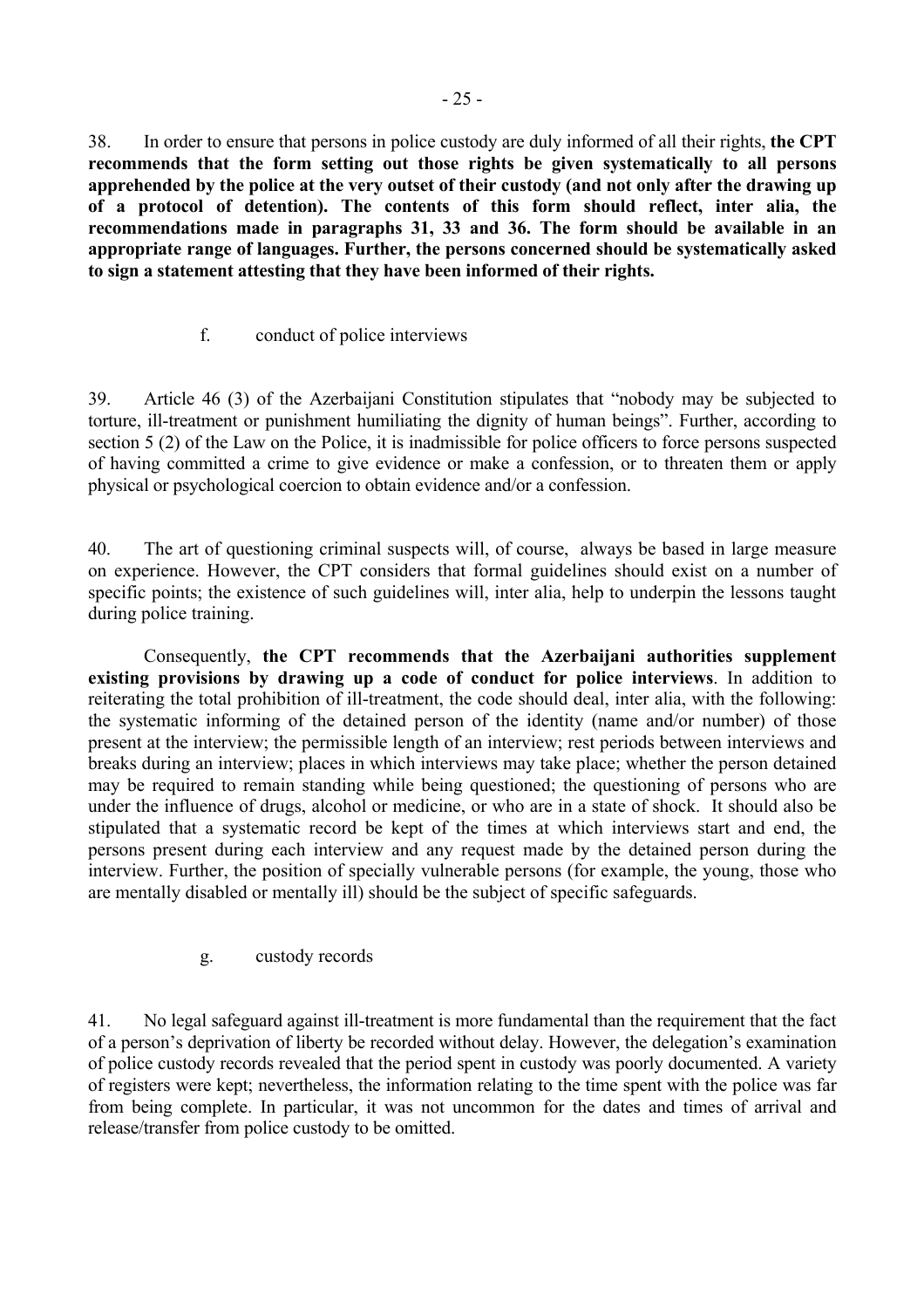<span id="page-27-0"></span> It should also be noted that some of the district police stations visited (e.g. in Liman) did not possess anything that could be described as a custody record. The registers seen at those establishments contained a mixture of entries concerning both victims of crimes and persons apprehended as potential suspects. However, it was impossible to establish how long the latter category of persons had spent with the police, and where they had been kept.

42. In this respect, the **CPT considers that the fundamental safeguards offered to persons in police custody would be reinforced if a standard, single and comprehensive custody record were to be kept for all persons brought into a police station. This register should record all aspects of the custody and all the action taken in connection with it (including time of and reason(s) for the arrival at the police station; time of issuing the order of detention; when informed of rights; signs of injury, mental disorder, etc.; contact with and/or visits by a relative, lawyer, doctor or consular officer; when offered food; when questioned; when released, etc.).** 

h. external inspections

43. Systems for the inspection of police detention facilities by an independent authority are capable of making an important contribution towards the prevention of ill-treatment and, more generally, of ensuring satisfactory conditions of detention.

44. In Azerbaijan, prosecutors are under an obligation to visit police detention facilities on a regular basis. The delegation was informed that, in accordance with an Order dated 9 March 2001, prosecutors are responsible for ensuring that the rights of detained persons are effectively respected. The police establishments visited had specific registers where visiting prosecutors noted their observations. Although the frequency of these entries was rather high, their actual content was usually short and standard.

**The Committee would like to stress that, to be fully effective from the standpoint of preventing ill-treatment, visits by prosecutors (as well as by other external inspecting bodies) should be unannounced and should include direct contact with detained persons, as well as an**  inspection of the establishments' cellular facilities. The CPT would like to receive a copy of **the above-mentioned Order dated 9 March 2001 as well as any other relevant instructions**  concerning the prosecutors' function of inspection.

 **Further, the CPT would like to know if the Office of the Human Rights Commissioner has started to perform inspections of police detention facilities and, in the affirmative, to receive copies of recent reports drawn up following visits to such establishments.** 

 **Finally, the CPT invites the Azerbaijani authorities to introduce a system of**  independent visits to police establishments by NGOs, similar to the one applied vis-à-vis **establishments under the Ministry of Justice (cf. paragraph 148).**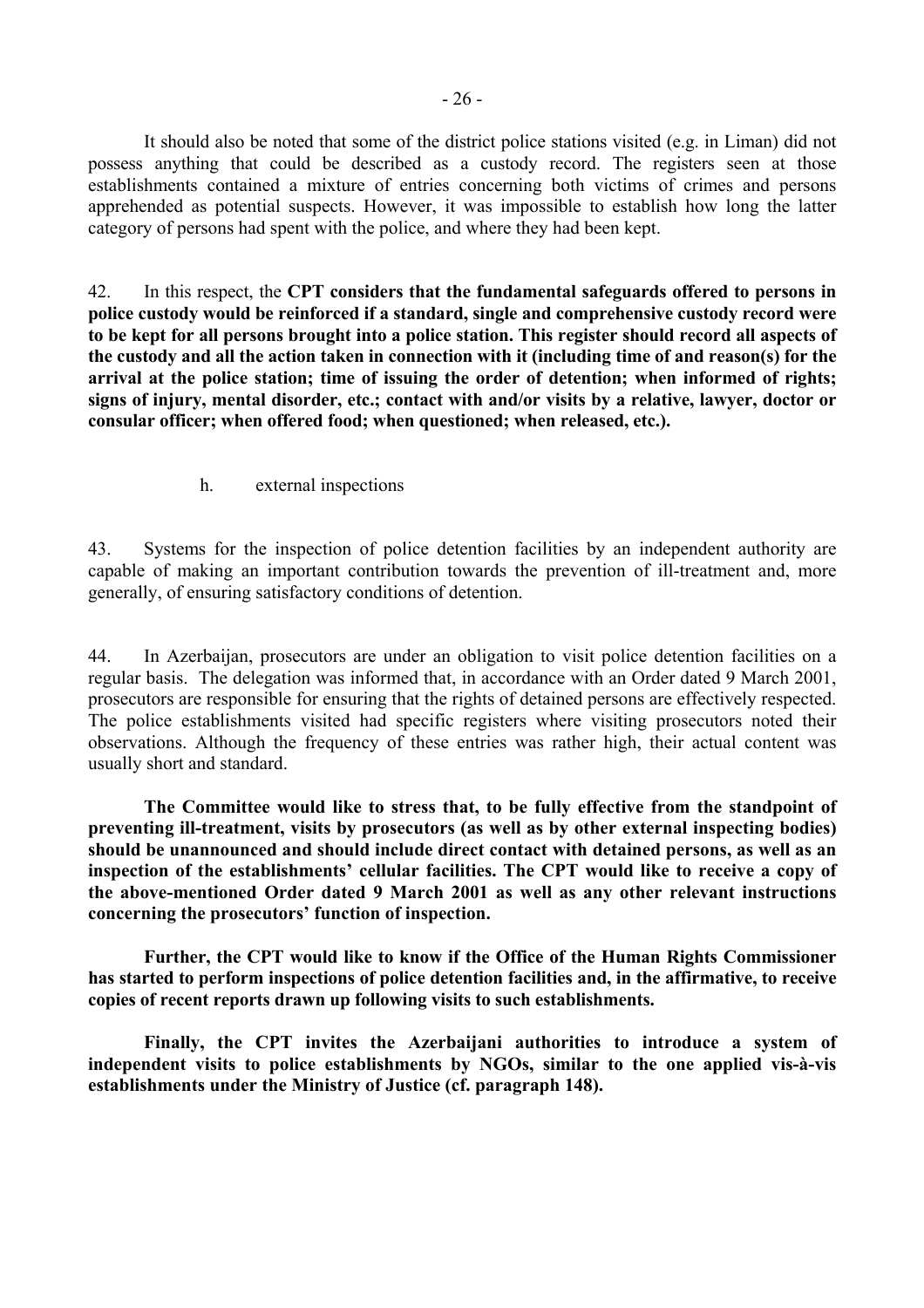### <span id="page-28-0"></span>**4. Conditions of detention**

a. introduction

45. At the outset, the CPT wishes to highlight the criteria which it applies when assessing police detention facilities.

 All police cells should be clean, of a reasonable size for the number of persons they are used to accommodate, and have adequate lighting (i.e. sufficient to read by, sleeping periods excluded) and ventilation; preferably, cells should enjoy natural light. Further, cells should be equipped with a means of rest (for example, a chair or bench) and persons obliged to stay overnight in custody should be provided with a clean mattress and clean blankets.

 Persons in custody should be able to satisfy the needs of nature when necessary, in clean and decent conditions, and be offered adequate washing facilities. They should have ready access to drinking water and be given food at appropriate times, including at least one full meal (that is, something more substantial than a sandwich) every day. Persons held in custody for 24 hours or more should, as far as possible, be offered one hour of outdoor exercise every day.

b. temporary detention centres

46. The best conditions of detention were observed at the Temporary detention centre of the Police Department of Ganja. It was located on the ground floor of a building which had been renovated a year previously, and comprised twelve cells with an overall capacity of 32. The cells were sufficiently large for their intended occupancy (e.g. two persons in a cell of 11 m<sup>2</sup>) and appropriately equipped (beds, bedding, toilet and washbasin, as well as, in some cells, a table and bench). Access to natural light and ventilation were adequate; however, artificial lighting was meagre. Detainees had access to a shower room and could take one hour of outdoor exercise per day. The facility as a whole was clean and well-maintained. Food was provided once a day, and detainees could receive additional food from their families.

 Efforts were also being made at the Temporary detention centre in Masalli to provide decent conditions of detention. The establishment had eight ground-floor cells for criminal suspects and two cells for persons under administrative arrest. Living space in the cells was less generous than in Ganja: cells designed for two persons measured some 6 m², and those for four persons, some 9 m². The cells had windows which had been covered with cardboard in an attempt to keep the cold out (there was no heating). As for artificial lighting and ventilation, they were satisfactory. Further, mattresses, blankets and clean bedding were provided to detainees. No problems of access to the common toilet and washing facility were reported (though there was a shortage of hot water), and outdoor exercise was offered on a daily basis. The food arrangements were the same as at Ganja.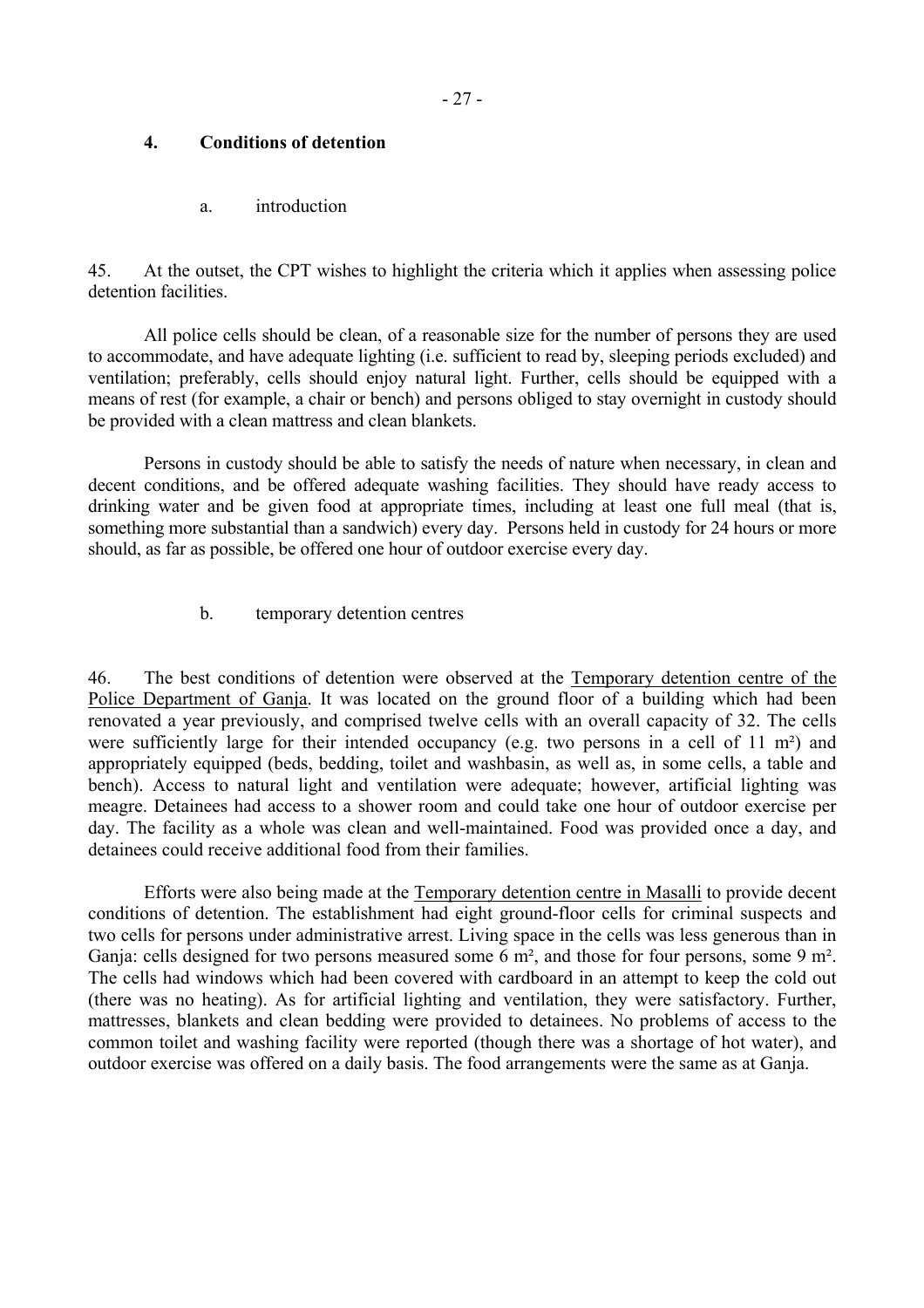47. Conditions of detention at the other temporary detention centres visited were unacceptable in many respects. Nevertheless, it should be noted that none of the establishments (with the exception of the centre in Lenkoran) was overcrowded.

Temporary detention centre No. 1 of the Police Directorate of the City of Baku occupied the basement of the Main Department of Baku City, a building dating back to the 1970s. It had a total of seventeen cells with a capacity of 60 places. Cells measuring some 10 m² were fitted with three beds, and those measuring some 20 m², six beds. Further, most of the cells had no windows, and artificial lighting left a lot to be desired. As for the ventilation system, it was so noisy that staff preferred to switch it off. The cells were dilapidated and rudimentarily equipped. The same could be said of the sanitary facilities. Moreover, there was no outdoor exercise facility. An oppressive and suffocating atmosphere reigned in the establishment. As at the above-mentioned centres, detainees received only one meal a day.

Temporary detention centre No. 2 of the Police Directorate of the City of Baku, also located in a basement area, was a more recent facility (constructed in 1995). However, the cells displayed the same shortcomings as those in Temporary detention centre No. 1: they had no windows, the ventilation system was quite inadequate, and the common toilet and sanitary facilities were dirty. Further, there was no possibility for outdoor exercise.

 The Temporary detention centre of the Department for combating organised crime in Baku was undergoing extensive refurbishment at the time of the visit. As a result, only a few cells (which displayed many of the same deficiencies observed at the other temporary detention centres in Baku) were in use at the time of the visit. The delegation was informed that, as part of the refurbishment, the cells windows' would be enlarged and the in-cell toilets replaced.

48. As regards in particular the Temporary detention centre of the Police Division of Lenkoran, in the delegation's opinion, conditions of detention there amounted to inhuman and degrading treatment. The cell windows were obscured by metal plates, and artificial lighting was so weak that the cells were submerged in near darkness; as to ventilation, it was non-existent. The cells were cold and damp, in a very poor state of repair and rudimentarily equipped. Further, the state of hygiene and maintenance was deplorable. There was no possibility for outdoor exercise, the very small yard obviously not being used for such purposes. Moreover, the only food received by detainees was provided by their families. In addition, many of the cells were overcrowded (e.g. four persons in a cell of 7.5 m²; six persons in a cell of 12 m²). As mentioned earlier (cf. paragraph 11), the delegation made an immediate observation, in pursuance of Article 8 (5) of the Convention, concerning conditions of detention at the Lenkoran temporary detention centre.

49. With the notable exception of the temporary detention centre in Ganja, no personal hygiene products were made available to detainees. Further, possibilities to maintain personal hygiene (e.g. access to running water, shower facilities) were extremely limited.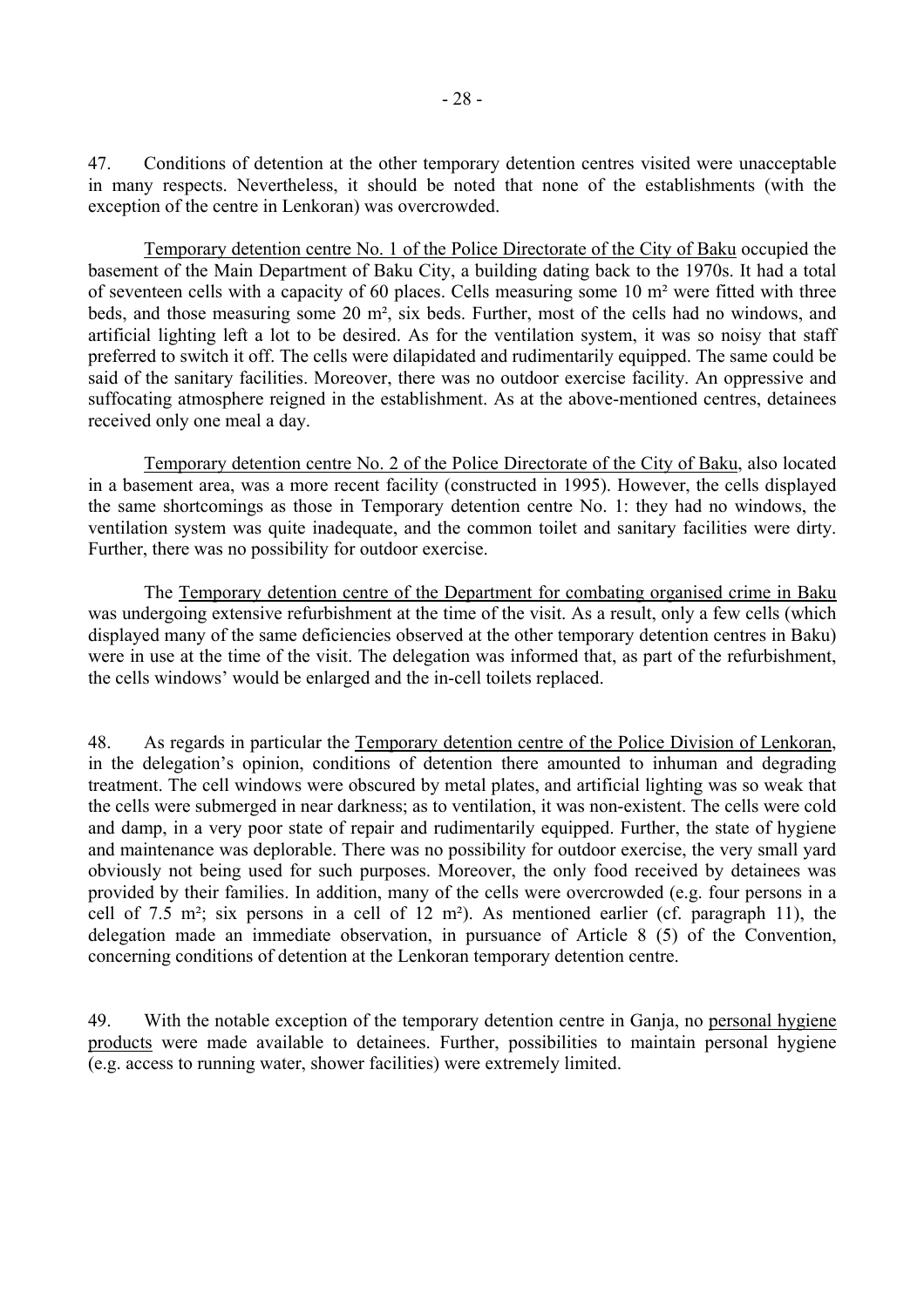50. In their letter of 2 April 2003, the Azerbaijani authorities make reference to a number of steps taken to remedy the shortcomings described above. In particular, the temporary detention centres at the Department for combating organised crime in Baku and the Police Division of Lenkoran have apparently been renovated. Further, plans are going ahead for the construction of a new modern temporary detention centre in Baku, in order to replace the semi-basement facilities currently used. With a view to improving the provision of food to detained persons, the daily food allowance had been set at 3,127 Manats by decision of the Council of Ministries. The assignment of 2 billion Manats for renovation of temporary detention centres is being examined. Finally, consideration is being given to a proposal to construct investigative isolators in the regions, in order to ensure the transfer of persons remanded in custody within the time-limits provided by law.

 The CPT welcomes these measures, and trusts that the Azerbaijani authorities will persevere in their efforts to improve conditions in temporary detention centres. In particular, **the Committee recommends that steps be taken to ensure that:** 

- **in-cell lighting (including access to natural light) and ventilation are adequate;**
- **the state of repair and hygiene of cells and common sanitary facilities are satisfactory;**
- **detained persons are supplied with essential personal hygiene products;**
- **all detained persons are provided with a clean mattress and clean blankets at night;**
- detained persons are offered food  $-$  sufficient in quantity and quality  $-$  at **normal meal times;**
- **detained persons have access to outdoor exercise for at least one hour per day.**

51. As regards the provision of health care to detainees, only Temporary detention centre No. 1 in Baku employed a feldsher. In Masalli, a system of periodic visits by an outside doctor was in place. At the rest of the establishments visited, the delegation was informed that, in case of emergency, the on-duty officer called an ambulance and, if necessary, transferred the person concerned to a hospital. However, in case of non-urgent medical interventions, it appeared that specific permission from the responsible investigator was required in order to organise a visit by a doctor. Regardless of the arrangement in place, it became apparent that there was no systematic screening of newly arrived detainees by qualified health-care staff (on this issue, cf. paragraph 27).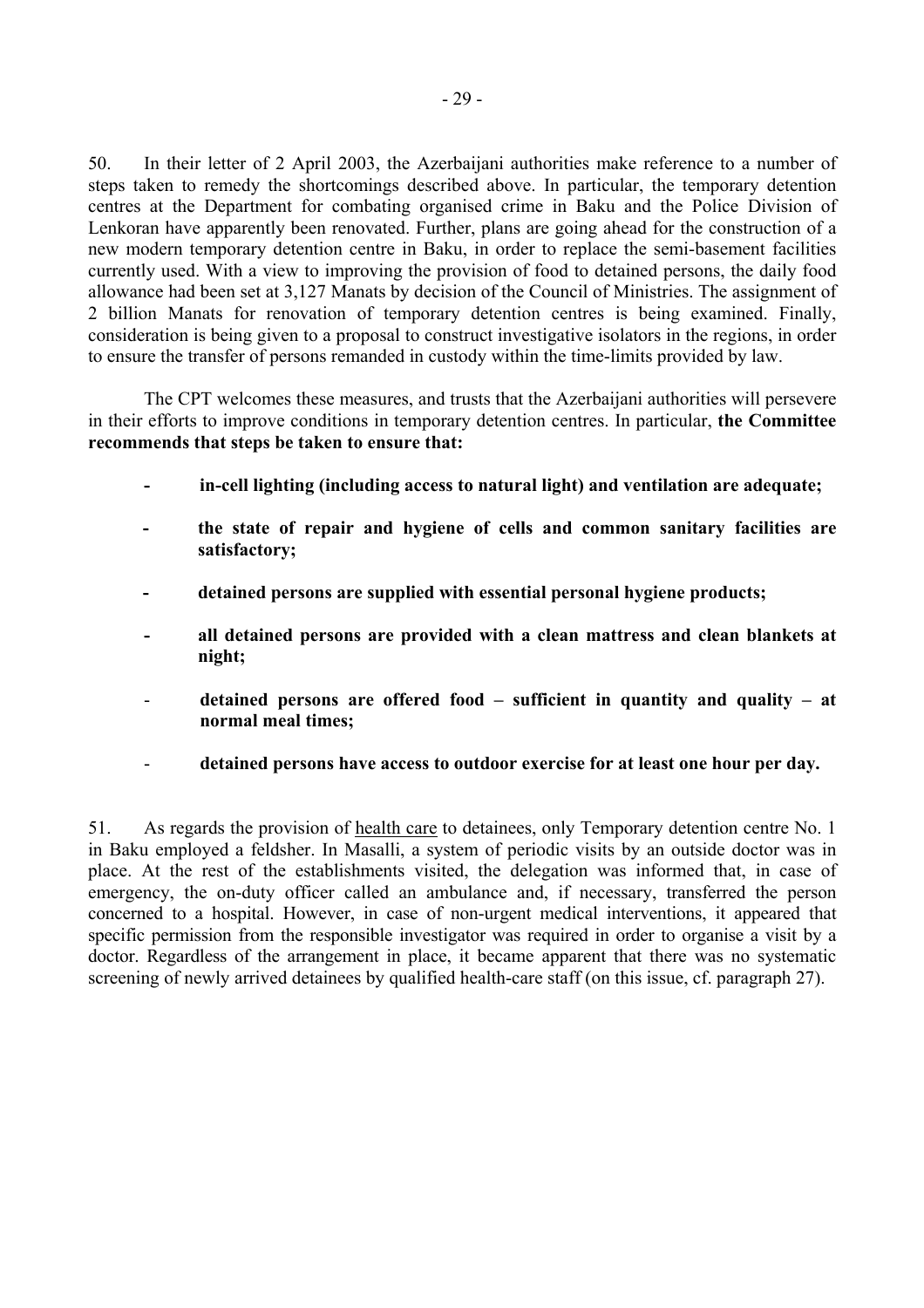c. cells at local police stations

<span id="page-31-0"></span>52. Local police stations in Azerbaijan are intended for short stays, not exceeding a few hours, and are consequently not equipped with facilities appropriate for overnight detention. At all the local police stations visited (in Baku, Ganja and Liman), the delegation was informed that, following legislative changes in force since 2000, the cells previously used for holding detainees overnight had been withdrawn from service.

However, the delegation found evidence in the custody registers at the establishments visited that the reportedly unused cells could serve as overnight accommodation, sometimes for periods of days and even weeks.

53. The cells in question were totally unsuitable for use as overnight accommodation. They were in general small (e.g. 3 m² in Liman), dark, unventilated, dilapidated and dirty. Some of them were fitted with a narrow bench, while others were devoid of any equipment. It was clear that persons held overnight would not be provided with mattresses or blankets. Further, there was no budgetary provision to cover the food requirements of detained persons, and no possibility for outdoor exercise.

The local police stations visited also possessed "waiting rooms", usually next to the on-duty officersí area, which were equipped with benches. These facilities were apparently used for persons held by the police for periods of up to 3 hours, in accordance with the provisions of the Code of Administrative Offences.

54. In the light of the above remarks, **the CPT recommends that the Azerbaijani authorities**  take immediate steps to ensure that the legal provisions in force – according to which persons should not be kept overnight at local police stations – are fully respected in practice. **Measures should be taken to ensure that cells at local police stations have adequate lighting, ventilation and equipment, and are maintained in a good state of repair and cleanliness.** 

d. reception and distribution centres

55. The Reception and distribution centre of the Police Directorate of the City of Baku, Binagadi District, is used to hold several categories of detainees: i) foreign nationals in violation of the aliens' registration or border control legislation (for periods in principle not exceeding 10 days); ii) foreign nationals in respect of whom an international search warrant has been issued; iii) vagrants and homeless children (for up to 3 hours); iv) criminal suspects (in accordance with the provisions of the CCP). Nobody was detained at the establishment at the time of the CPT's visit.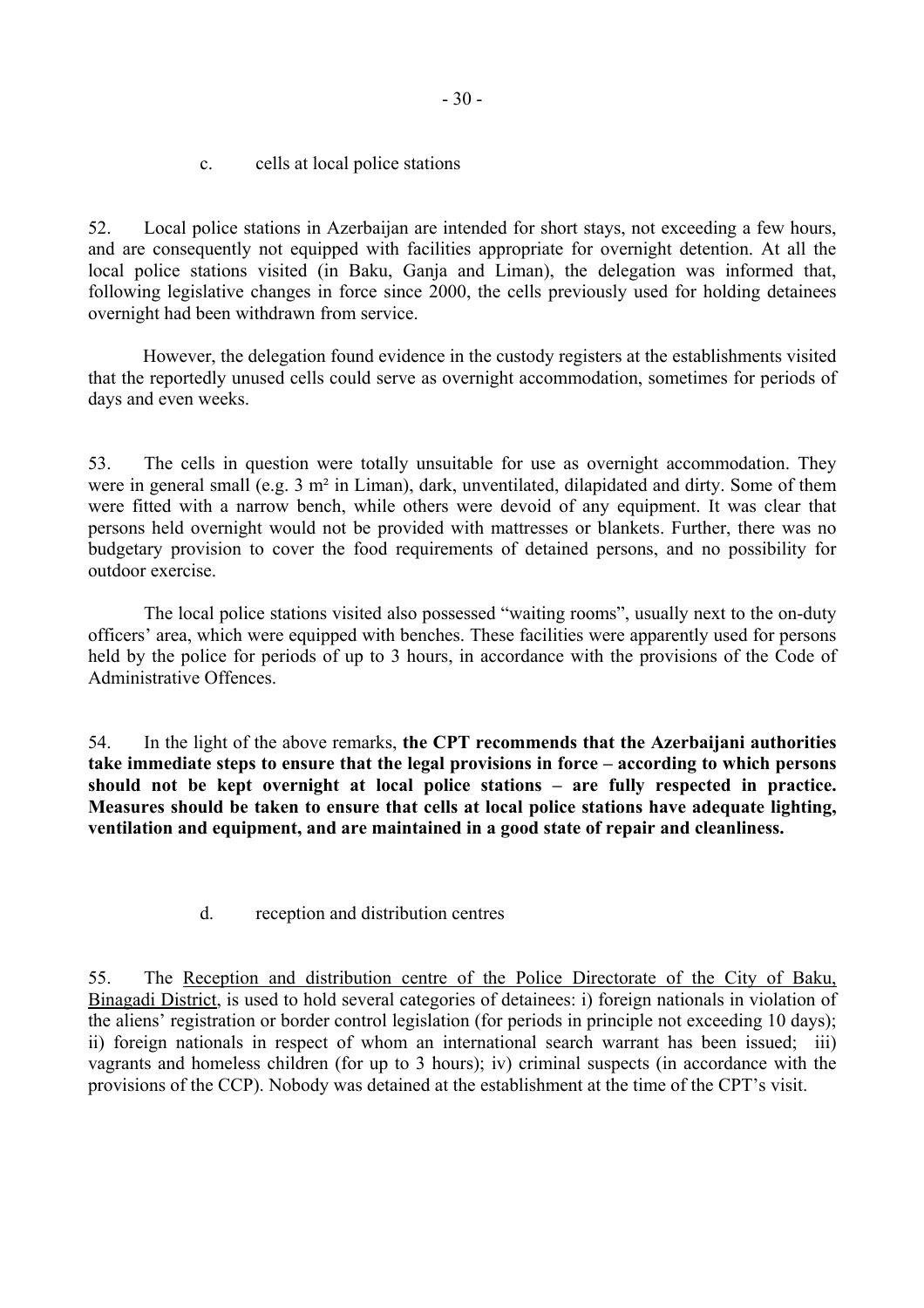There were thirteen cells with an overall capacity of 38 beds. The cells had benefited from recent redecoration and offered conditions which were in general acceptable for stays not exceeding ten days.<sup>[2](#page-32-0)</sup> The cells (measuring  $8 - 12$  m<sup>2</sup>) were intended for two - to four - person occupancy; they had no windows, but artificial lighting and ventilation were adequate. The equipment consisted of bunk beds with bedding. The common toilet and shower room call for no particular comments.

 The delegation was told that persons detained over 3 hours would receive three meals a day (there was apparently a budget of 6,500 Manats per person per day). Staff also assured the delegation that detainees could take outdoor exercise.

**The CPT trusts that the Azerbaijani authorities will continue their efforts to ensure that conditions at the Reception and distribution centre of the Police Directorate of the City of Baku, Binagadi District, correspond fully to the criteria outlined in paragraph 45 above. As regards more particularly cell occupancy rates, the aim should be to meet the standard of 4 m² per detained person.** 

56. The Reception and distribution centre for minors of the Police Directorate of the City of Baku is located in a remote industrial estate. It is intended to hold children between 3 and 18 years of age who are homeless, lack parental control or have absconded from special educational institutions. Placement in the centre may last up to 30 days, with the possibility of exceptional prolongation by another 15 days. With an official capacity of 30, on the day of the visit the establishment was accommodating six children (four boys and two girls), aged from 4 to 14 years.

57. There were two dormitories located on the first floor of the building: one for girls (measuring some 15 m²), which had four beds, and another one for boys (some 30 m²), equipped with five double bunks. The dormitories could apparently be fitted with more beds in case of need. Access to natural light, artificial light and ventilation were adequate; however, the dormitories were not equipped with a heating system and were very cold (though an electric heater could apparently be provided at night). Further, the sanitary annexes adjacent to each dormitory were dirty and in a poor state of repair, and access to the showers did not appear to be sufficient. The environment as a whole was austere and impersonal.

 Food was provided three times a day. However, some of the children interviewed by the delegation complained that it was not sufficient and that they felt hungry.

Children held at the centre could have up to 3 hours of outdoor exercise per day, as well as watch TV, play board games and read books in an activities room. However, no programme of schooling was envisaged.

<span id="page-32-0"></span> $\frac{1}{2}$ 

However, it appeared from the examination of the custody registers that in some cases, foreign nationals had stayed for up to a month at the establishment. This was attributed to transportation problems.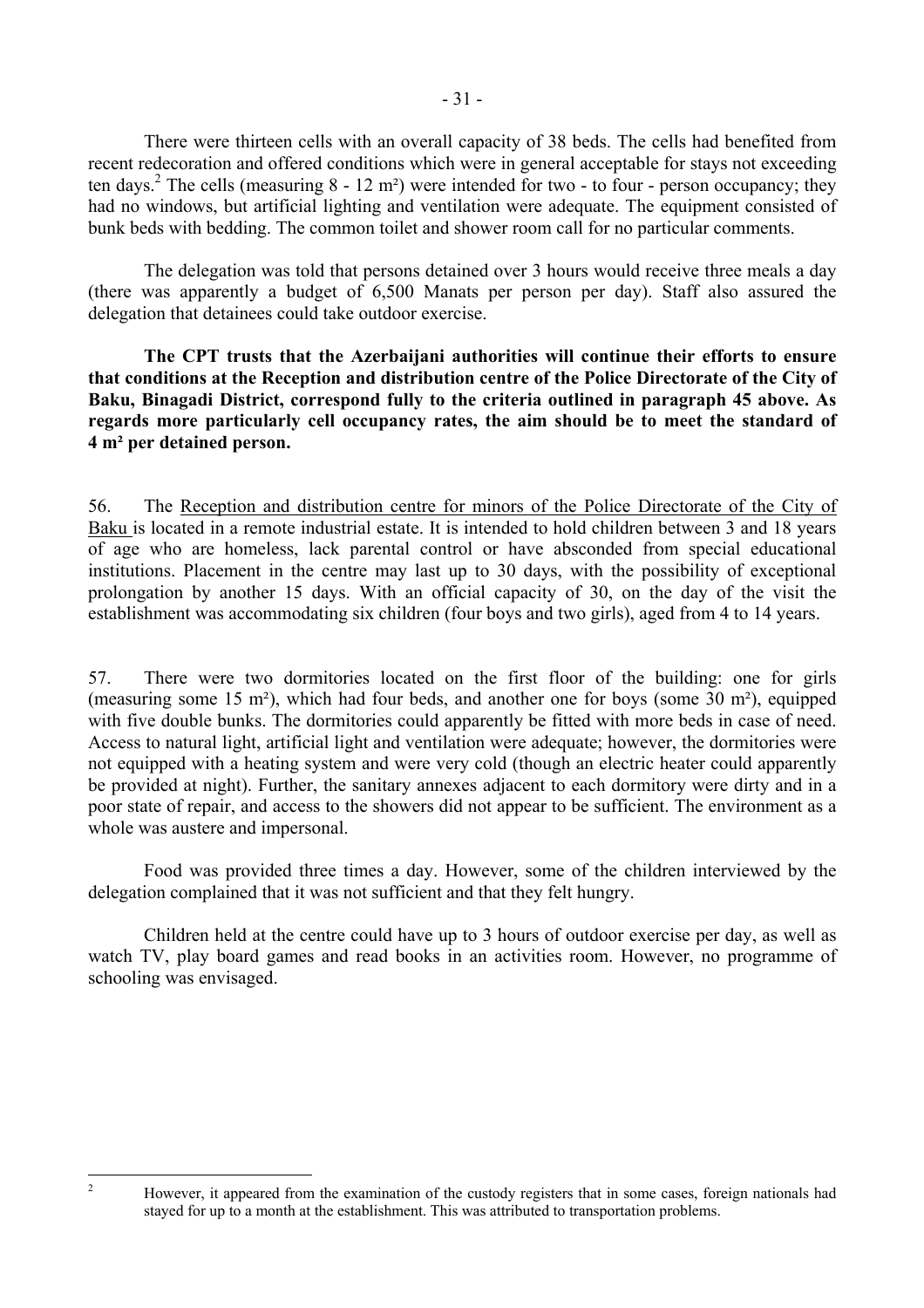58. The centre's staff consisted of 14 police officers (including several educators with pedagogical training) and 6 civilian staff. The staff was exclusively male (except for one of the cooks). The CPT is concerned by the absence of female staff at an establishment accommodating young girls on a regular basis. In their letter of 2 April 2003, the Azerbaijani authorities informed the Committee that the recruitment of female staff at the centre will be solved in the near future.

 As regards health care, the centre had a post for a feldsher which was currently vacant. As a result, the screening of newly arrived children was performed by police officers.

 The regulations in force authorise placement in a disciplinary cell for up to 3 days; however, the delegation was informed that in practice this measure was never applied. The CPT welcomes that approach.

59. In the light of the above, **the CPT recommends that steps be taken at the Reception and distribution centre for minors of the Police Directorate of the City of Baku to:** 

- reduce the dormitories' capacity, aiming at a standard of 4 m<sup>2</sup> per person;
- **ensure that the dormitories are properly furnished, well-decorated and offer appropriate visual stimuli;**
- refurbish the sanitary annexes and keep them clean;
- **develop the programme of activities for children held at the centre;**
- ensure the regular presence of female staff in sufficient numbers;
- **ensure that on their arrival at the centre, minors are screened by health-care staff. Provision should also be made for regular attendance by a paediatrician.**

 Further, **the CPT would like to be provided with a copy of the Ministry of Internal Affairs Order No. 300 of 26 July 2002 governing the functioning of police centres for minors.** 

60. The Special reception station of the Police Directorate of the City of Baku, Khatai District is intended for holding persons under administrative arrest for periods of up to 15 days. The establishment was undergoing refurbishment at the time of the CPT's visit, and nobody was in custody. There were six cells with an overall official capacity of 60. The delegation was told that detainees received three meals a day. As regards the regime applied at the establishment, detainees were apparently employed on various jobs during their period of detention, had access to an exercise yard, and could receive food parcels, journals and books from their families. No visits and correspondence were allowed; however, detainees could apparently make telephone calls.

**The CPT would like to receive confirmation that the refurbishment of the Special reception station of the Police Directorate of the City of Baku, Khatai District, has been completed.** In this connection, **the Committee would like to be informed whether all cells enjoy access to natural light and adequate heating.**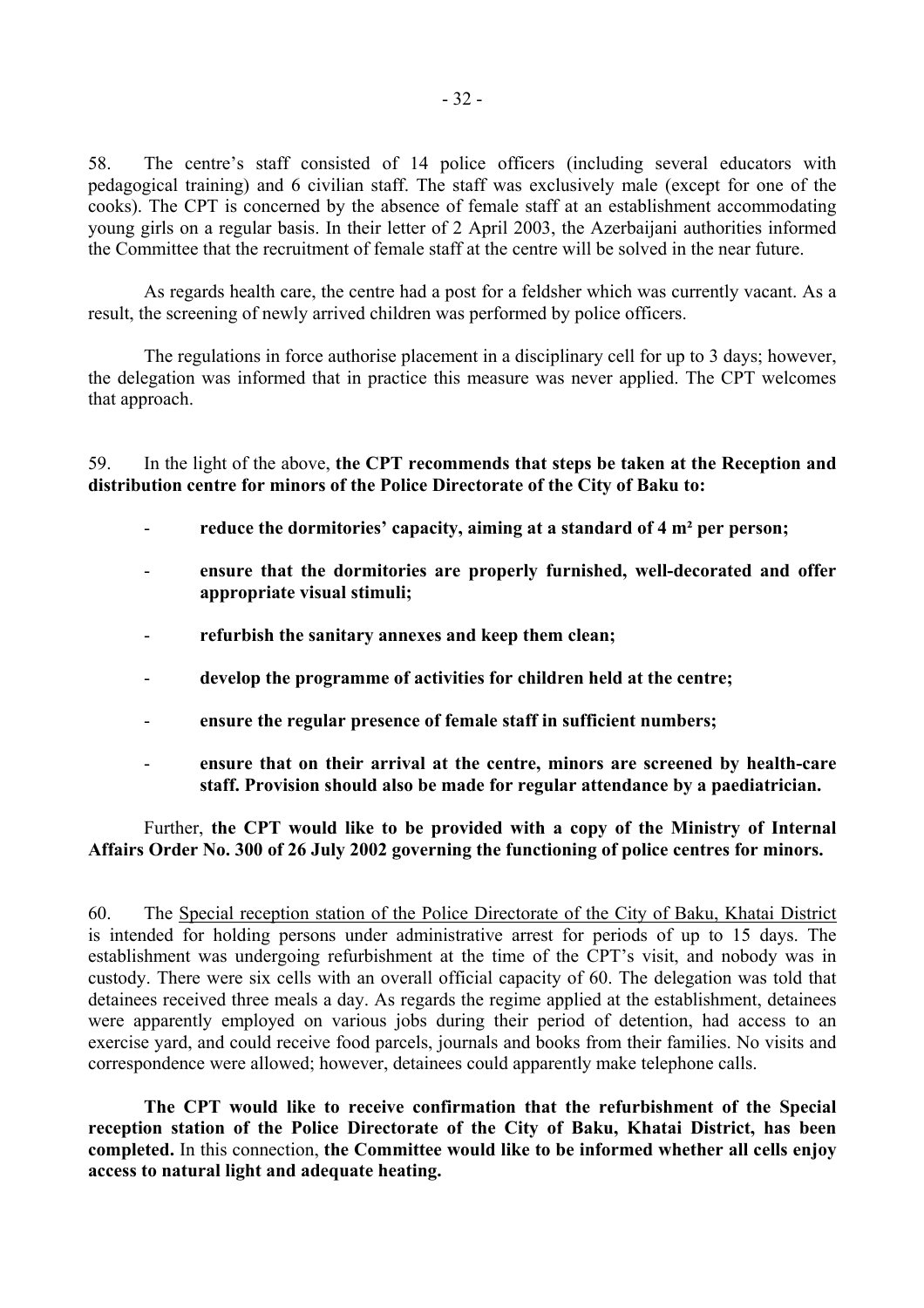# <span id="page-34-0"></span>**B. Establishments under the authority of the Ministry of National Security**

61. The Isolator of the Ministry of National Security in Baku accommodates persons suspected or accused of offences investigated by the Ministry's competent services (crimes against the State, participation in illegal armed groups, serious organised and economic crime, violations of the border control regulations, etc.). It holds both persons in the custody of the investigation bodies of the Ministry (for up to 72 hours) and persons remanded in custody.

 Located in the building of the Ministry, the Isolator had an official capacity of 106 places. At the time of the visit, 59 persons were held at the establishment, all of whom<sup>[3](#page-34-1)</sup> were male adult detainees remanded in custody. The average length of stay was said to be a few months; however, four of the detainees had been held there for more than a year.

62. The delegation did not hear any allegations of ill-treatment of persons detained at the Isolator of the Ministry of National Security by staff working at the establishment, and did not find any other evidence of such treatment.

63. Material conditions at the Isolator were on the whole acceptable and could serve as a model for other establishments accommodating pre-trial detainees in Azerbaijan.

 Inmates were accommodated in cells designed for one, two or four inmates. Single cells measured 6 to 8 m², double 10 m² and those for four persons 18 m². All cells were well lit and ventilated, and were maintained in an adequate state of repair and cleanliness. The furniture consisted of beds with full bedding, tables, benches or stools, lockers and shelves. The cells were also equipped with washbasins and floor-level toilets; as regards the latter, the delegation noted that not all of them were screened. However, partial screens were gradually being fitted in the context of the ongoing refurbishment of the establishment.

 Detainees could take a hot shower once a week. Those without financial resources were provided with basic hygiene items (soap, towels and toilet paper). Bed sheets were changed weekly and washed in the laundry, which was a well-equipped facility.

 The delegation did not hear any complaints about food, which was served three times a day. Detainees were also allowed to receive up to 5 kg of food per week from their families.

64. Inmates had the possibility to take one hour of daily outdoor exercise. However, the exercise yards, which were situated on the roof of the building, were small (9 to 12 m²), bare and of an oppressive design (high walls topped with wire netting). By virtue of their configuration and limited size, these facilities did not facilitate proper physical exertion.

<sup>2</sup><br>3

<span id="page-34-1"></span>Except for two sentenced women who worked in the establishment's kitchen and performed maintenance tasks.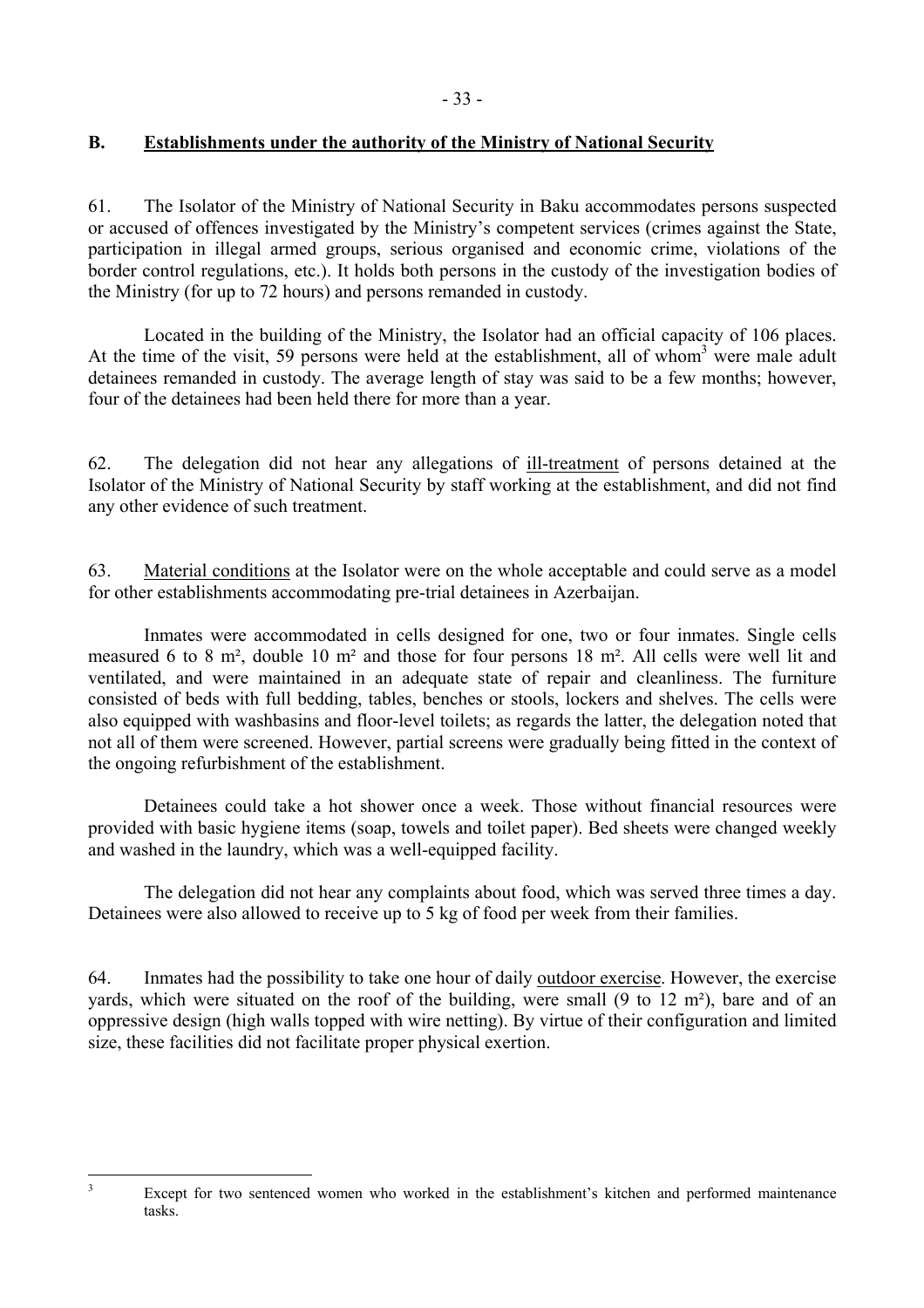Apart from outdoor exercise and periods of interrogation, detainees spent their time locked up in their cells with virtually nothing to occupy themselves. Radio and television sets were not authorised; the only distractions consisted of playing board games or reading books and newspapers. In their letter of 2 April 2003, the Azerbaijani authorities informed the CPT that a number of inmates had been offered work in the context of the above-mentioned refurbishment programme. The Committee welcomes this initiative, which is a step in the right direction.

65. At the time of the visit, the Isolator did not employ any health-care staff. Recourse was had to the services of general practitioners and specialists working in the nearby polyclinic of the Ministry of National Security, and there seemed to be no particular problems with access to them. Distributing medicines and managing the stock of medication was the task of custodial staff with no medical training. The delegation was informed that the director's request to employ a full-time nurse had been preliminarily approved by the Ministry. Further, in their letter of 2 April 2003, the Azerbaijani authorities informed the CPT that a decision had been taken to employ a doctor at the Isolator.

 The delegation was concerned about the poor quality of medical documentation: the register of medical consultations was succinct and incomplete, and there were no individual medical files. Further, confidentiality of medical data was not respected (such data being contained in detainees' administrative files) and consultations normally took place in the presence of a custodial officer.

 The delegation was informed that newly arrived inmates underwent an external body check by the duty officer. A medical screening by a doctor took place at the latest on the following day. However, there was no register of medical examinations on arrival; doctors' notes about injuries or health complaints of newly arrived inmates were entered in the inmates' administrative files, and were extremely succinct.

66. The disciplinary sanction of placement in a "kartzer" cell (for up to 15 days) was applied extremely rarely. Sanctions were imposed by the director on the basis of a report by the duty officer and after an interview with the inmate concerned, and could apparently be appealed against.

Material conditions in the three "kartzer" cells were very poor. The cells (measuring between 5 and 6.5 m²) were bare, dark and insufficiently ventilated. In their letter of 2 April 2003, the Azerbaijani authorities informed the CPT that the "kartzer" cells in question had been taken out of use. The Committee welcomes this step.

67. The CPT has serious concerns as regards the possibilities for inmates to maintain contacts with the outside world. In the same way as remand prisoners held in the establishments under the authority of the Ministry of Justice (cf. paragraph 137), family visits and correspondence had to be expressly authorised by the investigator, prosecutor or court, and detainees had no access to a telephone.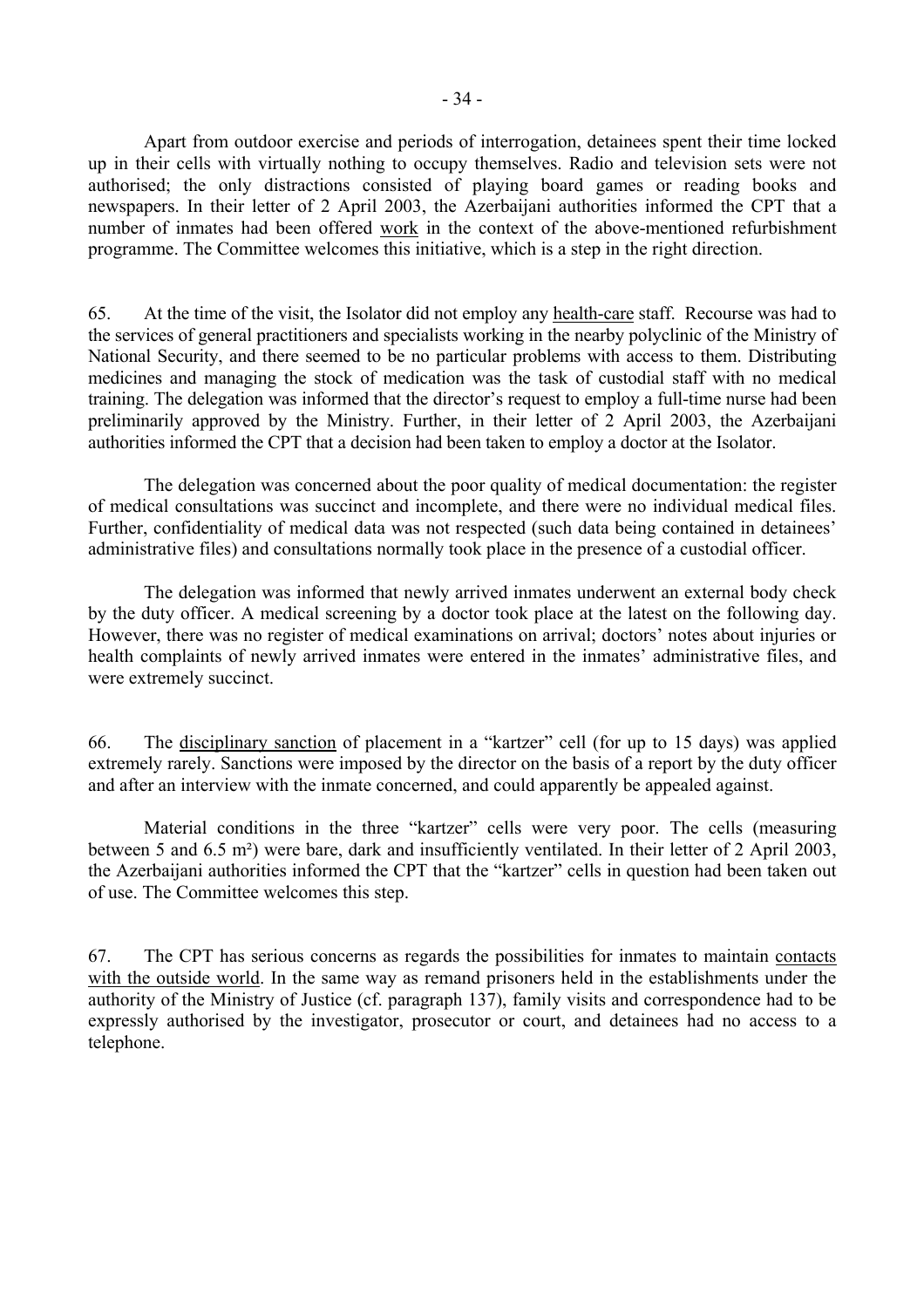68. The delegation was informed that detainees could submit complaints to the director or to other competent bodies (prosecutor, court, etc). However, complaints to outside bodies were submitted to the director in an open form and transmitted after being registered. In other words, there was no confidential access to an outside authority.

At the time of the visit, no outside body carried out inspection visits to the Isolator<sup>4</sup>.

69. **The CPT recommends that measures be taken at the Isolator of the Ministry of National Security in Baku in order to:** 

- **substantially improve activities for inmates; as a first step, they should be allowed to have radio sets in their cells; further, efforts should be made to offer them an appropriate range of out-of-cell activities;**
- **-** enlarge the establishment's exercise vards;
- improve the quality of medical documentation, in particular by opening an **individual medical file for each inmate, and ensure that medical confidentiality is respected;**
- ensure that the procedure for medical screening on arrival meets the **requirements set out in the recommendations made in paragraph 26;**
- **review the possibilities for persons detained in the establishment to have contact with the outside world, in order to ensure that such contact is not being unduly restricted;**
- **-** guarantee inmates' confidential access to the bodies authorised to receive **complaints;**
- **introduce a system of regular visits by an independent body with authority to**  receive - and, if necessary, take action on - inmates' complaints and to visit the **premises.**

**The CPT would also like to receive confirmation that a doctor and a nurse have now been employed at the Isolator.** 

<span id="page-36-0"></span> $\frac{1}{4}$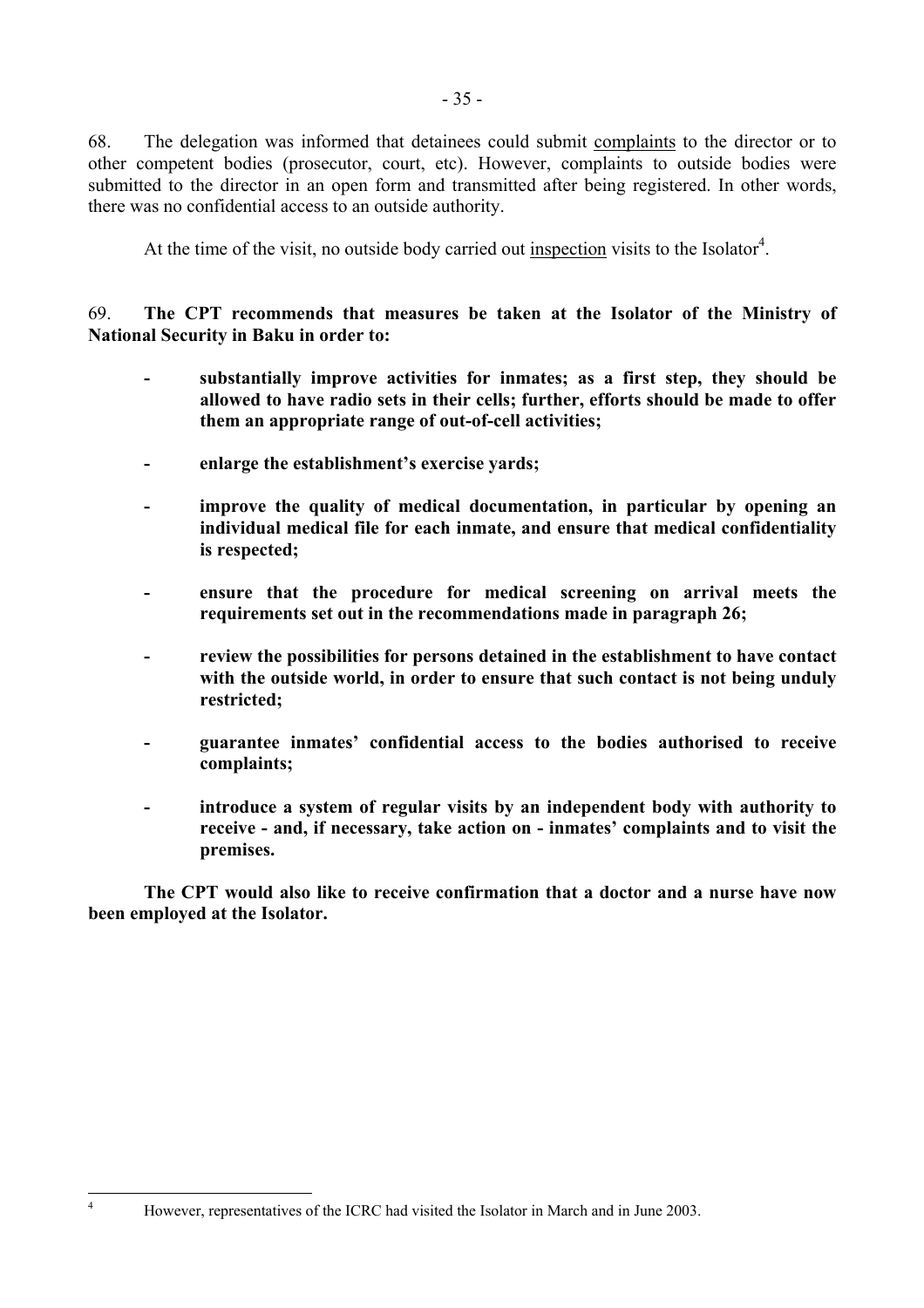# **C. Establishments under the authority of the Ministry of Justice**

## **1. Preliminary remarks**

70. The CPTís first periodic visit to Azerbaijan included comprehensive visits to two pre-trial establishments, Investigative isolator No. 1 in Baku and Investigative isolator No. 2 in Ganja. Targeted visits were also carried out to the Central Penitentiary Hospital in Baku, where the CPT's delegation focused on the psychiatric ward and related common facilities, and the unit for prisoners with multi-resistant tuberculosis at the Specialised medical establishment No. 3 for prisoners suffering from tuberculosis, Bina settlement, Baku. The latter two establishments will be dealt with under the section "Health-care services".

71. At the outset of the visit, the Minister of Justice outlined the main directions of the reform of the penitentiary system, in the period after its transfer to his Ministry: humanisation and improvement of conditions of detention, adoption of new legislation (e.g. a new Code of the Enforcement of Sentences came into force in 2000), and opening up of prisons to NGOs and international organisations. In this connection, an order issued by the Minister of Justice in September 2002, "On additional measures to ensure human rights in the penitentiary system", calls for greater attention to the issues of protection of the rights of detained persons and inadmissibility of torture and other forms of ill-treatment, increased co-operation with NGOs and adherence to the provisions of international instruments.

 The delegation observed that, despite the difficult economic climate, efforts were being made to improve material conditions in penitentiary establishments. Many prisoners and prison staff interviewed during the visit, as well as representatives of NGOs met by the delegation, referred to positive changes which had occurred in the last three years. Nevertheless, there was widespread recognition of the need for further action to improve the situation.

72. The Minister of Justice also highlighted a positive trend towards a reduction of the prison population in the last three years, due to legislative changes and a series of amnesties. At the time of the CPT's visit, the country's prison population stood at  $17,000$  (including some 2,000 on remand), compared to an official capacity of 18,000. The delegation was informed that the prison authorities were looking for solutions to the continuing problem of overcrowding in remand establishments, in particular through the construction of new prisons. However, the economic problems with which Azerbaijan has been confronted were hampering progress in this area.

 In this connection, the CPT would like to point out that in the experience of other countries, providing additional accommodation will not always represent in itself a lasting solution to the problem of overcrowding. Indeed, a number of European countries have embarked on extensive programmes of prison building, only to find their prison populations rising in tandem with the increased capacity acquired by their prison estates. By contrast, the existence of policies to limit or modulate the number of persons being sent to prison has in certain States made an important contribution to maintaining the prison population at a manageable level.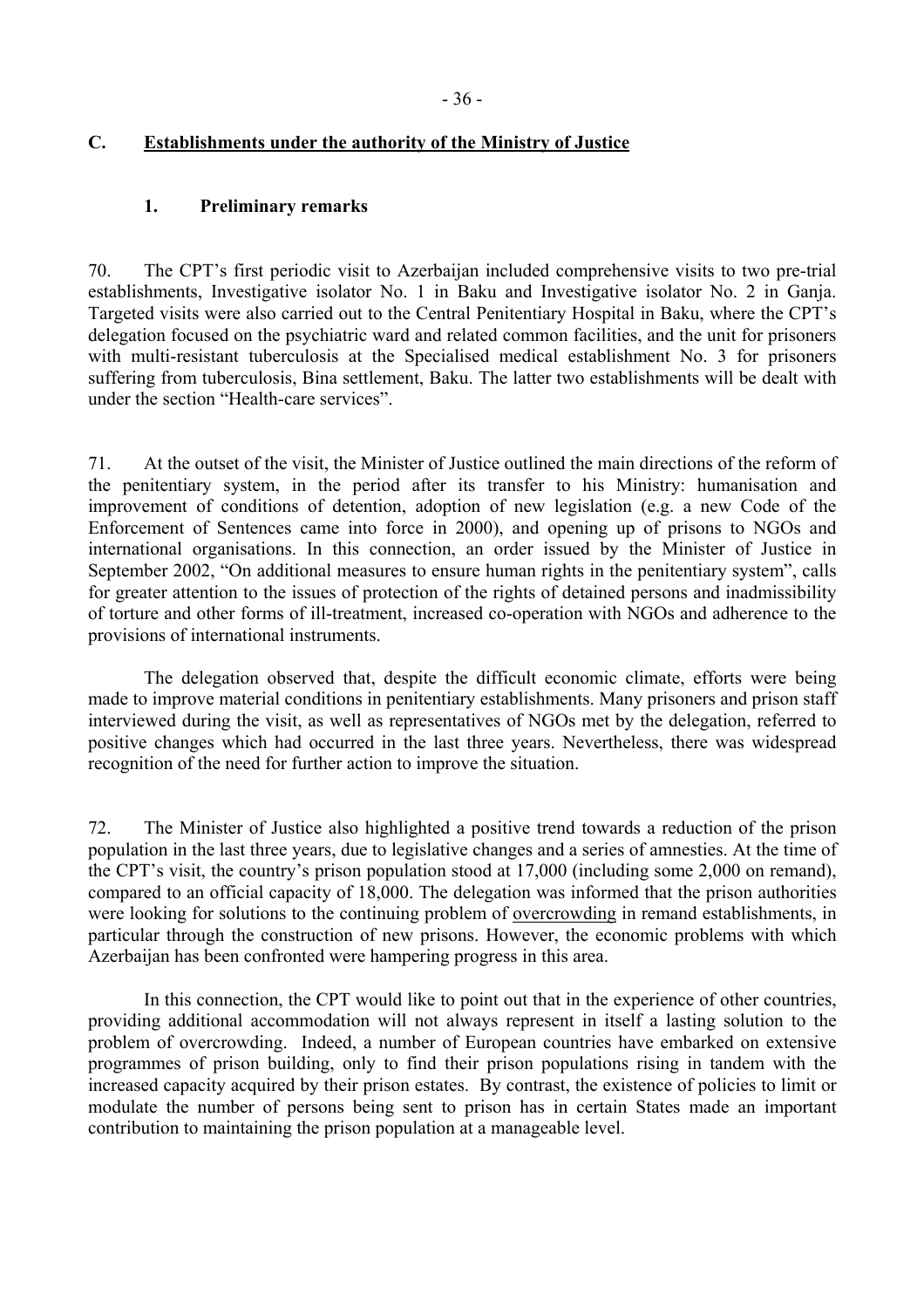**The CPT trusts that the Azerbaijani authorities will pursue the application of a range of measures designed to combat prison overcrowding, including policies to limit or modulate the number of persons sent to prison. In this connection, the Azerbaijani authorities should take into account the principles and measures set out in Recommendation No. R (99) 22 of the Committee of Ministers of the Council of Europe concerning prison overcrowding and prison population inflation.** 

73. The unsatisfactory employment situation for inmates was another problem evoked by the Azerbaijani prison authorities, and witnessed by the CPT's delegation at the establishments visited. The Azerbaijani Penal Enforcement Code acknowledges that the provision of appropriate work to sentenced prisoners is a fundamental part of the rehabilitation process. The Committee would stress that in the interests of their psychological well-being, remand prisoners should as far as possible also be offered work. Even in times of economic difficulty, the provision of work to prisoners should not be determined solely by market forces; an active State policy, based if necessary on incentives for the placing of orders for prison production, should be introduced. **The CPT recommends that special measures be introduced with a view to ensuring that both sentenced and remand prisoners are provided with work.** 

# **2. Ill-treatment**

74. The delegation did not receive any allegations of ill-treatment of inmates by staff at Investigative isolator No. 1 in Baku, the Central Penitentiary Hospital in Baku and the Specialised medical establishment for prisoners suffering from tuberculosis in Bina. Many prisoners met by the CPT's delegation in these establishments stated that the attitude of prison officers had improved in recent years. The delegation itself observed that relations between staff and inmates were fairly relaxed.

 However, some allegations of ill-treatment were heard at Investigative isolator No. 2 in Ganja. They related to kicks, punches and blows with truncheons, apparently inflicted by custodial staff on prisoners who had demonstrated insubordination or violated the internal regulations (e.g. passing messages between cells; failure to go to bed after 10 p.m., etc.). It is noteworthy that custodial staff at the establishment in question had the practice of carrying truncheons in a conspicuous manner in the prisoner accommodation areas (a practice also observed at the Central Penitentiary Hospital in Baku). Further, the delegation had the clear impression that prisoners at the Ganja isolator were afraid or reluctant to speak openly to it.

75. In response to the final statement made by the CPT's delegation at the end of the visit, the Azerbaijani authorities stated in their letter of 2 April 2003 that "in order to prevent illegal acts by personnel in contacts with accused persons, special measures such as awareness raising on the protection of human rights, international instruments concerning the treatment of detained persons, strengthening the educational work and discipline have been taken at Investigative isolator No 2. The bearing by personnel of rubber batons while serving in regime buildings was categorically prohibited."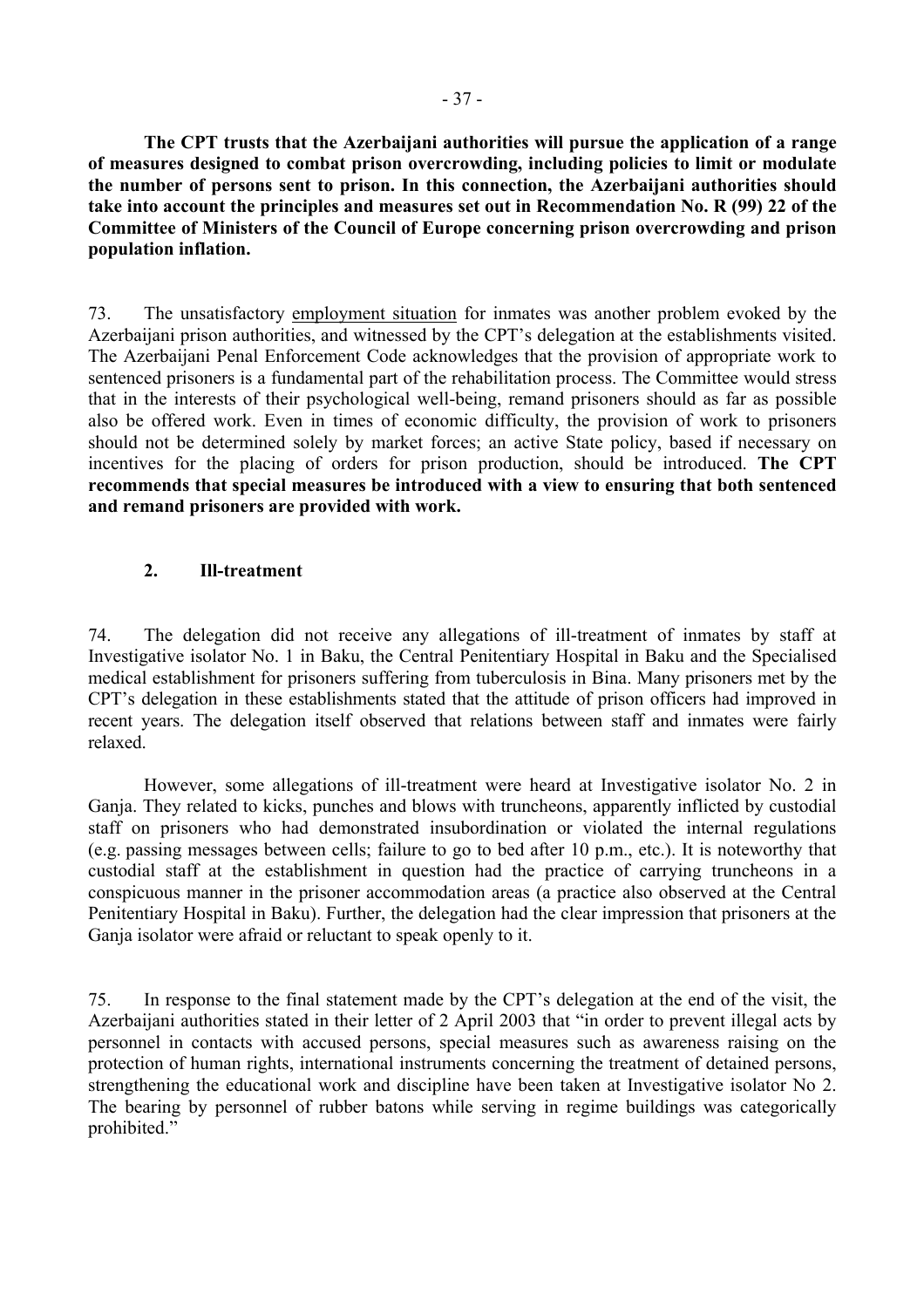The CPT welcomes the above-mentioned measures, **and recommends that the management of Investigative isolator No. 2 in Ganja exercise continuing vigilance and deliver to staff the clear message that ill-treatment of inmates is not acceptable.** 

 **The CPT would also like to know whether the approach adopted at Investigative isolator No. 2 in Ganja as regards the prohibition of the carrying of truncheons by prison staff will be applied throughout the penitentiary system.** 

76. In order to obtain a nationwide view, **the CPT would like to receive the following information in respect of 2001 and 2002:** 

- **the number of complaints lodged concerning ill-treatment by prison officers and the number of disciplinary and/or criminal proceedings initiated as a result of those complaints;**
- **an account of the outcome of the above-mentioned proceedings (verdict, sentence/sanction imposed).**
- **3. Conditions of detention** 
	- a. material conditions of detention
		- *i. Investigative isolator No. 1, Bayil settlement, Baku*

77. Investigative isolator No. 1 in Baku was constructed for the most part in the 1880s. It is the largest pre-trial facility in Azerbaijan and receives prisoners from all parts of the country, except for those near Ganja. With an official capacity of 1,250, on the first day of the visit the establishment was holding 1,009 inmates, the majority of whom were male prisoners undergoing investigation. There were also some 380 male prisoners awaiting the outcome of an appeal or transfer to other establishments (including 5 life-sentenced prisoners), and 44 sentenced working prisoners employed on various maintenance duties. Further, the establishment was holding 44 women and 41 juveniles.

78. The inmate population was housed in several blocks of different ages and configuration. Most of the adult remand prisoners were accommodated in Blocks 1 and 2, large two-storey buildings which formed part of the original prison structure. Separate accommodation was provided for women, on the second floor of Block 2 (Unit 4). Sentenced prisoners awaiting transfer were held apart, in Unit 3. Juveniles and sentenced working prisoners were also accommodated apart from other groups of prisoners (Block 6). Finally, a building referred to as Block 5, constructed in the 1920s for the purpose of holding prisoners sentenced to death, had been set aside for prisoners accused of committing serious offences (including life-sentenced prisoners awaiting transfer to other establishments), following the abolition of the death penalty in 1998.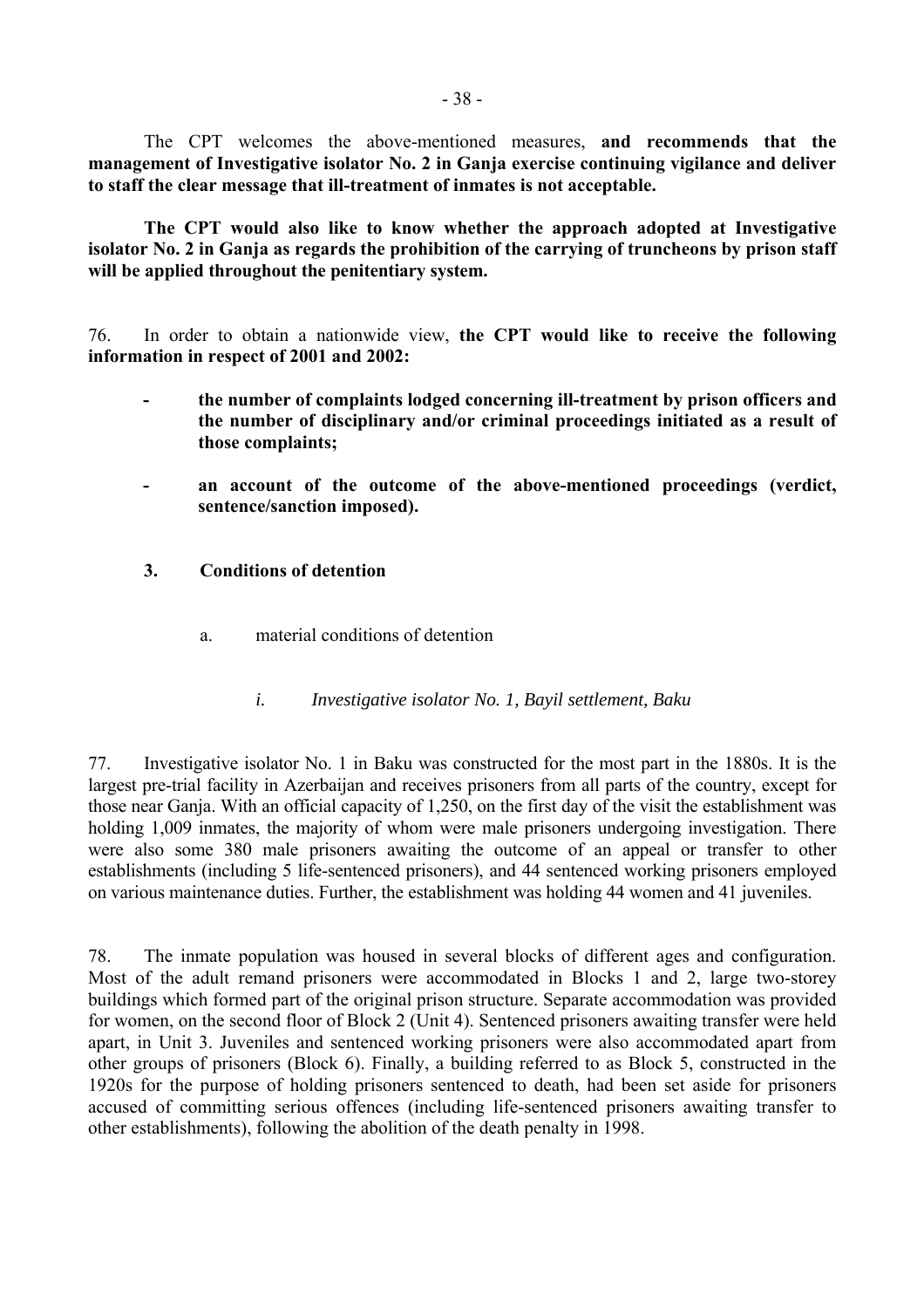79. Despite the buildings' advanced age, the majority of the prisoner accommodation was in a reasonable state of repair, and the delegation saw signs of ongoing refurbishment in different parts of the establishment. Another positive feature observed was the absence of shutters on cell windows: these had been removed a couple of years previously, and, as a result, the vast majority of the prisoner accommodation benefited from adequate access to natural light and ventilation. However, the delegation saw several cells (e.g. cells 6 and 7 in Block 1; cells 90 and 91 in unit 3) which, due to the configuration of the building, had no windows and were thus deprived of access to natural light and ventilation.

80. Although the establishment was operating below its official capacity, conditions of detention in the cells were cramped: in Blocks 1 and 2, cells measuring some 19 m² held ten to twelve male prisoners, and those measuring 35 m², eighteen prisoners. On the positive side, each inmate had his own sleeping place. The cells were filled with double bunk beds, leaving little space for other furniture. In addition, there were partitioned sanitary annexes, containing a floor-level toilet and a washbasin with cold water. The state of repair and cleanliness of the facilities varied from one cell to another, but were in general acceptable. However, many of the cells were cold, as the heating had not yet been turned on.

Conditions in the three "quarantine cells" (Nos.  $35 - 37$  in Block 1), where prisoners spent the first few days after admission, were inferior to those observed in the remainder of the main detention blocks. In particular, the sanitary annexes were in a poor state of repair and a bucket fulfilled the functions of a toilet.

81. The poorest conditions of detention were found in Block 5. At the time of the visit, it was holding 28 prisoners accused of committing serious offences, including five life-sentenced prisoners in the process of appeal. The overcrowding observed in this block was worse than elsewhere in the establishment. Several of the cells were very small (4 m²), each holding two prisoners. Further, four prisoners shared a cell measuring 7 m², and up to eight prisoners could be placed in a cell of 10 m². The whole unit was in a very bad state of repair: walls damaged from damp, dilapidated furniture, broken windowpanes in some of the cells. Further, the heating was not functioning and the cells were cold; a narrow pipe running along the wall was the only source of heating inside the cells.

Life-sentenced prisoners were held one to a cell, in cells measuring 5 to 6  $m<sup>2</sup>$ , which displayed the same deficiencies as the rest of the accommodation in Block 5.

82. The unit for women, which had benefited from a recent refurbishment, comprised eight cells measuring 17 to 19 m². One of them was set aside for sentenced working prisoners and contained four beds, only two of which were occupied at the time of the visit; conditions in that cell were of a good standard. As for the rest of the cells, the occupancy levels varied between four, which is acceptable, and ten inmates per cell, which corresponds to significant overcrowding. The cell equipment consisted of bunk beds, a table and an occasional cupboard. However, the cells were not fitted with sanitary annexes, and the delegation heard many complaints about access to the toilet, which was restricted to three times a day; at other times, inmates had to use a bucket within their cells. Staff claimed that they would occasionally make exceptions to this rule during the day; however, at night this was considered impossible as only male members of staff were on duty in the unit.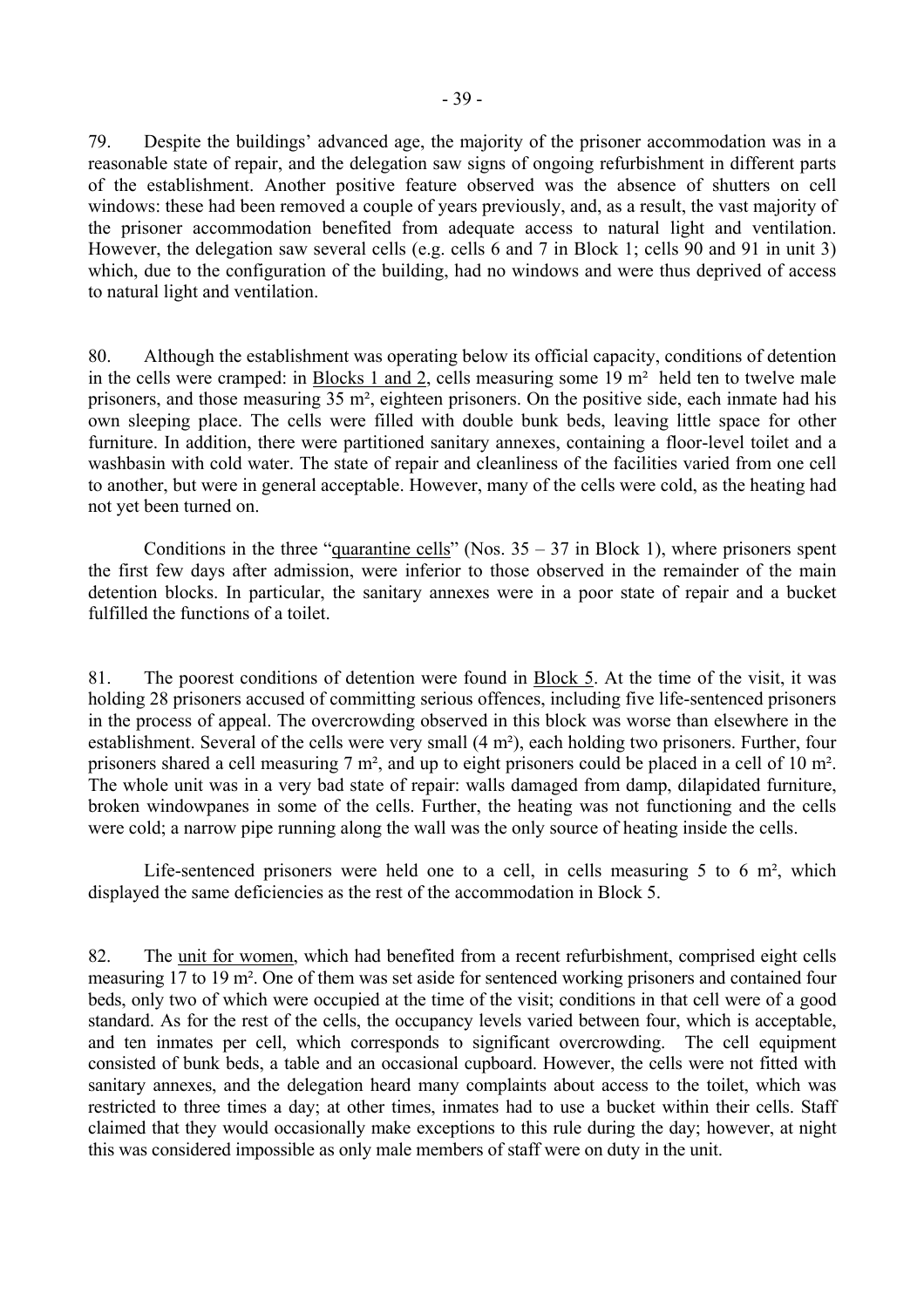At the time of the visit, one of the women was being held with her one-month-old baby, who had been born in custody. The afore-mentioned conditions in the cells clearly do not provide an appropriate environment for babies.

83. Juveniles were accommodated in a distinct unit which comprised nine cells of varying size and capacity. Although the actual occupancy levels were lower than the number of beds available (e.g. four juveniles in a cell equipped with six beds and measuring 15 m²; five juveniles in a cell equipped with eight beds and measuring 18 m²), conditions were cramped. The most striking characteristic of this unit was the absence of cell windows; to compensate for this deficiency, the cells had an opening in the ceiling, which let in a meagre amount of natural light. However, this did not make up for the total lack of visual stimulation, which is particularly negative for the development of young persons. The cells were austere and dilapidated, and their equipment (bunk beds, a table and benches) rudimentary. Artificial lighting and ventilation also left something to be desired.

84. Sentenced working prisoners were accommodated in three dormitories (26 to 50 m²), containing respectively 5, 8 and 29 beds. The premises were clean, attractively decorated and suitably furnished (including lockers and stools); further, inmates could have their own radio and TV sets.

85. Male prisoners could take a shower once a week; no particular complaints were received in this respect. There was a separate washing/shower facility in the women's unit, comprising 3 shower heads and a sink; although women could in theory take a shower every day, in practice this was rendered impossible by the little time allowed for personal hygiene.

 The establishment provided only soap and chlorine for cleaning the cells; all other personal hygiene and cleaning products had to be purchased by the prisoners or supplied by their families. There was no laundry, and prisoners had to rely on improvised arrangements to wash their clothes and bedlinen in the cells.

86. Prisoners were provided with three meals a day; however, many of them stated that they avoided eating the prison food, which was apparently monotonous and of poor quality, and relied to a great extent on food parcels from their families. Reference should also be made to the establishment's kitchen, which was small and contained rudimentary equipment. On the positive side, the establishment had its own bakery, which guaranteed a sufficient supply of bread.

87. After the visit, the Azerbaijani authorities informed the CPT of certain measures taken in respect of Investigative isolator No. 1. In particular, the heating system in Block 5 had been repaired, and female prisoners transferred to cells equipped with sanitary facilities. As regards the overcrowding observed at the establishment, the authorities stated that the only solution would be to reduce the number of inmates to 650 - 750, which may be possible if the planned construction of a new remand facility in Baku becomes a reality.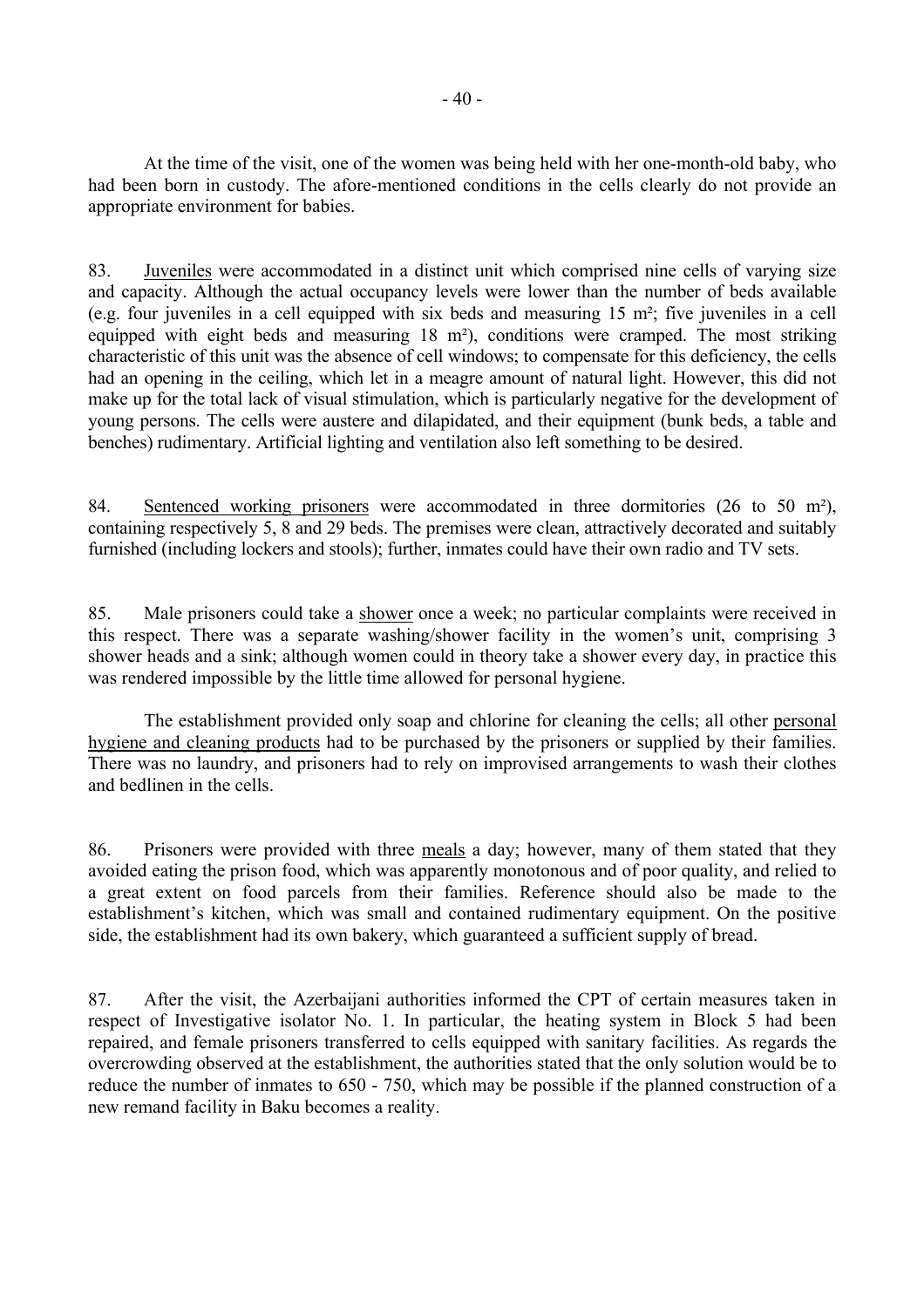In addition to the steps already taken by the Azerbaijani authorities, **the CPT recommends that:** 

- strenuous efforts be made to reduce the occupancy rate of the establishment's **cells; the objective should be to offer a minimum of 4 m² per prisoner;**
- **the windowless cells described in paragraph 79 be withdrawn from service as prisoner accommodation;**
- the "quarantine cells" be refurbished;
- **steps be taken to ensure that all cells are adequately heated;**
- **a comprehensive refurbishment of the facilities in Block 5 be carried out (to include the replacement of all missing windowpanes); further, all cells measuring less than 6 m² should be withdrawn from service;**
- **appropriate arrangements be made for women prisoners accompanied by babies or young children;**
- **conditions of detention in the juvenilesí unit be reviewed as a matter of urgency, with a view to rectifying the deficiencies referred to in paragraph 83;**
- **prisoners be guaranteed access to adequate quantities of essential personal**  hygiene products (including sanitary towels for women's monthly needs) and **cleaning products for their cells;**
- the laundry arrangements for washing prisoners' clothes and bedlinen be **reviewed;**
- further efforts be made to improve the quality of food provided to prisoners and to enlarge and re-equip the establishment's kitchen.

 **The CPT would also like to receive a detailed description of the unit to which female prisoners have been transferred.**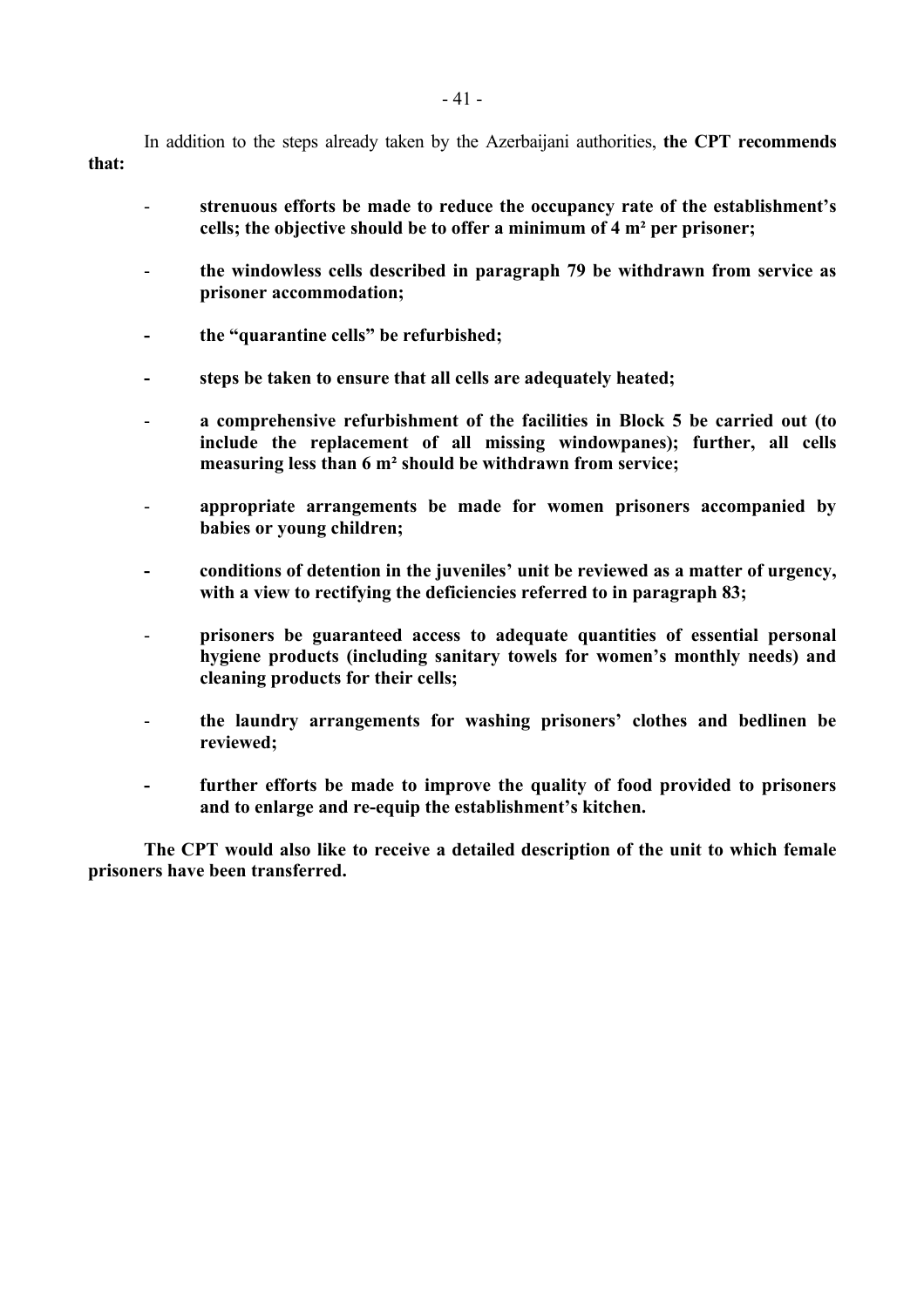#### *ii. Investigative isolator No. 2, Ganja*

88. Investigative isolator No. 2 in Ganja was built in the 1890s as army barracks, and converted into a penitentiary establishment in the early 20<sup>th</sup> century. Situated in the centre of town, it has a maximum capacity of 700. At the time of the visit, the establishment was holding 378 inmates, the bulk of whom were adult male remand prisoners. There was also one woman and six juveniles on remand, as well as 16 sentenced inmates assigned to work in the prison's general services.

 Prisoner accommodation was provided in three buildings. The largest two-storey block (containing Units 1 and 2) housed most of the adult remand population. A single-storey Unit 3 accommodated - in addition to male remand prisoners - the female prisoner and the juveniles, as well as the sentenced working prisoners. Finally, a two-storey Unit 4 housed the establishment's health-care service and cells for sick prisoners.

89. At the outset of the visit, the director informed the delegation that the establishment had not undergone any major refurbishment for years, the available finances permitting only minor, current repairs. The delegation observed for itself that most of the prisoner accommodation was in a poor state of repair. The level of cleanliness in many cells also left much to be desired.

90. Although the establishment was operating well below its official capacity, conditions in most of the cells were cramped (e.g. seven inmates in a cell of 16 m²; three in a cell of 8 m²). Moreover, the number of beds present in the cells (e.g. ten beds in a cell of some 17 m<sup>2</sup>; four beds in a cell of 8 m²) suggested that they would be very overcrowded if used at their maximum capacity.

91. In most of the cells, access to natural light, artificial lighting and ventilation were poor. The delegation observed that windows in many cells were devoid of panes, the latter sometimes being replaced with sheets of plexi-glass. Further, several of the cells seen by the delegation were damp. At the same time, due to the fact that the central heating system had not been turned on, many cells were very cold. Small electric heaters provided by the administration to sick inmates in Unit 4 only partly alleviated the problem, not the least because of the frequent power cuts affecting the establishment.

The cells' equipment consisted of bunk beds - placed closely together - and a few tables, benches and shelves. The cells were fitted with partly screened sanitary annexes (a floor-level toilet and washbasin with cold water), mostly in a poor state of repair and cleanliness. Bedding was also often in a poor state: thin, dirty mattresses, torn blankets and sheets.

92. The conditions observed in the cells housing the sentenced working prisoners were superior to those in remand prisoners' cells. The inmates concerned enjoyed generous living space (e.g. four prisoners in a cell of 50 m<sup>2</sup>) and their cells – which had apparently been redecorated recently – were well lit and ventilated, adequately heated and clean.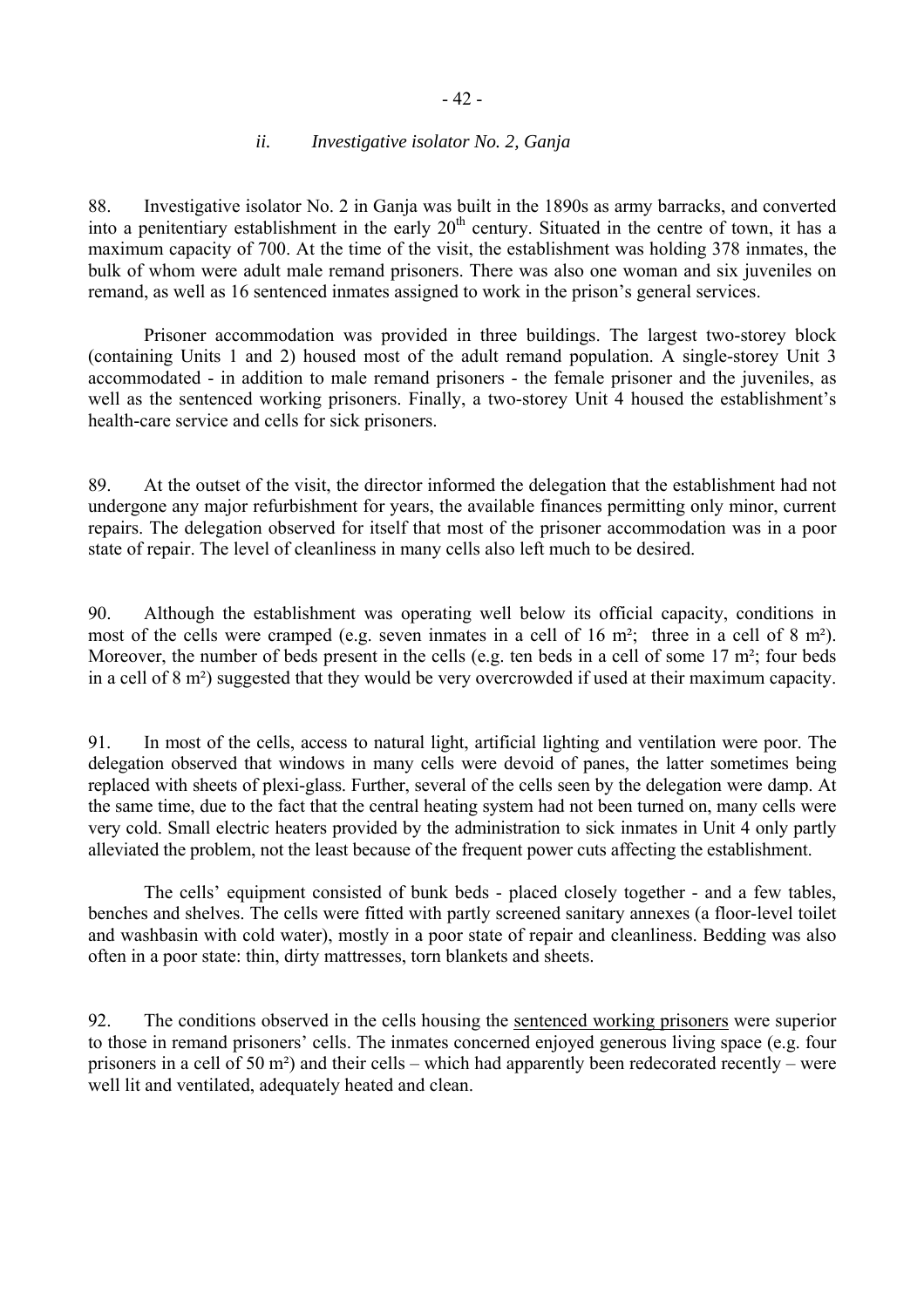93. By contrast, the conditions of detention found in the three "admission cells" in Unit 3, used to accommodate new arrivals (in principle for periods not exceeding a few hours), were unacceptable. The cells were dark, poorly ventilated, cold and extremely dirty. Their only equipment consisted of low wooden platforms and unscreened floor-level toilets, which were in a very poor state of repair.

94. Prisoners were allowed to take a shower once every 8 to 10 days. The central shower facility was dilapidated (only 4 shower heads were functioning) and hot water was not always available.

 The establishment did not possess its own laundry facility; consequently, prisoners had to rely on improvised arrangements or on their families to clean their clothes and bedlinen. The only personal hygiene item provided by the Isolator was soap, distributed in small quantities on shower days. As to products to clean the cells, they were not provided in sufficient quantities.

95. The delegation heard only a few complaints from prisoners about the quality and quantity of food provided by the establishment. That said, it was clear that prisoners counted to a great extent on food parcels from their families. The kitchen was an old, rudimentary and dilapidated facility, poorly ventilated and not very clean.

96. In their letter of 2 April 2003, the Azerbaijani authorities informed the CPT of certain measures taken at Investigative isolator No. 2 in Ganja since the delegation's visit: the "admission" cellsî had been taken out of service; missing or broken windowpanes had been fitted/replaced with panes which can be opened by inmates; old bedding had been replaced; work on the construction of a new gas pipeline - in order to provide the establishment with central heating - was nearing completion; cleaning and refurbishment work was ongoing in the prisoner accommodation areas.

 The CPT welcomes these positive developments and **recommends that the Azerbaijani authorities take further steps at Investigative isolator No. 2 in Ganja in order to:** 

- reduce occupancy rates, the objective being to offer at least 4 m<sup>2</sup> of living space **per prisoner;**
- **ensure that all cells benefit from adequate access to natural light, artificial lighting and ventilation;**
- **keep the in-cell sanitary annexes reasonably clean;**
- **ensure that all prisoners can take a hot shower at least once a week;**
- **provide inmates with sufficient amounts of essential personal hygiene products and cleaning materials, and with adequate facilities for washing their clothes and bedlinen;**
- **refurbish the kitchen facility.**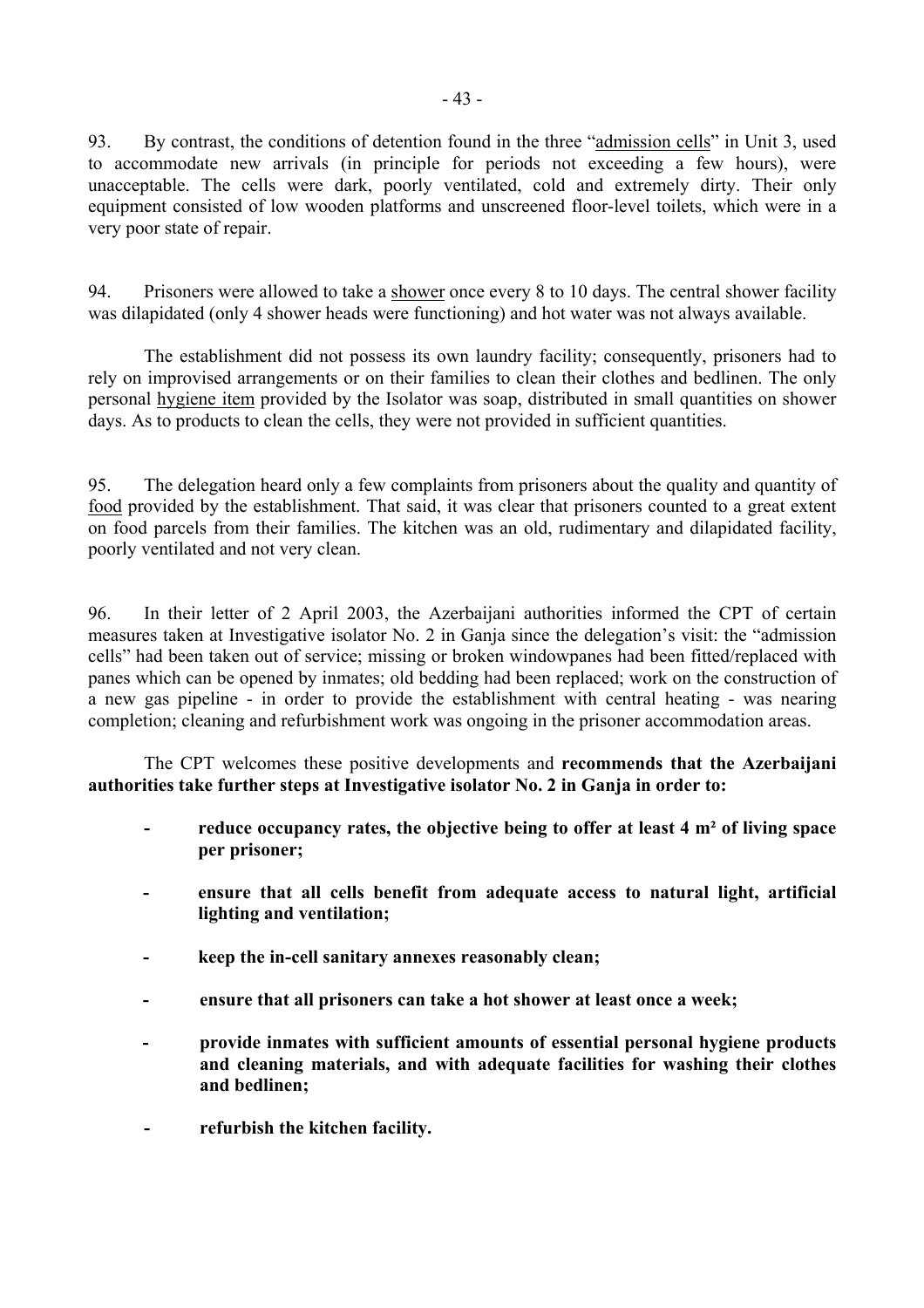b. activities

97. All prisoners were entitled to one hour of outdoor exercise every day (which, in the case of women and juveniles, could be extended to two hours). However, prisoners at both establishments alleged that, in practice, outdoor exercise usually lasted only 30 to 40 minutes. At the Ganja Isolator, taking into account the number of exercise yards available and the hours during which they were being used, it was difficult to see how each inmate could have one hour of outdoor exercise per day.

 At both isolators, there were a number of exercise yards (18 at Baku and 7 at Ganja), consisting of high-walled areas topped with wire netting, sometimes fitted with a bench. By virtue of their configuration, limited size (between 12 and 36 m²) and the number of inmates taking exercise at the same time, these facilities did not allow prisoners to physically exert themselves.

 At the Baku Isolator, sentenced working prisoners had access to a well-equipped indoor gym. However, no other prisoners could benefit from this facility.

98. As already indicated, a small number of sentenced inmates were assigned to work at each isolator (44 men and 2 women at Baku, 16 men at Ganja). The remainder of the inmates spent 23 hours a day, if not more, locked up in their cells with hardly anything to occupy their time. The only forms of distraction were reading books (each establishment had a library with a limited selection of mostly old books), playing board games and listening to the radio (television was not allowed).

Further, each isolator had a prayer room, but only working prisoners had access to it.

99. The regime of activities offered to juvenile prisoners at both establishments was also very poor. Outdoor exercise was the only regular out-of-cell activity and took place in the inadequate conditions already described above; in-cell activities were identical to those for adult prisoners. No provision was made for education or vocational training for the juveniles, despite the fact that some of them stayed as long as one year at the establishments.

 The delegation was told that one or more adult prisoners, specially selected to give guidance and expected to have a beneficial impact on the juveniles, could be placed in their cells. At the time of the visit to Investigative isolator No. 1 in Baku, there were no adult prisoners in the juvenile unit, due to the absence of appropriate adult inmates. However, several adult prisoners were accommodated in the juveniles' cells at Investigative isolator No. 2 in Ganja. The CPT is concerned by this practice; to accommodate juveniles together with adults inevitably brings with it the possibility of domination and exploitation.

100. As already noted, there were five life-sentenced prisoners at Isolator No. 1 in Baku, awaiting the outcome of their appeal procedures. They were held in individual cells and took outdoor exercise alone. The regime applied to these prisoners was characterised by an almost total deprivation of human contact, save for very limited communication with staff and an occasional visit from health-care staff. In-cell activities were the same as those for remand prisoners.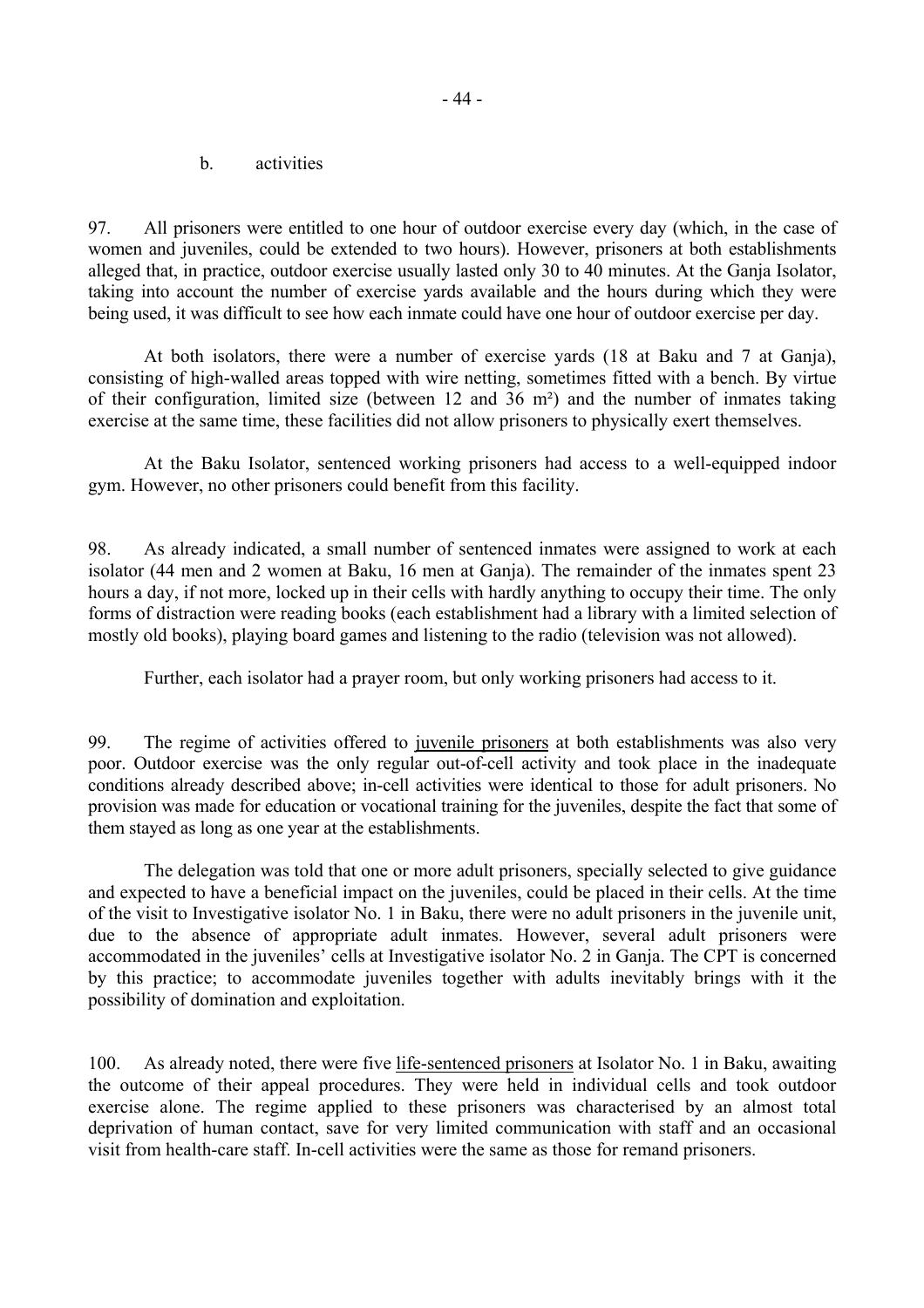101. The CPT recognises that the provision of organised activities in a pre-trial establishment, where there is a high turnover of inmates, poses particular challenges. However, it is not acceptable to leave prisoners to their own devices for months at a time. The aim should be to ensure that all prisoners (including those on remand) spend a reasonable part of the day outside their cells/dormitories engaged in purposeful activities of a varied nature: work, preferably with vocational value; education; sport; recreation/association. As a first step, remand prisoners, who are currently confined to their cells for most of the day, should be allowed to participate in association periods outside their cells (naturally, subject to an assessment of the security risk individual inmates may represent and to the interests of the investigation).

## 102. **The CPT recommends that the Azerbaijani authorities make serious efforts to develop activities for prisoners at Investigative isolators Nos. 1 and 2, in the light of the above remarks.**

 **Urgent measures should be taken to ensure that juvenile inmates are offered educational and recreational activities which take into account the specific needs of their age group. Physical education should form a major part of that programme. Further, the CPT recommends that the practice of placing adult prisoners in cells for juvenile prisoners be discontinued.** 

 **Steps should also be taken to develop the regime applied to life-sentenced prisoners at Investigative isolator No. 1 in Baku, with a view to increasing substantially the possibilities available to such prisoners to have human contact. As a first step, life-sentenced prisoners should be allowed to take outdoor exercise together.** 

 Further, **the CPT recommends that steps be taken to upgrade the outdoor exercise facilities at both isolators, and to ensure that all prisoners have the possibility to take outdoor exercise for at least one hour every day.** 

## **4. Health-care services**

a. introduction

103. The provision of health care in the Azerbaijani penitentiary system is the responsibility of the Ministry of Justice's Medical Department. The Minister of Health informed the delegation that, although the issue of health care for prisoners lay outside his Ministry's remit, there was good cooperation between the Ministries of Health and Justice, in particular in the area of tuberculosis control and treatment. The delegation was also told that all important medical decisions in the penitentiary system were taken under the control of the Ministry of Health, and that prison establishments could draw on medical specialists from that Ministry for assistance in complex cases.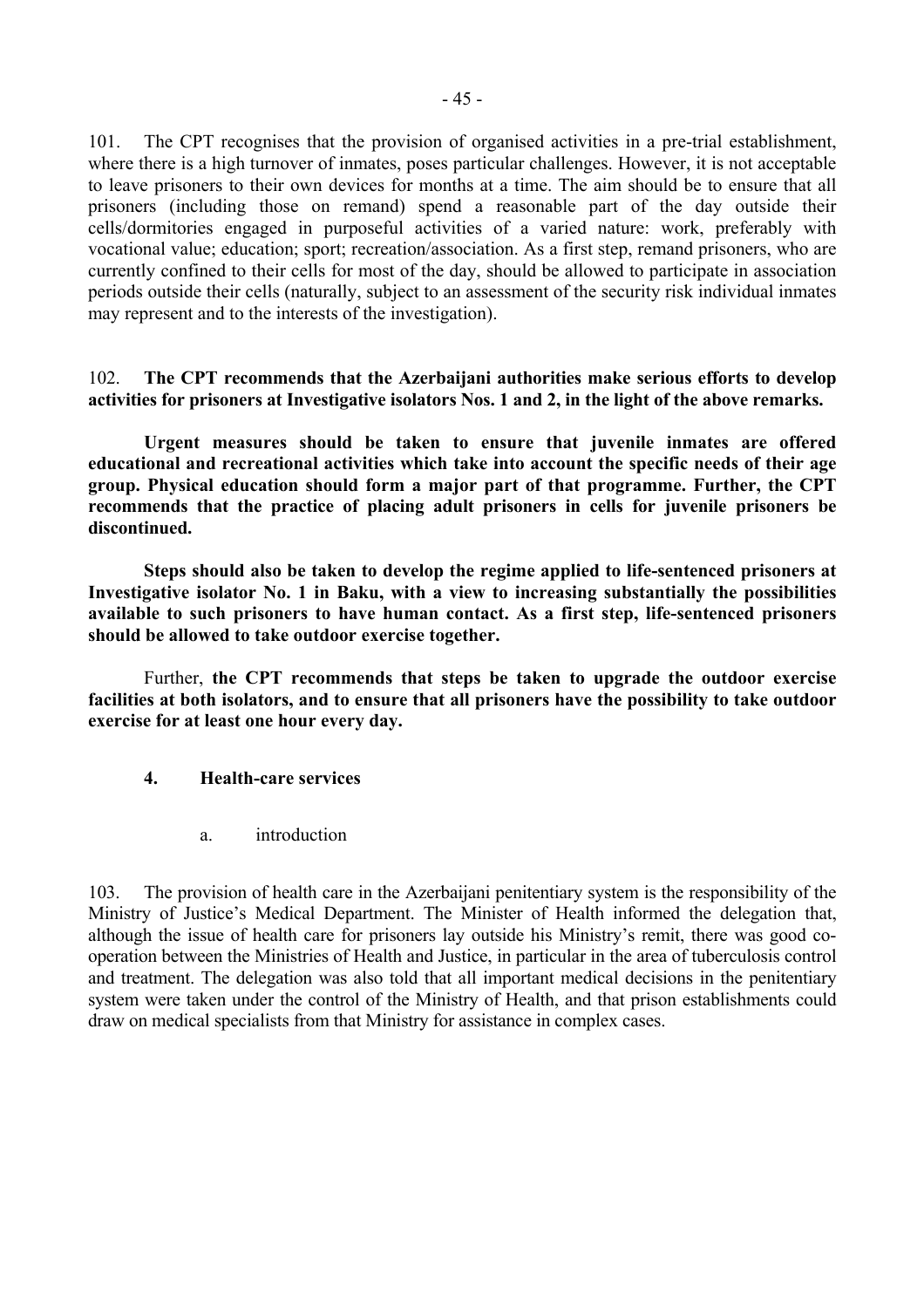104. The delegation was informed that the director of the Central Penitentiary Hospital had authority over the medical director of that establishment. Such a state of affairs may give rise to conflicts between, on the one hand, health-care staff's duty to care for prisoners, and, on the other hand, considerations of prison management and security.

 More generally, it was not obvious to what extent the national health authorities exercised supervision over the work of prison health-care staff.

105. In order to guarantee their professional independence and the quality of their work, the CPT considers it important that prison health-care staff be aligned as closely as possible with the mainstream of health-care provision in the community at large; moreover, the effectiveness of their work should be assessed by a qualified medical authority. In this context, the CPT believes that a greater involvement of the Ministry of Health in the provision of health care in the prison system would help to ensure optimum health care for prisoners, as well as implementation of the principle of the equivalence of health care in prison with that in the outside community. In particular, the role of this Ministry could be strengthened in such matters as hygiene control, transmissible diseases, the assessment of health care and the organisation of health care services in prisons. This approach is clearly reflected in Recommendation No. R (98) 7 of the Committee of Ministers of the Council of Europe concerning the ethical and organisational aspects of health care in prison.

 **The Committee would like to receive the views of the Azerbaijani authorities on the possibility of giving increased responsibility to the Ministry of Health in relation to the provision of health care in the prison system, including as regards the recruitment of healthcare staff and the supervision of their work.** 

 **The CPT also wishes to stress that whatever institutional arrangements are made for**  the provision of health care in prisons, it is essential that prison doctors' clinical decisions **should be governed only by medical criteria and that the quality and effectiveness of their work should be assessed by a qualified medical authority.** 

b. health-care services in the investigative isolators visited

# *i. staff and facilities*

106. At Investigative Isolator No. 1 in Baku, the delegation was informed that full-time health-care staff comprised a head doctor, a general practitioner, a dermatologist, a psychiatrist, a laboratory specialist and a feldsher. Further, half-time staff consisted of a pulmonary specialist, a dentist and a radiologist. The establishment also employed three civilian feldshers/nurses, who were usually on duty at night. As far as the delegation could ascertain from the official health-care staff complement, some of the nurses' posts were vacant. 24-hour medical cover was provided by rotation of the doctors and the paramedical staff. If necessary, prisoners could be referred to other specialists or transferred to a hospital.

 The health-care unit, located in Block 2, comprised an infirmary (six cells measuring some 19 m<sup>2</sup> each, with a total of 24 beds), several examination rooms, a dental surgery, an X-ray room and a pharmacy. In addition, there was a medical room on each unit where the doctor/feldsher attached to the unit examined prisoners.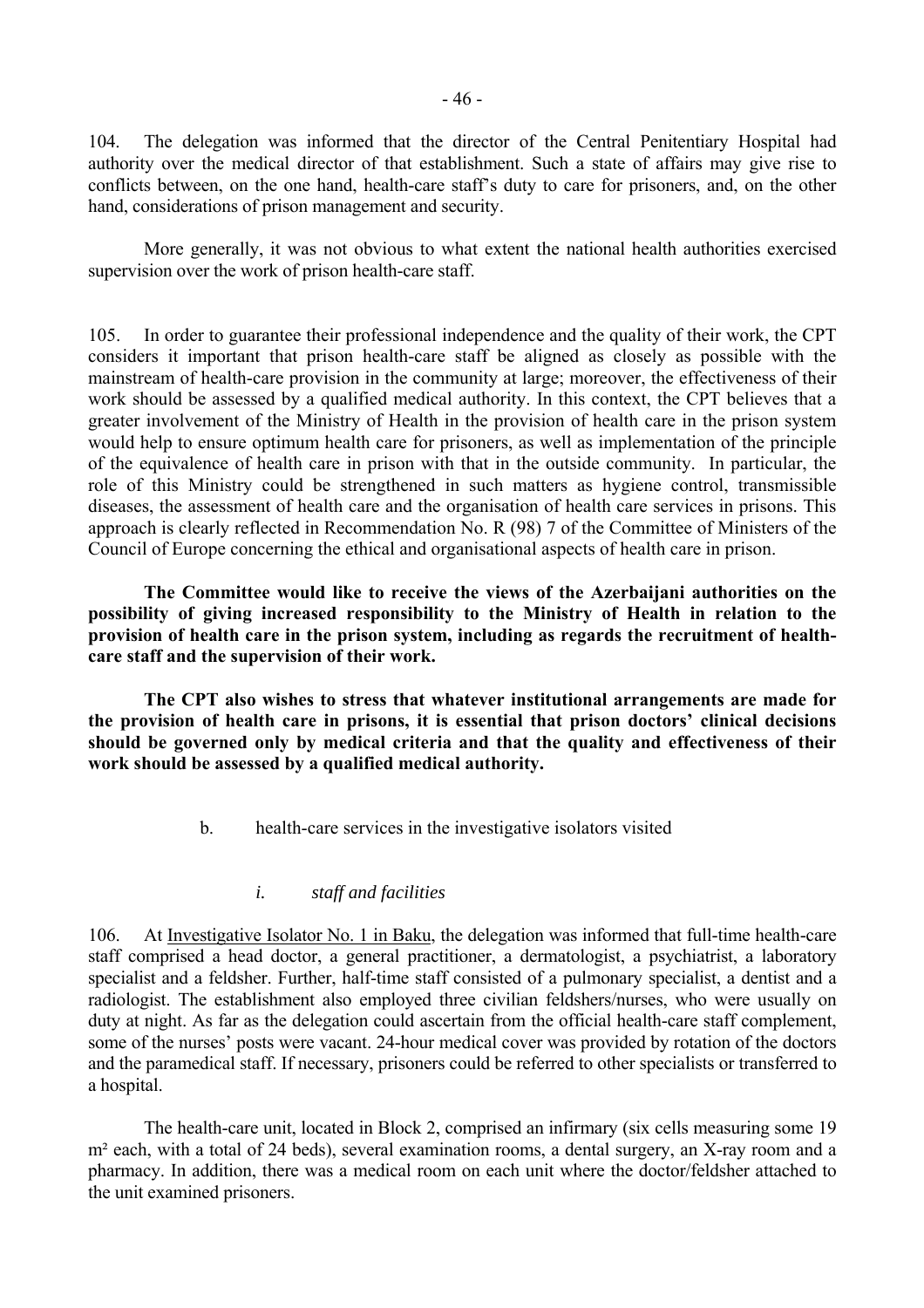107. The health-care service at Investigative Isolator No. 2 in Ganja consisted of a head doctor, a pulmonary specialist, a feldsher and an X-ray technician, all working full time, as well as a part-time radiologist and a dentist. There were also posts for a psychiatrist and a nurse, which were vacant at the time of the visit. As at Investigative Isolator No. 1 in Baku, there was 24-hour medical cover.

 The health-care service, located in Unit 4, comprised an infirmary (four cells with 28 beds), a number of examination rooms, an X-ray room and a well-stocked pharmacy. As in the Baku Isolator, there were also medical consultation rooms in each unit.

108. To sum up, the two investigative isolators visited can, on the whole, be considered adequately staffed with medical practitioners, and could apparently draw on outside specialists in case of need. However, both establishments suffered from a severe shortage of qualified nursing staff. Further, the absence of a psychiatrist at the Ganja isolator, and the fact that neither establishment employed psychologists, give rise to doubts as to whether prisoners can benefit from appropriate ambulatory psychiatric and psychological care. It should be added that the presence of one part-time dentist in Isolator No 1 in Baku is scarcely adequate given the number of prisoners concerned.

In view of the above, **the CPT recommends that the Azerbaijani authorities:** 

- **reinforce nursing staff at both investigative isolators;**
- fill the vacant psychiatrist's post at Investigative isolator No. 2 in Ganja and seek **to employ psychologists at both investigative isolators;**
- take steps to increase the attendance of a dentist at Investigative isolator No. 1 **in Baku.** 
	- *ii. medical screening on admission*

109. The importance of medical screening of newly arrived prisoners - especially at pre-trial establishments, which represent points of entry into the prison system - cannot be over-emphasised. Such screening is indispensable, in particular in the interests of preventing the spread of transmissible diseases, suicide prevention, and ensuring the timely recording of injuries.

110. At the two investigative isolators visited, all newly arrived prisoners underwent an initial medical examination performed by the doctor on duty. As a rule, this examination took place on the day of admission; however, several prisoners met by the delegation alleged that they had been examined three to four days after their arrival at the isolator. The initial examination involved various routine procedures (e.g. measuring blood pressure and weight), chest radiological testing for tuberculosis, and blood tests for syphilis and HIV for prisoners considered to be at risk. Prisoners were also questioned concerning their medical history and, depending on the anamnesis, clinically examined.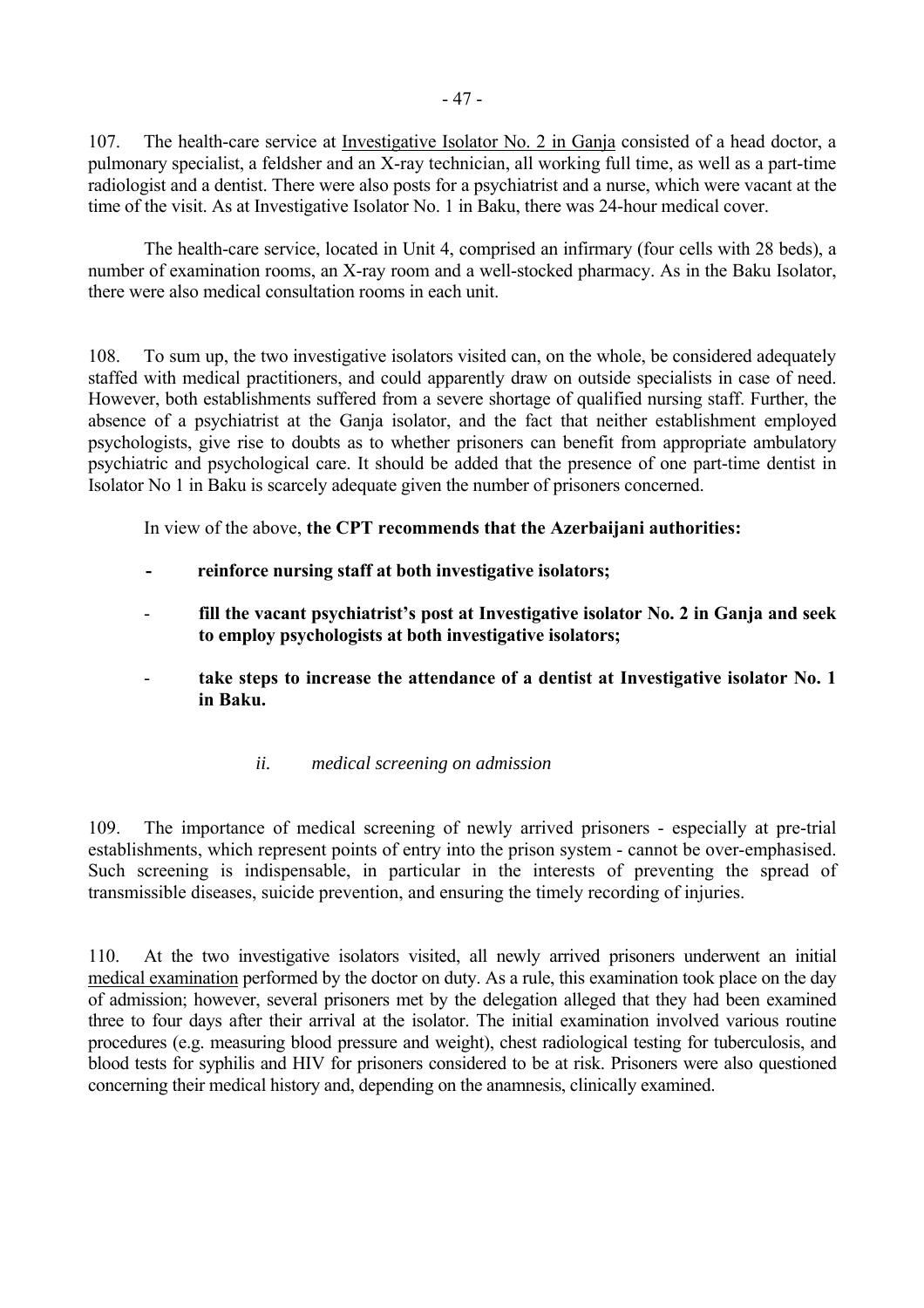111. The approach followed in the establishments visited as regards screening for injuries on newly arrived prisoners and their recording was not satisfactory. The delegation met a number of prisoners who alleged that they had arrived with signs of ill-treatment, but that the health-care staff member who initially examined them either did not screen their bodies for injuries or failed to put questions concerning the origin of their injuries. When asked about the incidence of injuries observed on newly arrived prisoners, the head doctors of both establishments indicated that there had been no such cases in recent years; however, one of them remarked that "prisoners stay too long in police establishments for us prison doctors to be able to observe anything".

 There was no centralised system for recording cases of injuries observed upon arrival. At Investigative isolator No. 1, such cases could in theory be recorded in the register "Reception of new arrivals", but in practice the delegation found no entries of this type in that register. In some cases, brief entries concerning injuries observed upon arrival had been made in the prisoners' medical cards; however, there was no indication of allegations made by the prisoner concerning the origin of the observed injury. The delegation also found in some of the prisoners' personal files (which were kept in the centralised prison records) brief notes concerning injuries sustained before arrival.

112. As already pointed out (cf. paragraph 26), health-care services in investigative isolators can make a significant contribution to the prevention of ill-treatment by the police. In this context, **the CPT recalls the recommendation made in paragraph 26 concerning the record to be drawn up following a medical examination of a newly arrived prisoner. The same approach should be followed whenever a prisoner is medically examined following a violent episode in prison.** 

**The CPT also recommends that a centralised system for recording injuries observed upon arrival be introduced (e.g. a specific register kept by the prison health-care service), and that the health-care service compile periodic statistics concerning injuries observed, for the attention of the prison management, the Ministry of Justice, etc.** 

## *iii. medical files and confidentiality*

113. The CPT is concerned about the quality of medical documentation at the two investigative isolators visited. Only prisoners who had been sentenced and were about to be transferred to other establishments had the benefit of personal medical files. As for the rest of the inmates (i.e. the vast majority of the prison population), nothing worthy of being called a personal medical file existed. Medical information was entered on loose pieces of paper kept in alphabetical order, as well as in chronological registers of examinations kept by the medical specialists and the doctor responsible for each unit. This arrangement made it difficult to follow an individual prisoner's medical history. At the same time, at Isolator No. 1 the delegation saw a stock of empty medical files.

 **The CPT recommends that a personal and confidential medical file be opened for each**  prisoner, containing diagnostic information as well as an ongoing record of the prisoner's state of **health and of his treatment, including special examinations he has undergone. The prisoner should be able to consult his medical file, unless this is unadvisable from a therapeutic standpoint, and to request that the information it contains be made available to his family or lawyer.**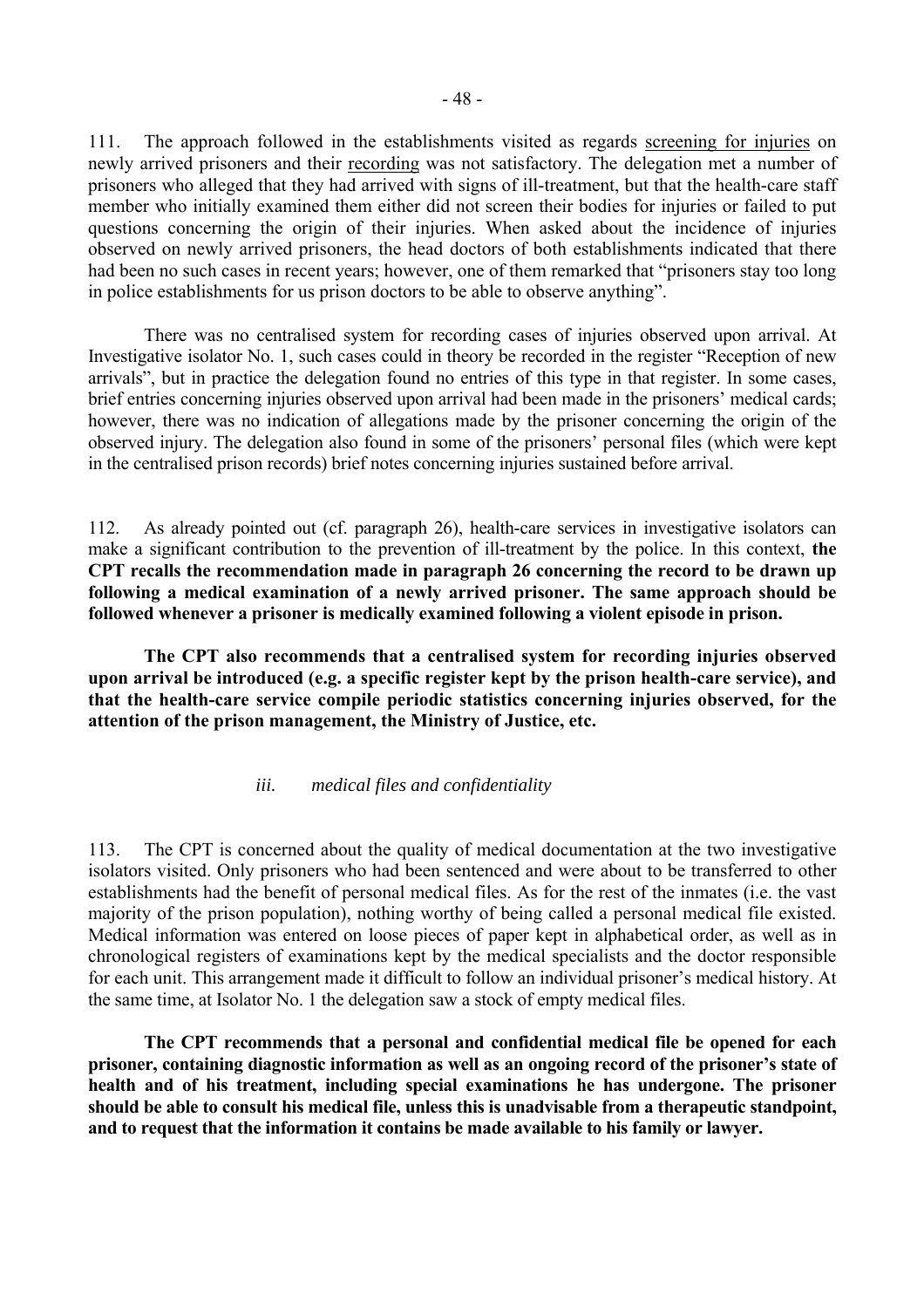114. The delegation also noted certain shortcomings as regards the observance of the confidentiality of medical records. For example, at Isolator No. 1, the medical cards of sentenced working prisoners were kept in their personal files in the centralised prison records. Further, at Isolator No. 2, the medical files of prisoners about to be transferred to other establishments were added, in an open form, to their personal files.

 It is important that medical confidentiality be observed in prisons in the same way as in the community at large. Keeping prisoners' medical files should be the doctor's responsibility. Further, in the event of transfer, the file should be forwarded in a sealed envelope to the doctors in the receiving establishment. **The CPT recommends that steps be taken to ensure that practice in Azerbaijani penitentiary establishments is brought into conformity with these requirements.** 

#### *iv. tuberculosis*

115. Tuberculosis represents a major health problem in the Azerbaijani penitentiary system. Since 1995, the International Committee of the Red Cross (ICRC) has played an important role in assisting the Azerbaijani authorities to combat tuberculosis, through the operation of a programme for early detection of prisoners infected with TB and their treatment using the DOTS method ("Directly Observed Treatment - Short Course"), in line with the World Health Organisation (WHO) guidelines.

116. As already noted, at both investigative isolators, all newly arrived prisoners underwent a chest radiological examination upon admission. At Investigative isolator No. 1 in Baku, prisoners whose X-ray results gave cause for concern submitted sputum samples for microscopy. Those found to be BK-positive were transferred to the Specialised medical establishment No. 3 for prisoners suffering from tuberculosis in Bina settlement, Baku. The delegation was told that there was no shortage of tuberculostatic drugs, thanks to the assistance of the ICRC.

117. However, at Investigative isolator No. 2 in Ganja, none of the prisoners who had been diagnosed with pulmonary tuberculosis as a result of the radiological examination had had sputum samples taken. The delegation was told that the microscopy of sputum samples was performed only in Baku, which apparently impeded the diagnostic process. At the time of the visit, there were eleven such prisoners, accommodated separately from other inmates in the establishment's infirmary. None of them received any treatment. Further, their conditions of detention were not satisfactory: the cells were cold and damp, with meagre lighting, and the bedding was in a poor state.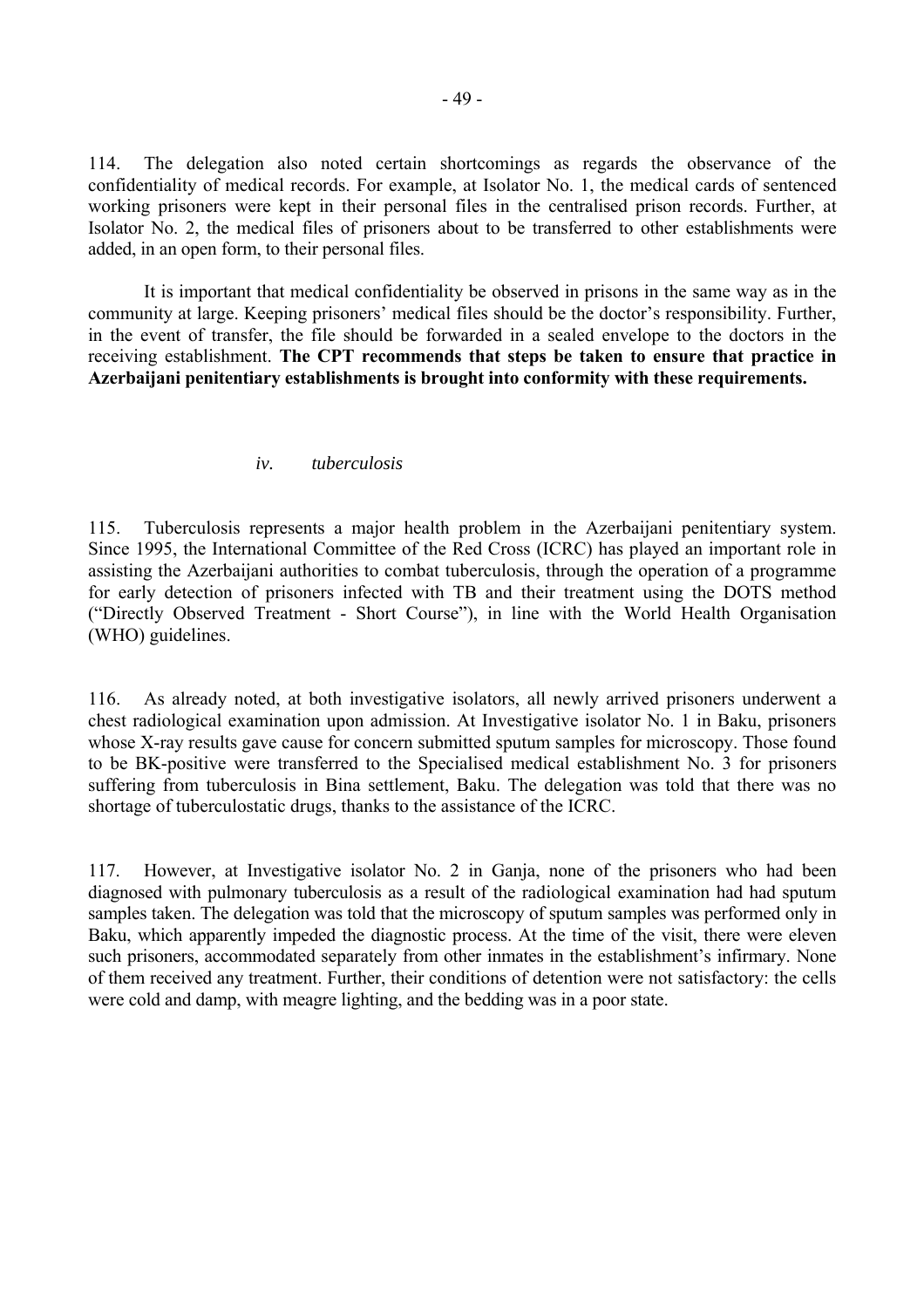118. It is currently widely acknowledged in international medical circles that in populations with a high tuberculosis prevalence, an X-ray examination cannot constitute in itself a satisfactory initial method for detecting infectious pulmonary tuberculosis cases. In such situations, it is first of all essential to assess the clinical symptoms of the disease during the initial medical screening  $-$  in particular, persistent cough, sputum production and weight loss – and then to proceed to sputum smear microscopy for pulmonary tuberculosis suspects (regardless of whether they have undergone an X-ray examination) in order to detect the infectious cases. If necessary, this first stage could be followed by another diagnostic test.

**The CPT recommends that the Azerbaijani authorities take immediate measures at Investigative isolator No. 2 in Ganja to:** 

- **introduce systematic screening of prisoners for tuberculosis, in the light of the above remarks;**
- **ensure that prisoners diagnosed as BK-positive are promptly transferred for treatment at the Specialised medical establishment No 3. for prisoners suffering from tuberculosis in Bina settlement, Baku;**
- **provide material conditions in the cells for prisoners with tuberculosis which are conducive to the improvement of their health. In particular, access to natural light, ventilation and heating should be improved as a matter of urgency. Care should also be taken to ensure that the prisoners concerned are able to maintain a standard of personal hygiene consistent with the requirements of their state of health.** 
	- c. Specialised medical establishment No. 3 for prisoners suffering from tuberculosis, Bina settlement, Baku

119. As already indicated, the brief visit to the Specialised medical establishment No. 3 for prisoners suffering from tuberculosis was of a targeted nature, and focused on the ward for prisoners with multi-resistant tuberculosis. Set up in 1998, the establishment receives for treatment both remand and sentenced prisoners diagnosed to be BK-positive. The treatment continues up to 9 months along the lines of the WHO-recommended DOTS strategy, in close co-operation with the ICRC. Prisoners who are non-contagious are subsequently transferred to TB-colony No. 17. At the time of the visit, the establishment had a capacity of 850 places distributed into six wards; two new wards - one for women, with 14 places, and another for men, with 88 places - had been inaugurated days before the delegation's visit. The delegation observed that the new wards were of a very high standard.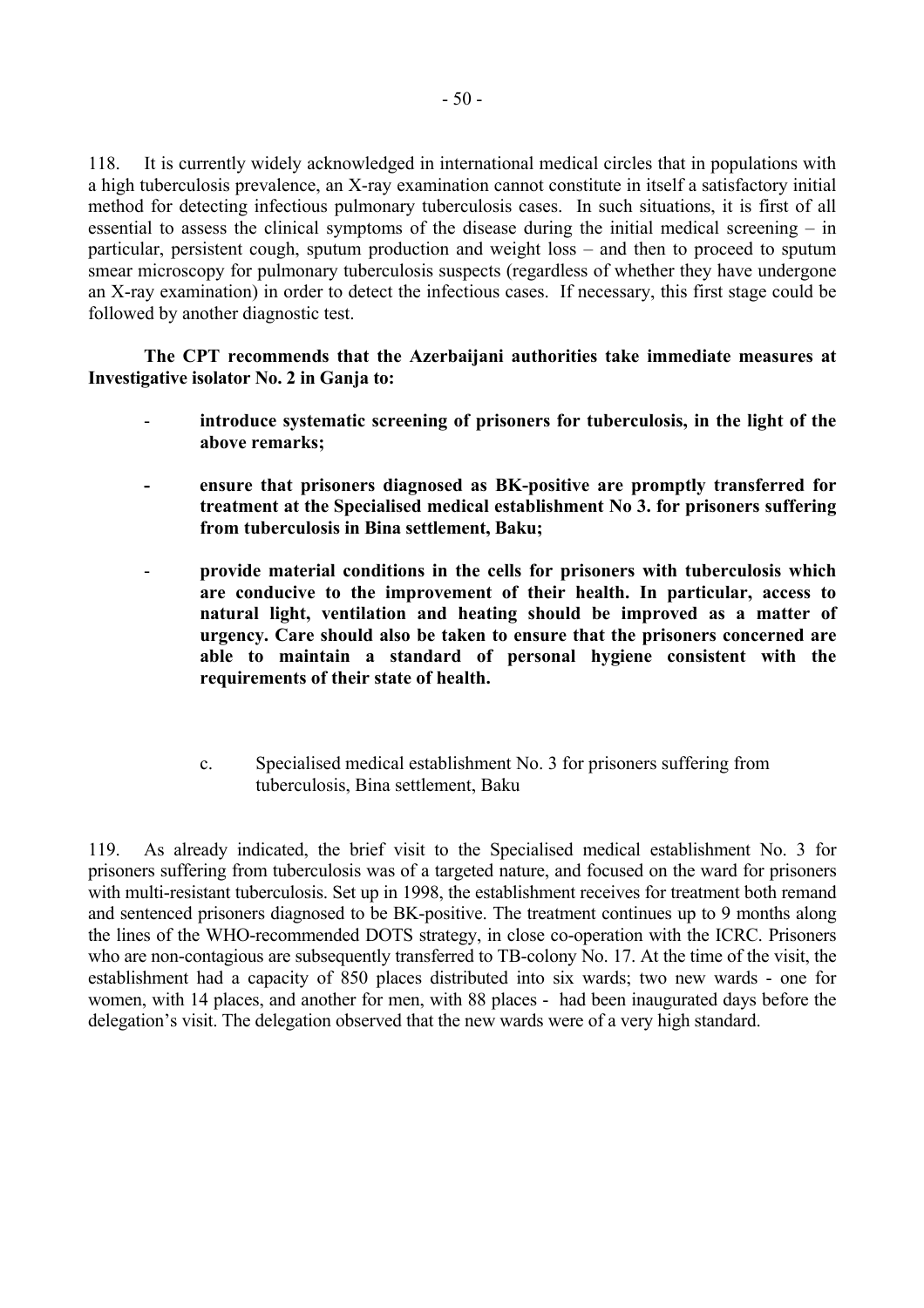120. Prisoners with multi-resistant tuberculosis were accommodated in Ward 5, which was holding 145 inmates at the time of the visit, for an official capacity of 200. Some of them had been there since 1998. The delegation was informed that upon the expiry of their sentences, multiresistant prisoners would be referred to specialised establishments under the Ministry of Health.

 Conditions in the ward were satisfactory: the dormitories were spacious, clean, well-lit and ventilated. The standard of 5 m² of living space per prisoner was observed. Prisoners could move freely within the ward and the adjacent yard throughout the day, but were not allowed any contact with the rest of the establishment's population. Otherwise the regime applied in the ward was the same as in the rest of the establishment. Prisoners could read books, play board games and watch TV.

 Visits by relatives were allowed in accordance with the type of regime to which the prisoner was sentenced, and prisoners in the terminal phase could receive unlimited visits. However, it appeared that the relatives' reluctance to pay visits was a major problem. This and the knowledge that there was no treatment for their disease had a negative effect on the prisoners' morale and behaviour.

121. At the outset of the visit, the ward's head doctor informed the delegation that multi-resistant patients received only symptomatic treatment (e.g. vitamins). The DOTS+ treatment had not yet been introduced, although the Ministry of Justice, in co-operation with the ICRC, was apparently working on this issue. However, it subsequently emerged that some 30 to 40% of the prisoners in the ward were receiving tuberculostatic medicines utilised in case of multi-resistance, which were being provided by their families. At the same time, the rest of the prisoners – who had lost contact with their families or had no financial resources – did indeed receive only symptomatic medication. Such an inequitable situation has the potential of inciting conflicts between inmates. Further, in the absence of a psychologist employed at the establishment, prisoners could not benefit from the psychological support necessary in their situation.

122. In their letter of 2 April 2003, the Azerbaijani authorities indicated that the treatment of prisoners on the basis of DOTS+ is related to the adoption of a relevant law, which is being considered by Parliament. In the meantime, the Ministry of Justice has engaged in consultations with the Ministry of Health and the ICRC on the problems that might emerge after the adoption of this law. Further, the issue of recruiting a psychologist at the establishment, with a view to providing psychological assistance to prisoners with multi-resistant tuberculosis, is being examined.

**The CPT encourages the Azerbaijani authorities to pursue their efforts to ensure that every prisoner suffering from multi-resistant tuberculosis receives appropriate treatment.**  Further, **the CPT would like to receive information on the progress made concerning the appointment of a psychologist at the Specialised medical establishment No. 3 for prisoners suffering from tuberculosis in Baku.**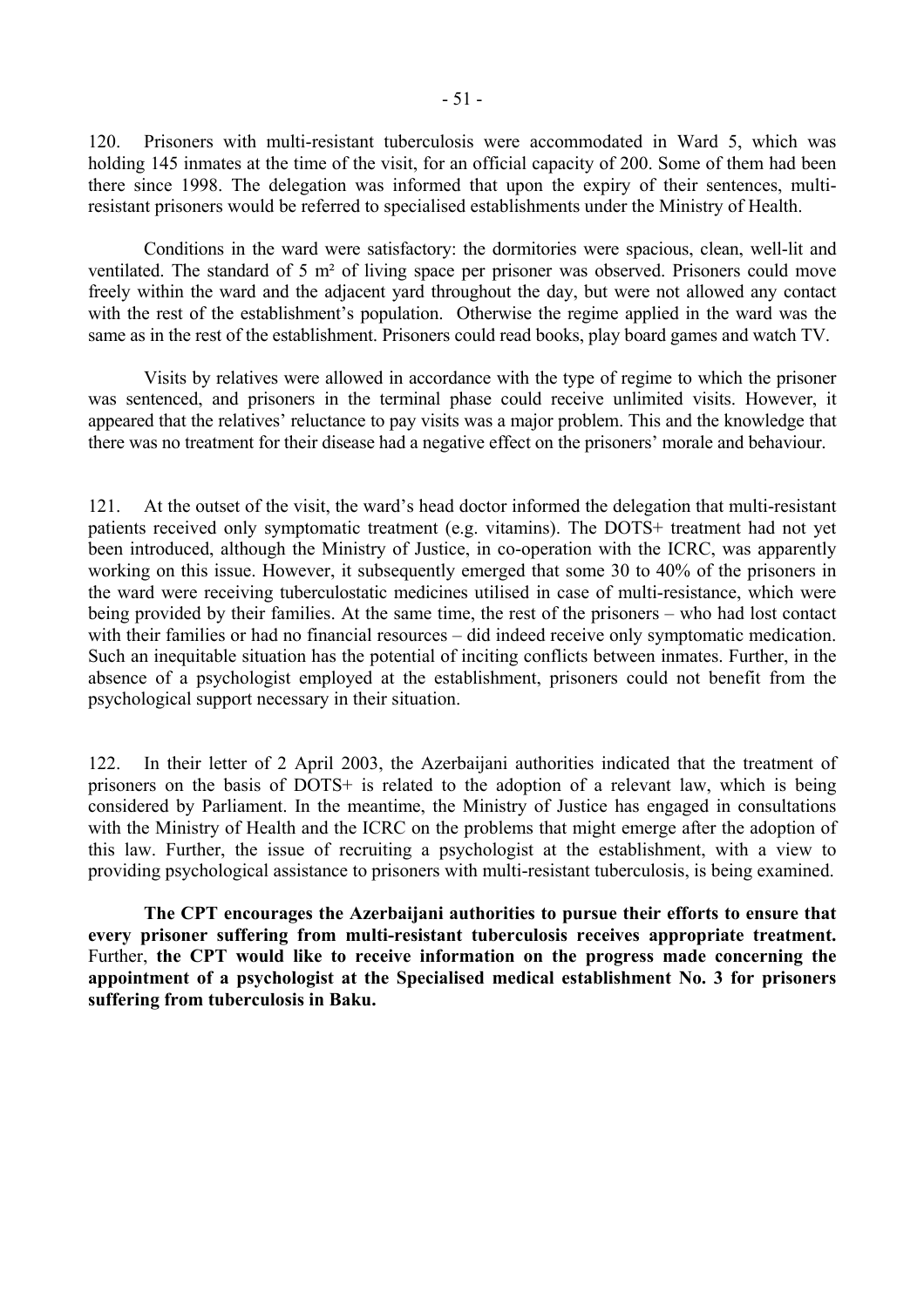# d. Central Penitentiary Hospital, Baku (psychiatric ward)

123. The Central Penitentiary Hospital is located on extensive grounds in Baku's industrial district of Nizami. It is the only hospital for sentenced prisoners in the country, and may also receive remand prisoners in urgent or complex cases. Following its opening in 1937, the hospital has undergone numerous enlargements and modifications, the most recent dating back to 1997. It has an official capacity of [5](#page-53-0)50 beds, distributed between nine wards<sup>5</sup>. The CPT's delegation paid a targeted visit to the psychiatric ward, which has a capacity of 50, and was accommodating 33 patients at the time of the visit. The average length of hospitalisation was two months, and the longest stay approximately one year.

124. As regards patients' living conditions, the psychiatric ward was in an advanced state of dilapidation. However, most of the patients' rooms were maintained in a reasonably clean condition. Living space per person was just about adequate. Patients were accommodated in rooms measuring between 11 and 42 m² and containing 3 to 10 beds each. All rooms benefited from good access to natural light, adequate artificial lighting and ventilation. However, many windowpanes were broken or missing and the central heating system was not switched on. As a result, the rooms were cold (e.g. 14° C just before noon on 30 November 2002). The equipment consisted of beds, bedding (generally in a rather poor condition and not very clean), a few lockers and, occasionally, a table. The overall impression was of an austere and impersonal environment, with only a few personal items to be seen.

 The delegation did not hear any complaints from patients about access to the communal toilets; however, the latter were dilapidated and dirty. Patients could take a shower once or twice a week. The shower rooms were in a very decrepit condition, and hot water was not always available. The only hygiene items provided were small quantities of soap and washing powder. As regards bed sheets, they were washed once a week in the central laundry: a facility in a very poor state of repair, with only one washing machine in working order.

125. Patients generally did not complain about the food, although many of them seemed to rely to a great extent on food parcels from their families. The hospital's central kitchen was basic, but clean. However, the refectory of the psychiatric ward was not equipped with a sufficient number of tables and chairs; as a consequence, many patients were obliged to take their meals sitting on the floor.

126. Before departing from Azerbaijan, the delegation was invited by the Ministry of Justice to re-visit the psychiatric ward in order to witness the measures taken following the delegation's remarks made at the end of the visit to the establishment. The delegation was pleased to note that the central heating had been switched on, the missing windowpanes replaced, the toilets and showers cleaned and refurbished, and the refectory adequately equipped with tables and benches.

<span id="page-53-0"></span> 5

Admission, internal diseases, surgery, infectious diseases, venerology, neurology, narcology, psychiatry, and a women's ward accommodating patients with various pathologies.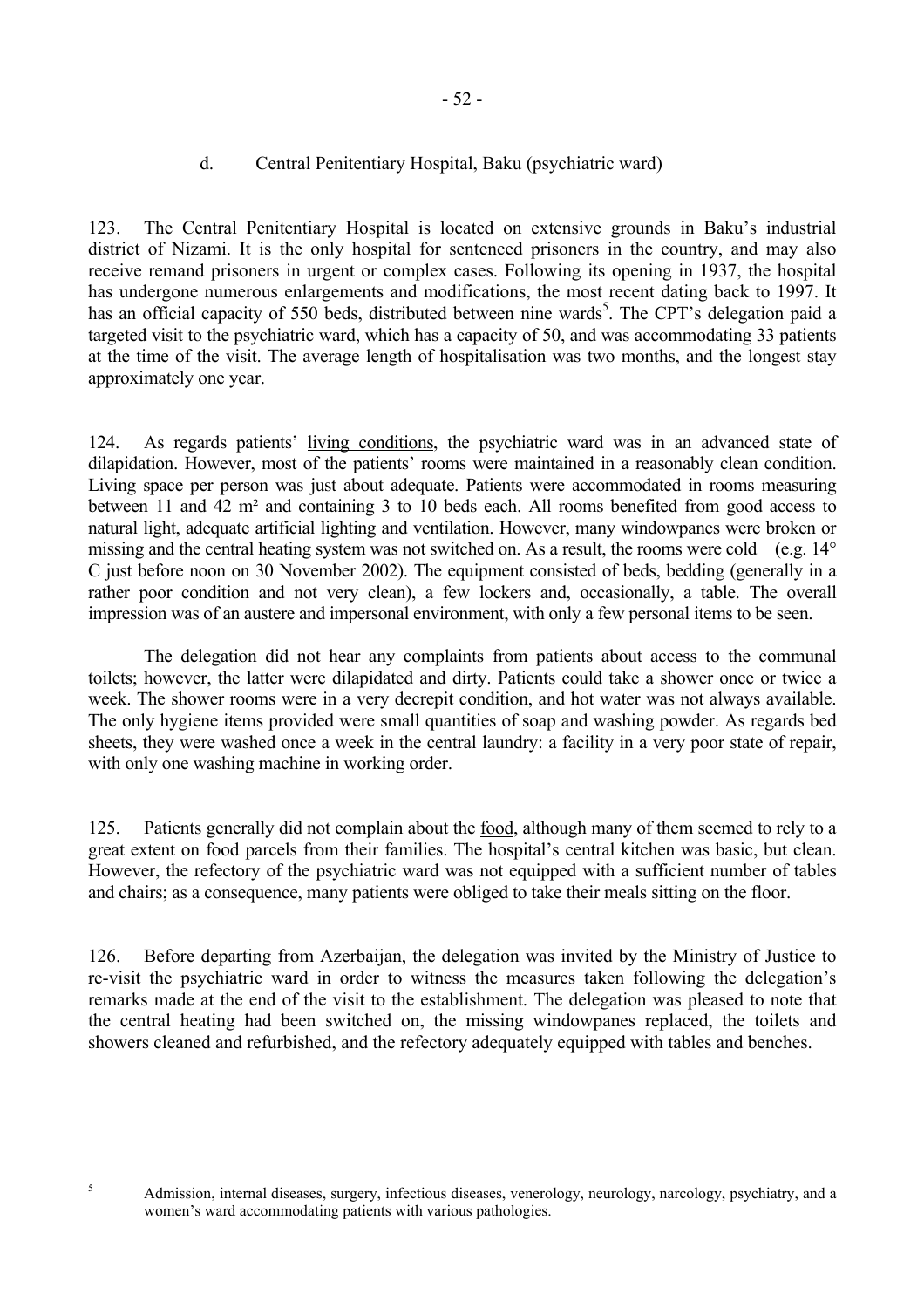The CPT welcomes this rapid reaction. Nevertheless, further efforts can be made to improve living conditions for psychiatric patients at the Central Penitentiary Hospital in Baku. The overriding objective should be to provide a positive therapeutic environment for patients. More particularly, **the CPT recommends that steps be taken in order to:** 

- **ensure that patients are provided with bedding in an adequate condition and cleaned at regular intervals (which will involve the refurbishment of the central laundry);**
- **provide patients with a range of essential personal hygiene items and ensure that all patients are able to take a hot shower at least once a week;**
- **offer more congenial and personalised surroundings for patients (e.g. by improving the decoration, in order to give patients visual stimulation).**

127. As regards health-care staff, at the time of the visit, two full-time psychiatrists were assigned to the psychiatric ward. Further, the ward was regularly attended on a contract basis by an outside consultant psychiatrist. Patients in the ward also had access to the range of other specialists employed at the hospital.

 By contrast, the situation as regards nursing staff was unsatisfactory. Only two out of four nurses' posts for the ward were filled. The nurses were assisted (with tasks such as helping the patients to wash and go to the toilet, distributing food, cleaning, etc.) by two orderlies, healthy sentenced prisoners who had received some basic on-the-job training (cf. also paragraph 130).

 After 4 p.m. on weekdays, as well as throughout the day on Sundays, there were no healthcare staff present in the ward. Distribution of prescribed medication and responding to emergencies was the responsibility of the doctor on duty for the whole hospital.

 In the light of the above remarks, **the CPT recommends that the Azerbaijani authorities take steps with respect to the psychiatric ward of the Central Penitentiary Hospital in order to:** 

- fill the vacant nurses' posts and, if possible, reinforce the ward's nursing staff **resources;**
- **ensure that a nurse is always present in the ward, including at night and on Sundays.**

**The CPT also invites the Azerbaijani authorities to review the practice of employing prisoners as orderlies at the Central Penitentiary Hospital in Baku; such a measure should be seen as a last resort.** 

 Further, **the Committee would like to receive information on the specialised psychiatric training (initial and ongoing) for nursing staff at the Central Penitentiary Hospital in Baku and in Azerbaijan in general.**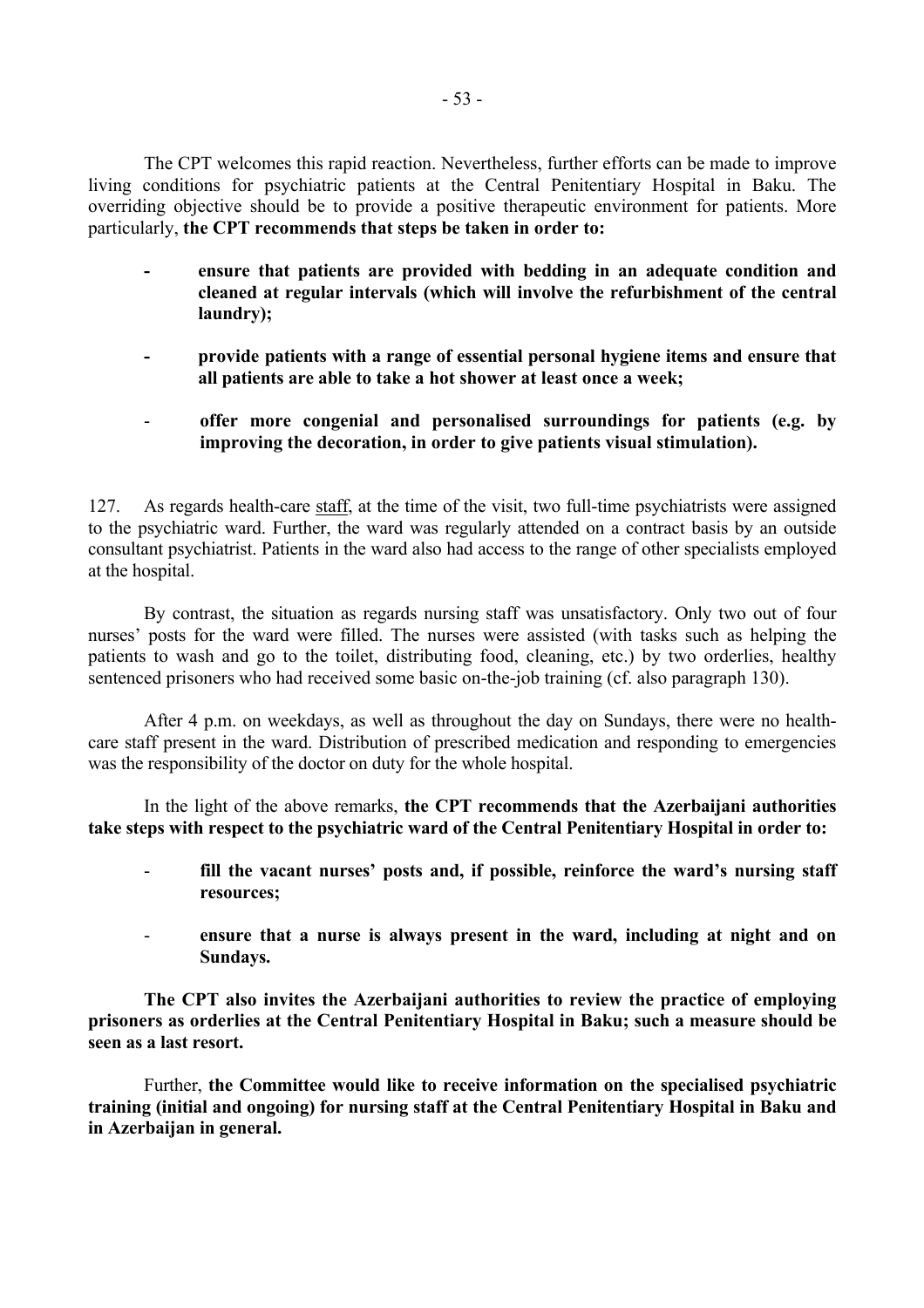128. The treatment provided to patients relied almost exclusively on pharmacotherapy. At the time of the visit, the supply of psychiatric medication appeared to be adequate. However, the offer of psycho-social rehabilitative activities was extremely limited, which is hardly surprising given the absence of qualified staff capable of conducting such activities. It consisted of individual psychotherapy sessions organised by the psychiatrists, and was available only to a few patients.

 Patients did have access to a large outdoor exercise area (equipped with benches and decorated with plants) between 10 a.m. and 4 p.m. every day. They could also watch TV, play board games and read books from the establishment's library.

 The CPT is aware that a significant improvement in the range of therapeutic and other activities offered at the hospital will have to await more favourable economic circumstances. Nevertheless, **the Committee invites the Azerbaijani authorities to seek to develop the possibilities for therapeutic and psycho-social rehabilitation activities at the psychiatric ward of the Central Penitentiary Hospital in Baku.** 

129. Patients' medical files and other medical records contained frequent entries and were generally well kept. However, the confidentiality of medical data did not seem to be fully guaranteed. In their letter of 2 April 2003, the Azerbaijani authorities informed the CPT that an order concerning the keeping of medical files in a manner ensuring their confidentiality had been issued and sent to all establishments concerned. The CPT welcomes this development and **would like to receive a copy of the above-mentioned order.**

130. In any psychiatric facility, the restraint of agitated and/or violent patients may on occasion be necessary. This is a subject of particular concern to the CPT, given the potential for abuse and ill-treatment.

*Physical restraints* (which consisted of attaching the patient to a bed frame with the help of bed sheets) were rarely used in the ward. The restraint was ordered by or subject to the approval of the treating psychiatrist (or, in his absence, the doctor on duty), and was normally only applied for as long as it took for chemical restraint (i.e. sedating medication) to start producing its effect. An entry concerning the use of physical restraint was made in the patient's file; however, there was no register for the systematic recording of such events. The delegation was told that in the case of particularly violent patients, prisoner-orderlies and, occasionally, custodial staff might be asked to help restrain the patient. Health-care staff assured the delegation that in such cases orderlies and custodial staff always acted upon their instructions.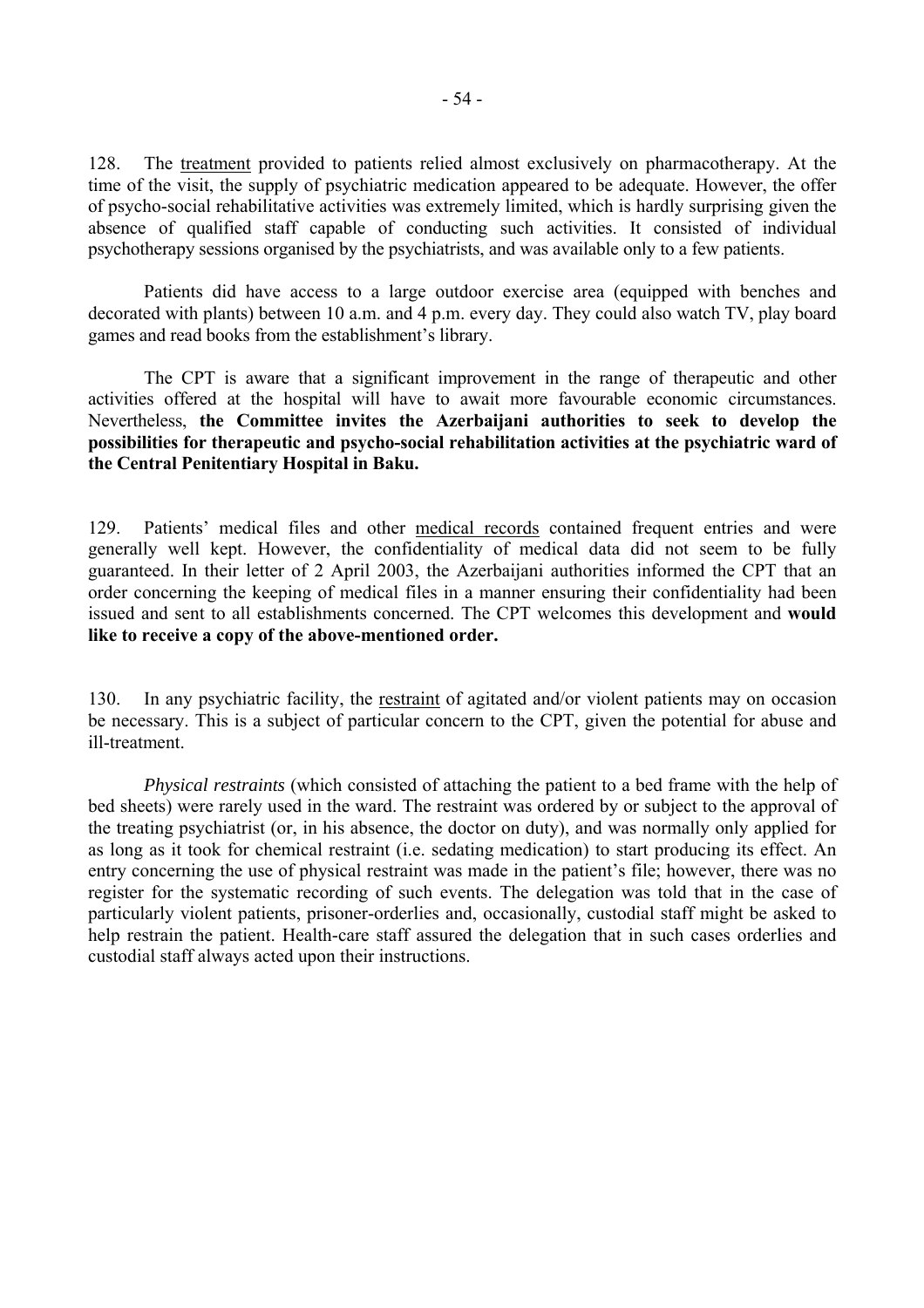131. The delegation gained the impression that *seclusion,* which was practiced in respect of all patients at the hospital, occurred relatively frequently. Its application followed three different procedures, involving both medical and disciplinary aspects. Firstly, in the absence of the hospital's director, the on-duty officer could place an agitated patient in the isolation unit for a maximum period of 24 hours, pending the director's definitive decision on the prolongation or termination of the measure<sup>[6](#page-56-0)</sup>. Secondly, after consulting the treating doctor, the director could place a patient in disciplinary isolation for a period of up to  $15 \text{ days}^7$  $15 \text{ days}^7$ . Finally, the director could, upon proposal of the treating doctor, place a patient in isolation for medical reasons<sup>[8](#page-56-2)</sup>. There was apparently no time-limit for such placements and, although most of them seemed to last one to two days, the delegation found examples of stays of up to 30 days. In practice, the second and third procedure were applied for similar reasons (agitation, disturbing the staff or other patients, etc.). Patients placed for disciplinary reasons did not receive bedding during the day and were not allowed to have visits.

 **The CPT recommends that the Azerbaijani authorities establish a clear distinction between the different procedures applied in respect of seclusion. The rules should be made known to all patients and staff at the hospital.** 

132. **As regards in particular patients at the psychiatric ward, the CPT recommends that detailed instructions on the use of means of restraint (including seclusion for medical reasons) be drawn up. Such instructions should make clear that initial attempts to restrain aggressive behaviour should, as far as possible, be non-physical (e.g. verbal instruction) and that where physical restraint is necessary, it should in principle be limited to manual control. Means of restraint should only be used as a last resort, and removed/terminated at the earliest opportunity; they should never be applied, or their application prolonged, as a punishment. As regards the use of seclusion, the instructions should spell out more particularly: the types of cases in which it may be used; the objectives sought; its duration and the need for regular reviews; the existence of appropriate human contact; the need for staff to be especially attentive.**

 Further, the Committee wishes to stress that health-care staff must have the main responsibility for the restraint of agitated and/or violent patients. Any assistance by custodial staff in such cases should only be provided at the request of health-care staff and must conform to the instructions given by such staff. **The CPT recommends that the practice of using prisonerorderlies to assist with the application of means of restraint be discontinued without delay.**

**The CPT also recommends that every instance of the physical restraint (including seclusion) of a patient be recorded in a specific register established for that purpose, in addition**  to the patient's file. The entry should include the times at which the measure began and ended, **the circumstances of the case, the reasons for resorting to the measure, the name of the doctor**  who ordered or approved it, and an account of any injuries sustained by patients or staff. This will greatly facilitate both the management of such incidents and oversight into the extent of their occurrence.

 $\frac{1}{6}$ There had been 75 such placements in the period between 17 July and 25 November 2002.

<span id="page-56-1"></span><span id="page-56-0"></span><sup>7</sup> There had been 49 such placements between 14 July and 25 November 2002.

<span id="page-56-2"></span><sup>8</sup> The delegation found 46 cases of such placements between 19 July and 28 November 2002.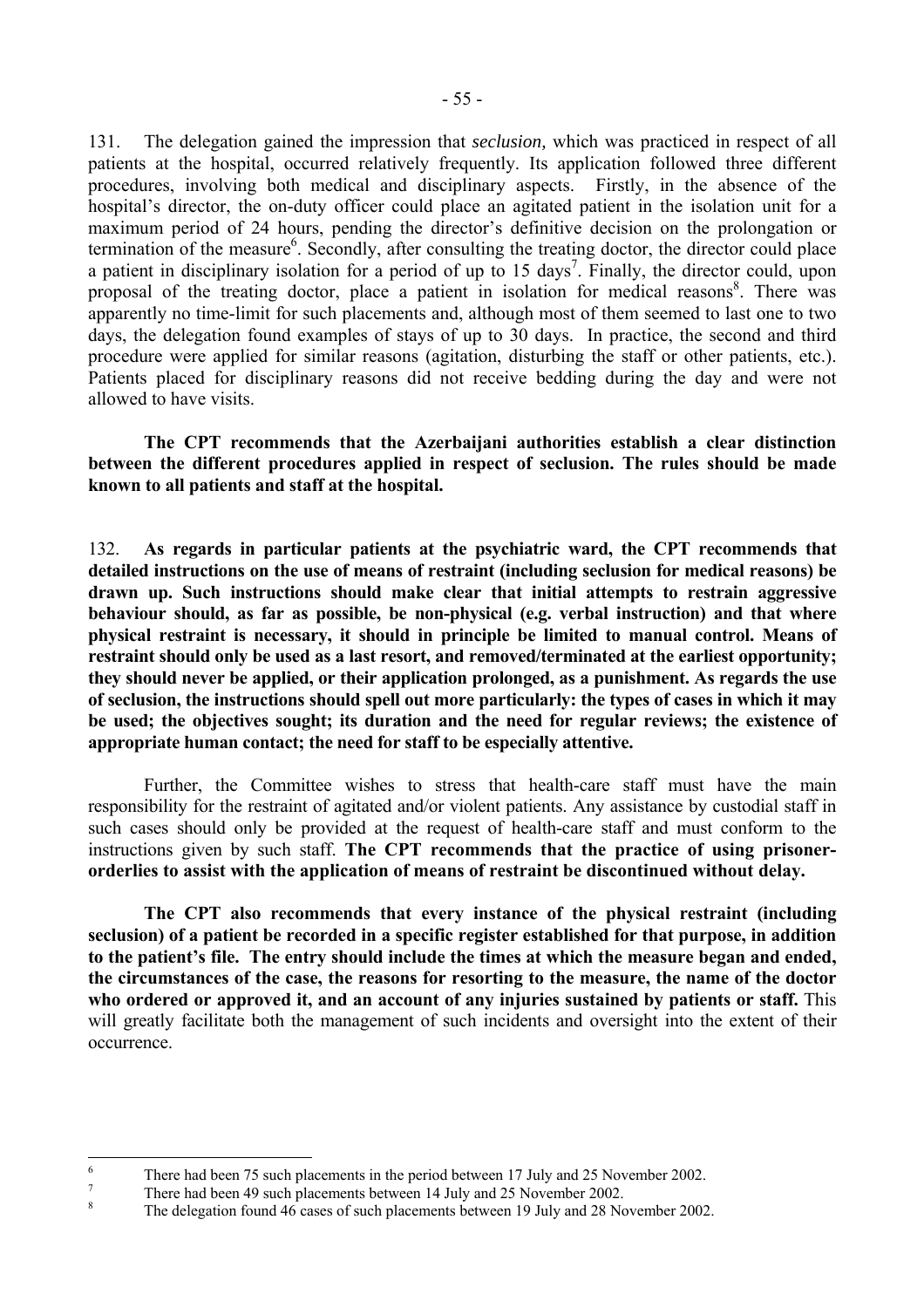133. Conditions in the hospital's isolation unit were totally unacceptable. The nine cells, measuring between 5 and 11 m², were poorly lit, dilapidated, dirty, cold, and with missing window panes. Their equipment consisted of rusty beds, dirty and torn mattresses and blankets, shelves and floor-level toilets. Patients left these cells for daily outdoor exercise of one hour in a small yard. According to staff, they also had the right to take a shower once a week; however, the decrepit shower facility shown to the delegation appeared unused. Before its departure from Azerbaijan, the delegation was invited to verify the changes made to the isolation unit. It noted that the unit had been taken out of service and that refurbishment work had begun. The CPT welcomes this development and **recommends that, in the context of the ongoing refurbishment, all seclusion rooms at the Central Penitentiary Hospital in Baku be equipped in a manner ensuring security for patients in a state of agitation (in particular, absence of sharp edges or other sharp objects).** 

## **5.** Other issues of relevance to the CPT's mandate

a. staff

134. The cornerstone of a humane prison system will always be properly recruited and trained prison officers, who know how to adopt the appropriate attitude in their relations with prisoners. Consequently, particular importance must be attached to the adequate recruitment and training of prison staff.

 The information gathered by the delegation suggests that the Azerbaijani Ministry of Justice is committed to improving prison staff training. The teaching of international human rights standards and inter-personal communication skills have an important place in the new curriculum of the Ministry's Educational Centre. However, it appears that an important proportion of prison staff, especially of junior ranks, have not yet been given the opportunity to follow training courses according to this new curriculum. **The CPT encourages the Azerbaijani authorities to vigorously pursue their efforts in the area of prison staff training, both initial and ongoing.** 

135. As already mentioned (cf. paragraph 74), with the exception of Investigative isolator No. 2 in Ganja, relations between staff and inmates at the penitentiary establishments visited were quite relaxed. However, some prisoners interviewed by the delegation claimed that certain staff members would accept or request payments in exchange for allowing them to exercise their rights or be granted privileges.

 In this context, the CPT wishes to stress that a relationship which exploits, or is widely perceived to exploit, persons who are deprived of their liberty by a public authority is clearly unacceptable. More particularly, the exercise of prisoners' rights and their earning of privileges must never depend on payments made, or improper services rendered, to staff. Such dealings amount to an abuse of authority and must be dealt with severely. **The CPT recommends that the Azerbaijani authorities deliver to both managerial and basic grade staff the clear message that receiving or demanding undue advantages from prisoners is not acceptable and will be the subject of severe sanctions; this message should be reiterated in an appropriate form at suitable intervals.**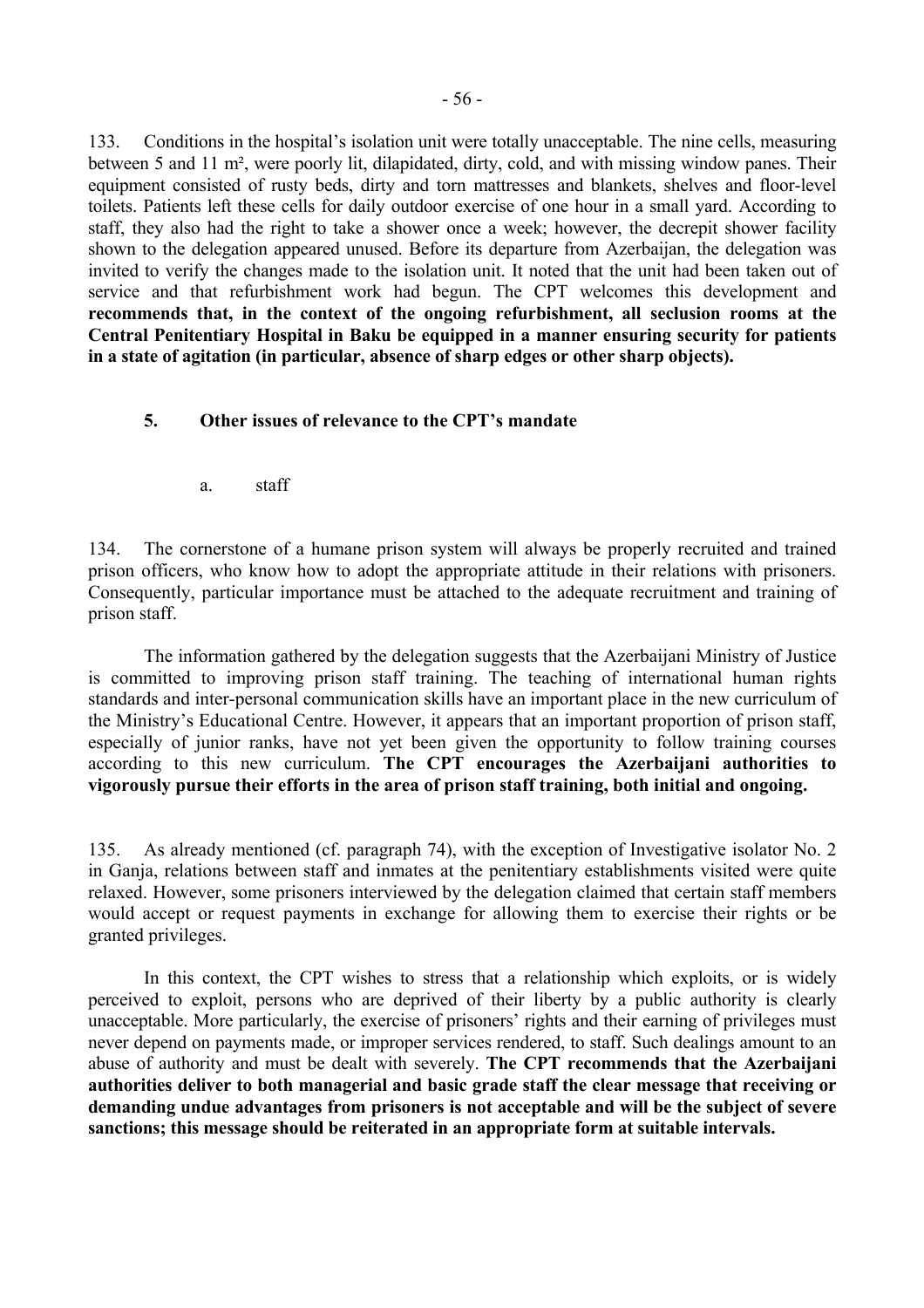136. It is very important for prisoners to be able to maintain reasonably good contact with the outside world. Above all, prisoners must be given the means of safeguarding their relationships with their families and close friends. The continuation of such relationships is of crucial importance for all those concerned, particularly in the context of prisoners' social rehabilitation. The guiding principle should be to promote contact with the outside world; any restrictions on such contacts should be based exclusively on security concerns of an appreciable nature or considerations linked to available resources. That is the spirit underlying several recommendations in the 1987 European Prison Rules, especially Rule 43 (paragraph 1) and Rule 65 (point c).

137. Visits to remand prisoners by their relatives are subject to prior authorisation by the competent investigator or the court with jurisdiction in the case. The delegation noted that, in practice, such authorisations were extremely rare.<sup>[9](#page-58-0)</sup> Inmates who were still under investigation (a period which often lasted several months) were as a rule not allowed to receive visits. This restrictive approach applied with equal force to men, juveniles and women (some of whom had not been allowed to see their young children for months on end). Further, prisoners who had been sentenced but were appealing against their sentence were also rarely authorised to have visits.

The CPT recognises that it may sometimes be necessary, in the interests of the investigation, to place certain restrictions on visits for particular remand prisoners. However, these restrictions should be strictly limited to the requirements of the case and should apply for the shortest possible period. On no account should visits between a remand prisoner and his/her family be banned for a prolonged period. If there is considered to be an ongoing risk of collusion, visits should be authorised, but under strict supervision. **The CPT recommends that the relevant regulations be amended in order to ensure that remand prisoners are entitled to receive visits as a matter of principle. Any refusal by an investigator to permit such visits should be specifically substantiated by the needs of the investigation, require the approval of a body unconnected with the case at hand and be applied for a specified period of time.** 

 As concerns, more specifically, juvenile remand prisoners, many of them may have behavioural problems related to emotional deprivation or a lack of social skills; **their contacts with the outside world should be actively promoted.** 

138. There was one room for visits by relatives at each investigative isolator. The rooms were small, with 4 places at Baku and only 1 in Ganja; this is clearly insufficient for the number of prisoners held at the establishments. Further, inmates and visitors were physically separated from each other.

 **The CPT recommends that the visiting facilities at Investigative isolators No. 1 in Baku and No. 2 in Ganja be enlarged and improved. The aim should be to enable all prisoners, including those on remand, to receive visits under reasonably open conditions; the use of closed visiting facilities should be the exception rather than the rule.**

<span id="page-58-0"></span>-<br>9

For example, at Investigative isolator No. 1 in Baku, out of a total of 48 visits in the period between 14 and 25 November 2002, only 5 had been granted to remand prisoners (who constituted the vast majority of inmates).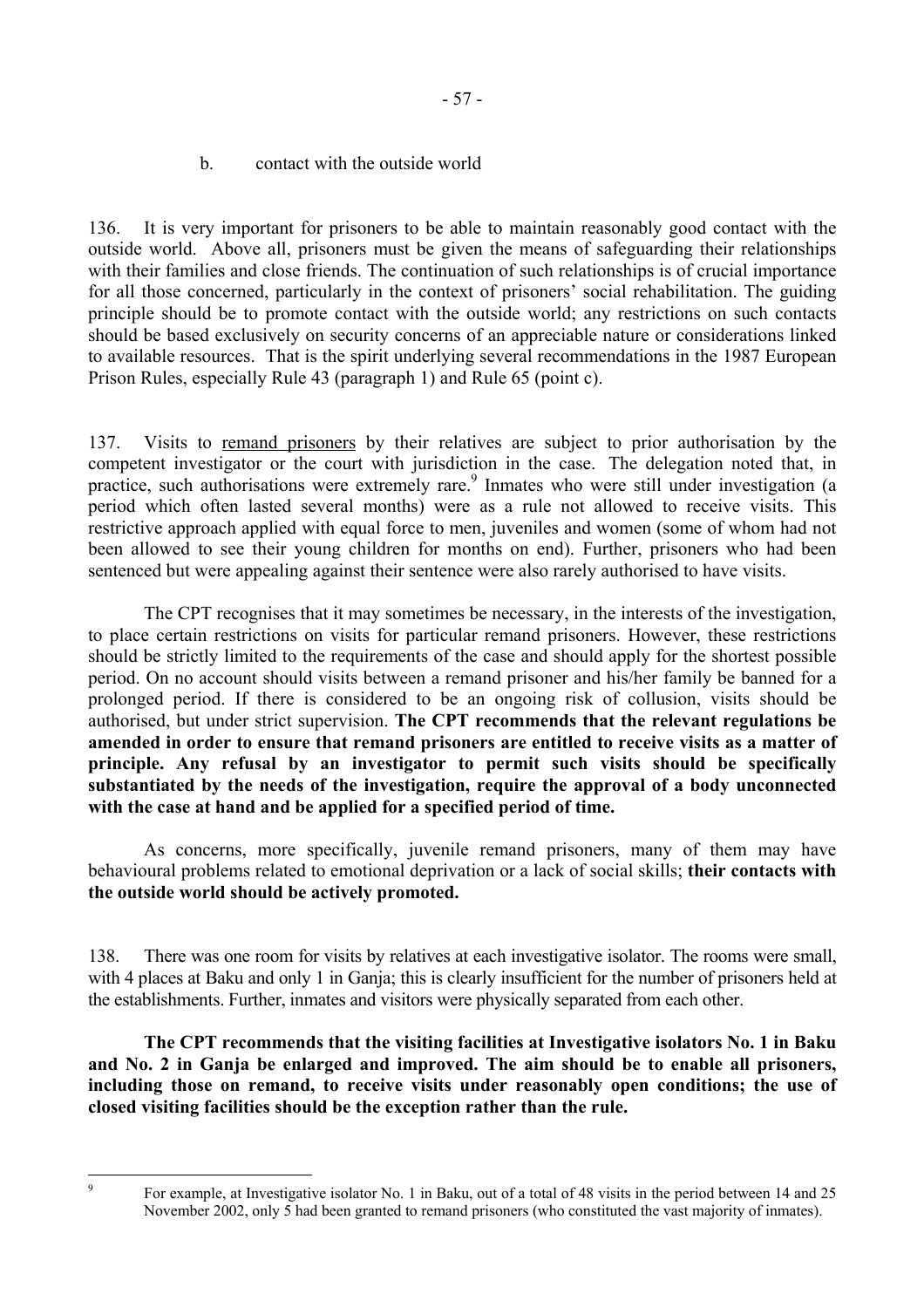139. As regards correspondence, the delegation was told that the rule applicable was analogous to the one concerning visits, i.e. remand prisoners required an authorisation from the investigator or the court to send or receive letters. All letters were read by the administration and their main content was recorded in a special register.

In the CPT's opinion, remand prisoners should be allowed to send and receive letters without restrictions, except when expressly prohibited by the competent investigator or court, for a clearly determined period of time, in cases duly justified by the requirements of the case. It is axiomatic that remand prisoners should be allowed to correspond in confidence with their lawyers and the authorities empowered to supervise places of detention (e.g. the Human Rights Commissioner). **The CPT recommends that the relevant rules and regulations concerning**  remand prisoners' correspondence be amended, in the light of these remarks.

140. Sentenced prisoners had better possibilities for maintaining contact with their families and friends. According to their detention regime, they could receive up to four short visits (2 hours) per month and one long visit (72 hours) up to four times per year. However, the investigative isolators did not possess long-term visit facilities and, as a result, sentenced working prisoners could not exercise their right to such visits. By contrast, the Central Penitentiary Hospital had long-term visit facilities which were of a good standard and enabled several families to pay visits to prisoners at a time. **The CPT invites the Azerbaijani authorities to take steps with a view to equipping Investigative isolators No. 1 in Baku and No. 2 in Ganja with long-term visit facilities.** 

c. discipline

141. In investigative isolators, punishments for violations of discipline include warnings, written reprimands, restrictions on visits or parcels, and placement in a disciplinary cell. According to the information provided to the delegation, placements in a disciplinary cell ("kartzer") can last up to 5 days for female and juvenile prisoners on remand, up to 10 days for male adult remand prisoners, and up to 15 days for sentenced working prisoners.

142. Disciplinary sanctions are imposed by the establishment's director on the basis of a case file prepared by the staff, which includes a written statement by the inmate concerned. At Investigative isolator No. 1 in Baku, the delegation was told that prisoners against whom disciplinary charges were brought were heard in person by the director or his deputy. However, such a practice did not exist at the Ganja isolator.

 **The CPT recommends that steps be taken to formally guarantee that all prisoners facing disciplinary charges are heard in person by the deciding authority on the subject of the offence they are alleged to have committed. The Committee would also like to receive confirmation that prisoners have the right to appeal to a higher authority against any sanctions imposed.**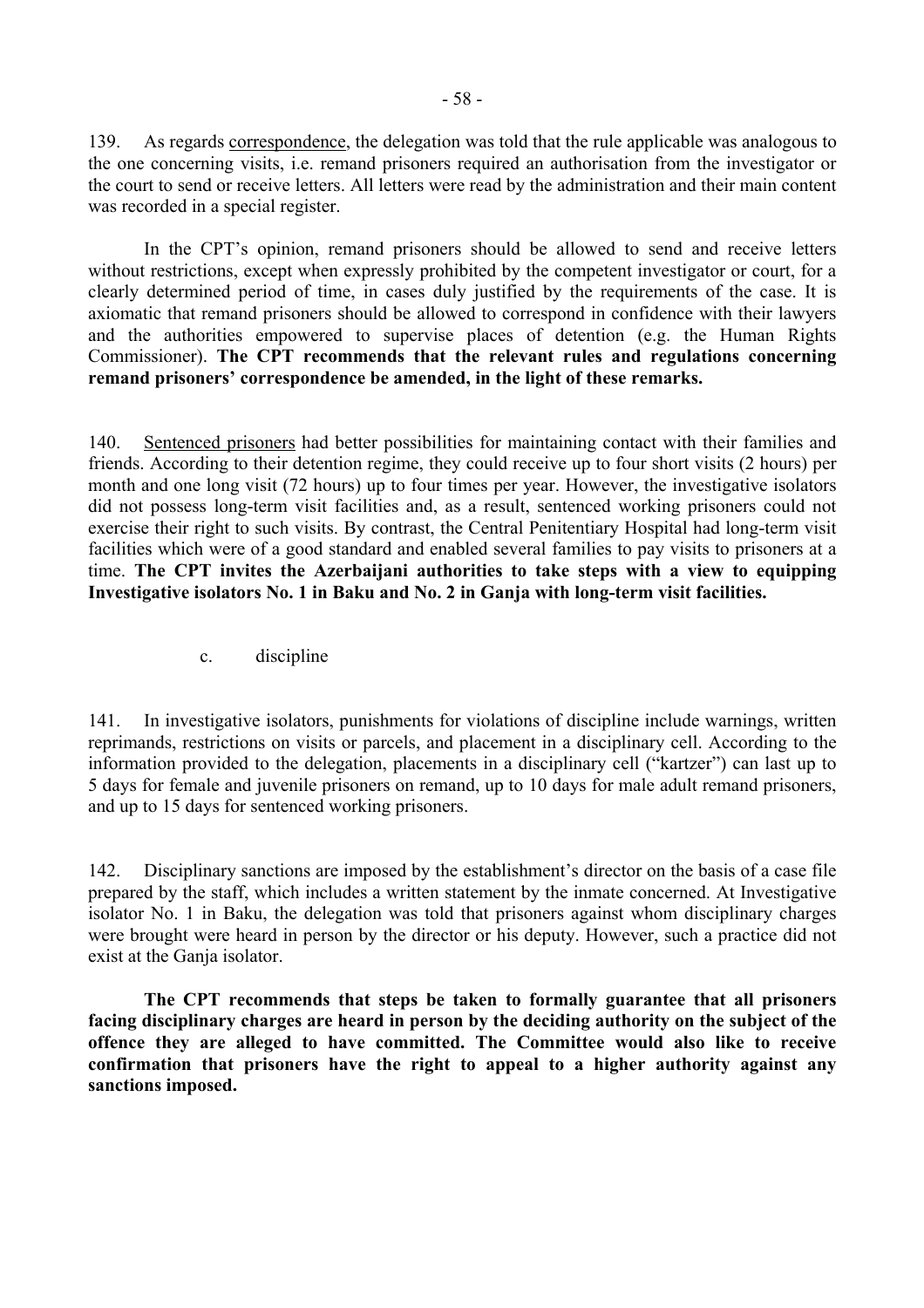143. As already indicated (cf. paragraph 11), the "kartzer" cells at Investigative isolator No. 1 in Baku were the subject of an immediate observation under Article 8 (5) of the Convention. The four "kartzer" cells for male inmates were very small  $(3.6 \text{ to } 4.4 \text{ m}^2)$ , dark, poorly ventilated, dirty and equipped with only a rudimentary means of rest and a floor-level toilet. The "kartzer" cell in the female unit was of an adequate size (10 m²), but otherwise displayed the same deficiencies.

The "kartzer" cell said to be in use at Investigative isolator No. 2 in Ganja measured some 8 m² and was equipped with a sleeping platform, a table, a washbasin and a floor-level toilet. The cell was extremely cold (9° C measured on 2 December 2002 at noon). At the end of the visit, the delegation requested the Azerbaijani authorities to confirm, within three months, that the cell in question had been fitted with a windowpane. In addition, confirmation was requested that the two other "kartzer" cells, which measured some  $3.5$  m<sup>2</sup> and were said to be unused at the time of the visit, had been withdrawn from service.

144. In their letter of 2 April 2003, the Azerbaijani authorities informed the CPT that the disciplinary cells at Investigative isolator No. 1 in Baku had been thoroughly refurbished, equipped with wooden floors, and their windows enlarged to allow adequate access to natural light and ventilation. Similarly, the refurbishment of the "kartzer" cell at Investigative isolator No. 2 in Ganja had been completed, and the two other "kartzer" cells taken out of service.

 The CPT welcomes these measures. **However, it would like to be informed if the refurbishment undertaken at Investigative isolator No. 1 in Baku has also included the enlargement of the disciplinary cells.** 

**The CPT would also like to receive confirmation that prisoners placed in disciplinary cells are provided with a mattress and blankets at night.** 

145. Inmates undergoing disciplinary confinement were not offered outdoor exercise. This is not acceptable; daily outdoor exercise of at least one hour per day is a fundamental requirement for all prisoners. **The CPT recommends that the Azerbaijani authorities take the necessary measures to ensure throughout the country that all prisoners placed in disciplinary cells are offered at least one hour of outdoor exercise per day.**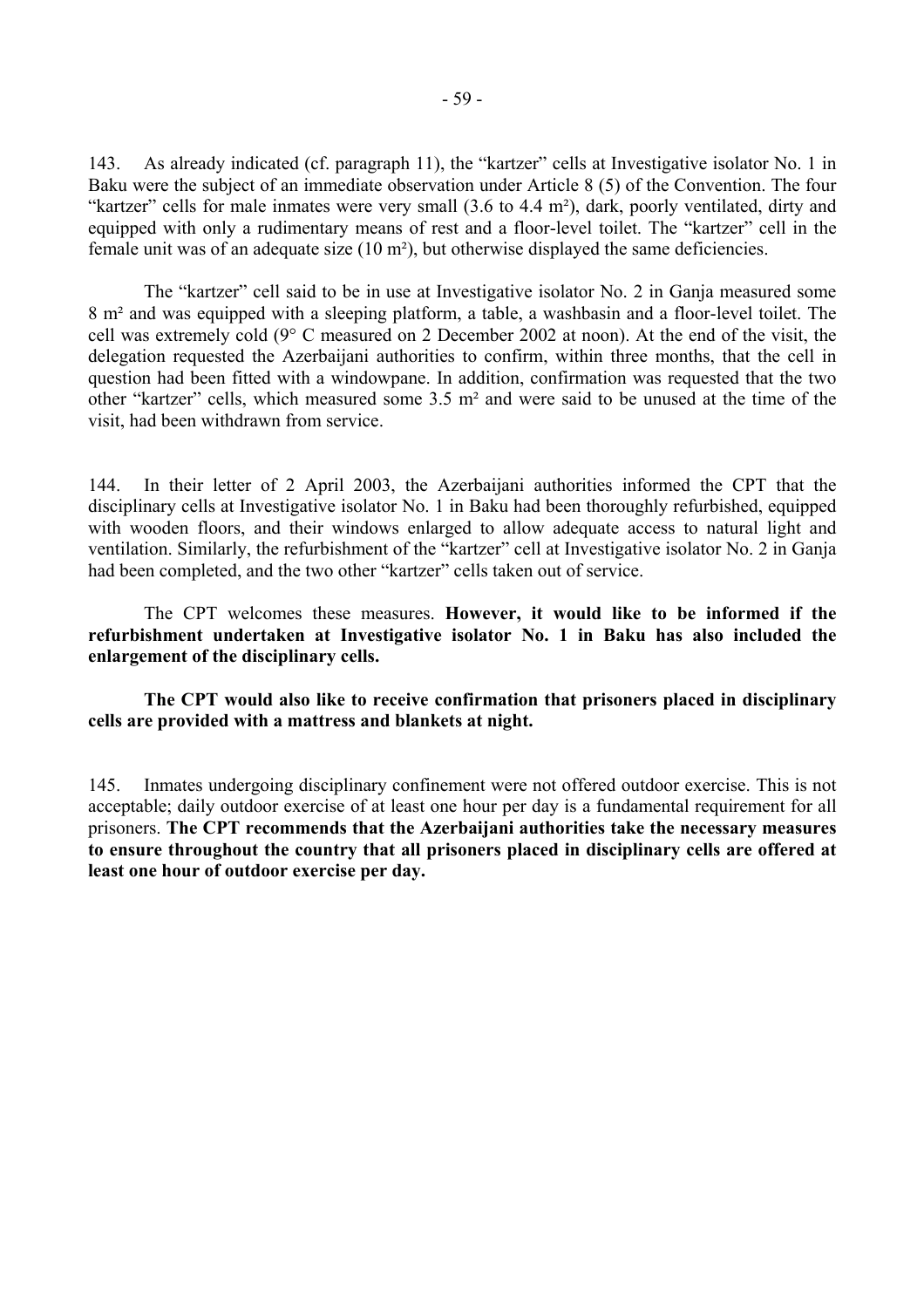#### d. complaints and inspection procedures

146. Effective complaints and inspection procedures are basic safeguards against ill-treatment and other types of abuse of authority in prisons. Prisoners should have avenues of complaint open to them, both within and outside the prison system, and be entitled to confidential access to an appropriate body.

The CPT attaches particular importance to regular visits to all prison establishments by an independent body (for example, a visiting committee or a judge with responsibility for carrying out inspections) with authority to receive - and, if necessary, take action on - prisoners' complaints and to visit the premises. During such visits, the persons concerned should make themselves "visible" to both the prison authorities and staff and the prisoners. They should not limit their activities to seeing prisoners who have expressly requested to meet them, but should take the initiative by visiting the establishments' detention areas and entering into contact with inmates.

147. The CPT's delegation was informed that prisoners have the right to submit complaints to the establishment's director and other appropriate authorities (court, prosecutor, etc.). However, all written complaints by prisoners to an outside authority were read and registered by prison staff before being transmitted to their addressees. At Investigative isolator No. 2 in Ganja, the delegation was told that inmates could expressly request that their complaints to the prosecutor be sent in sealed envelopes; however, this seemed to happen extremely rarely. Furthermore, some of the inmates interviewed by the delegation claimed that they would not make use of this possibility because they feared retaliation from staff.

In the CPT's opinion, the present practice - which implies that the lodging of a complaint with an outside authority is systematically brought to the attention of the management of the establishment where the prisoner concerned is held - is almost certainly not conducive to prisoners developing a sense of trust in complaints procedures. This point of view was shared by the Human Rights Commissioner, who indicated her intention to install confidential complaints boxes, to which only her Office would have access, in all penitentiary establishments in the country.

 The CPT **recommends that the Azerbaijani authorities take measures to ensure that prisoners can make complaints to appropriate authorities, both within and outside the prison system (including to the European Court of Human Rights and the President of the CPT), on a truly confidential basis. If necessary, the relevant rules and regulations should be changed.**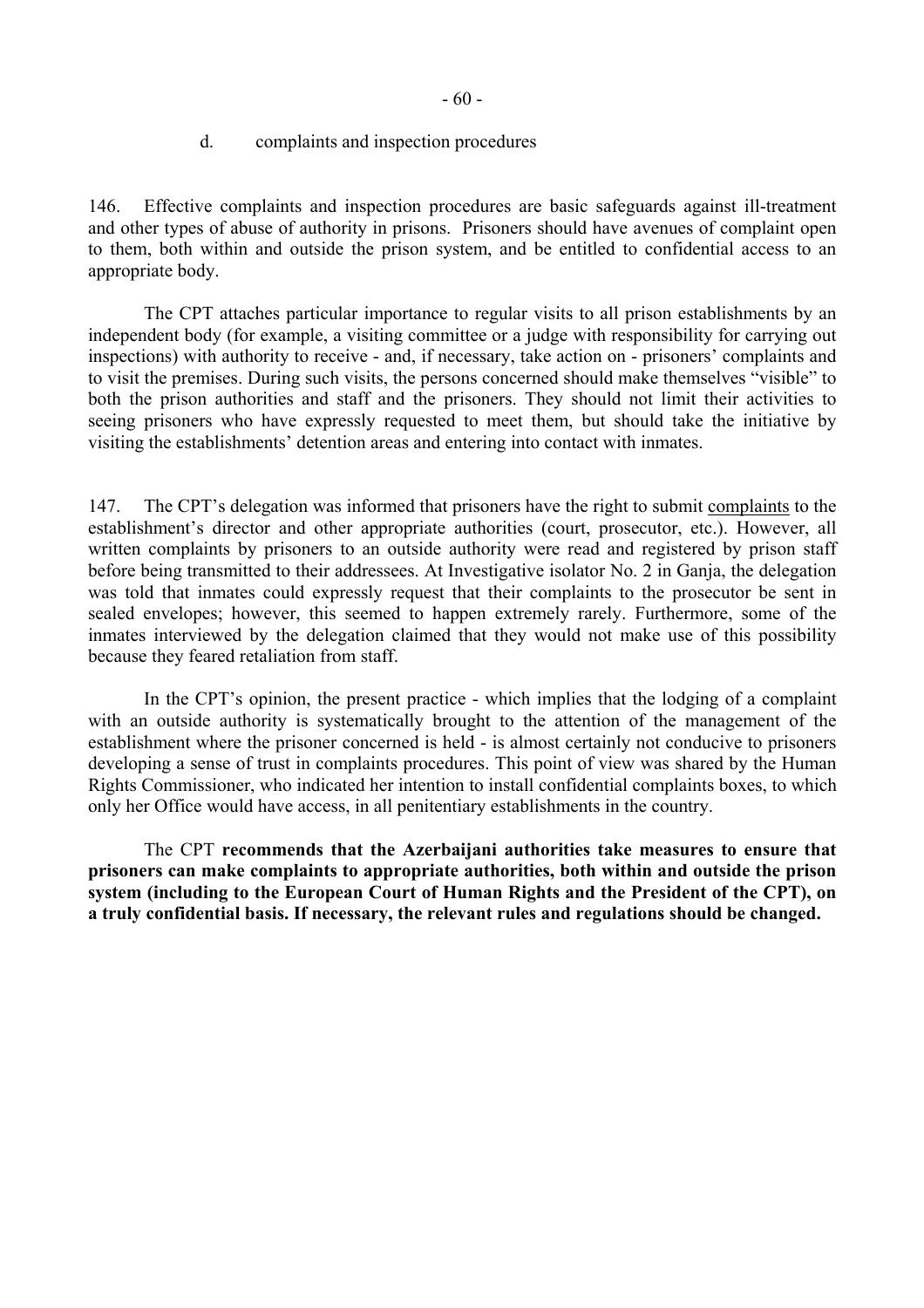148. As regards inspection procedures, penitentiary establishments can be visited by the internal Inspectorate of the Ministry of Justice (such inspections apparently take place at least once a year), the recently created Office of the Human Rights Commissioner, and representatives of nongovernmental organisations who have obtained permission from the Ministry of Justice.

 The CPT welcomes the emergence of a diversified system of internal and external control of penitentiary establishments in Azerbaijan. The system has the potential of making a useful contribution to improving conditions of detention and the treatment of prisoners, and will no doubt stimulate public debate on the prison service. The CPT has noted with particular interest that the Regulations establishing the internal Inspectorate of the Ministry of Justice stipulate that, while carrying out its activities, the Inspectorate should co-operate with the Office of the Human Rights Commissioner.

**The CPT would like to receive further information on the modalities of the inspections of penitentiary establishments carried out both by the internal Inspectorate of the Ministry of Justice and the Office of the Human Rights Commissioner.** 

e. Ministry of Internal Affairs operational staff

149. The delegation noted that operational staff of the Ministry of Internal Affairs were regularly present at the two investigative isolators visited. These officers fulfilled a variety of tasks: investigation of criminal offences committed by inmates prior to imprisonment; gathering information relevant to the establishment's internal security; informing newly arrived prisoners of their rights; allocating inmates to cells; carrying out "educational" work; receiving complaints, etc. The officers in question were apparently not subordinated to the prison management and acted under the instruction of police investigators and prosecutors.

150. The continuing presence of Ministry of Internal Affairs staff at investigative isolators can be detrimental to the safeguarding of remand prisoners' rights and jeopardises the benefits of the transfer of responsibility for such establishments to the Ministry of Justice. It is also arguably contrary to Rule 58.1 of the European Prison Rules, according to which the prison administration must ensure that every institution is at all times in the full charge of the director, the deputy director or other authorised official.

**The CPT recommends that the Azerbaijani authorities take steps to review the presence of Ministry of Internal Affairs staff in investigative isolators. Internal security and custodial tasks, including the allocation of inmates to cells, should be the exclusive duty of prison management and staff.**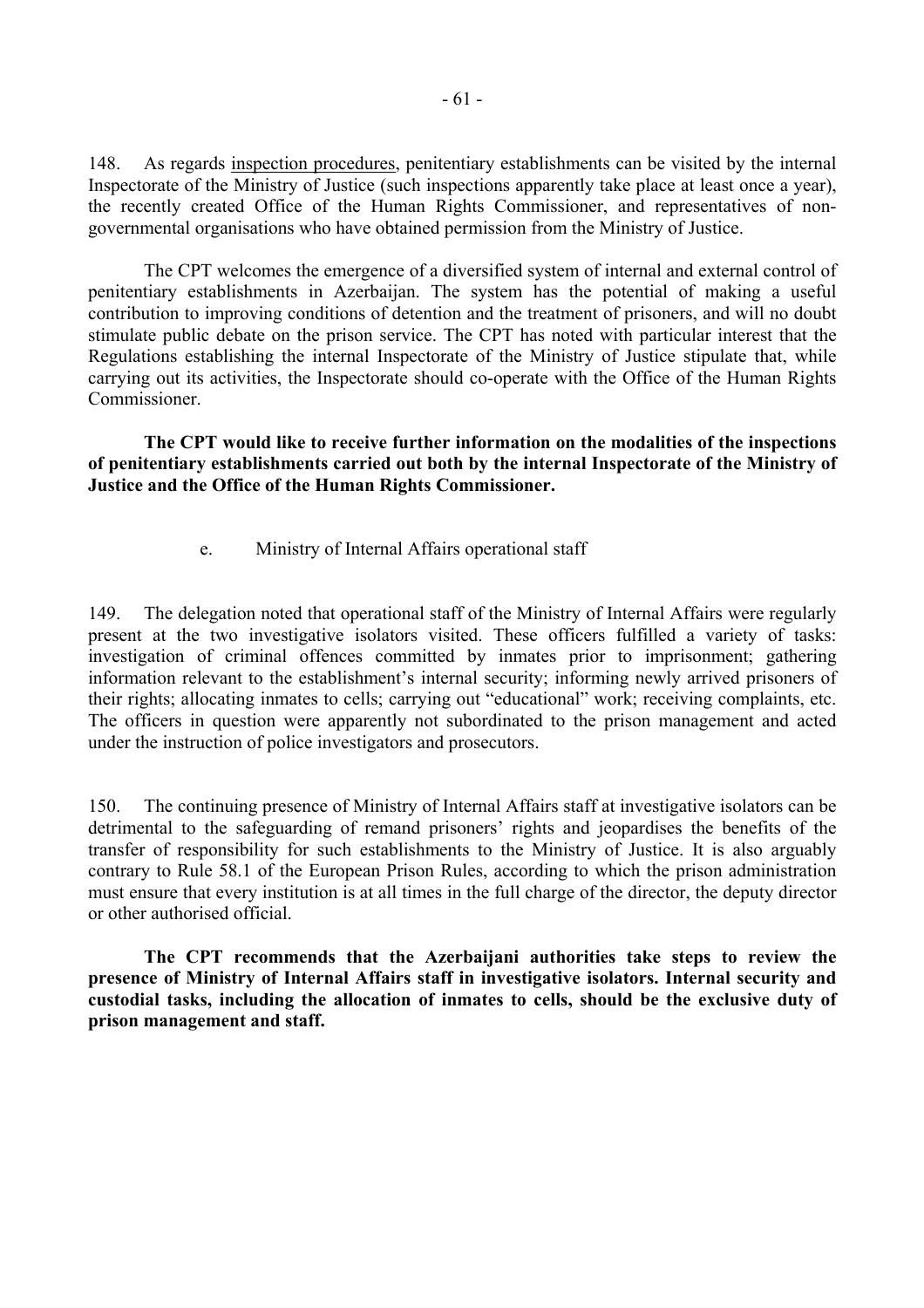## f. transport of prisoners

151. The transport of prisoners is the task of the Convoy Battalion of the Ministry of Justice. Transfers take place by road (for distances not exceeding 200 km), train (for journey of up to 12 hours) or plane (to and from the Naxçivan Autonomous Republic). The Convoy Battalion uses a fleet of vans and trucks and two specially equipped train carriages (only one of which was being used at the time of the visit, due to the lack of staff).

152. Conditions in the vans inspected by the delegation varied. They could be considered as satisfactory in the smaller vans (UAZ 452), which were designed to transport up to six inmates in a cabin measuring some 2.6 m², which was adequately lit, ventilated and heated, and was equipped with two benches. However, conditions in the trucks (GAZ 53 and ZIL 130), intended for transporting up to 24 persons, were unacceptable. The truck cabins were divided into two bar-fronted cubicles, measuring 3 m² each and equipped with narrow benches, which had no access to natural light and heating, and had poor artificial lighting and ventilation. There was an additional very small cubicle (0.4 m² in the GAZ truck and 0.8 m² in the ZIL model), used to transport female prisoners or prisoners sentenced to life imprisonment; such a confined space is unsuitable for transporting a person, no matter how short the duration.

153. **The CPT recommends that conditions in the prison transport vehicles be reviewed, having regard to the remarks in paragraph 152. The review should address the conditions offered to prisoners during transport (e.g. space per prisoner, lighting, ventilation, access to sanitary facilities) and safety requirements. In particular, the CPT recommends that:** 

- **the maximum permitted number of prisoners transported in the GAZ 53 and ZIL 130 trucks be significantly reduced;**
- **the very small cubicles in the GAZ 53 and ZIL 130 trucks be no longer used for transporting prisoners.**

154. Conditions in the railway carriage were on the whole satisfactory. It could transport up to 80 persons at a time, in compartments designed for three or seven prisoners. The compartments were equipped with wooden three-level platforms, had a grille to the corridor, and windows which could be opened. The delegation was informed that inmates were provided with mattresses and sheets during the journey. A separate toilet facility was also available.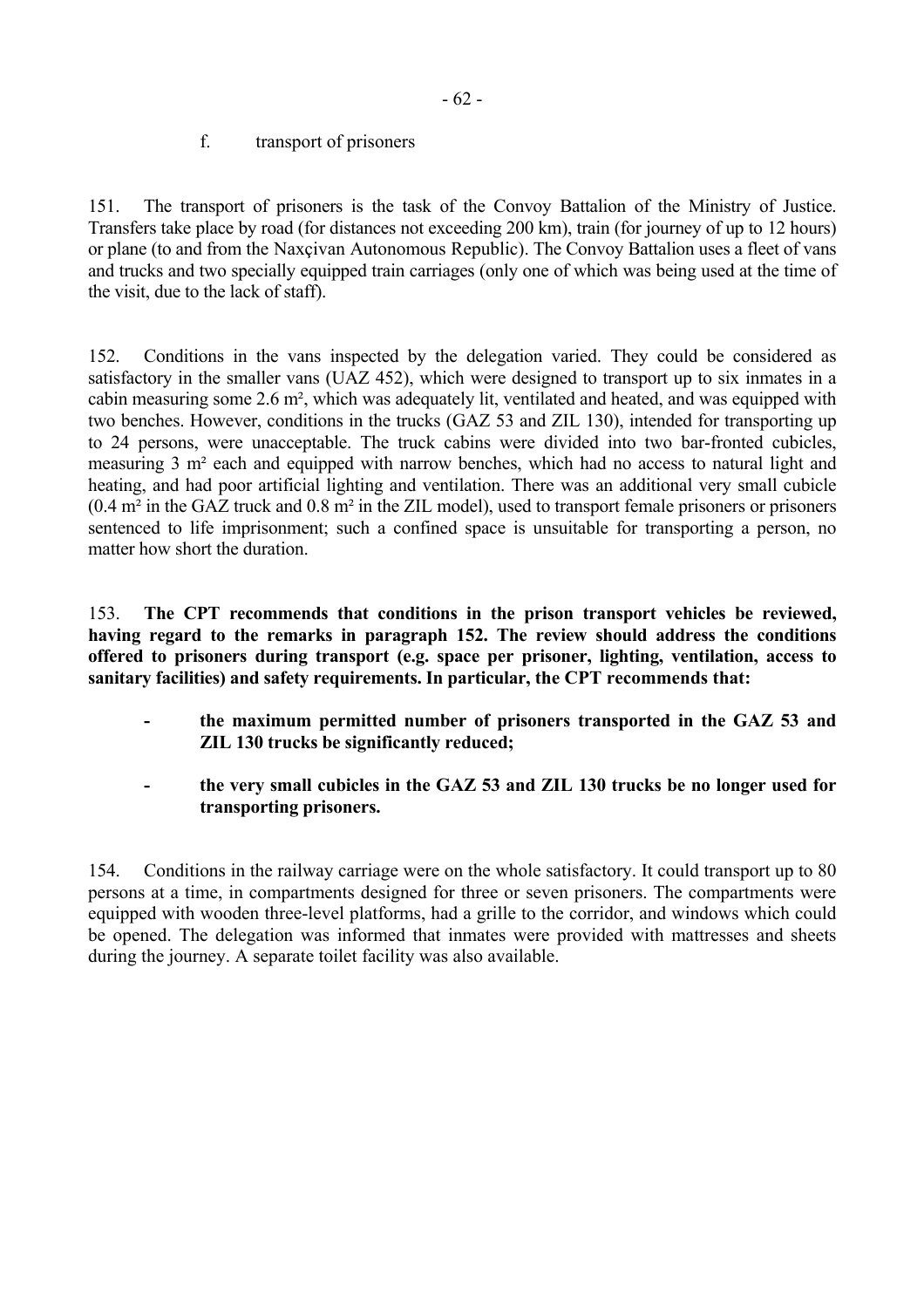# **D. Establishments under the authority of the Ministry of Health**

155. The Centre for forensic psychiatric assessment<sup>10</sup> is located within a secure perimeter on the grounds of the Psychiatric Hospital No 1 in Mashtaga, some 20 km from Baku. Its function is to carry out forensic psychiatric assessment of detained persons referred to it by an investigator, prosecutor or court with a view to establishing their criminal responsibility. Such persons are committed to the centre for a period of up to one month, renewable once. The centre's capacity is 50 beds<sup>11</sup>; on the day of the visit, 15 men undergoing assessment were present.

 The delegation did not hear any allegations of ill-treatment of persons admitted to the Centre for forensic psychiatric assessment by staff working at the establishment.

156. As regards living conditions at the centre, the six bar-fronted rooms which were in use measured from 14 m<sup>2</sup> to 35 m<sup>2</sup>, and accommodated between one and four persons. The rooms' equipment consisted of beds with bedding, small tables, bedside lockers and chairs. However, access to natural light was very weak, and artificial lighting and ventilation left much to be desired. Further, both the rooms themselves and their furnishings were dilapidated. It should also be noted that, due to lack of gas supply, the central heating was switched off and the accommodation areas were very cold.

 The delegation did not hear any complaints about access to the communal toilet and washing facility. These facilities were in a poor state of repair but in an acceptable state of cleanliness.

157. The forensic psychiatric assessment was performed by a commission of psychiatrists appointed by the Minister of Health and composed of the Head Psychiatrist of the Ministry, the centre's two psychiatrists and, if required, another expert invited from outside. Each of the commission's members examined the person concerned, following which the commission's joint opinion was submitted to the body which had requested the assessment.

In addition to the psychiatrists, the centre's staff comprised three feldshers and three junior health-care workers (orderlies). There was also a part-time psychologist (who fulfilled exclusively assessment functions) and a social worker. In case of need, consultations could be arranged with various medical specialists employed at the hospital. At night and at weekends, health care was provided by the hospital's doctor on duty as well as by a feldsher and an orderly. Perimeter security was ensured by three officers employed by the Ministry of Internal Affairs. The delegation was told that, in urgent cases, they could enter the accommodation areas on request of the health-care staff.

<span id="page-64-0"></span> $10$ Since 2002, the Centre is composed of three units: centre for in-patient forensic psychiatric assessment, centre for out-patient forensic psychiatric assessment, and compulsory treatment unit. The CPT's delegation visited

<span id="page-64-1"></span>only the first of the above-mentioned units.<br>
<sup>11</sup> However, at the time of the visit, one of the centre's two floors (with 25 beds) was taken out of service for refurbishment.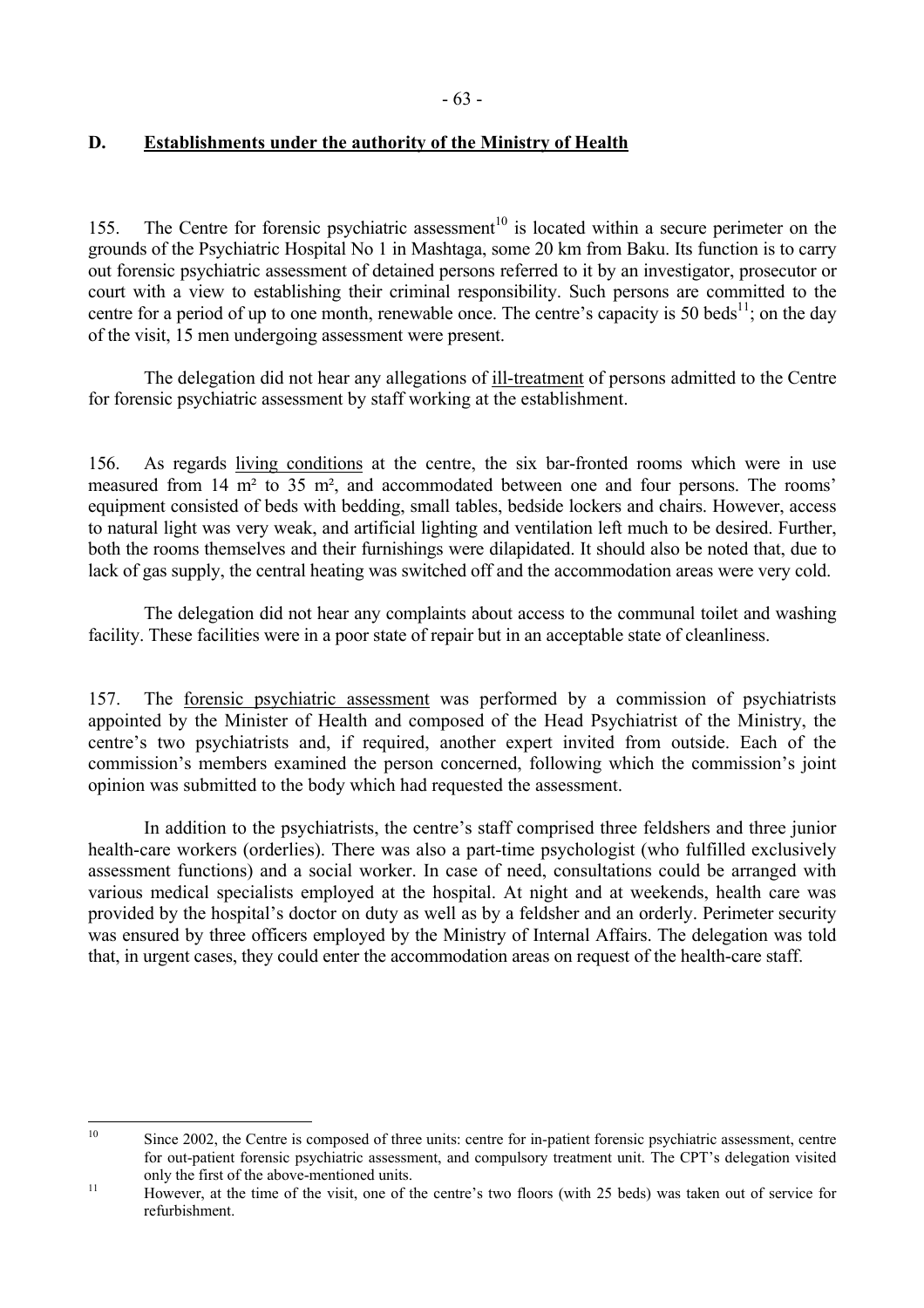158. The Centre's purpose being that of observation and not treatment, persons undergoing assessment received psycho-pharmacological medication only in case of emergency. Further, they were not offered any therapeutic activities. Apart from the time spent on various medical examinations and interviews, and the meals taken together in the refectory, they remained locked in their rooms with hardly anything to occupy themselves. They were not even offered outdoor exercise. The only activities available to them consisted of listening to the radio and reading books or newspapers brought by their families.

 By letter of 2 April 2003, the Azerbaijani authorities informed the CPT that all persons held at the centre whose medical condition so permits are now offered at least one hour of outdoor exercise every day. Further, a room equipped with board games and journals had been set aside for persons held at the centre. The Committee welcomes these positive steps.

159. The delegation was informed that physical restraints were rarely used at the centre. Restraints and/or seclusion were ordered by or subject to the approval of a psychiatrist. According to staff, they were never applied for prolonged periods of time. However, this was difficult to verify in the absence of a specific register for the systematic recording of such events. There were two rooms used for seclusion (measuring 7 m<sup>2</sup> and 10 m<sup>2</sup>), which were undergoing refurbishment at the time of the visit.

160. As regards contact with the outside world, as in the case of remand prisoners (cf. paragraphs 137 and 139), visits by relatives and correspondence were subject to the authorisation of the relevant investigator. It was prohibited for persons placed in the centre to make telephone calls. Further, it appeared that persons undergoing assessment had no possibility to send confidential complaints to an outside body. Finally, there was no mechanism for independent inspections of the establishment.

161. **The CPT recommends that steps be taken at the Centre for forensic psychiatric assessment in Mashtaga to:** 

- improve living conditions in the rooms and provide a more congenial and **personalised environment for persons held at the centre;**
- **develop psycho-social activities for persons undergoing assessment;**
- **ensure that every instance of physical restraint and/or seclusion is recorded in a specific register established for that purpose;**
- **ensure that the possibilities for persons held at the centre to maintain contact with the outside world are not unduly restricted, and that they have the possibility to send complaints on a confidential basis to an outside authority.**

 **The CPT would also like to receive confirmation that the rooms used for seclusion have been refurbished and offer satisfactory conditions in terms of lighting, ventilation and heating.** 

 **Finally, the CPT would like to receive information on the legal safeguards applicable to persons undergoing forensic psychiatric assessment (in particular, access to a lawyer,**  possibilities to appeal against the expert commission's decisions, etc.).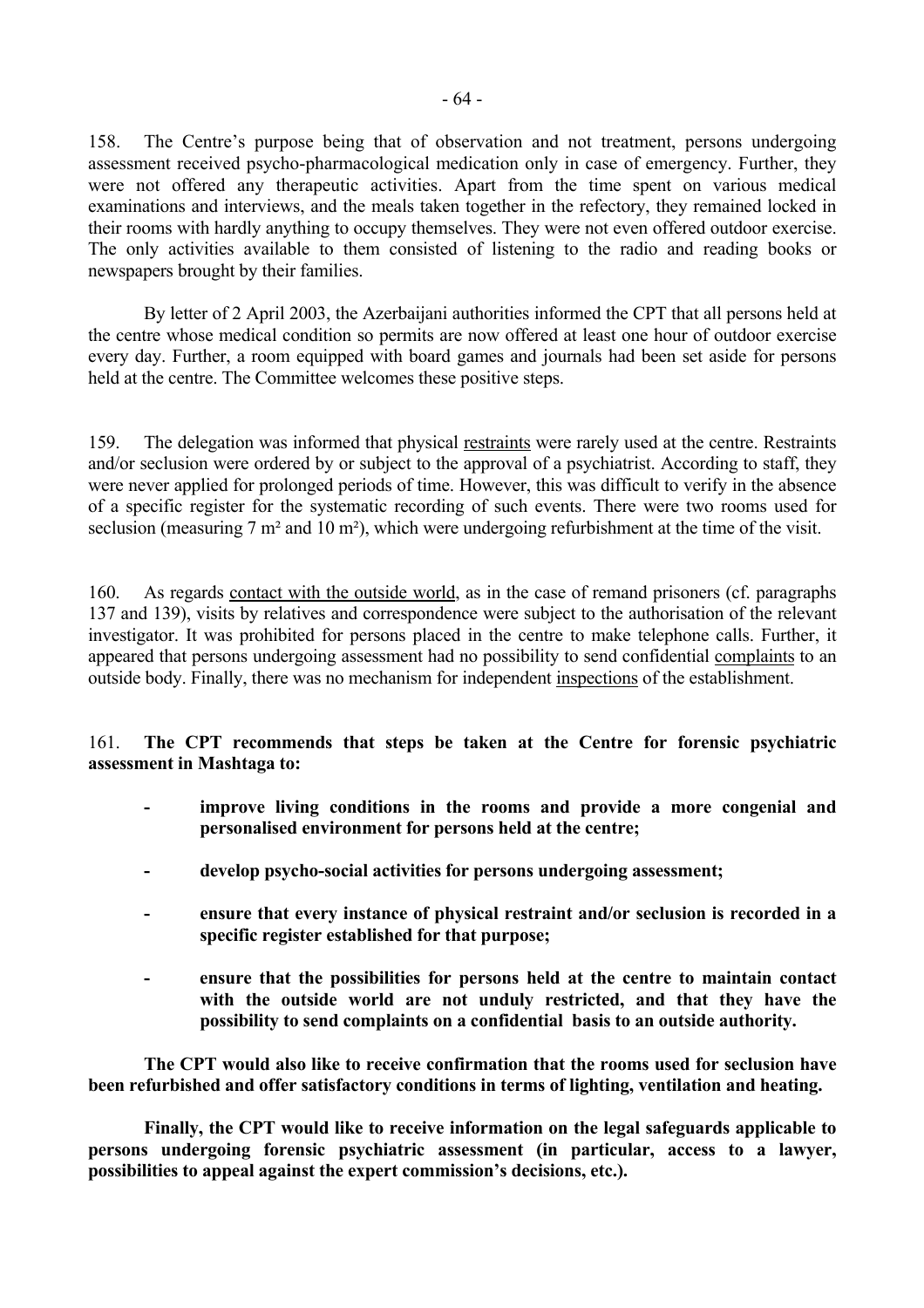# **E. Establishments under the authority of the Ministry of Defence**

162. The CPT's delegation visited the disciplinary units ("hauptvacht") of Baku, Ganja and Lenkoran Garrisons. They are used for disciplinary cellular confinement for periods of up to 10 days for privates and non-commissioned officers, up to 5 days for ensigns, and up to 3 days for officers. In case of violations of the internal regulations, the detention period can be prolonged by another term by decision of the Garrison's Military Police Commander. Disciplinary decisions may be appealed to the superior officer and the military prosecutor.

163. The delegation received no allegations of physical ill-treatment of persons held at the disciplinary units visited.

164. The "hauptvacht" of Baku Garrison was located in an ancient building in the historical centre of the city. Four cells were currently in use, with a total capacity of 12 places; a number of small, windowless cells had been taken out of service.

 The two cells for soldiers and sailors (measuring 8 and 22 m²) held respectively three and five persons. There were also two cells for ensigns and officers (6 and 8 m²), each designed to hold up to two persons. The cells were dimly lit (only one of them had direct access to natural light, and artificial lighting was weak). Ventilation also left something to be desired. In-cell equipment consisted of a wooden platform and a container with drinking water. Further, ensigns and officers had access to an area adjacent to their cells which was equipped with a table, stools and old magazines. The facility as a whole was clean and maintained in a reasonable state of repair.

 The delegation was told that all persons undergoing disciplinary punishment were provided with mattresses, blankets and sheets at night.

 The sanitary arrangements appeared to be adequate: the communal toilet was clean and there was hot water in the shower and washing facility.

165. The "hauptvacht" of Ganja Garrison was also located in an old building, dating back to the 19<sup>th</sup> century. It had three cells, located in a semi-basement area, with an overall capacity of 8 places. A number of very small (2.9 m²) and completely bare cells had apparently been taken out of service.

 The cell for officers and ensigns (17 m²) had two beds. Access to natural light was practically non-existent and artificial lighting was weak; however, ventilation was adequate. In addition to beds, the equipment comprised mattresses, blankets, sheets, stools, lockers and a drinking water container.

The cells for non-commissioned officers  $(21 \text{ m}^2)$  and for privates  $(25 \text{ m}^2)$  were designed to hold three persons each. Lighting and ventilation were similar to those in the first cell. However, the cell equipment was limited to a narrow bench on which detained persons could sit during the day, and a drinking water container. At night, wooden planks (measuring 180 by 40 cm) were installed for sleeping. Detainees were not provided with any bedding at night and had to sleep on their military overcoats.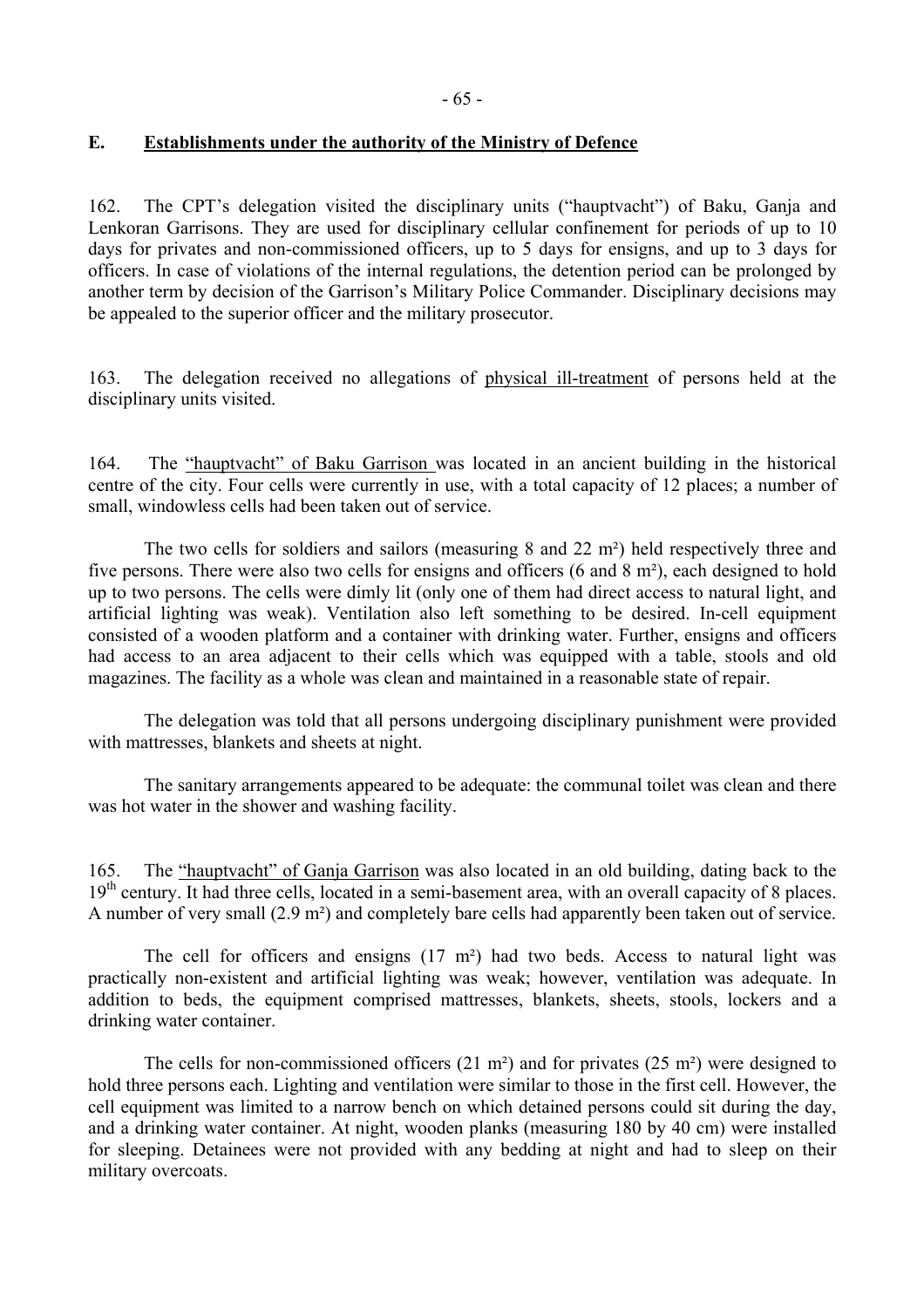The facility was clean and in quite a good state of repair. However, the cells were cold (14°C on 4 December 2002), due to the lack of gas supply.

 Access to the toilet facility did not pose particular problems. Further, a set of personal hygiene items (soap, toothpaste, shaving equipment and towel) was provided to persons undergoing disciplinary punishment.

166. The "hauptvacht" of Lenkoran Garrison was a more recent construction. It consisted of two cells: one for soldiers, which measured 12 m² and was designed to hold three persons, and another for non-commissioned officers, measuring 10 m² and intended for two persons. As at the other "hauptvacht" establishments visited, a number of cells had apparently been taken out of service.

 Verification of the conditions of detention was hampered by a power cut at the time of the visit. Access to natural light was practically non-existent; as to ventilation, it did not appear to pose particular problems. The cells were equipped with a table and benches; wooden plank beds, mattresses and blankets were distributed at night. Due to the frequent power cuts, there was a problem with the supply of hot water.

167. At the three "hauptvacht" establishments visited, food was provided three times a day and was reportedly the same as for other servicemen.

168. The regime applied to servicemen held in the disciplinary units visited consisted of military training (drill, theoretical and practical instruction), work (mostly cleaning duties in the garrison) and outdoor exercise of up to four hours a day. As a result, most of the day was apparently spent outside the disciplinary cells.

169. All servicemen had to be medically examined by the garrison doctor or feldsher before admission to the "hauptvacht". The doctor or feldsher also visited the detained servicemen on a periodic basis as well as upon request, and could recommend their transfer to a hospital.

170. As for inspection procedures, the delegation was told that the district military prosecutor, who exercises supervision over military custody, carried out periodic visits (every 10 days) to the disciplinary units. Further, inspections by the Military Police Headquarters also took place.

# 171. In the light of the above remarks, **the CPT recommends that steps be taken to:**

- **improve access to natural light, ventilation and artificial lighting in the cells at the**  disciplinary units ("hauptvacht") in Baku, Ganja and Lenkoran;
- provide detained servicemen at the "hauptvacht" in Ganja with mattresses and **blankets at night;**
- review cell occupancy levels at the "hauptvacht" in Baku with a view to **guaranteeing 4 m² per person;**
- enable detained servicemen at the "hauptvacht" in Lenkoran to have a hot **shower at least once a week.**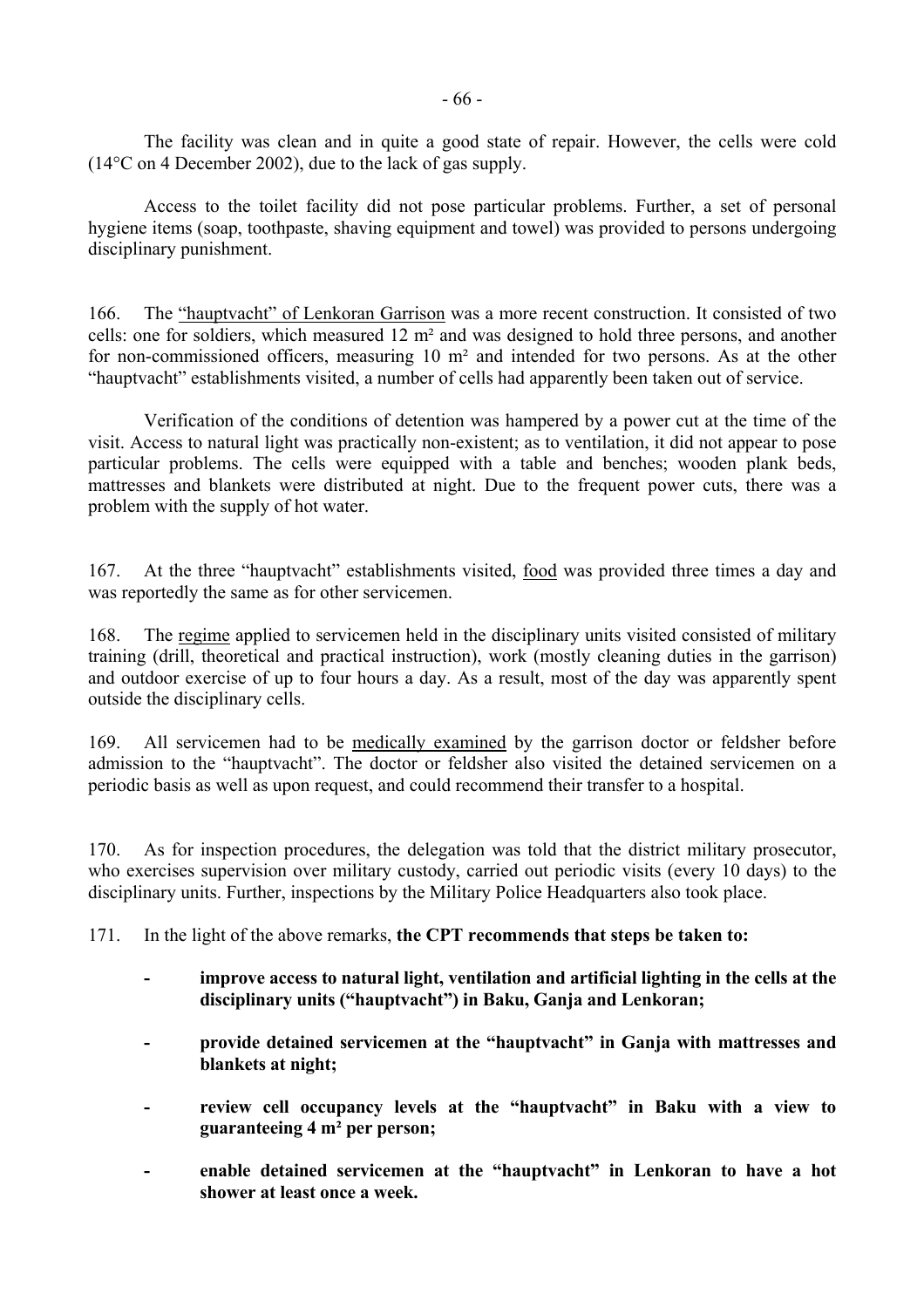# **F. Establishments under the authority of the State Border Service**

172. The CPT's delegation visited two State Border Service establishments near Azerbaijan's border with Iran: in Goytepe (Jalilabad region) and Lenkoran. Each of them had two types of detention facilities: a "hauptvacht" for Border Guard servicemen placed in disciplinary cellular confinement, and a temporary detention centre for persons who had violated the border control regulations. All the detention facilities were empty at the time of the visit.

173. The disciplinary rules applicable to Border Guard servicemen are identical to those outlined in paragraph 162 in respect of servicemen of the Ministry of Defence.

 In accordance with the Code of Administrative Offences (section 399), a person who has violated the border control regulations may be detained for up to 24 hours if it is necessary to define his identity. This period may be prolonged by 3 days by a judge's decision for administrative arrest. Persons suspected of having committed criminal offences are subsequently transferred to the relevant services (police, Ministry of National Security). Further, pursuant to a bilateral agreement between Azerbaijan and Iran, Iranian nationals who have violated the border control regulations but have not committed other offences - should be repatriated within 7 days.

174. The temporary detention centre at Goytepe had five cells. They were of a reasonable size (e.g. cells measuring 7 m² were intended for one person, and cells measuring 13 m², for two persons). Access to natural light, artificial lighting and ventilation were also satisfactory. The cell equipment comprised beds with mattresses and blankets, and stools. However, the cells had clearly not benefited from refurbishment for a long time, and were in a bad state of repair. Similarly, the communal toilet was run down; further, there was no shower facility. The delegation was told that detained persons could have unlimited access to a large exercise yard, and were provided with food three times a day.

The disciplinary detention facility ("hauptvacht") consisted of four cells  $(9 \text{ to } 15 \text{ m}^2)$ , intended for one to three persons. The cells were situated in a basement area, and were dark: a very limited amount of natural light came through a tiny grilled aperture, and artificial light was totally inadequate. Ventilation was also deficient. Privates and non-commissioned officers undergoing disciplinary punishment were not provided with any bedding at night and slept on bare benches.

175. The temporary detention centre in Lenkoran had six cells, only three of which were being used. The cells in use measured some 8 m² and were each fitted with two beds with full bedding, a table and a stool. The cells had access to natural light, and artificial lighting and ventilation were adequate. However, the common sanitary facility was dirty and in a bad state of repair. The exercise yard, to which detainees reportedly had access, was of a reasonable size (some 30 m²).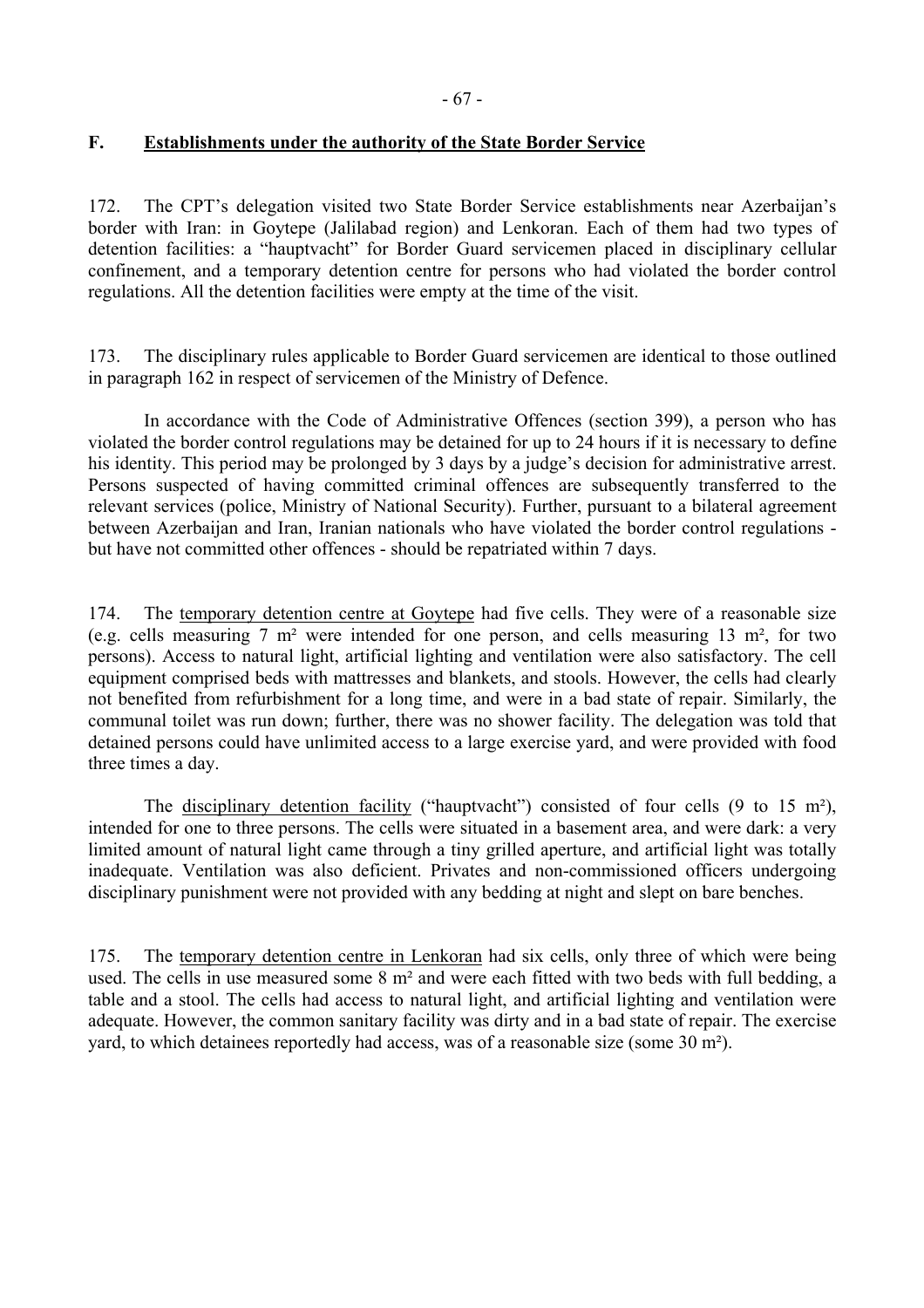As to the disciplinary detention facility, it had three cells intended for privates (higher rank servicemen being transferred to the another "hauptvacht"). Two of the cells, intended for double occupancy, measured a mere 3 to 4 m². Such a cell is too small to be used as overnight accommodation for even one person, let alone two. The third cell, measuring some 9 m², could hold up to three persons. The cells were deprived of access to natural light and were cold and humid; artificial lighting and ventilation were also extremely poor. As at Goytepe, servicemen undergoing disciplinary punishment were not provided with a mattress at night and slept on the narrow benches (some 35 to 45 cm wide), using their military overcoats as bedding.

- 176. **The CPT recommends that the Azerbaijani authorities take steps in order to:**
	- **refurbish the temporary detention centre of the State Border Service in Goytepe;**
	- **improve the state of repair and hygiene of the communal toilet facilities of the temporary detention centre in Lenkoran;**
	- **improve access to natural light, ventilation and artificial lighting at the**  disciplinary detention facilities ("hauptvacht") of the State Border Service in **Goytepe and Lenkoran;**
	- enlarge the two small cells at the "hauptvacht" facility in Lenkoran (preferably to **at least 6 m²) so as to meet the standard of 4 m² per person;**
	- **ensure that servicemen held at disciplinary detention facilities of the State Border Service are provided with mattresses and blankets at night; if necessary, the relevant legal provisions should be amended;**
	- **enable all detained persons to have a hot shower at least once a week.**

177. The delegation was informed that persons detained for violations of the border control regulations were entitled to the same rights as other categories of detained persons. In particular, they could have access to a lawyer and use the services of an interpreter. Further, they were medically examined by a doctor employed by the State Border Service. In order to ensure that persons detained by the State Border Service are fully informed of their legal position and rights, **the CPT recommends that such persons be systematically provided with a document explaining the procedure applicable to them and setting out their rights; this document should be available in the languages most commonly spoken by the persons concerned.**

178. The prohibition of torture and inhuman or degrading treatment or punishment encompasses the obligation not to send a person to a country where there are substantial grounds for believing that he would run a real risk of being subjected to torture or ill-treatment. In this connection, the CPT is concerned by the lack of information at the two State Border Service establishments visited as regards the procedure applicable to persons who request asylum. **The Committee would like to receive information on this procedure and, in particular, a detailed account of the precise steps taken by the Azerbaijani authorities in practice to ensure that persons are not sent to countries where they run a risk of torture or ill-treatment.**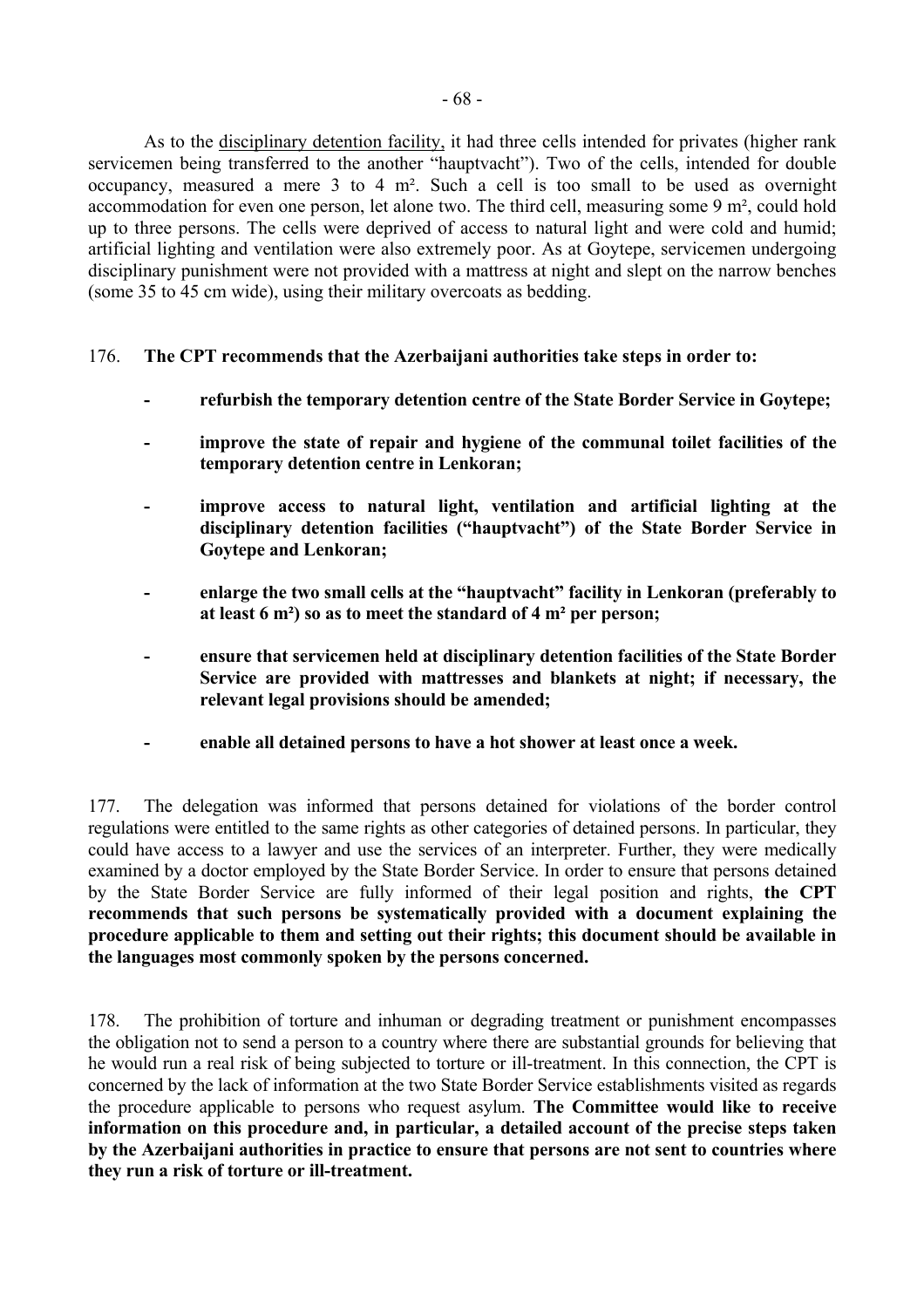## **III. RECAPITULATION AND CONCLUSIONS**

179. Azerbaijan continues to face serious economic and social problems, many of which are related to the Nagorno-Karabakh conflict. Despite various efforts made by the Azerbaijani authorities, these problems have negative repercussions on areas covered by the CPT's mandate. This has been borne in mind by the Committee, especially when considering material conditions of detention and activities offered to persons deprived of their liberty. Nevertheless, armed conflict and economic and social problems can never justify deliberate ill-treatment.

Certain initiatives have already been undertaken by various States on a bilateral basis, as well as within the framework of international organisations, with a view to assisting Azerbaijan. The CPT trusts that these efforts will be continued and intensified, andhopes that those offering assistance will take due account of the recommendations and other remarks set out in this report.

#### **A. Establishments under the authority of the Ministry of Internal Affairs**

180. The CPT's delegation received numerous allegations of physical ill-treatment of persons detained by the police. The majority of these allegations related to the time of questioning by police officers, with a view to extracting confessions or gathering other information. On the other hand, hardly any allegations were received of ill-treatment by custodial staff working in temporary detention centres.

The types of ill-treatment alleged mainly concerned slaps, punches, kicks and blows struck with truncheons, gun butts and other hard objects. In some cases, the severity of the ill-treatment alleged – such as the infliction of electric shocks, blows struck on the soles of the feet or blows to the body while the person concerned was handcuffed in a suspended position  $-$  was such that it could be considered as amounting to torture. Certain of the persons who made allegations of ill-treatment were found on examination by medical members of the delegation to display physical marks or conditions consistent with their allegations.

In the light of all the information at its disposal, the CPT has been led to conclude that persons deprived of their liberty by the police in Azerbaijan run a significant risk of being ill-treated while in police custody (in particular when being interrogated), and that on occasion resort may be had to severe ill-treatment/torture.

181. The risk of ill-treatment was heightened by the frequent practice of holding persons in police custody for periods significantly exceeding the 72-hour time-limit laid down by the Code of Criminal Procedure. In this context, the CPT has recommended that the Azerbaijani authorities take urgent steps to ensure that the legal provisions on the duration of police custody are respected in practice, and that persons remanded in custody are transferred promptly to an investigative isolator under the authority of the Ministry of Justice or Ministry of National Security.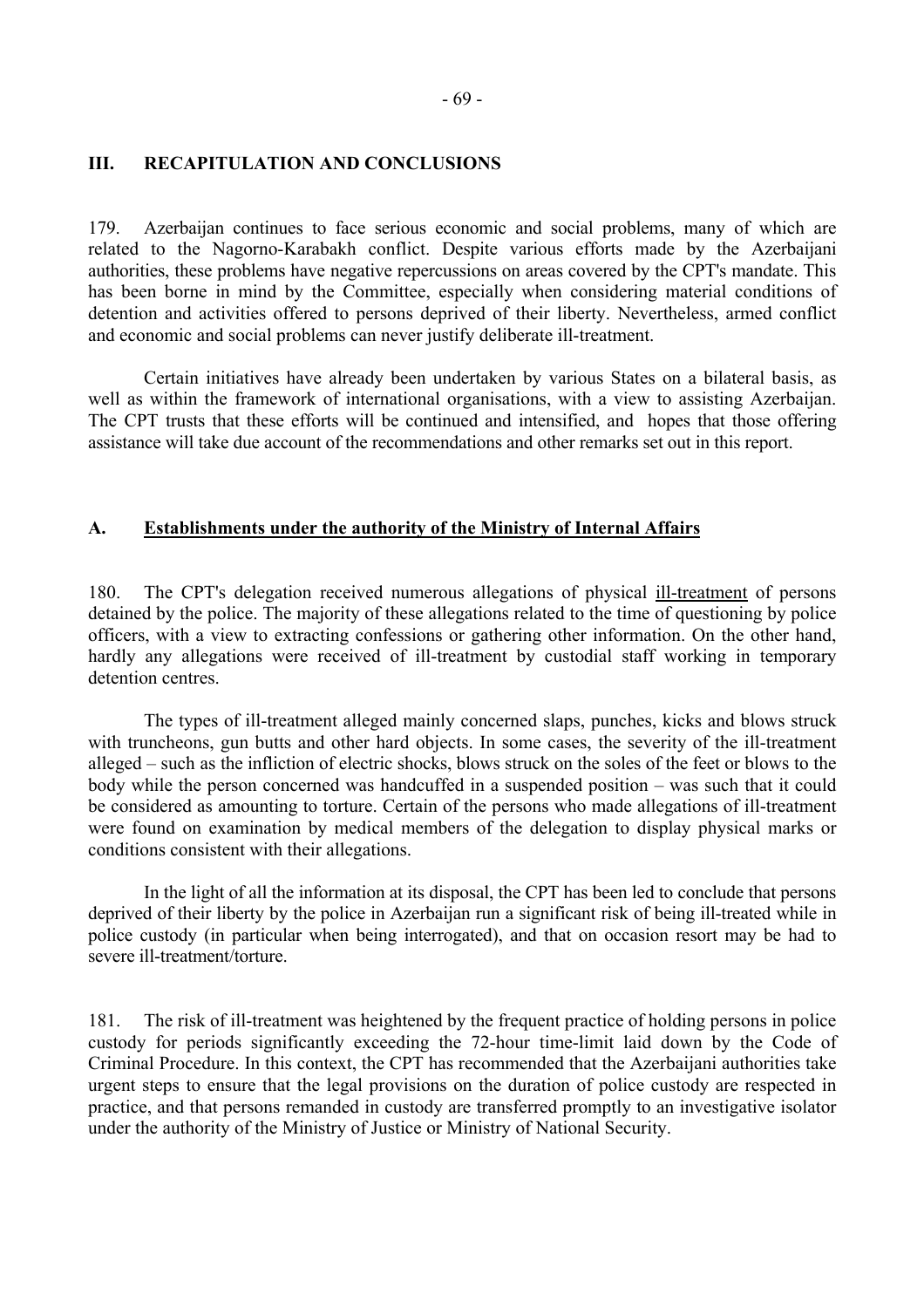182. The best possible guarantee against ill-treatment is for its use to be unequivocally rejected by police officers themselves. This implies strict selection criteria at the time of recruitment and the provision of adequate professional training. As regards the latter, the Azerbaijani authorities should seek to integrate human rights concepts into practical professional training for handling high-risk situations, such as the apprehension and interrogation of suspects. The CPT has also recommended that the relevant national authorities as well as senior police officers make it clear to police officers that the ill-treatment of persons in their custody is not acceptable and will be dealt with severely.

183. Another effective means of preventing ill-treatment by police officers lies in the diligent examination by the judicial authorities of all complaints of such treatment brought before them and, where appropriate, the imposition of a suitable penalty. In this connection, the CPT has recommended that whenever criminal suspects brought before a judge at the end of police custody allege ill-treatment by the police, the judge record the allegations in writing, order immediately a forensic medical examination and take the necessary steps to ensure that the allegations are properly investigated. Such an approach should be followed whether or not the person concerned bears visible external injuries. Further, even in the absence of an express allegation of ill-treatment, the judge should request a forensic medical examination whenever there are other grounds to believe that a person brought before him could have been the victim of ill-treatment.

184. As regards safeguards against ill-treatment, the CPT has stressed the need to strengthen the existing rights of persons deprived of their liberty by the police to notify a relative of their situation and to have access to a lawyer. These rights should be guaranteed as from the very outset of a person's deprivation of liberty (and not only when it is formalised in a protocol of detention). Concerning more particularly the right to notification of custody, the CPT fully accepts that its exercise may have to be subject to certain exceptions designed to protect the legitimate interests of the investigation; however, any such exceptions should be clearly defined and applied for as short a time as possible. The CPT has also recommended that persons in police custody be expressly guaranteed the right to have access to a doctor; the granting of such access should not be at the discretion of the police.

185. Conditions of detention in the police *temporary detention centres* visited varied. The best conditions were observed at the temporary detention centre of the Police Department of Ganja. Efforts were also being made at the centre in Masalli to provide decent conditions of detention. However, conditions at the other establishments visited were unacceptable in many respects: the cells were poorly lit and ventilated, rudimentarily equipped, and there were no possibilities for outdoor exercise. Conditions of detention at the temporary detention centre of the Police Division of Lenkoran amounted, in the CPT delegation's opinion, to inhuman and degrading treatment. The CPT has welcomed measures already taken by the Azerbaijani authorities to remedy some of the shortcomings observed and has encouraged them to persevere in their efforts to improve conditions of detention in temporary detention centres. The Committee has also recommended that the systematic screening of newly arrived detainees at such centres be performed by qualified health-care personnel.

*Cells at local police stations* were totally unsuitable for use as overnight accommodation. However, the consultation of custody registers indicated that they could on occasion hold persons for periods of days and even weeks. The CPT has recommended that the Azerbaijani authorities take immediate steps to ensure that the legal provisions in force  $-$  according to which persons should not be kept overnight at local police stations – are fully respected in practice.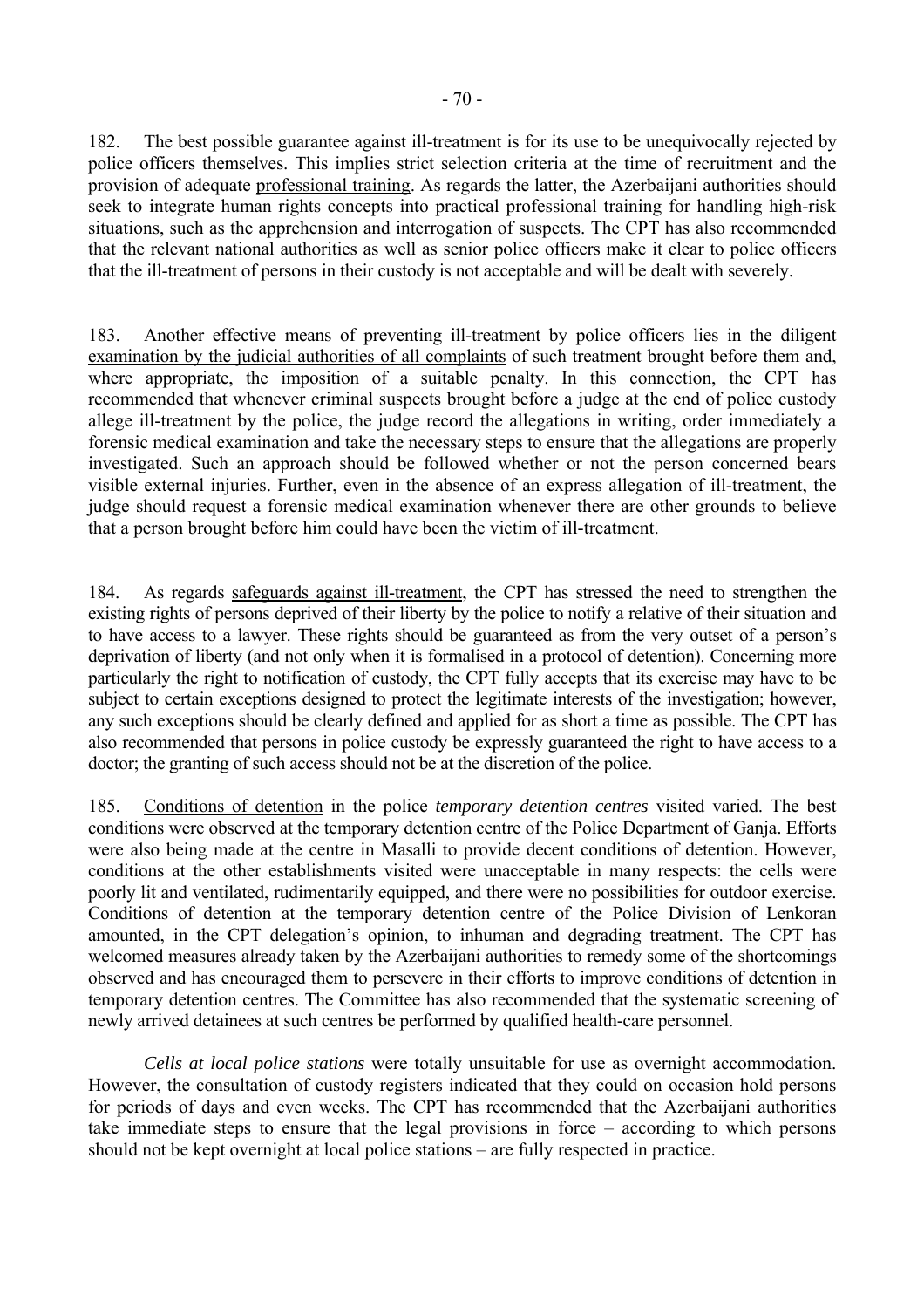# **B. Establishments under the authority of the Ministry of National Security**

186. The CPT's delegation did not hear any allegations of ill-treatment of persons detained at the Isolator of the Ministry of National Security in Baku by staff working at the establishment, and did not find any other evidence of such treatment.

187. Material conditions at the Isolator were on the whole acceptable and could serve as a model for other establishments accommodating pre-trial detainees in Azerbaijan. However, the CPT has recommended that measures be taken to improve substantially activities for inmates; apart from outdoor exercise and periods of interrogation, they spent months locked up in their cells with virtually nothing to occupy themselves. Other recommendations made concern the establishment's health-care service, detainees' contact with the outside world and possibilities to send complaints on a confidential basis.

## **C. Establishments under the authority of the Ministry of Justice**

188. The delegation did not receive any allegations of ill-treatment of inmates by staff at Investigative isolator No. 1 in Baku, the Central Penitentiary Hospital in Baku and the Specialised medical establishment for prisoners suffering from tuberculosis in Bina settlement, Baku. Many prisoners met in these establishments stated that the attitude of prison officers had improved in recent years.

 However, some allegations of ill-treatment were heard at Investigative isolator No. 2 in Ganja. They related to kicks, punches and blows with truncheons, apparently inflicted by custodial staff on prisoners who had demonstrated insubordination or violated the internal regulations. It is noteworthy that custodial staff at this establishment had the practice of carrying truncheons in a conspicuous manner in the prisoner accommodation areas.

Subsequent to the CPT's visit, the Azerbaijani authorities took certain measures at Investigative isolator No. 2, including strengthening of staff training and prohibiting the carrying of truncheons in prisoner accommodation areas. The Committee has welcomed these measures; at the same time, it has recommended that the management of Investigative isolator No. 2 exercise continuing vigilance and deliver to their staff the clear message that ill-treatment of inmates is not acceptable.

189. Despite the difficult economic climate, efforts were being made to improve material conditions of detention. Nevertheless, there was widespread recognition of the need for further action.

 The majority of the prisoner accommodation at *Investigative isolator No. 1 in Baku* was in a reasonable state of repair. Another positive feature observed was the absence of shutters on cell windows, as a result of which the vast majority of the cells benefited from adequate access to natural light and ventilation. Further, each inmate had his/her own sleeping place.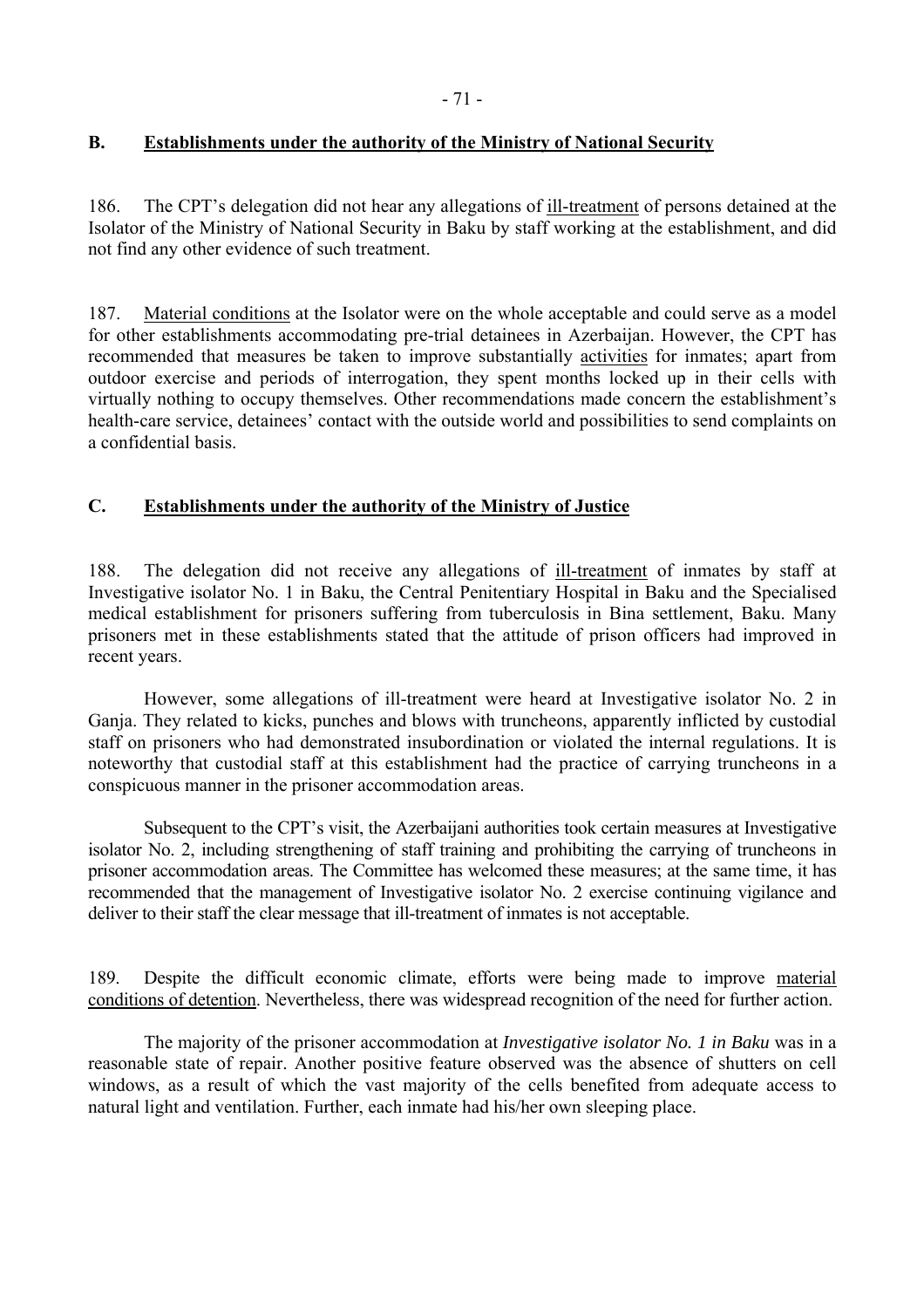However, conditions of detention were cramped and many of the cells were cold. The poorest conditions were found in Block 5, accommodating prisoners accused of committing serious offences, including life-sentenced prisoners in the process of appeal. Further, the cells in the unit for juveniles had no windows, and were austere and dilapidated.

 At *Investigative isolator No. 2 in Ganja*, the bulk of the prisoner accommodation was in a poor state of repair, and the level of cleanliness left much to be desired. Although the establishment was operating well below its official capacity, conditions in the majority of the cells were cramped. Further, in most cells access to natural light, artificial lighting and ventilation were poor, and many cells were very cold.

 After the visit, the Azerbaijani authorities informed the CPT of certain measures taken at both investigative isolators. The Committee has welcomed these positive developments but has also recommended that further steps be taken; in particular, cell occupancy rates should be reduced, with the objective of offering at least 4 m² of living space per prisoner.

190. As regards activities, the vast majority of inmates, including juveniles, spent 23 hours a day locked up in their cells with hardly anything to occupy their time. Inmates were entitled to one hour of outdoor exercise every day (extendable to two hours in the case of women and juveniles); however, it was alleged that, in practice, outdoor exercise usually lasted only 30 to 40 minutes.

 The CPT recognises that the provision of organised activities in a pre-trial establishment, where there is a high turnover of inmates, poses particular challenges. However, it is not acceptable to leave prisoners to their own devices for months at a time. The aim should be to ensure that all prisoners (including those on remand) spend a reasonable part of the day outside their cells/dormitories engaged in purposeful activities of a varied nature: work, preferably with vocational value; education; sport; recreation/association. The CPT has made recommendations to this effect. Urgent measures must be taken to offer adequate educational and recreational activities to juvenile inmates.

191. The CPT has addressed a number of specific issues relating to prison health-care services (staff and facilities; medical screening on admission; medical files and confidentiality). In this context, the Committee has stressed that a greater involvement of the Ministry of Health in the provision of health care in the prison system would help to ensure optimum health care for prisoners, as well as implementation of the principle of the equivalence of health care in prison with that in the outside community. The Committee has also made recommendations designed to improve the screening for and recording of injuries on newly arrived prisoners.

192. Tuberculosis represents a major health problem in the Azerbaijani penitentiary system. With the assistance of the ICRC, the Azerbaijani authorities have introduced a programme for early detection of prisoners infected with TB and the WHO-recommended DOTS treatment method. However, the situation found at Investigative isolator No. 2 in Ganja as regards tuberculosis control was not satisfactory. The CPT has recommended that immediate measures be taken at that establishment to improve the screening of prisoners for tuberculosis and to ensure that, when necessary, they are promptly transferred for treatment to the Specialised medical establishment No. 3.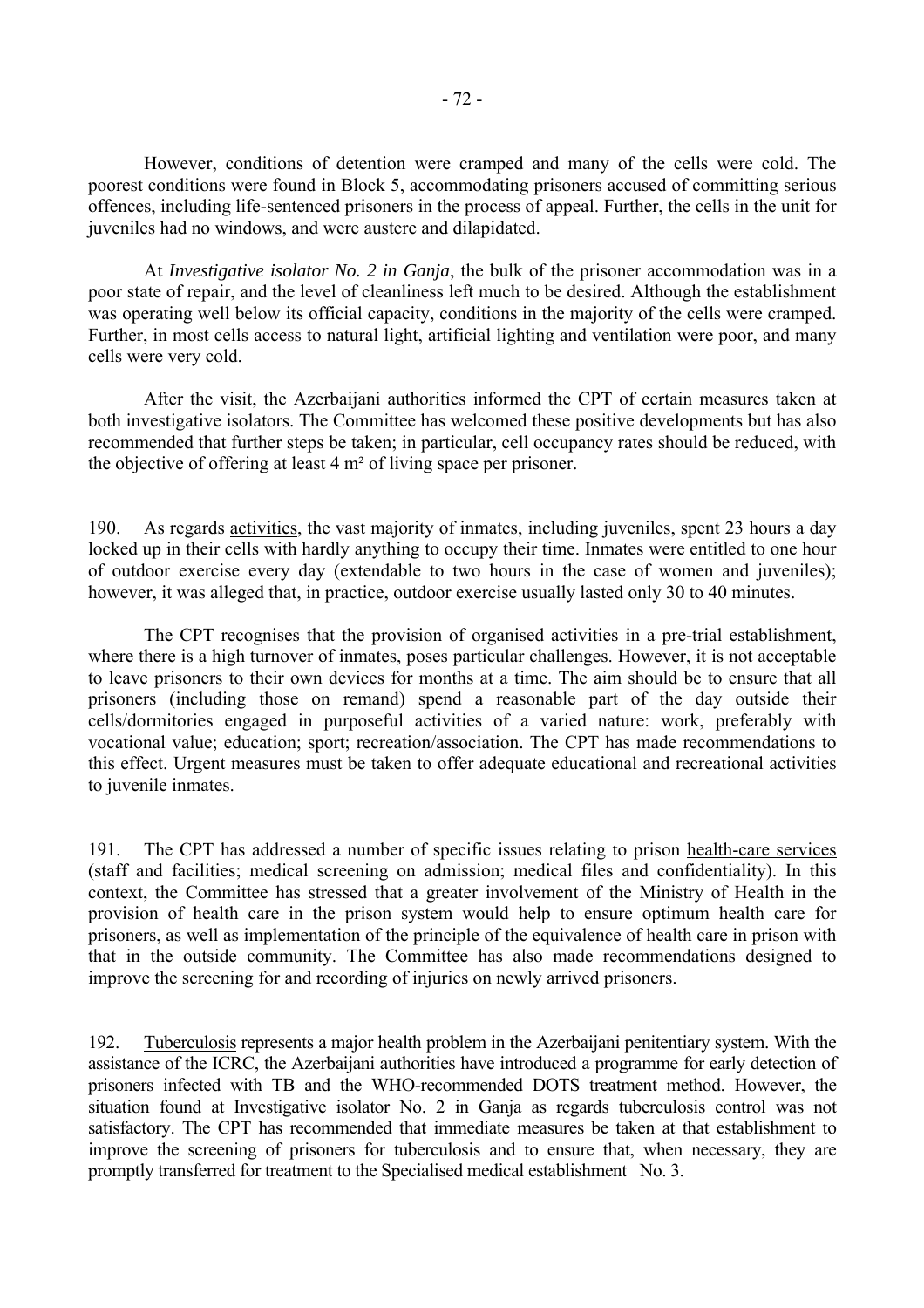The delegation visited the ward for prisoners with multi-resistant tuberculosis at the Specialised medical establishment No. 3 for prisoners suffering from tuberculosis in Bina settlement, Baku. Conditions there were, on the whole, satisfactory. However, the DOTS+ treatment had not been introduced; as a result, the majority of inmates received only symptomatic medication, while some 30-40% were being provided by their families with tuberculostatic medicines utilised in case of multiresistance. The CPT has encouraged the Azerbaijani authorities to strive to ensure that all prisoners suffering from multi-resistant tuberculosis receive appropriate treatment.

193. A number of shortcomings were observed as regards material conditions at the psychiatric ward of the Central Penitentiary Hospital in Baku. The CPT has welcomed the remedial measures taken by the Azerbaijani authorities in response to its delegation's remarks. It has also made recommendations aimed at further improving patients' living conditions, reinforcing health-care staff, and introducing detailed instructions on the use of means of restraint, including seclusion for medical reasons.

194. The CPT has made a number of recommendations and comments about a variety of other issues of relevance to its mandate (staff; contact with the outside world; discipline; complaints and inspection procedures; transport of prisoners). In particular, the Committee has encouraged the Azerbaijani authorities to vigorously pursue their efforts in the area of prison staff training. Indeed, the cornerstone of a humane prison system will always be properly trained prison officers, who know how to adopt the appropriate attitude in their relations with prisoners. In the same vein, it has recommended that both managerial and basic grade staff be given the clear message that receiving or demanding undue advantages from prisoners is not acceptable and will be the subject of severe sanctions.

## **D. Establishments under the authority of the Ministry of Health**

195. The delegation did not hear any allegations of ill-treatment of persons admitted to the Centre for forensic psychiatric assessment in Mashtaga by staff working at the establishment.

196. As regards living conditions at the centre, the rooms were sufficiently large for their intended occupancy rate and adequately furnished. However, access to natural light was very weak, and artificial lighting and ventilation left much to be desired. Further, the rooms were dilapidated and very cold. The CPT has recommended that these shortcomings be remedied.

At the time of the visit, persons undergoing assessment were offered practically no activities. The CPT has welcomed steps subsequently taken by the Azerbaijani authorities to ensure that all persons held at the centre whose medical condition so permits are offered at least one hour of outdoor exercise every day, and to place at their disposal a room equipped with board games and journals.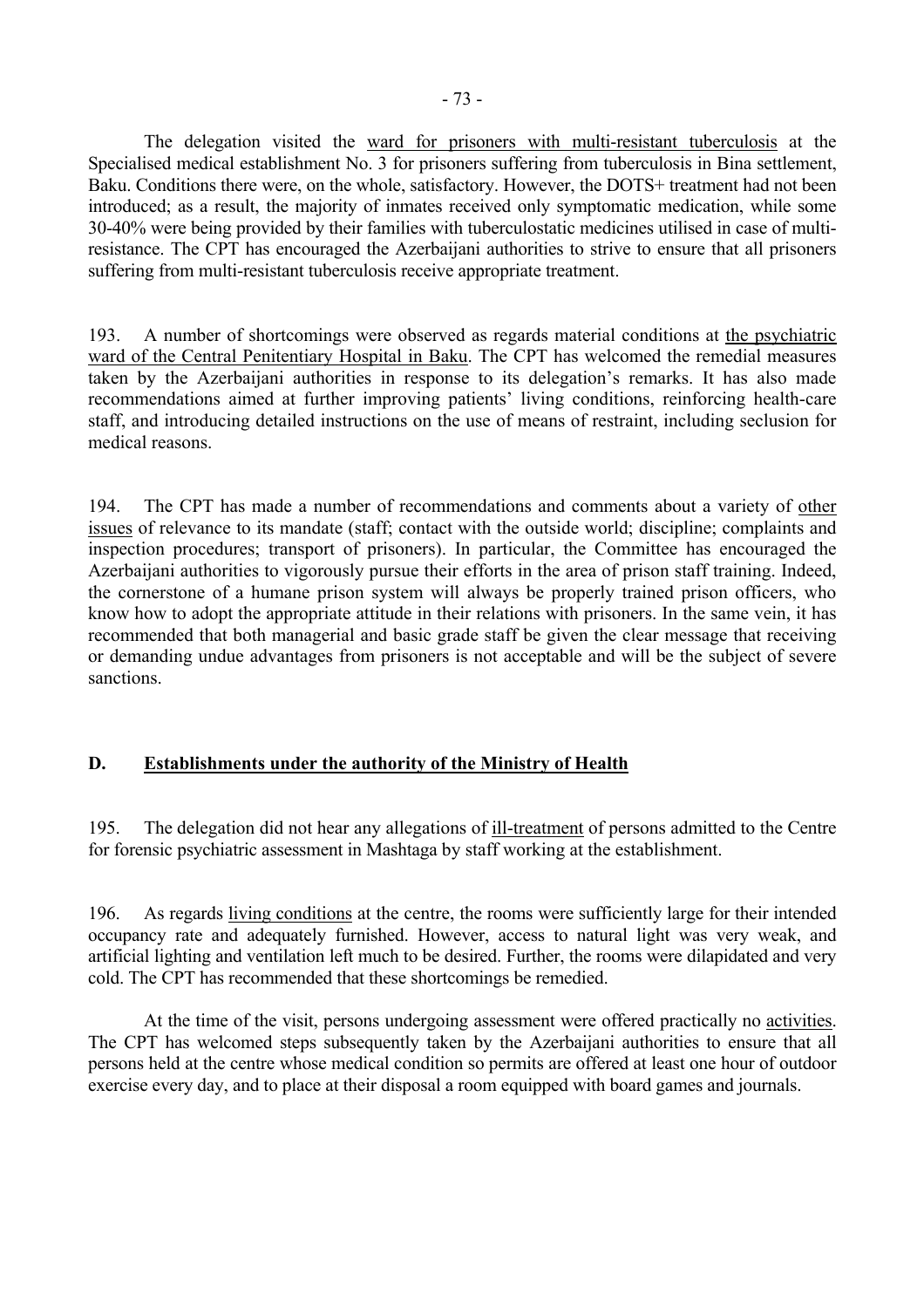# **E. Establishments under the authority of the Ministry of Defence**

197. No allegations of physical ill-treatment of persons held at the disciplinary units ("hauptvacht") of Baku, Ganja and Lenkoran Garrisons were received by the delegation.

198. As regards conditions of detention, the facilities were on the whole clean and in a reasonable state of repair. However, the cells were poorly lit and, on occasion, cold or inadequately ventilated. Further, servicemen detained at the "hauptvacht" in Ganja were not provided with any bedding at night and had to sleep on their military overcoats. The CPT has recommended that steps be taken to remedy the shortcomings observed.

# **F. Establishments under the authority of the State Border Service**

199. Both State Border Service establishments visited by the CPT, in Goytepe and Lenkoran, had two types of detention facility: a "hauptvacht" for Border Guard servicemen placed in disciplinary cellular confinement, and a temporary detention centre for persons who had violated the border control regulations. All the detention facilities were empty at the time of the visit.

200. Various deficiencies were observed as regards material conditions. In particular, the cells in both disciplinary detention facilities were very poorly lit and ventilated. Further, privates and noncommissioned officers undergoing disciplinary punishment were not provided with any bedding at night and slept on narrow and bare benches. The facilities for persons who had violated the border control regulations were generally of a better standard; they were nevertheless in need of some refurbishment.

 The CPT has made recommendations designed to bring about the necessary improvements. Further, it has recommended that persons detained for violations of the border control regulations be systematically provided with a document explaining the procedure applicable to them and setting out their rights; this document should be available in the languages most commonly spoken by the persons concerned.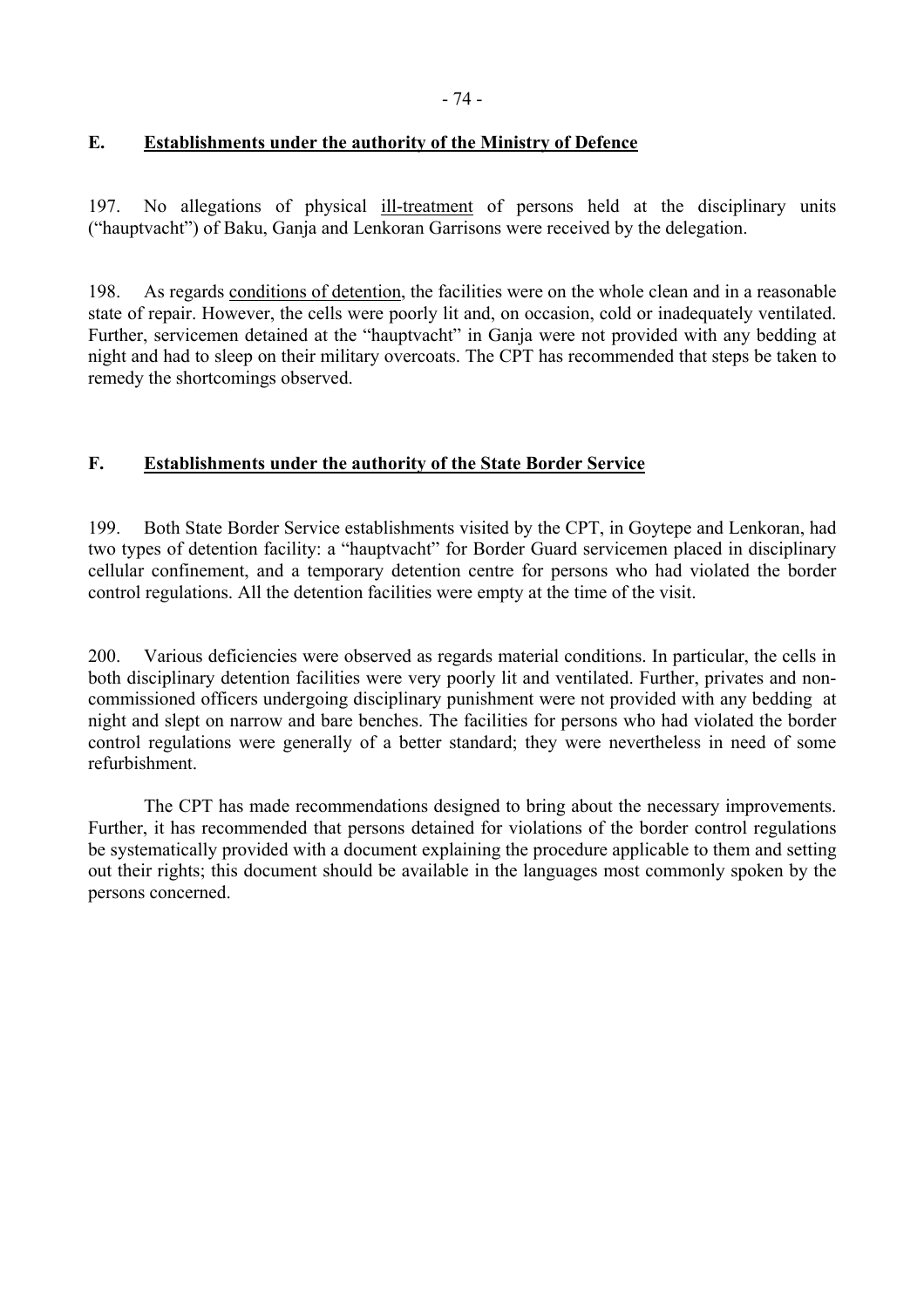## **G. Action on the CPT's recommendations, comments and requests for information**

201. The various recommendations, comments and requests for information formulated by the CPT are listed in Appendix I.

202. As regards more particularly the CPT's recommendations, having regard to Article 10 of the Convention, the CPT requests the Azerbaijani authorities:

 i. to provide within **six months** an interim response giving details of how it is intended to implement the CPT's recommendations and, as the case may be, containing an account of action already taken (N.B. the Committee has indicated the urgency of certain of its recommendations);

 ii. to provide within **twelve months** a follow-up response providing a full account of action taken to implement the CPT's recommendations.

 The CPT trusts that it will also be possible for the Azerbaijani authorities to provide, in the above-mentioned interim response, reactions to the comments formulated in this report which are listed in Appendix I as well as replies to the requests for information made.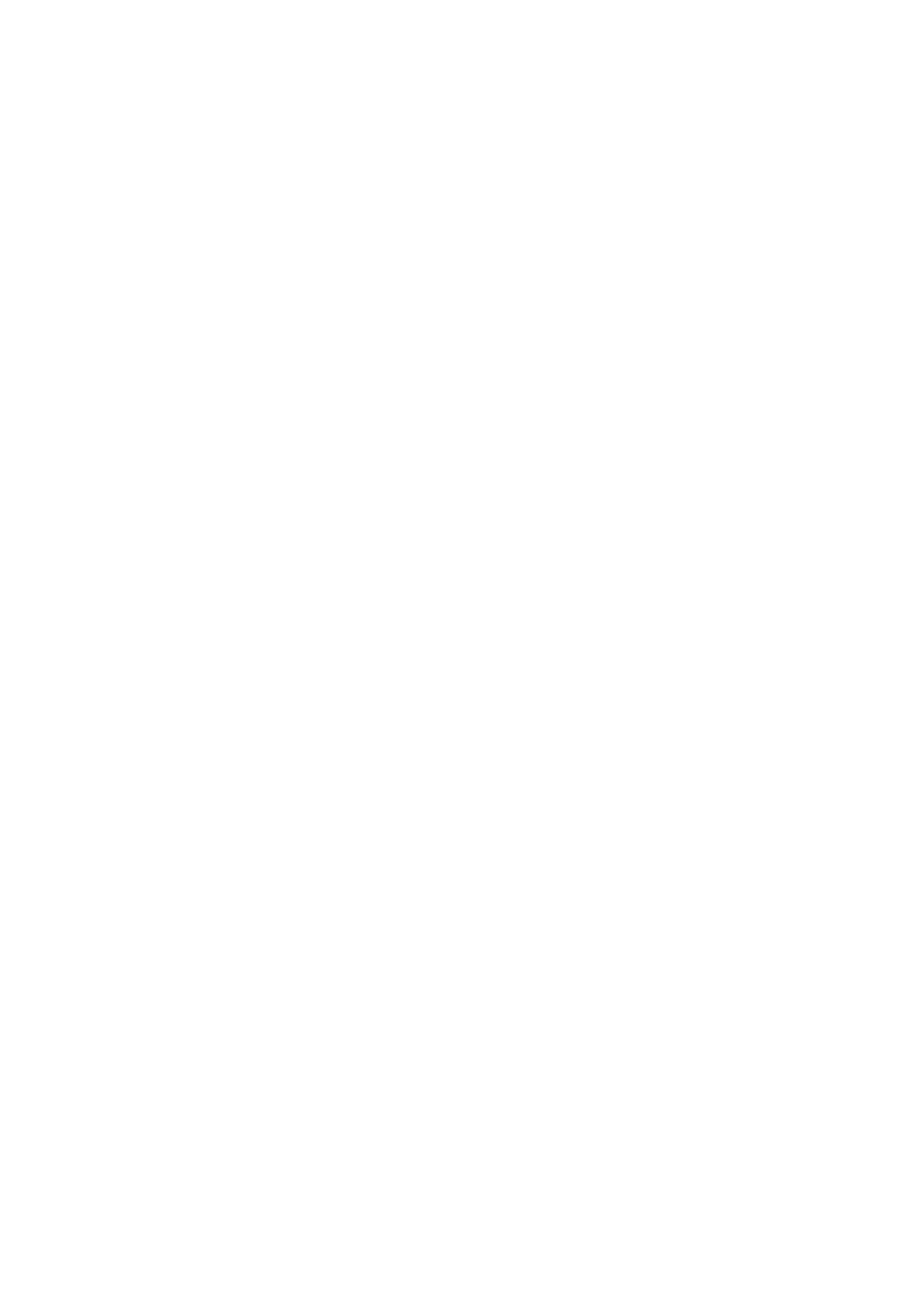# **APPENDIX I**

# **LIST OF THE CPT'S RECOMMENDATIONS, COMMENTS AND REQUESTS FOR INFORMATION**

## **I. INTRODUCTION**

## requests for information

- steps taken to eradicate the problem of corruption in the criminal justice system and at places of deprivation of liberty (paragraph 9).

## **A. Establishments under the authority of the Ministry of Internal Affairs**

## **1. Preliminary remarks**

## recommendations

- the Azerbaijani authorities to take urgent steps to ensure that the legal provisions on the duration of police custody are respected in practice and that persons remanded in custody are transferred promptly to investigative isolators (paragraph 15);
- the Azerbaijani authorities to deliver to police staff the clear message that abusing their position to obtain money from detained persons will be the subject of severe sanctions (paragraph 15);
- steps to be taken to stamp out the practices referred to in paragraph 17 of the visit report (paragraph 17).

## requests for information

- the comments of the Azerbaijani authorities on the issue raised in paragraph 16 of the visit report (paragraph 16).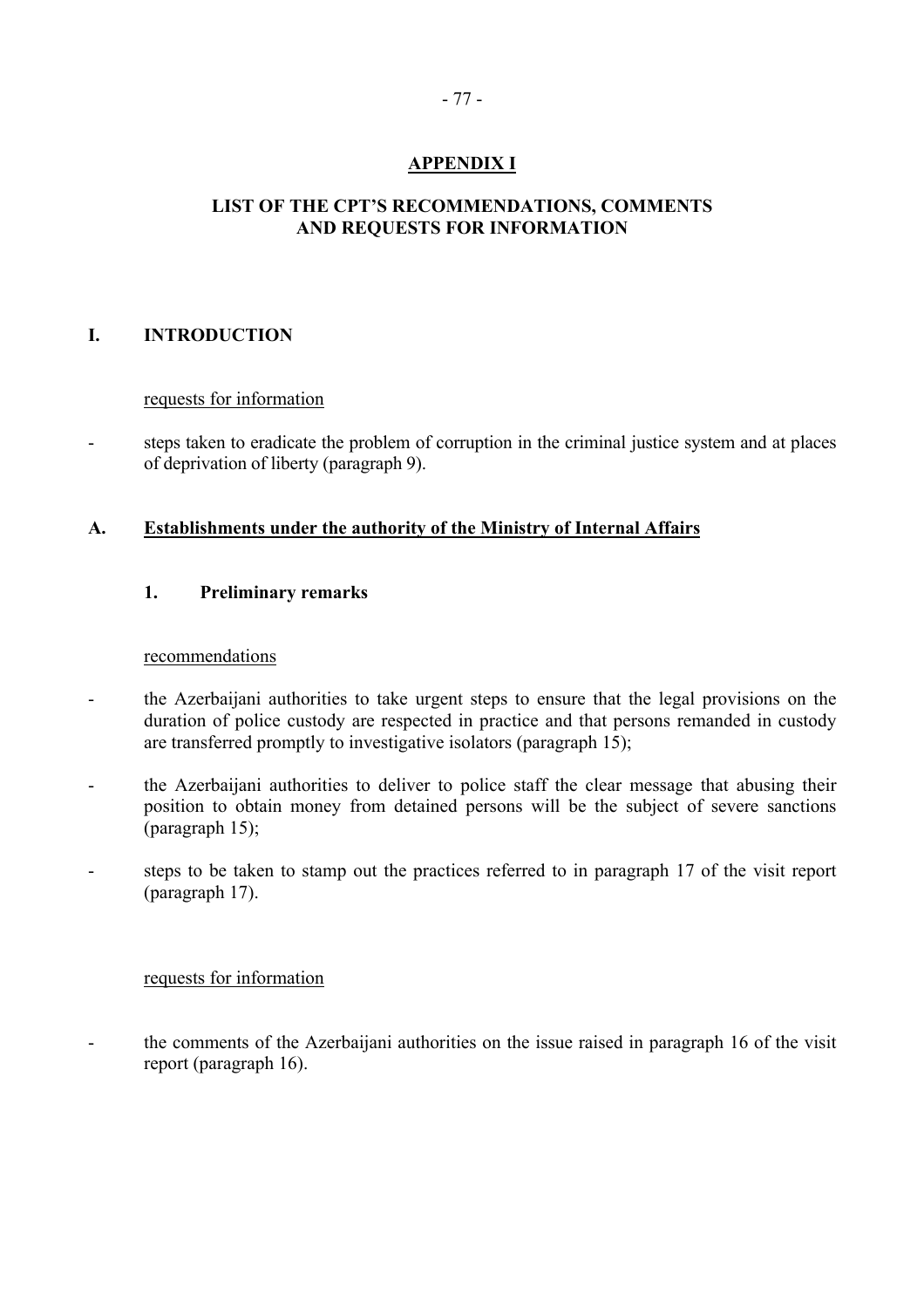# **2. Torture and other forms of physical ill-treatment**

## recommendations

- a very high priority to be given to professional training for police officers of all ranks and categories, including training in modern investigation techniques. Experts not belonging to the police force should be involved in this training (paragraph 24);
- an aptitude for interpersonal communication to be a major factor in the process of recruiting police officers and, during their training, considerable emphasis to be placed on acquiring and developing interpersonal communication skills (paragraph 24);
- the relevant national authorities as well as senior police officers to make it clear to police officers that the ill-treatment of persons in their custody is not acceptable and will be dealt with severely (paragraph 24);
- whenever criminal suspects brought before a judge at the end of police custody allege illtreatment by the police, the judge should record the allegations in writing, order immediately a forensic medical examination and take the necessary steps to ensure that the allegations are properly investigated. Such an approach should be followed whether or not the person concerned bears visible external injuries. Further, even in the absence of an express allegation of ill-treatment, the judge should request a forensic medical examination whenever there are other grounds to believe that a person brought before him could have been the victim of ill-treatment (paragraph 25);
- persons who are released from police custody without being brought before a judge should have the right to directly request a medical examination/certificate from a doctor who has received recognised training in forensic medicine (paragraph 25);
- the record drawn up by a prison doctor following a medical examination of a newly-arrived prisoner to contain: (i) a full account of statements made by the person concerned which are relevant to the medical examination (including his description of his state of health and any allegations of ill-treatment), (ii) a full account of objective medical findings based on a thorough examination, and (iii) the doctor's conclusions in the light of  $(i)$  and  $(ii)$ , indicating the degree of consistency between any allegations made and the objective medical findings. Whenever injuries are recorded which are consistent with allegations of ill-treatment made, the record should be systematically brought to the attention of the relevant authority. Further, the results of every examination, including the above-mentioned statements and the doctor's conclusions, should be made available to the detained person and his lawyer (paragraph 26);
- all medical examinations to be conducted out the hearing and unless the doctor concerned expressly requests otherwise in a particular case  $-$  out of the sight of law enforcement officials and other non-medical staff (paragraph 26);
- steps to be taken to ensure that the examination of persons admitted to temporary detention centres is performed by qualified health-care personnel and in a systematic and thorough manner (paragraph 27).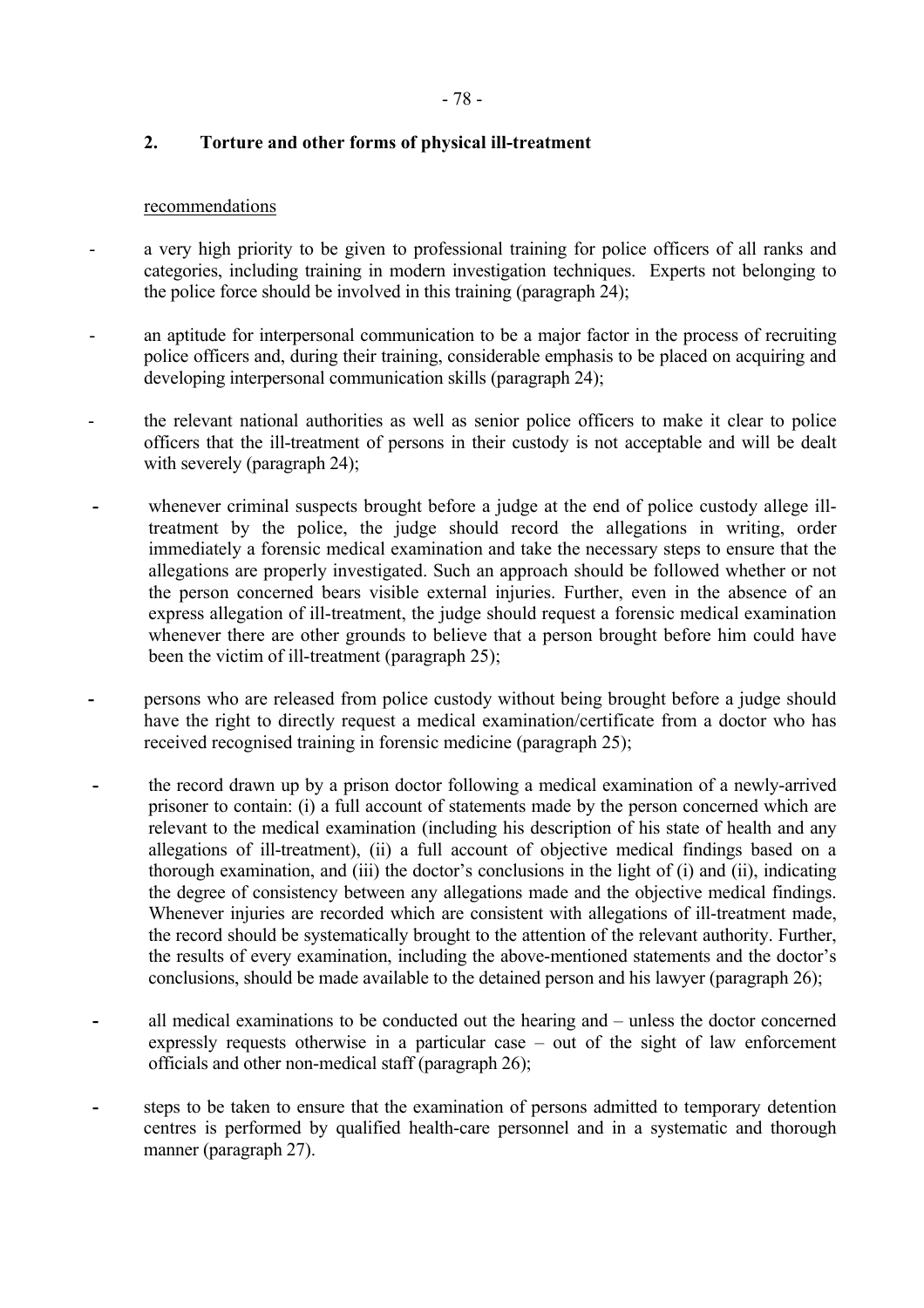### requests for information

- information, in respect of 2002 and 2003, on:
	- the number of complaints of ill-treatment made against police officers and the number of criminal/disciplinary proceedings which were instituted as a result;

an account of criminal/disciplinary sanctions imposed following such complaints (paragraph 23);

- detailed information on complaints procedures applied in cases involving allegations of illtreatment by the police, including the safeguards incorporated to ensure their objectivity (paragraph 23);
- detailed information on disciplinary procedures applied in cases involving allegations of illtreatment by the police (paragraph 23).

## **3. Safeguards against the ill-treatment of persons deprived of their liberty**

### recommendations

- the Azerbaijani authorities to take steps to ensure that:
	- all persons deprived of their liberty by the police  $-$  for whatever reason  $-$ are granted the right to inform a close relative or a third party of their choice of their situation, as from the very outset of their deprivation of liberty (i.e. from the moment when they are obliged to remain with the police and not only when their deprivation of liberty is formalised in a protocol of detention);
	- any possibility exceptionally to delay the exercise of the right to have the fact of one's custody notified to a relative or a third party is clearly circumscribed in law, made subject to appropriate safeguards (e.g. any delay to be recorded in writing with the reasons therefor and to require the approval of a senior police officer unconnected with the case at hand or of a prosecutor) and applied for as short a time as possible;
	- the exercise of the right to have the fact of one's custody notified to a relative or a third party is recorded in writing (paragraph 31);
- the Azerbaijani authorities to take steps to ensure that the right of access to a lawyer for persons in police custody applies as from the very outset of their deprivation of liberty (and not only when a person's deprivation of liberty is formalised in a protocol of detention). The exercise of this right should be recorded in writing (paragraph 33);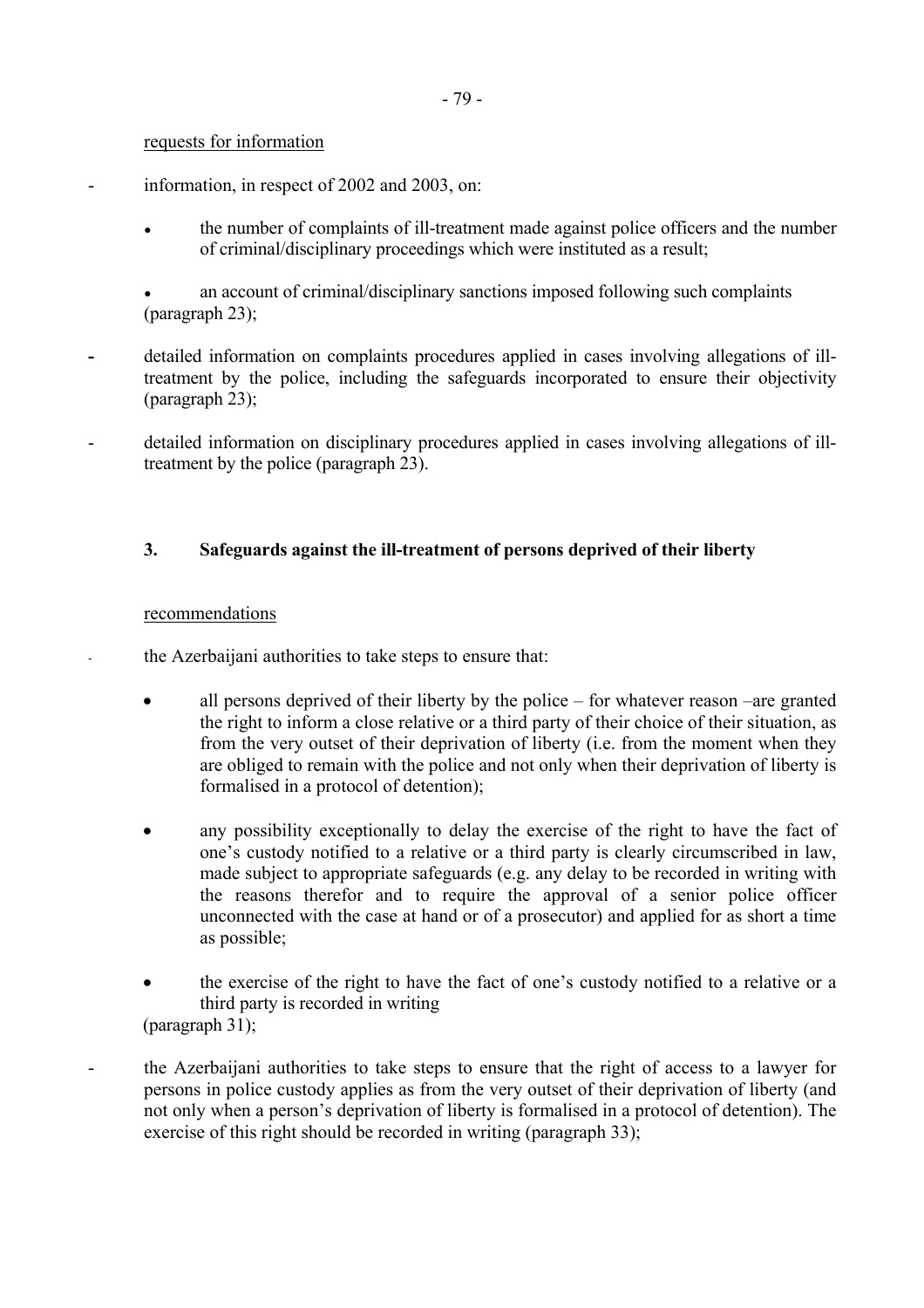persons deprived of their liberty by the police to be expressly guaranteed the right to have access to a doctor (including, if they so wish, one of their choice) from the very outset of their deprivation of liberty. The relevant provisions should make clear that:

- a request by a detained person to see a doctor should always be granted; police officers should not seek to vet such requests;
- a person taken into police custody has the right to be examined, if he so wishes, by a doctor of his own choice, in addition to any medical examination carried out by a doctor called by the police (it being understood that an examination by a doctor of the detained person's own choice may be carried out at his own expense);
- all medical examinations should be conducted out of the hearing and unless the doctor concerned expressly requests otherwise in a given case - out of the sight of police staff;
- the results of every examination, as well as any relevant statements by the detained person and the doctor's conclusions, should be formally recorded by the doctor and made available to the detainee and his lawyer;
- the confidentiality of medical data is to be strictly observed, without prejudice to the right of the person concerned to make reference to that medical data;
- the exercise of the above-mentioned right is to be recorded in writing (paragraph 36);
- the form setting out the rights of persons apprehended by the police to be given systematically to all such persons at the very outset of their custody (and not only after the drawing up of a protocol of detention). The contents of this form should reflect, inter alia, the recommendations made in paragraphs 31, 33 and 36 of the visit report. The form should be available in an appropriate range of languages. Further, the persons concerned should be systematically asked to sign a statement attesting that they have been informed of their rights (paragraph 38);
- the Azerbaijani authorities to supplement existing provisions by drawing up a code of conduct for police interviews (paragraph 40).

## comments

the fundamental safeguards offered to persons in police custody would be reinforced if a standard, single and comprehensive custody record were to be kept for all persons brought into a police station. This register should record all aspects of the custody and all the action taken in connection with it (including time of and reason(s) for the arrival at the police station; time of issuing the order of detention; when informed of rights; signs of injury, mental disorder, etc.; contact with and/or visits by a relative, lawyer, doctor or consular officer; when offered food; when questioned; when released, etc.) (paragraph 42);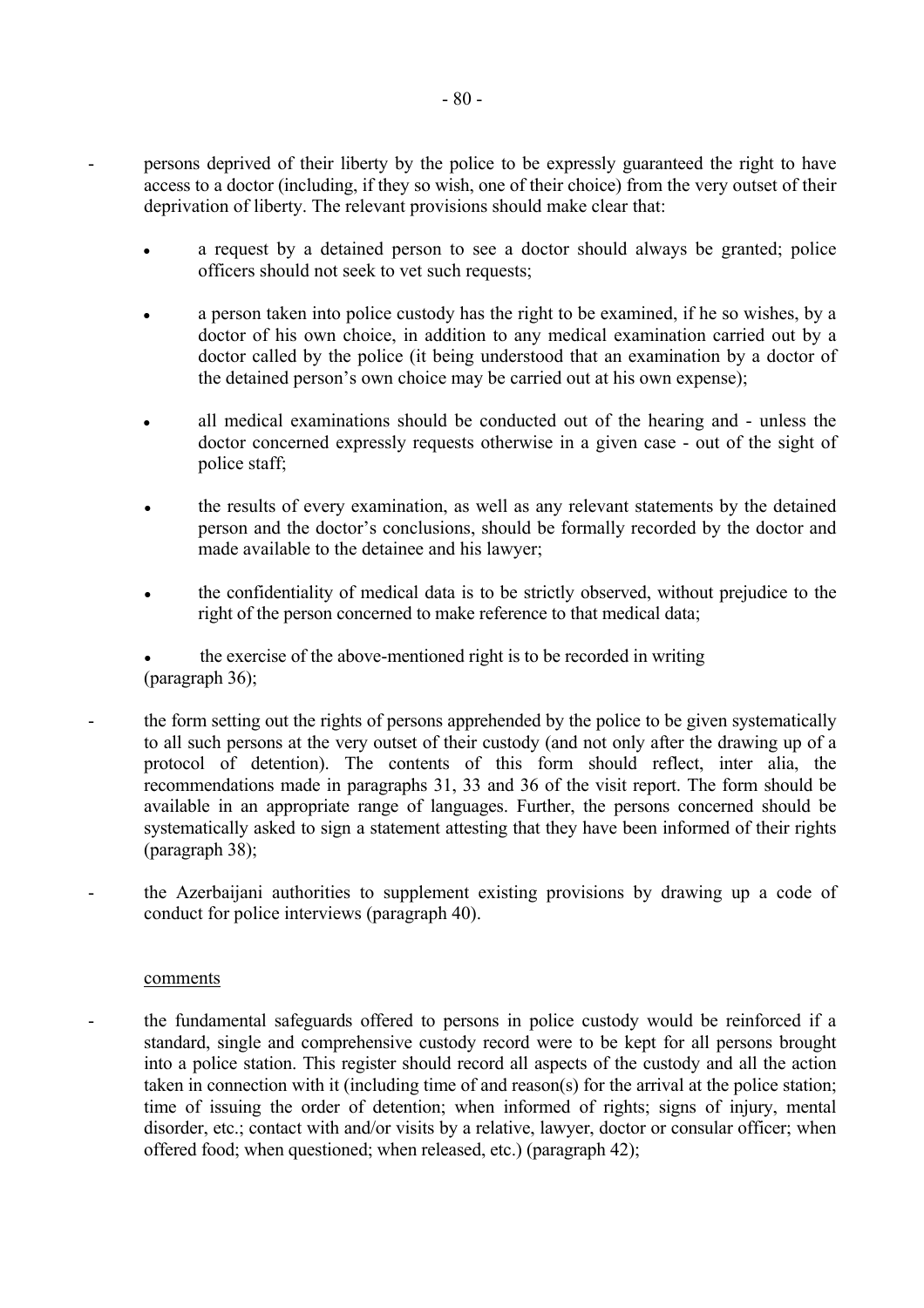- to be fully effective from the standpoint of preventing ill-treatment, visits by prosecutors (as well as by other external inspecting bodies**)** to police detention facilities should be unannounced and should include direct contact with detained persons, as well as an inspection of the establishments' cellular facilities (paragraph 44);
- the Azerbaijani authorities are invited to introduce a system of independent visits to police establishments by NGOs, similar to the one applied vis-à-vis establishments under the Ministry of Justice (paragraph 44).

## requests for information

- details on the system of legal aid for detained persons, in particular the procedure for appointment of ex officio lawyers, their remuneration, etc. (paragraph 34);
- a copy of the Order dated 9 March 2001 as well as any other relevant instructions concerning the prosecutors' function of inspection (paragraph 44);
- whether the Office of the Human Rights Commissioner has started to perform inspections of police detention facilities and, in the affirmative, copies of recent reports drawn up following visits to such establishments (paragraph 44).

## **4. Conditions of detention**

## recommendations

- steps to be taken at temporary detention centres to ensure that:
	- in-cell lighting (including access to natural light) and ventilation are adequate;
	- the state of repair and hygiene of cells and common sanitary facilities are satisfactory;
	- detained persons are supplied with essential personal hygiene products;
	- all detained persons are provided with a clean mattress and clean blankets at night;
	- $\bullet$  detained persons are offered food sufficient in quantity and quality at normal meal times;

detained persons have access to outdoor exercise for at least one hour per day (paragraph 50);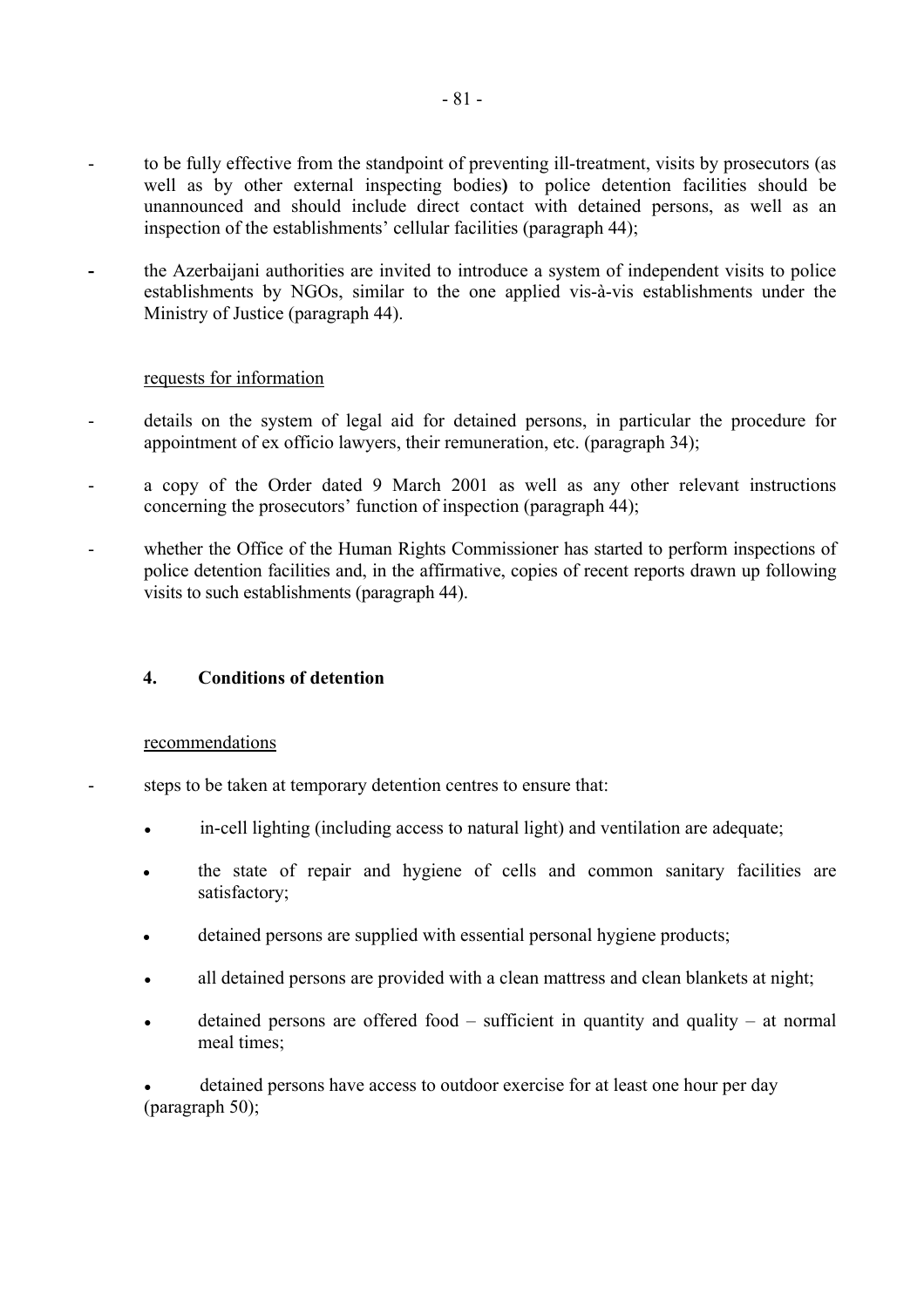- the Azerbaijani authorities to take immediate steps to ensure that the legal provisions in force  $-\arccos$  according to which persons should not be kept overnight at local police stations  $-\arccos$ fully respected in practice. Measures should be taken to ensure that cells at local police stations have adequate lighting, ventilation and equipment, and are maintained in a good state of repair and cleanliness (paragraph 54);
- steps to be taken at the Reception and distribution centre for minors of the Police Directorate of the City of Baku to:
	- reduce the dormitories' capacity, aiming at a standard of  $4 \text{ m}^2$  per person;
	- ensure that the dormitories are properly furnished, well-decorated and offer appropriate visual stimuli;
	- refurbish the sanitary annexes and keep them clean;
	- develop the programme of activities for children held at the centre;
	- ensure the regular presence of female staff in sufficient numbers;
	- ensure that on their arrival at the centre, minors are screened by health-care staff. Provision should also be made for regular attendance by a paediatrician (paragraph 59).

#### comments

- the CPT trusts that the Azerbaijani authorities will continue their efforts to ensure that conditions at the Reception and distribution centre of the Police Directorate of the City of Baku, Binagadi District, correspond fully to the criteria outlined in paragraph 45 of the visit report. As regards more particularly cell occupancy rates, the aim should be to meet the standard of 4 m² per detained person (paragraph 55).

### requests for information

- a copy of the Ministry of Internal Affairs Order No. 300 of 26 July 2002 governing the functioning of police centres for minors (paragraph 59);
- confirmation that the refurbishment of the Special reception station of the Police Directorate of the City of Baku, Khatai District, has been completed. In this connection, the Committee would like to be informed whether all cells enjoy access to natural light and adequate heating (paragraph 60).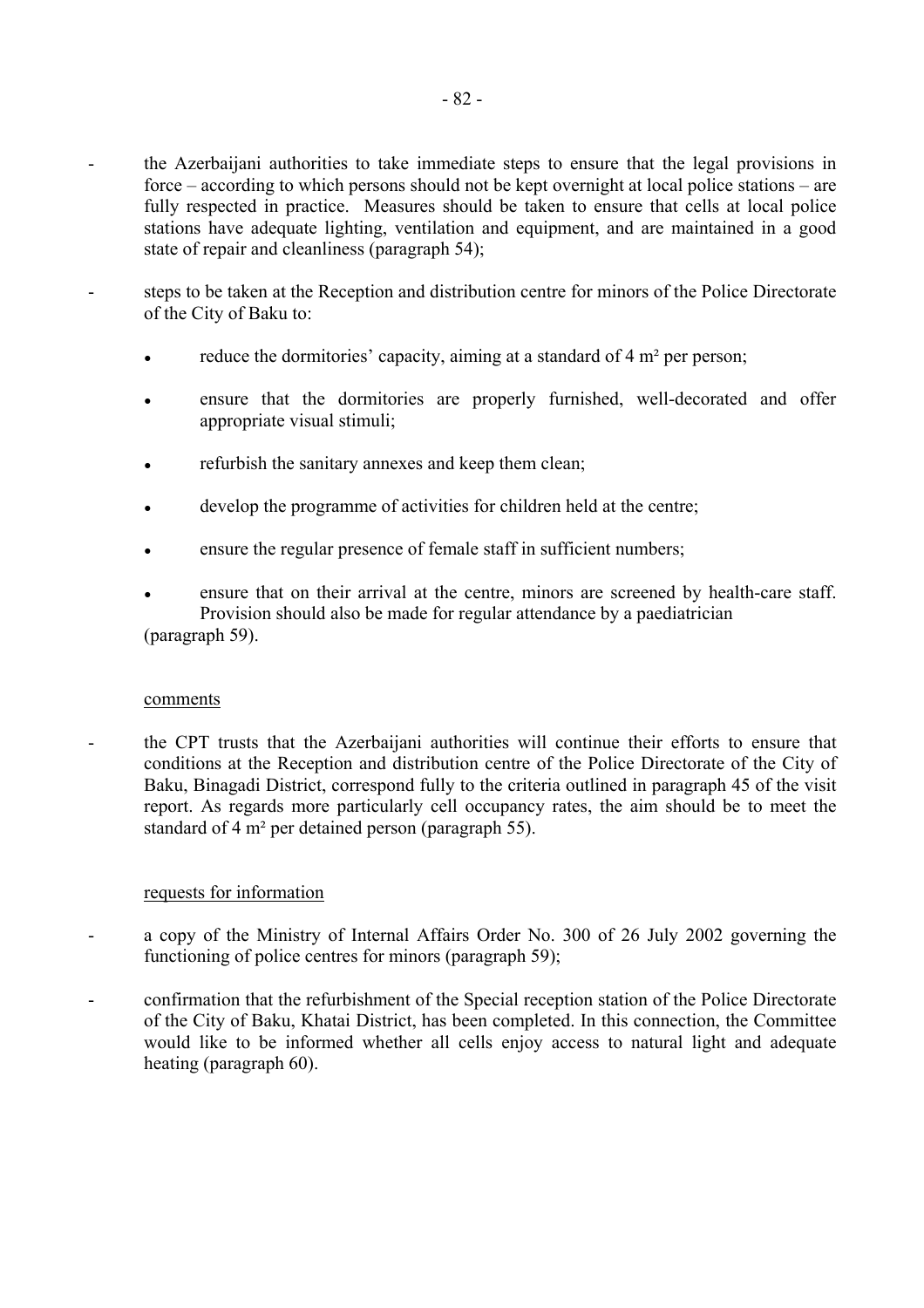# **B. Establishments under the authority of the Ministry of National Security**

## recommendations

- measures to be taken at the Isolator of the Ministry of National Security in Baku in order to:
	- substantially improve activities for inmates; as a first step, they should be allowed to have radio sets in their cells; further, efforts should be made to offer them an appropriate range of out-of-cell activities;
	- enlarge the establishment's exercise yards;
	- improve the quality of medical documentation, in particular by opening an individual medical file for each inmate, and ensure that medical confidentiality is respected;
	- ensure that the procedure for medical screening on arrival meets the requirements set out in the recommendations made in paragraph 26 of the visit report;
	- review the possibilities for persons detained in the establishment to have contact with the outside world, in order to ensure that such contact in not being unduly restricted;
	- guarantee inmates' confidential access to the bodies authorised to receive complaints;
	- introduce a system of regular visits by an independent body with authority to receive - and, if necessary, take action on - inmates' complaints and to visit the premises (paragraph 69).

## requests for information

- confirmation that a doctor and a nurse have now been employed at the Isolator of the Ministry of National Security in Baku (paragraph 69).

## **C. Establishments under the authority of the Ministry of Justice**

## **1. Preliminary remarks**

## recommendations

special measures to be introduced with a view to ensuring that both sentenced and remand prisoners are provided with work (paragraph 73).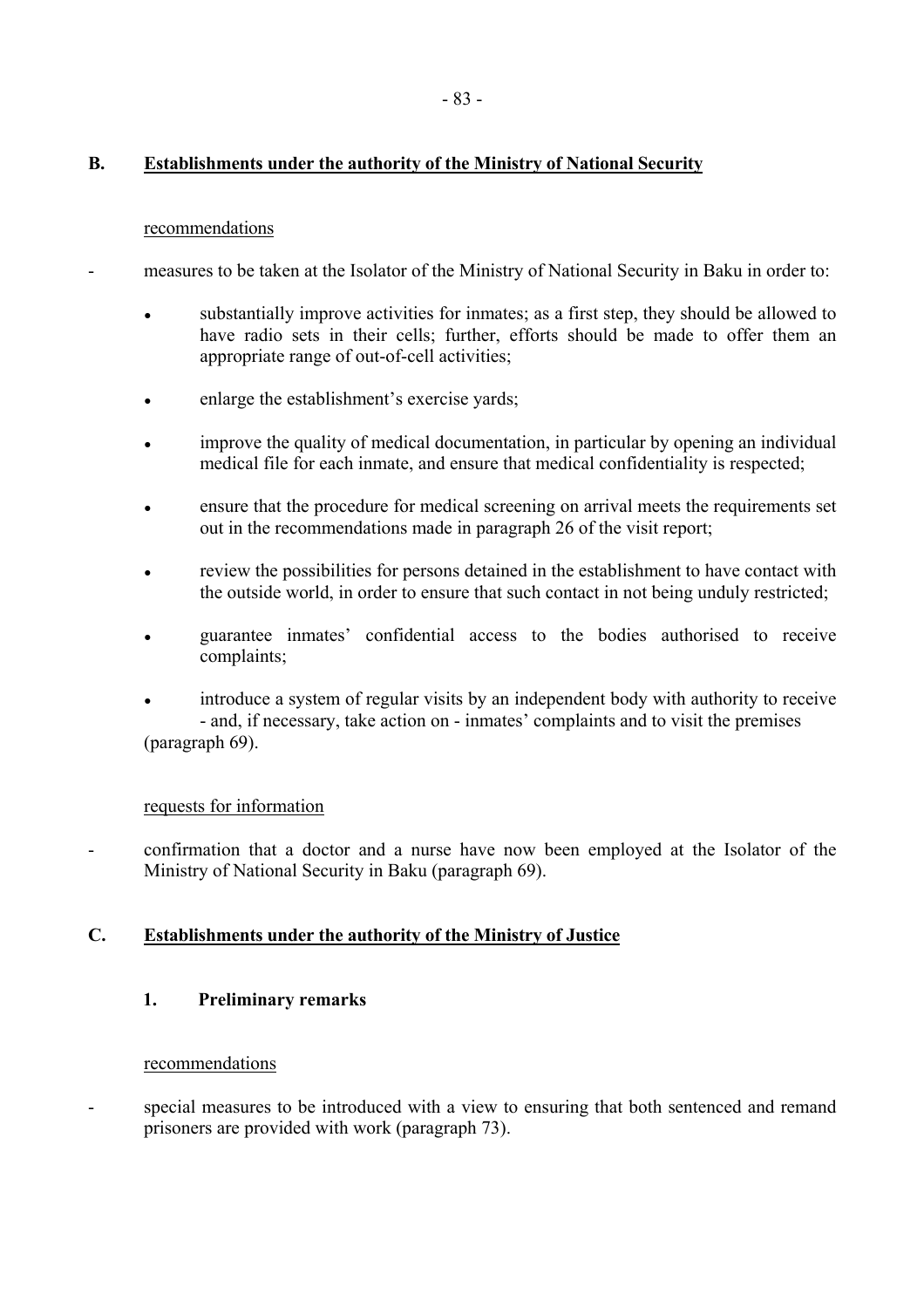#### comments

- the CPT trusts that the Azerbaijani authorities will pursue the application of a range of measures designed to combat prison overcrowding, including policies to limit or modulate the number of persons sent to prison. In this connection, the Azerbaijani authorities should take into account the principles and measures set out in Recommendation No. R (99) 22 of the Committee of Ministers of the Council of Europe concerning prison overcrowding and prison population inflation (paragraph 72).

## **2. Ill-treatment**

### recommendations

the management of Investigative isolator No 2 in Ganja to exercise continuing vigilance and to deliver to staff the clear message that ill-treatment of inmates is not acceptable (paragraph 75).

### requests for information

- whether the approach adopted at Investigative isolator No. 2 in Ganja as regards the prohibition of the carrying of truncheons by prison staff will be applied throughout the penitentiary system (paragraph 75);
- in respect of 2001 and 2002:
	- the number of complaints lodged concerning ill-treatment by prison officers and the number of disciplinary and/or criminal proceedings initiated as a result of those complaints;
	- an account of the outcome of the above-mentioned proceedings (verdict, sentence/sanction imposed) (paragraph 76).

## **3. Conditions of detention**

#### recommendations

- the Azerbaijani authorities to take the following measures at Investigative isolator No. 1 in Baku:
	- strenuous efforts to be made to reduce the occupancy rate of the establishment's cells; the objective should be to offer a minimum of 4 m² per prisoner;
	- **●** the windowless cells described in paragraph 79 of the visit report to be withdrawn from service as prisoner accommodation;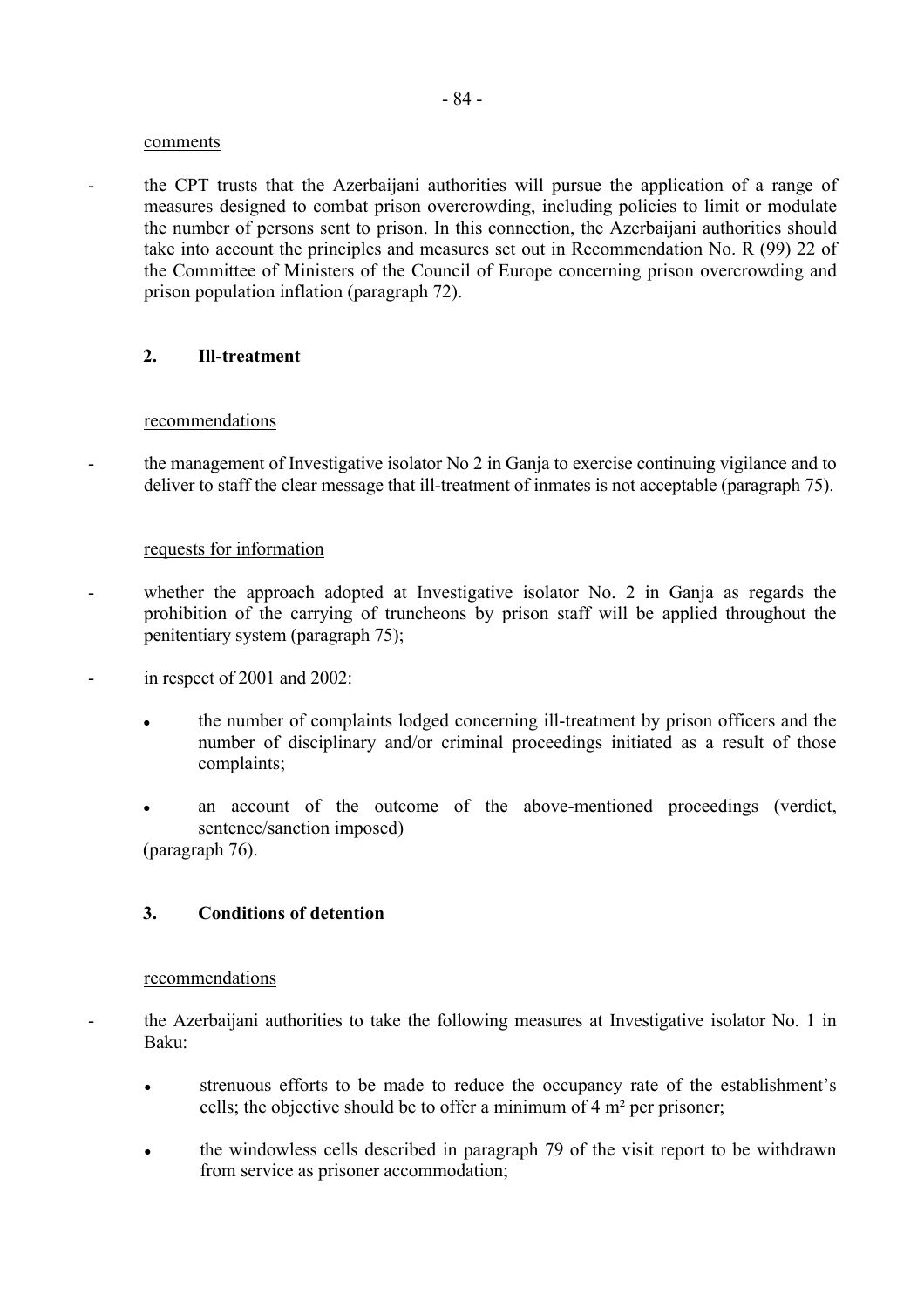- the "quarantine cells" to be refurbished;
- steps to be taken to ensure that all cells are adequately heated;
- **●** a comprehensive refurbishment of the facilities in Block 5 to be carried out (to include the replacement of all missing windowpanes); further, all cells measuring less than 6 m² should be withdrawn from service;
- appropriate arrangements to be made for women prisoners accompanied by babies or young children;
- conditions of detention in the juveniles' unit to be reviewed as a matter of urgency, with a view to rectifying the deficiencies referred to in paragraph 83 of the visit report;
- prisoners to be guaranteed access to adequate quantities of essential personal hygiene products (including sanitary towels for women's monthly needs) and to cleaning products for their cells;
- the laundry arrangements for washing prisoners' clothes and bedlinen to be reviewed;
- further efforts to be made to improve the quality of food provided to prisoners and to enlarge and re-equip the establishment's kitchen (paragraph 87);
- the Azerbaijani authorities to take steps at Investigative isolator No. 2 in Ganja in order to:
	- **•** reduce occupancy rates, the objective being to offer at least 4 m<sup>2</sup> of living space per prisoner;
	- ensure that all cells benefit from adequate access to natural light, artificial lighting and ventilation;
	- maintain the in-cell sanitary annexes reasonably clean;
	- ensure that all prisoners can take a hot shower at least once a week;
	- provide inmates with sufficient amounts of essential personal hygiene products and cleaning materials, and with adequate facilities for washing their clothes and bed linen;
	- refurbish the kitchen facility (paragraph 96);
- the Azerbaijani authorities to make serious efforts to develop activities for prisoners at Investigative isolators Nos. 1 and 2, in the light of the remarks in paragraph 101 of the visit report (paragraph 102);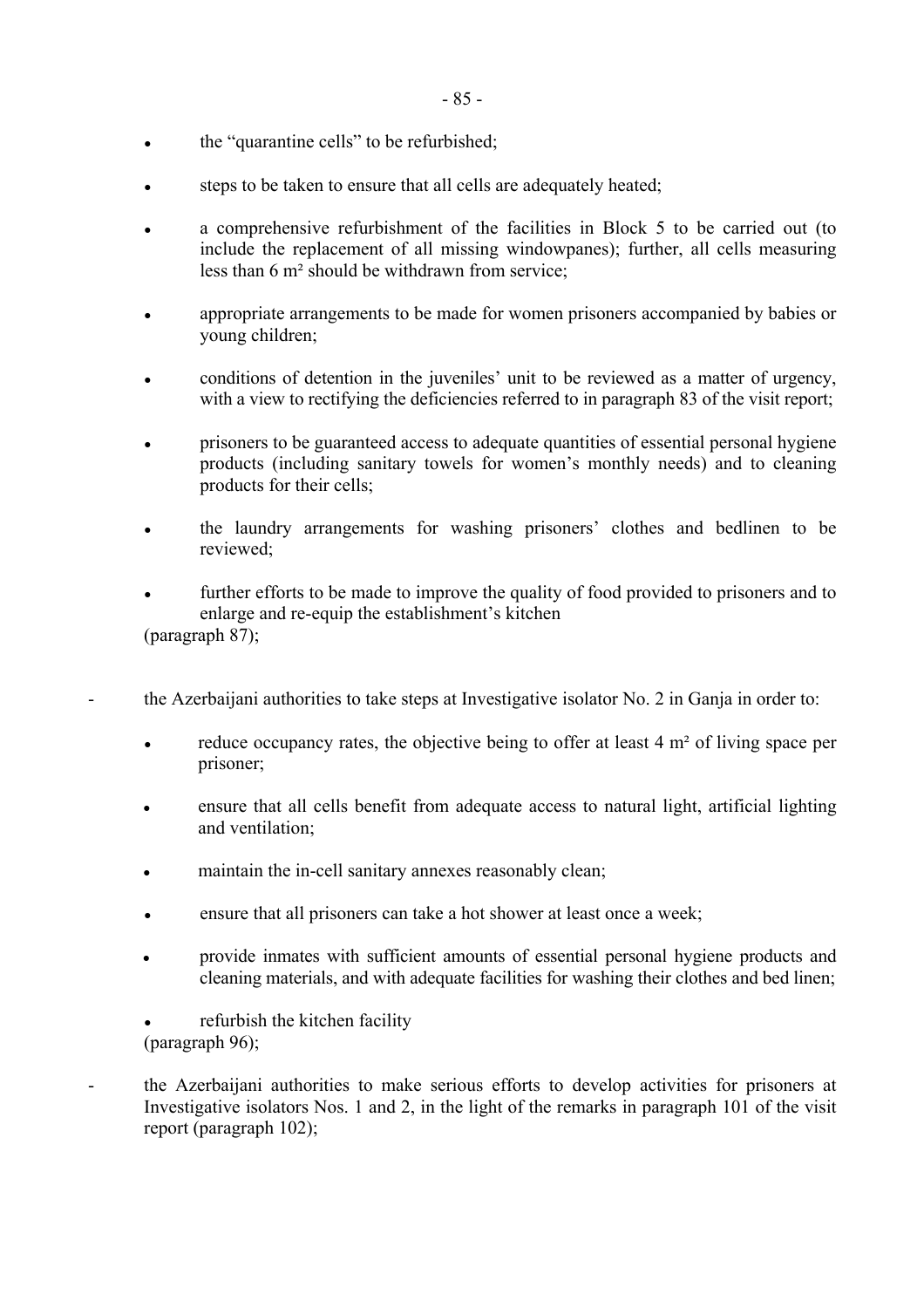- urgent measures to be taken to ensure that juvenile inmates are offered educational and recreational activities which take into account the specific needs of their age group. Physical education should form a major part of that programme (paragraph 102);
- the practice of placing adult prisoners in cells for juvenile prisoners to be discontinued (paragraph 102);
- steps to be taken to develop the regime applied to life-sentenced prisoners at Investigative isolator No. 1 in Baku, with a view to increasing substantially the possibilities available to such prisoners to have human contact. As a first step, life-sentenced prisoners should be allowed to take outdoor exercise together (paragraph 102);
- steps be taken to upgrade the outdoor exercise facilities at both isolators, and to ensure that all prisoners have the possibility to take outdoor exercise for at least one hour every day (paragraph 102).

## requests for information

**-** a detailed description of the unit to which female prisoners have been transferred at Investigative isolator No. 1 in Baku (paragraph 87).

## **4. Health-care services**

## recommendations

- the Azerbaijani authorities to:
	- reinforce nursing staff at Investigative isolators Nos. 1 and 2;
	- fill the vacant psychiatrist's post at Investigative isolator No. 2 in Ganja and seek to employ psychologists at both investigative isolators;
	- take steps to increase the attendance of a dentist at Investigative isolator No. 1 in Baku

(paragraph 108);

- the approach recommended in paragraph 26 of the visit report, concerning the record to be drawn up following a medical examination of a newly-arrived prisoner, should also be followed whenever a prisoner is medically examined following a violent episode in prison (paragraph 112);
- a centralised system for recording injuries observed upon arrival to be introduced (e.g. a specific register kept by the prison health-care service) and the health-care service to compile periodic statistics concerning injuries observed, for the attention of prison management, the Ministry of Justice, etc. (paragraph 112);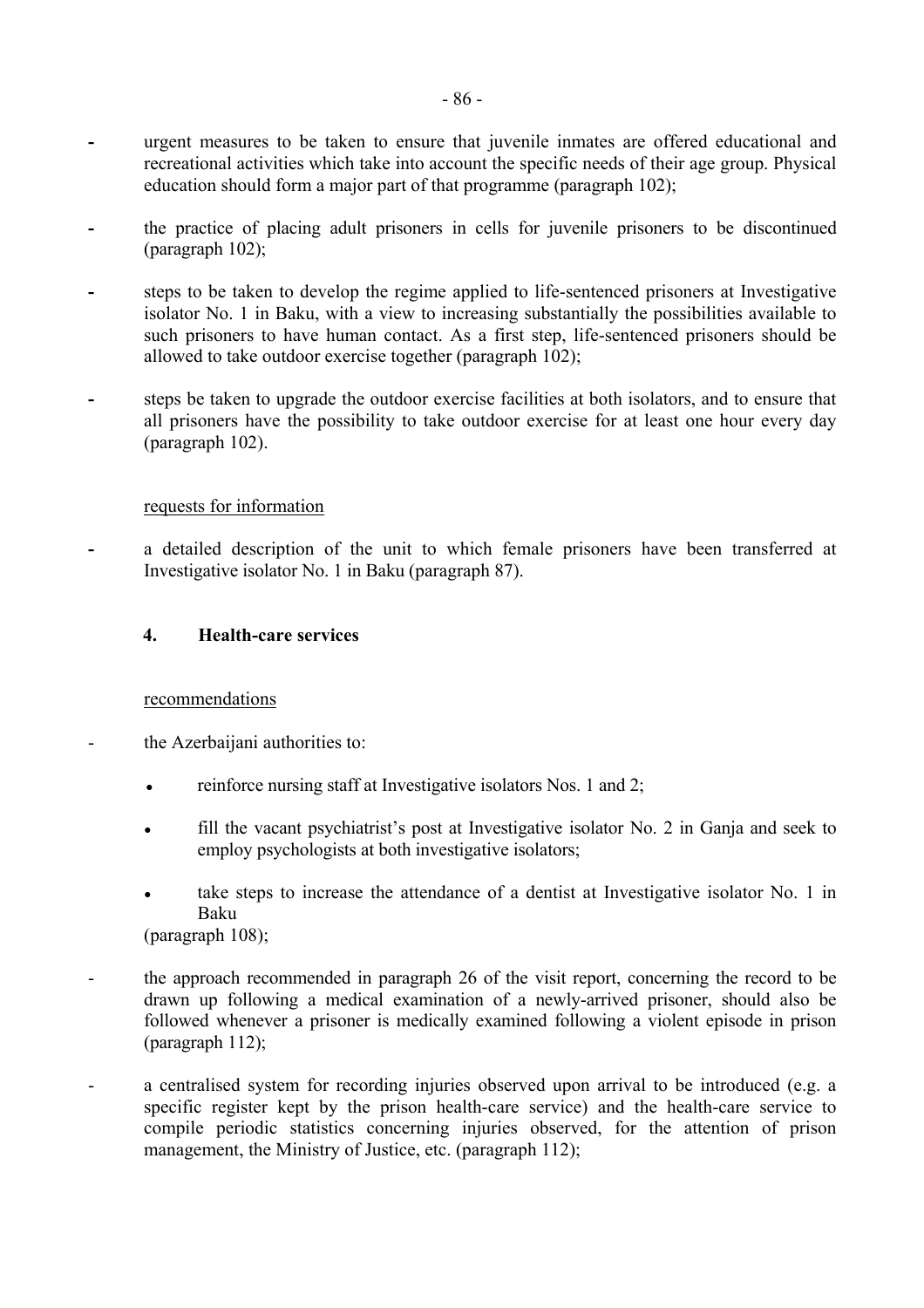- a personal and confidential medical file to be opened for each prisoner, containing diagnostic information as well as an ongoing record of the prisoner's state of health and of his treatment, including special examinations he has undergone. The prisoner should be able to consult his medical file, unless this is unadvisable from a therapeutic standpoint, and to request that the information it contains be made available to his family or lawyer (paragraph 113);
- practice in Azerbaijani penitentiary establishments as regards observance of the confidentiality of medical records to be brought into conformity with the requirements referred to in paragraph 114 of the visit report (paragraph 114);
- the Azerbaijani authorities to take immediate measures at Investigative isolator No. 2 in Ganja to:
	- introduce systematic screening of prisoners for tuberculosis, in the light of the remarks made in paragraph 118 of the visit report;
	- ensure that prisoners diagnosed as BK-positive are promptly transferred for treatment at the Specialised medical establishment No. 3 for prisoners suffering from tuberculosis in Bina settlement, Baku;
	- provide material conditions in the cells for prisoners with tuberculosis which are conducive to the improvement of their health. In particular, access to natural light, ventilation and heating should be improved as a matter of urgency. Care should also be taken to ensure that the prisoners concerned are able to maintain a standard of personal hygiene consistent with the requirements of their state of health

(paragraph 118);

- steps to be taken at the psychiatric ward of the Central Penitentiary Hospital in Baku in order to:
	- ensure that patients are provided with bedding in an adequate condition, cleaned at regular intervals (which will involve the refurbishment of the central laundry);
	- provide patients with a range of basic personal hygiene items and ensure that all patients are able to take a hot shower at least once a week;
	- offer more congenial and personalised surroundings for patients (e.g. by improving the decoration, in order to give patients visual stimulation) (paragraph 126);
- the Azerbaijani authorities to take steps with respect to the psychiatric ward of the Central Penitentiary Hospital in Baku in order to:
	- fill the vacant nurses' posts and, if possible, reinforce the ward's nursing staff resources;
	- ensure that a nurse is always present in the ward, i.e. including at night and on Sundays (paragraph 127);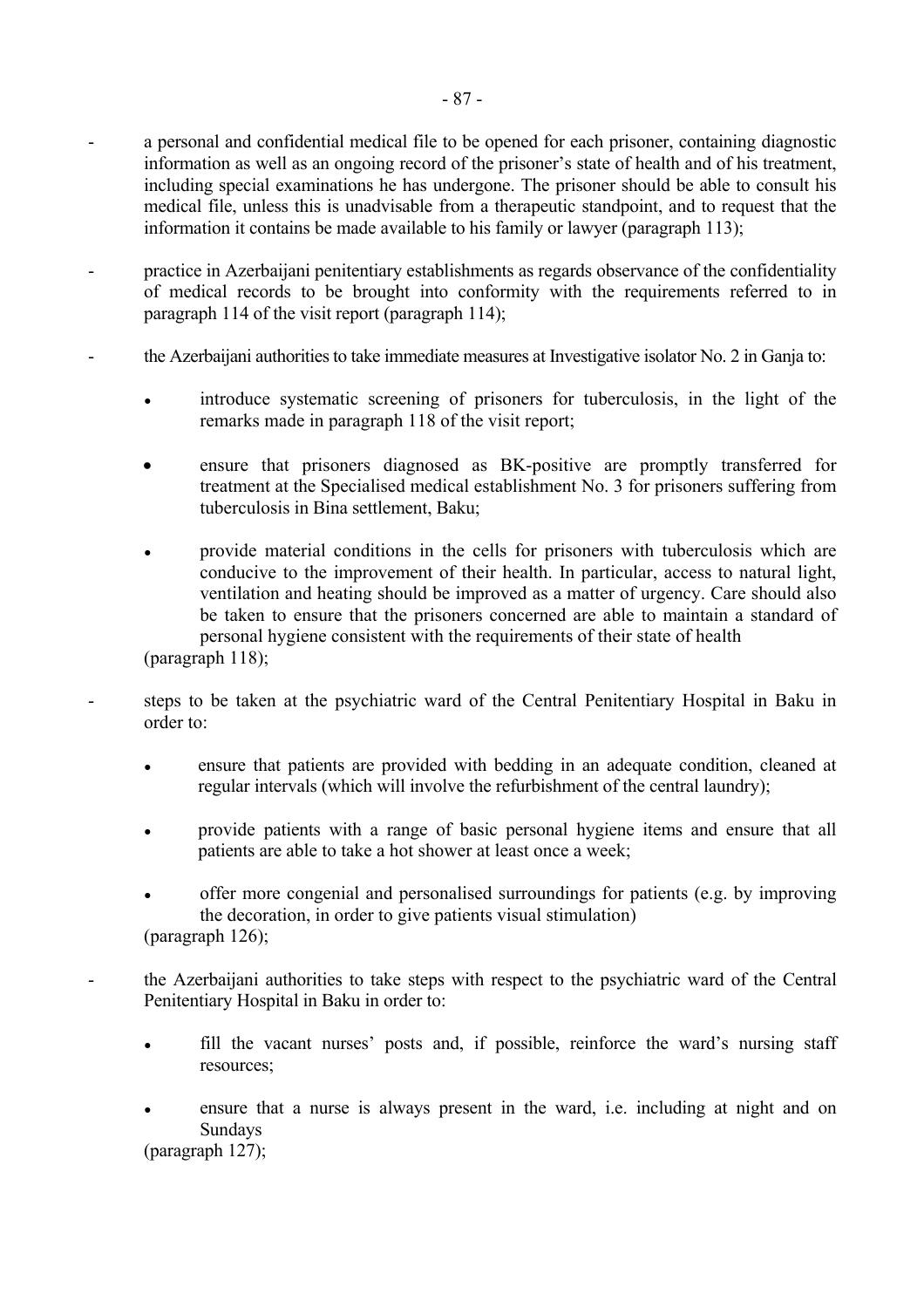- the Azerbaijani authorities to establish a clear distinction between the different procedures applied in respect of seclusion. The rules should be made known to all patients and staff at the hospital (paragraph 131);
- detailed instructions on the use of means of restraint in respect of patients at the psychiatric ward (including seclusion for medical reasons) to be drawn up. Such instructions should make clear that initial attempts to restrain aggressive behaviour should, as far as possible, be nonphysical (e.g. verbal instruction) and that where physical restraint is necessary, it should in principle be limited to manual control. Means of restraint should only be used as a last resort, and removed/terminated at the earliest opportunity; they should never be applied, or their application prolonged, as a punishment. As regards the use of seclusion, the instructions should spell out more particularly: the types of cases in which it may be used; the objectives sought; its duration and the need for regular reviews; the existence of appropriate human contact; the need for staff to be especially attentive (paragraph 132**);**
- the practice of using prisoner-orderlies to assist with the application of means of restraint to be discontinued without delay (paragraph 132);
- every instance of the physical restraint (including seclusion) of a patient to be recorded in a specific register established for that purpose, in addition to the patient's file. The entry should include the times at which the measure began and ended, the circumstances of the case, the reasons for resorting to the measure, the name of the doctor who ordered or approved it, and an account of any injuries sustained by patients or staff (paragraph 132);
- in the context of the ongoing refurbishment, all seclusion rooms at the Central Penitentiary Hospital in Baku to be equipped in a manner ensuring security for patients in a state of agitation (in particular, absence of sharp edges or other sharp objects) (paragraph 133).

## comments

- whatever institutional arrangements are made for the provision of health care in prisons, it is essential that prison doctors' clinical decisions should be governed only by medical criteria and that the quality and effectiveness of their work should be assessed by a qualified medical authority (paragraph 105);
- the CPT encourages the Azerbaijani authorities to pursue their efforts to ensure that every prisoner suffering from multi-resistant tuberculosis receives appropriate treatment (paragraph 122);
- the Azerbaijani authorities are invited to review the practice of employing prisoners as orderlies at the Central Penitentiary Hospital in Baku; such a measure should be seen as a last resort (paragraph 127);
- the Azerbaijani authorities are invited to seek to develop the possibilities for therapeutic and psycho-social rehabilitation activities at the psychiatric ward of the Central Penitentiary Hospital in Baku (paragraph 128).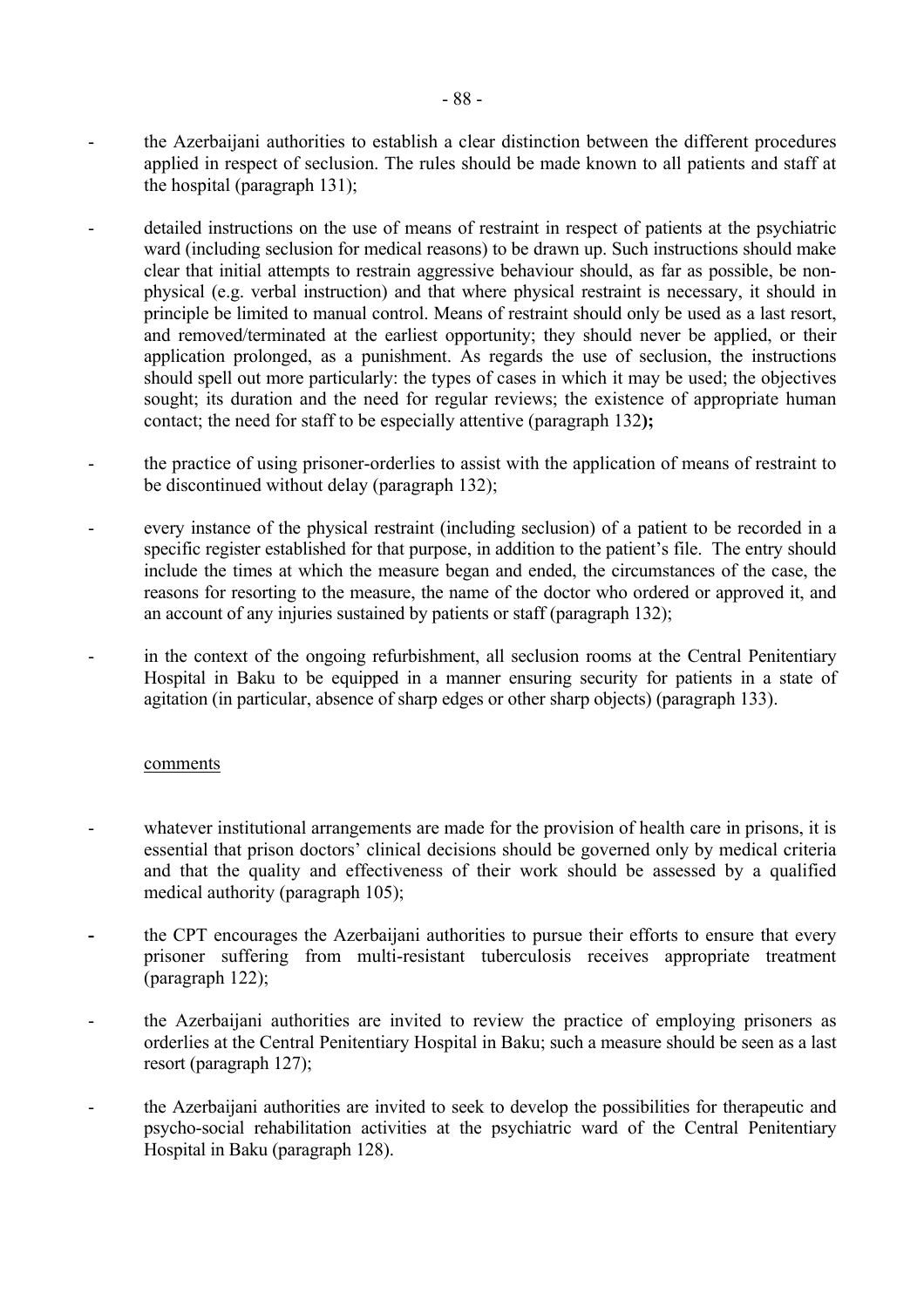#### requests for information

- the views of the Azerbaijani authorities on the possibility of giving increased responsibility to the Ministry of Health in relation to the provision of health care in the prison system, including as regards the recruitment of health-care staff and the supervision of their work (paragraph 105);
- information on the progress made concerning the appointment of a psychologist at the Specialised medical establishment No. 3 for prisoners suffering from tuberculosis in Baku (paragraph 122);
- information on the specialised psychiatric training (initial and ongoing) for nursing staff at the Central Penitentiary Hospital in Baku and in Azerbaijan in general (paragraph 127);
- a copy of the order concerning the keeping of patients' medical files in a manner ensuring their confidentiality (paragraph 129).

## **5.** Other issues of relevance to the CPT's mandate

### recommendations

- the Azerbaijani authorities to deliver to both managerial and basic grade staff the clear message that receiving or demanding undue advantages from prisoners is not acceptable and will be the subject of severe sanctions; this message should be reiterated in an appropriate form at suitable intervals (paragraph 135);
- the relevant regulations to be amended in order to ensure that remand prisoners are entitled to receive visits as a matter of principle. Any refusal by an investigator to permit such visits should be specifically substantiated by the needs of the investigation, require the approval of a body unconnected with the case at hand and be applied for a specified period of time (paragraph 137);
- contacts of juvenile remand prisoners with the outside world to be actively promoted (paragraph 137);
- the visiting facilities at Investigative isolators No. 1 in Baku and No. 2 in Ganja to be enlarged and improved. The aim should be to enable all prisoners, including those on remand, to receive visits under reasonably open conditions; the use of closed visiting facilities should be the exception rather than the rule (paragraph 138);
- the relevant rules and regulations concerning remand prisoners' correspondence to be amended, in the light of the remarks made in paragraph 139 of the visit report (paragraph 139);
- steps to be taken to formally guarantee that all prisoners facing disciplinary charges are heard in person by the deciding authority on the subject of the offence they are alleged to have committed (paragraph 142);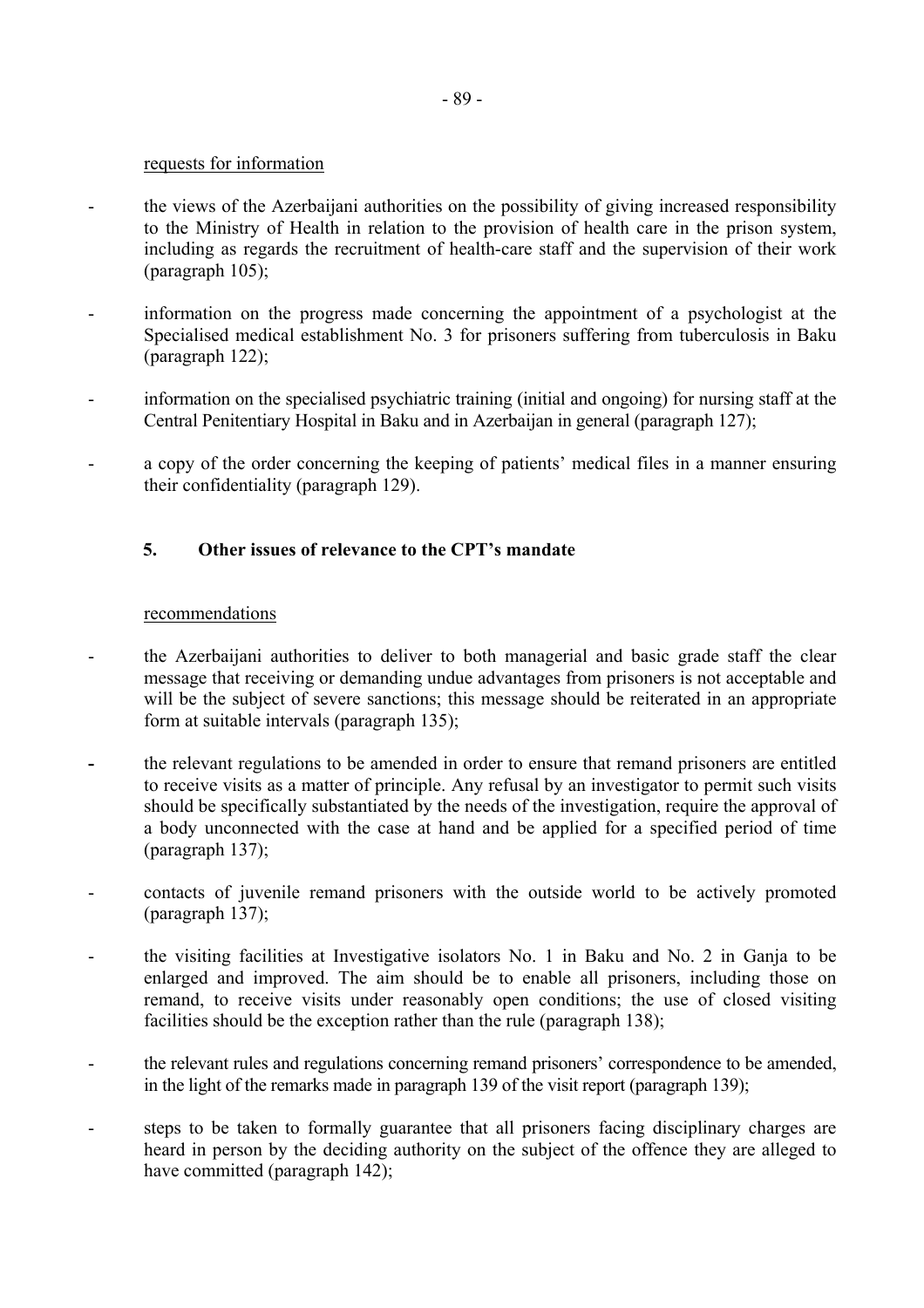- the Azerbaijani authorities to take the necessary measures to ensure throughout the country that all prisoners placed in disciplinary cells are offered at least one hour of outdoor exercise per day (paragraph 145);
- the Azerbaijani authorities to take measures to ensure that prisoners can make complaints to appropriate authorities, both within and outside the prison system (including to the European Court of Human Rights and the President of the CPT), on a truly confidential basis. If necessary, the relevant rules and regulations should be changed (paragraph 147);
- the Azerbaijani authorities to take steps to review the presence of Ministry of Internal Affairs staff in investigative isolators. Internal security and custodial tasks, including the allocation of inmates to cells, should be the exclusive duty of prison management and staff (paragraph 150);
- conditions in the prison transport vehicles to be reviewed, having regard to the remarks in paragraph 152 of the visit report. The review should address the conditions offered to prisoners during transport (e.g. space per prisoner, lighting, ventilation, access to sanitary facilities) and safety requirements. In particular:
	- the maximum permitted number of prisoners transported in the GAZ 53 and ZIL 130 trucks should be significantly reduced;
	- the very small cubicles in the GAZ 53 and ZIL 130 trucks should be no longer used for transporting prisoners

(paragraph 153).

## comments

- the Azerbaijani authorities are encouraged to vigorously pursue their efforts in the area of prison staff training, both initial and ongoing (paragraph 134);
- the Azerbaijani authorities are invited to take steps with a view to equipping Investigative isolators No. 1 in Baku and No. 2 in Ganja with long-term visit facilities (paragraph 140).

## requests for information

- confirmation that prisoners have the right to appeal to a higher authority against any sanctions imposed (paragraph 142);
- whether the refurbishment undertaken at Investigative isolator No. 1 in Baku has also included the enlargement of the disciplinary cells (paragraph 144);
- confirmation that prisoners placed in disciplinary cells are provided with a mattress and blankets at night (paragraph 144);
- further information on the modalities of the inspections of penitentiary establishments carried out both by the internal Inspectorate of the Ministry of Justice and the Office of the Human Rights Commissioner (paragraph 148).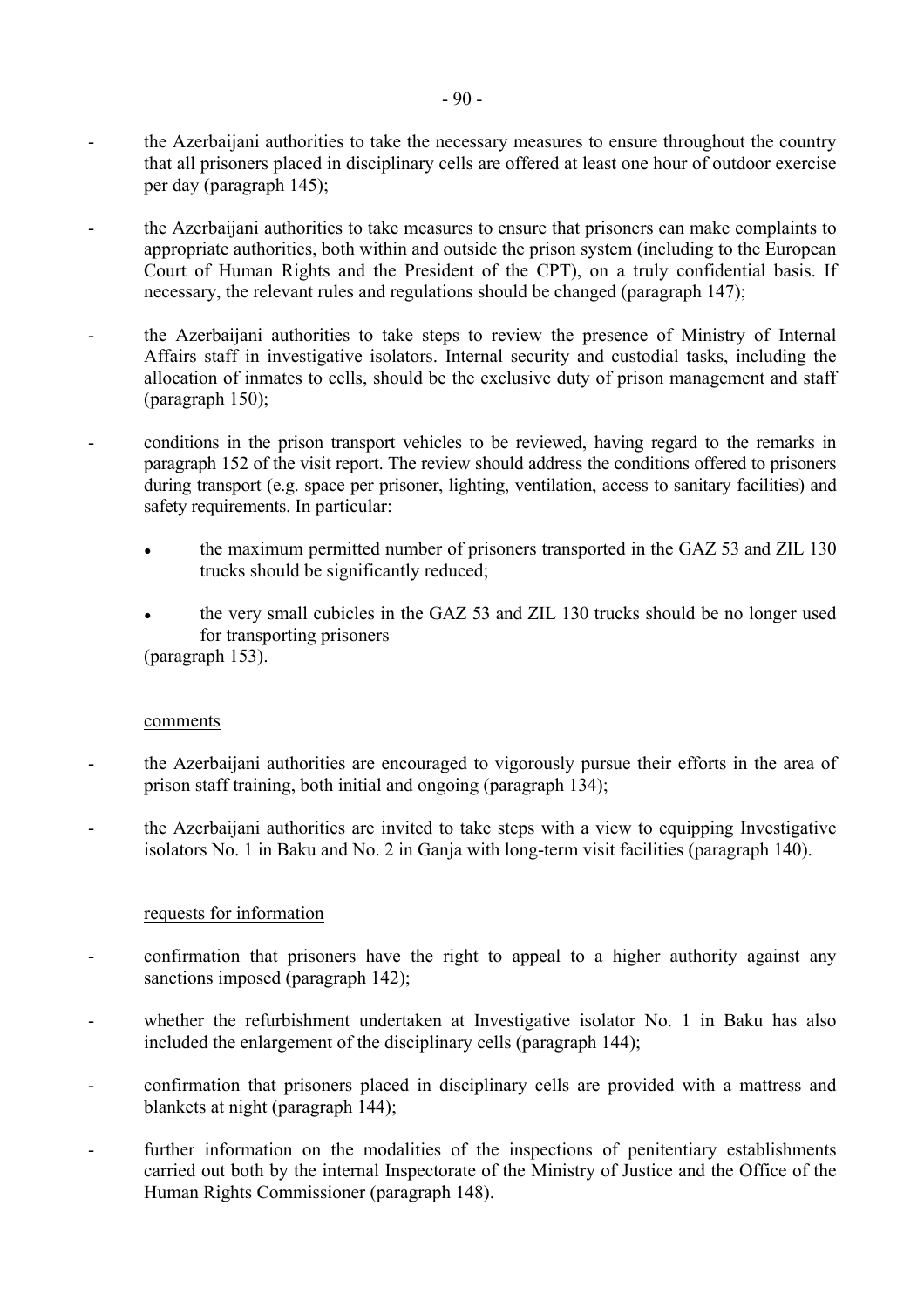# **D. Establishments under the authority of the Ministry of Health**

## recommendations

- steps to be taken at the Centre for forensic psychiatric assessment in Mashtaga to:
	- improve living conditions in the rooms and provide a more congenial and personalised environment for persons held at the centre;
	- develop psycho-social activities for persons undergoing assessment;
	- ensure that every instance of physical restraint and/or seclusion is recorded in a specific register established for that purpose;
	- ensure that the possibilities for persons held at the centre to maintain contact with the outside world are not unduly restricted, and that the persons concerned have the possibility to send complaints on a confidential basis to an outside authority (paragraph 161);

## requests for information

- confirmation that the rooms used for seclusion at the Centre for forensic psychiatric assessment in Mashtaga have been refurbished and offer satisfactory conditions in terms of lighting, ventilation and heating (paragraph 161);
- information on the legal safeguards applicable to persons undergoing forensic psychiatric assessment (in particular, access to a lawyer, possibilities to appeal against the expert commission's decisions, etc.) (paragraph 161).

# **E. Establishments under the authority of the Ministry of Defence**

## recommendations

- steps to be taken to:
	- improve access to natural light, ventilation and artificial lighting in the cells at the disciplinary units ("hauptvacht") in Baku, Ganja and Lenkoran;
	- provide detained servicemen at the "hauptvacht" in Ganja with mattresses and blankets at night;

review cell occupancy levels at the "hauptvacht" in Baku with a view to guaranteeing 4 m² per person;

enable detained servicemen at the "hauptvacht" in Lenkoran to have a hot shower at least once a week (paragraph 171).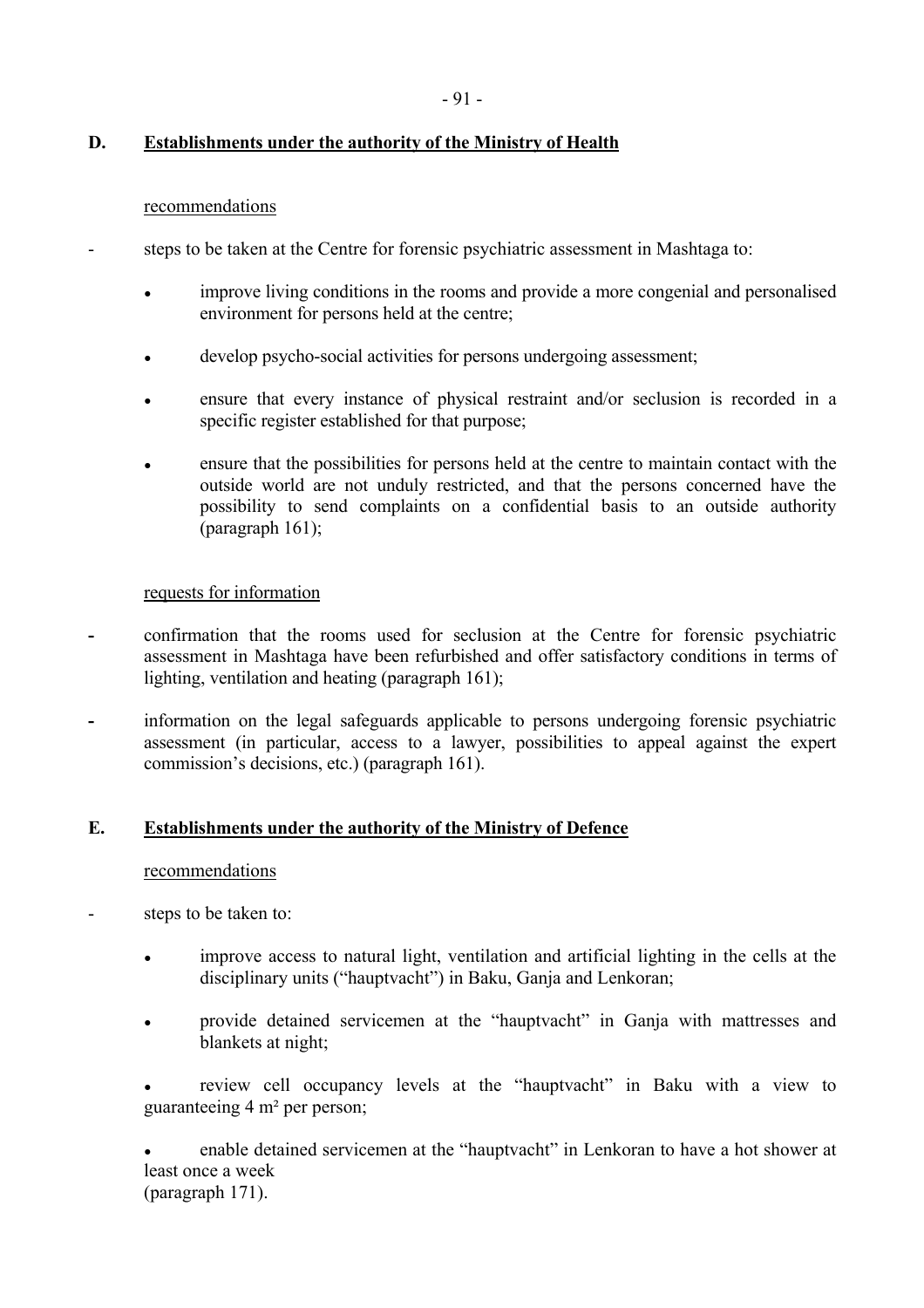## **F. Establishments under the authority of the State Border Service**

### recommendations

- the Azerbaijani authorities to take steps in order to:
	- refurbish the temporary detention centre of the State Border Service in Goytepe;
	- improve the state of repair and hygiene of the common toilet facilities of the temporary detention centre in Lenkoran;
	- improve access to natural light, ventilation and artificial lighting at the disciplinary detention facilities ("hauptvacht") of the State Border Service in Goytepe and Lenkoran;
	- enlarge the two small cells at the "hauptvacht" facility in Lenkoran (preferably to at least 6 m²) so as to meet the standard of 4 m² per person;
	- ensure that servicemen held at disciplinary detention facilities of the State Border Service are provided with mattresses and blankets at night; if necessary, the relevant legal provisions should be amended;
	- enable all detained persons to have a hot shower at least once a week (paragraph 176);
- persons detained by the State Border Service to be systematically provided with a document explaining the procedure applicable to them and setting out their rights; this document should be available in the languages most commonly spoken by the persons concerned (paragraph 177).

## requests for information

information on the procedure applicable to persons who request asylum and, in particular, a detailed account of the precise steps taken by the Azerbaijani authorities in practice to ensure that persons are not sent to countries where they run a risk of torture or ill-treatment (paragraph 178).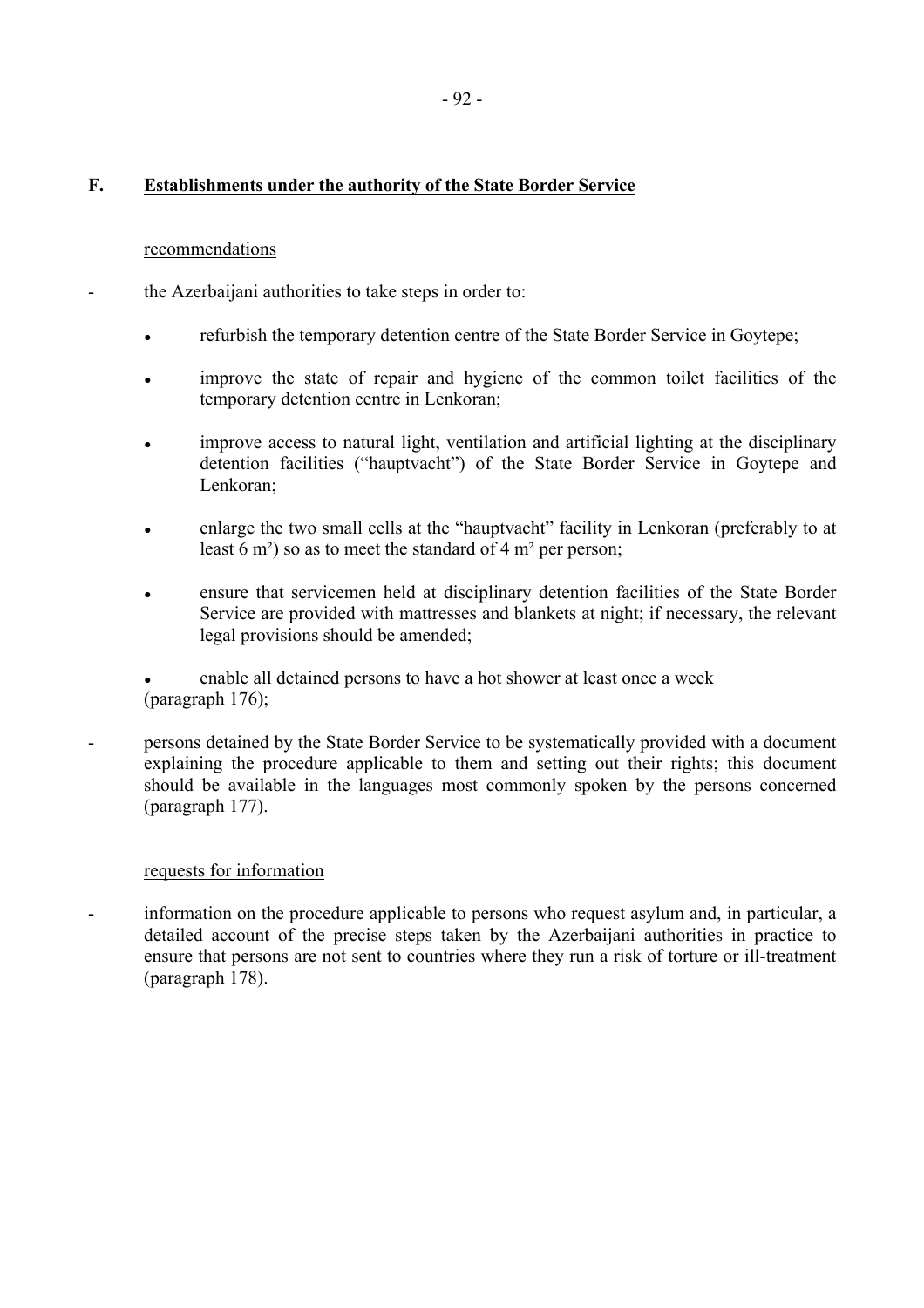## **APPENDIX II**

### **LIST OF THE NATIONAL AUTHORITIES AND NON-GOVERNMENTAL AND INTERNATIONAL ORGANISATONS WITH WHICH THE DELEGATION HELD CONSULTATIONS**

#### **A. National authorities**

Ministry of Justice

Mr Fikrat MAMMADOV Minister of Justice

Ministry of Internal Affairs

Mr Oruj ZALOV Deputy Minister of Internal Affairs

Mr Sadiq GOZALOV

#### Ministry of Health

Mr Ali INSANOV Minister of Health

### Ministry of National Security

#### Ministry of Defence

Col. Rovshan MAHARRAMOV Head of the Military Police

Mr Aidyn GASIMOV Deputy Minister of Justice, Head of the Main Department of Enforcement of Court Decisions Mr Chingiz KASUMOV Head of the Organisation Analytical Department Mr Faig GURBANOV Head of the Division for Human Rights Mr Djavid HUSSEYNOV Head of the Secretariat of the Judicial-Legal Council

Mr Ramiz NAGIYEV Head of the Department of Internal Research Mr Javanshir MAMMADOV Head of the Main Department of Public Security Mr Abdul AHMADOV Head of the Department of International Relations Mr Nariman ABDURAHMANOV Senior Inspector at the Main Department of Public Security<br>Head of the Press Service

Ms Shahnaz BAHSHALIYEVA Head of the Medical and Preventive Department Mr Oktay AKHUNDOV Head of the Department of Health Information and **Statistics** 

Col. Isfandiyar ISMAYILOV Director of the Investigative isolator Col. Ramiz SAMADOV Deputy Director of the Investigative isolator Lt Col. Gulaga RAHIMOV  $2<sup>nd</sup>$  Deputy Director of the Investigative isolator

Col. Ziyadhan BAKIROV Head of the Disciplinary Department